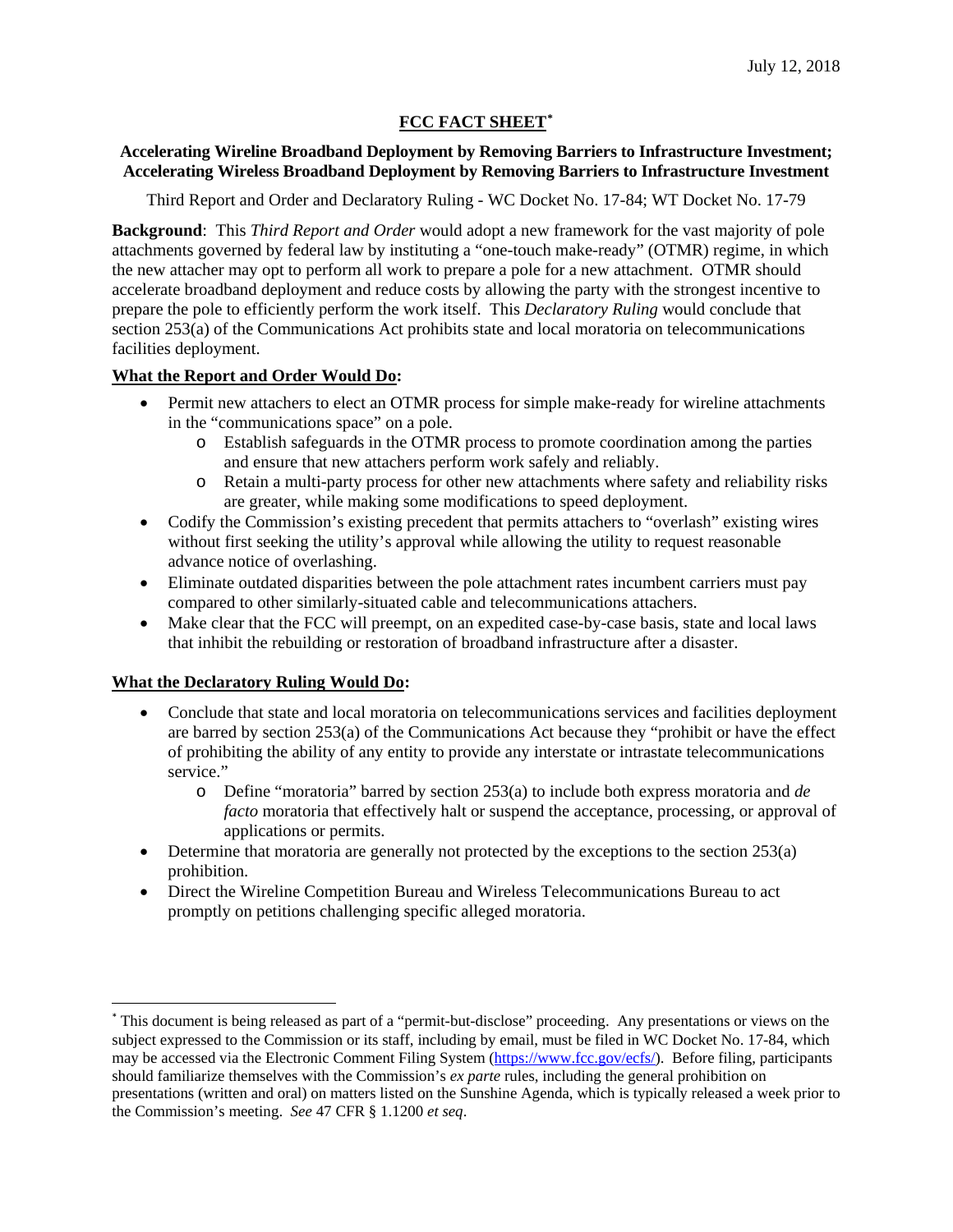#### **Before the Federal Communications Commission Washington, D.C. 20554**

| In the Matter of                               |                     |
|------------------------------------------------|---------------------|
|                                                |                     |
| Accelerating Wireline Broadband Deployment by  | WC Docket No. 17-84 |
| Removing Barriers to Infrastructure Investment |                     |
|                                                |                     |
| Accelerating Wireless Broadband Deployment by  | WT Docket No. 17-79 |
| Removing Barriers to Infrastructure Investment |                     |

### **THIRD REPORT AND ORDER AND DECLARATORY RULING[\\*](#page-1-0)**

#### **Adopted: [] Released: []**

By the Commission:

## **TABLE OF CONTENTS**

Para.

| $\mathbf{L}$ |  |                                                                                          |  |  |  |  |
|--------------|--|------------------------------------------------------------------------------------------|--|--|--|--|
|              |  |                                                                                          |  |  |  |  |
|              |  |                                                                                          |  |  |  |  |
|              |  |                                                                                          |  |  |  |  |
|              |  |                                                                                          |  |  |  |  |
|              |  |                                                                                          |  |  |  |  |
|              |  |                                                                                          |  |  |  |  |
|              |  |                                                                                          |  |  |  |  |
|              |  |                                                                                          |  |  |  |  |
|              |  |                                                                                          |  |  |  |  |
|              |  |                                                                                          |  |  |  |  |
|              |  |                                                                                          |  |  |  |  |
|              |  |                                                                                          |  |  |  |  |
|              |  |                                                                                          |  |  |  |  |
|              |  |                                                                                          |  |  |  |  |
|              |  |                                                                                          |  |  |  |  |
|              |  | 2. Moratoria Are Generally Not Protected Under the Section 253(b) and (c) Exceptions 143 |  |  |  |  |

<span id="page-1-0"></span> <sup>\*</sup> This document has been circulated for tentative consideration by the Commission at its August 2018 open meeting. The issues referenced in this document and the Commission's ultimate resolution of those issues remain under consideration and subject to change. This document does not constitute any official action by the Commission. However, the Chairman has determined that, in the interest of promoting the public's ability to understand the nature and scope of issues under consideration, the public interest would be served by making this document publicly available. The FCC's *ex parte* rules apply and presentations are subject to "permit-but-disclose" *ex parte* rules. *See, e.g.,* 47 C.F.R. §§ 1.1206, 1.1200(a). Participants in this proceeding should familiarize themselves with the Commission's *ex parte* rules, including the general prohibition on presentations (written and oral) on matters listed on the Sunshine Agenda, which is typically released a week prior to the Commission's meeting. *See* 47 CFR §§ 1.1200(a), 1.1203.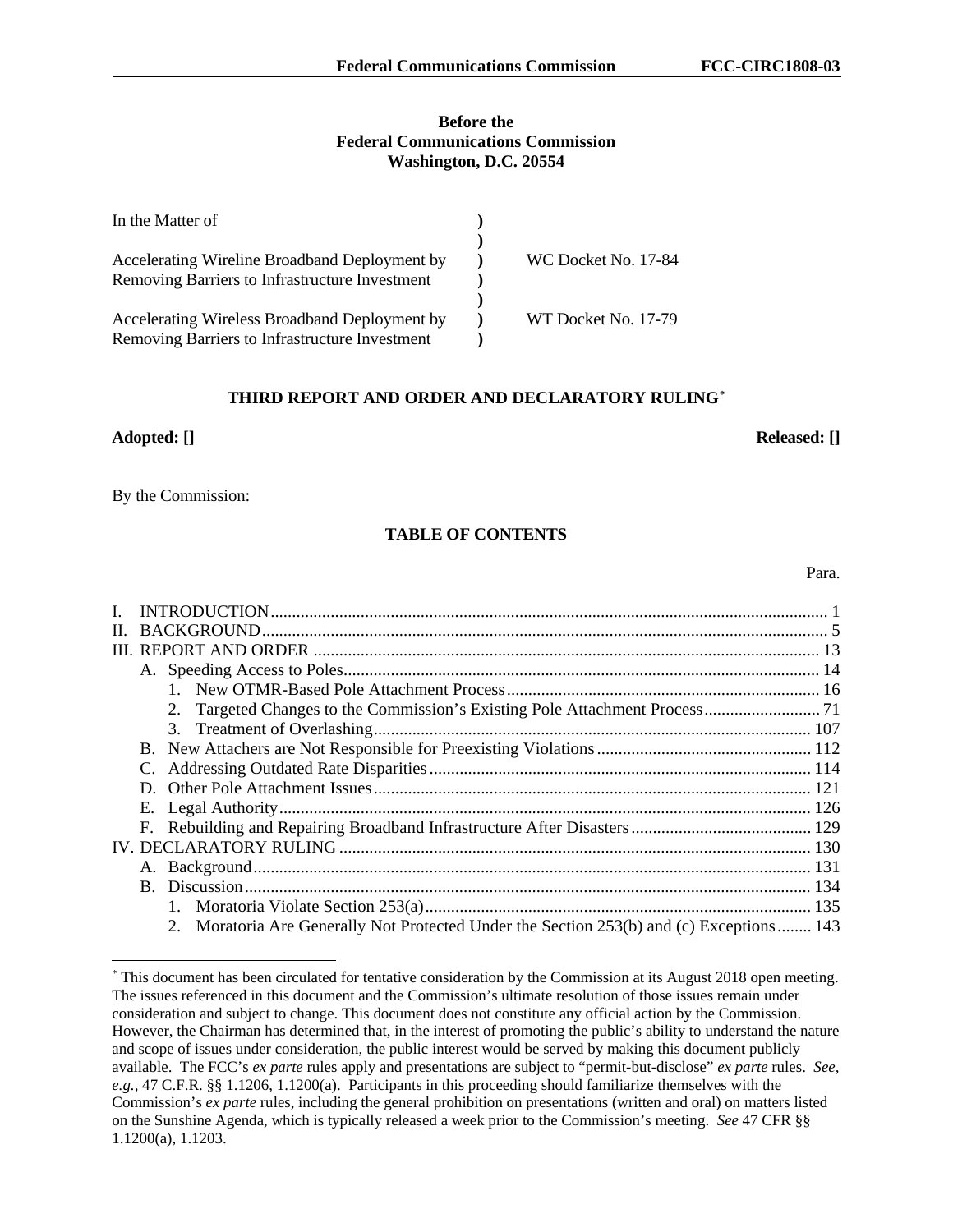| $APPENDIX A - Final Rules$                         |  |
|----------------------------------------------------|--|
| APPENDIX B – Final Regulatory Flexibility Analysis |  |

## **I. INTRODUCTION**

1. Today, we continue our efforts to promote broadband deployment by speeding the process and reducing the costs of attaching new facilities to utility poles.<sup>[1](#page-2-0)</sup> Now, more than ever, access to this vital infrastructure must be swift, predictable, safe, and affordable, so that broadband providers can continue to enter new markets and deploy facilities that support high-speed broadband. Pole access also is essential to the race for 5G because mobile and fixed wireless providers are increasingly deploying innovative small cells on poles and because these wireless services depend on wireline backhaul.<sup>[2](#page-2-1)</sup> Indeed, an estimated 100,000 to 150,000 small cells will be constructed by the end of 2018, and these numbers are projected to reach 455,000 by 2020 and 800,000 by 2026.<sup>[3](#page-2-2)</sup>

2. In today's order, we take one large step and several smaller steps to improve and speed the process of preparing poles for new attachments, or "make ready."<sup>[4](#page-2-3)</sup> Make-ready generally refers to the modification or replacement of a utility pole, or of the lines or equipment on the utility pole, to accommodate additional facilities on the pole. Consistent with the recommendations of the Broadband Deployment Advisory Committee (BDAC),<sup>[5](#page-2-4)</sup> we fundamentally shift the framework for the vast majority of attachments governed by federal law by adopting a new pole attachment process that includes "onetouch make-ready" (OTMR), in which the new attacher performs all make-ready work. OTMR speeds and reduces the cost of broadband deployment by allowing the party with the strongest incentive —the new attacher—to prepare the pole quickly to perform all of the work itself, rather than spreading the work across multiple parties. By some estimates, OTMR alone could result in approximately 8.3 million incremental premises passed with fiber and about \$12.[6](#page-2-5) billion in incremental fiber capital expenditures.<sup>6</sup>

<span id="page-2-2"></span><sup>3</sup> *Comment Sought on Streamlining Deployment of Small Cell Infrastructure by Improving Wireless Facilities Siting Policies; Mobilitie, LLC Petition for Declaratory Ruling*, WT Docket No. 16-421, Public Notice, 31 FCC Rcd 13360, 13363-64 (WTB 2016).

<span id="page-2-3"></span><sup>4</sup> *See Implementation of the Local Competition Provisions in the Telecommunications Act of 1996*, CC Docket Nos. 96-98, 95-185, Order on Reconsideration, 14 FCC Rcd 18049, 18056 n.50 (1999).

[https://ecfsapi.fcc.gov/file/107030255502405/Competitive%20Access%20to%20Broadband%20Infrastructure%20R](https://ecfsapi.fcc.gov/file/107030255502405/Competitive%20Access%20to%20Broadband%20Infrastructure%20Report.pdf) [eport.pdf](https://ecfsapi.fcc.gov/file/107030255502405/Competitive%20Access%20to%20Broadband%20Infrastructure%20Report.pdf) (BDAC January 2018 Recommendations).

<span id="page-2-0"></span><sup>&</sup>lt;sup>1</sup> Consistent with section 224 of the Communications Act of 1934, as amended (the Act), we use the term "pole attachment" to encompass "any attachment by a cable television system or provider of telecommunications service to a pole, duct, conduit, or right-of-way owned or controlled by a utility," unless otherwise dictated by context. *See*  47 U.S.C. § 224(a)(4). In the specific context of pole attachment timelines, we use the term "pole attachment" to refer only to utility poles (and not to attachments to ducts, conduits, or rights of way). *See* 47 CFR § 1.1412(a).

<span id="page-2-1"></span><sup>2</sup> *See* Crown Castle Wireline NPRM Comments at 1-2; Mobilitie Wireline NPRM Comments at 7-8; Sprint Wireline NPRM Comments at 10, 39-40.

<span id="page-2-4"></span><sup>5</sup> *See* Letter from Paul D'Ari, Designated Federal Officer, Broadband Deployment Advisory Committee, FCC, to Marlene H. Dortch, Secretary, FCC, WC Docket No. 17-84 (filed July 3, 2018), at Attach. Broadband Deployment Advisory Committee, FCC, Report of the Competitive Access to Broadband Infrastructure Working Group at 18-31 (2018),

<span id="page-2-5"></span><sup>6</sup> *See* Letter from Thomas J. Navin, Counsel to Corning, to Marlene H. Dortch, Secretary, FCC, WT Docket No. 17- 84, at Attach. A, Ed Naef and Alex King, CMA Strategy Consulting, *Assessing the Impact of Removing Regulatory Barriers on Next Generation Wireless and Wireline Broadband Infrastructure Investment: Annex 1, Model Sensitivities* at 5-6 (filed Feb. 26, 2018) (Corning Economic Study).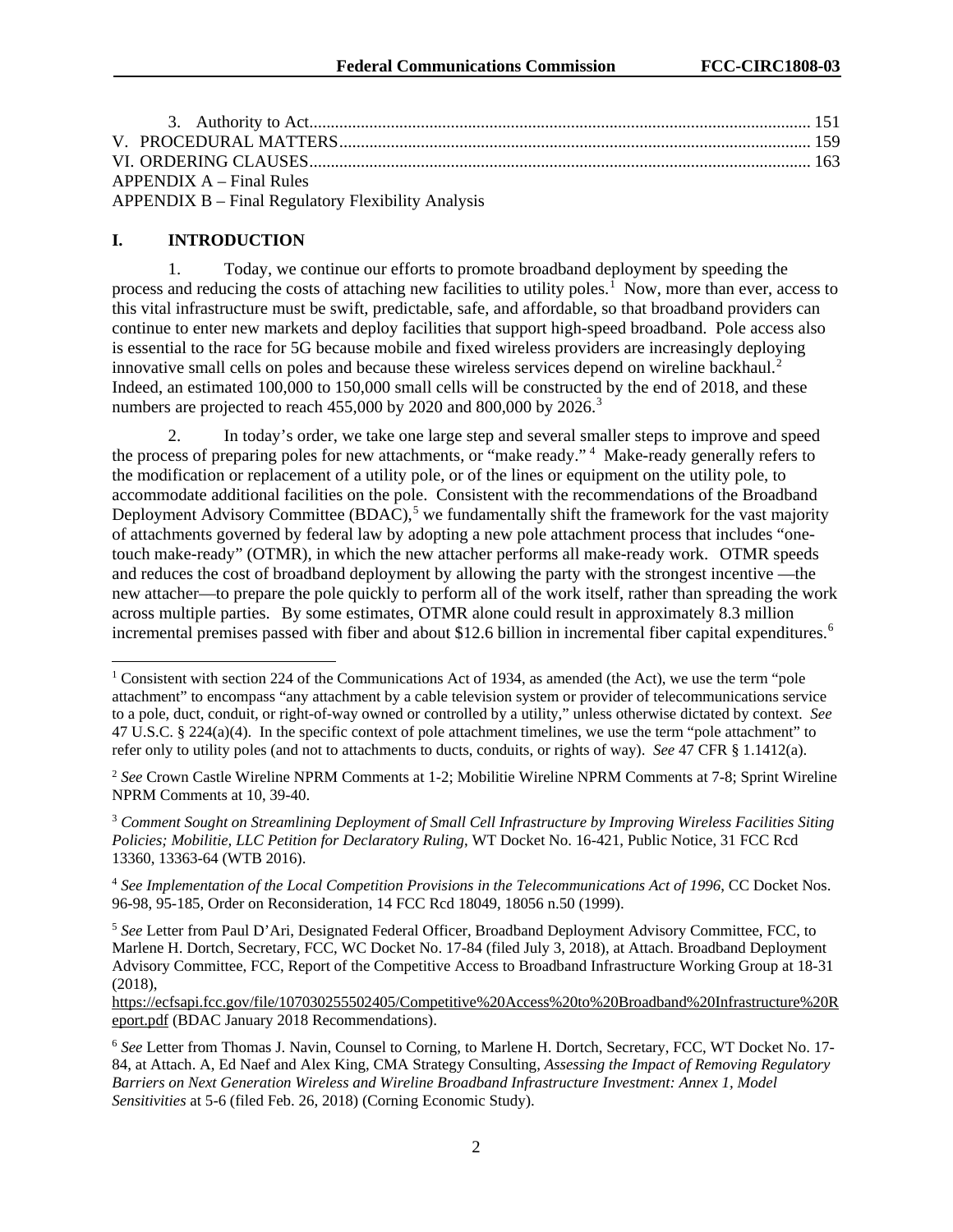We exclude from OTMR new attachments that are more complicated or above the "communications space" of a pole, where safety and reliability risks are greater, but we make significant incremental improvements for such attachments to speed the existing process, promote accurate billing, and reduce the likelihood of coordination failures that cause unwarranted delay.

3. We also adopt other improvements to our pole attachment rules. To provide certainty to all parties and reduce the costs of deciphering our old decisions, we codify and refine our existing precedent that requires utilities to allow "overlashing," which helps maximize the usable space on the pole. We clarify that new attachers are not responsible for the costs of repairing preexisting violations of safety or pole owner construction standards discovered during the pole attachment process. And we eliminate outdated disparities between the pole attachment rates incumbent local exchange carriers (LECs) must pay compared to other similarly-situated telecommunications attachers.

4. Finally, we address two forms of state and local regulatory barriers to the deployment of wireline and wireless facilities. In the Report and Order, we make clear that we will preempt, on a caseby-case basis, state and local laws that inhibit the rebuilding or restoration of broadband infrastructure after a disaster. In today's Declaratory Ruling, we conclude that state and local moratoria on telecommunications services and facilities deployment are barred by section 253(a) of the Act because they "prohibit or have the effect of prohibiting the ability of any entity to provide any interstate or intrastate telecommunications service."<sup>[7](#page-3-0)</sup> Barring deployment deprives the public of better services and more broadband options, yet a small but growing number of localities have adopted moratoria in various forms. We put an end to such regulatory barriers.

## **II. BACKGROUND**

5. Section 224 of the Act grants us broad authority to regulate attachments to utility-owned and -controlled poles, ducts, conduits, and rights-of-way.<sup>[8](#page-3-1)</sup> The Act authorizes us to prescribe rules to: ensure that the rates, terms, and conditions of pole attachments are just and reasonable;<sup>[9](#page-3-2)</sup> require utilities<sup>[10](#page-3-3)</sup> to provide nondiscriminatory access to their poles, ducts, conduits, and rights-of-way to telecommunications carriers and cable television systems (collectively, attachers);[11](#page-3-4) provide procedures for resolving pole attachment complaints;<sup>[12](#page-3-5)</sup> govern pole attachment rates for attachers;<sup>[13](#page-3-6)</sup> and allocate make-ready costs among attachers and utilities.<sup>14</sup> The Act exempts from our jurisdiction those pole

<span id="page-3-2"></span> $947$  U.S.C. §§ 224(b)(1)-(2).

<span id="page-3-3"></span> $10$  The Act defines a utility as a "local exchange carrier or an electric, gas, water, steam, or other public utility, and who owns or controls poles, ducts, conduits, or rights-of-way used, in whole or in part, for any wire communications." 47 U.S.C. § 224(a)(1). However, for purposes of pole attachments, a utility does not include any railroad, any cooperatively-organized entity, or any entity owned by a federal or state government. *Id.*

<span id="page-3-4"></span><sup>11</sup> 47 U.S.C. § 224(f). The Act allows utilities that provide electric service to deny access to their poles, ducts, conduits, or rights-of-way because of "insufficient capacity and for reasons of safety, reliability and generally applicable engineering purposes." *Id.* at § 224(f)(2).

<span id="page-3-5"></span> $12$  47 U.S.C. § 224(b)(1).

<span id="page-3-6"></span><sup>13</sup> 47 U.S.C. §§ 224(d)-(e).

<span id="page-3-7"></span> $14$  47 U.S.C. §§ 224(b), (h)-(i).

<span id="page-3-0"></span> <sup>7</sup> 47 U.S.C. § 253(a).

<span id="page-3-1"></span><sup>8</sup> *See* 47 U.S.C. § 224(b)(1). The placement and use of utility infrastructure also are governed by local, state, and federal safety rules, as well as by industry standards such as those set forth in the National Electric Safety Code (NESC). The NESC is a set of standards published by the Institute of Electrical and Electronics Engineers (IEEE) for the safe installation, operation, and maintenance of electric power and communications systems. *2017 National Electrical Safety Code (C2-2017)*, IEEE (2017).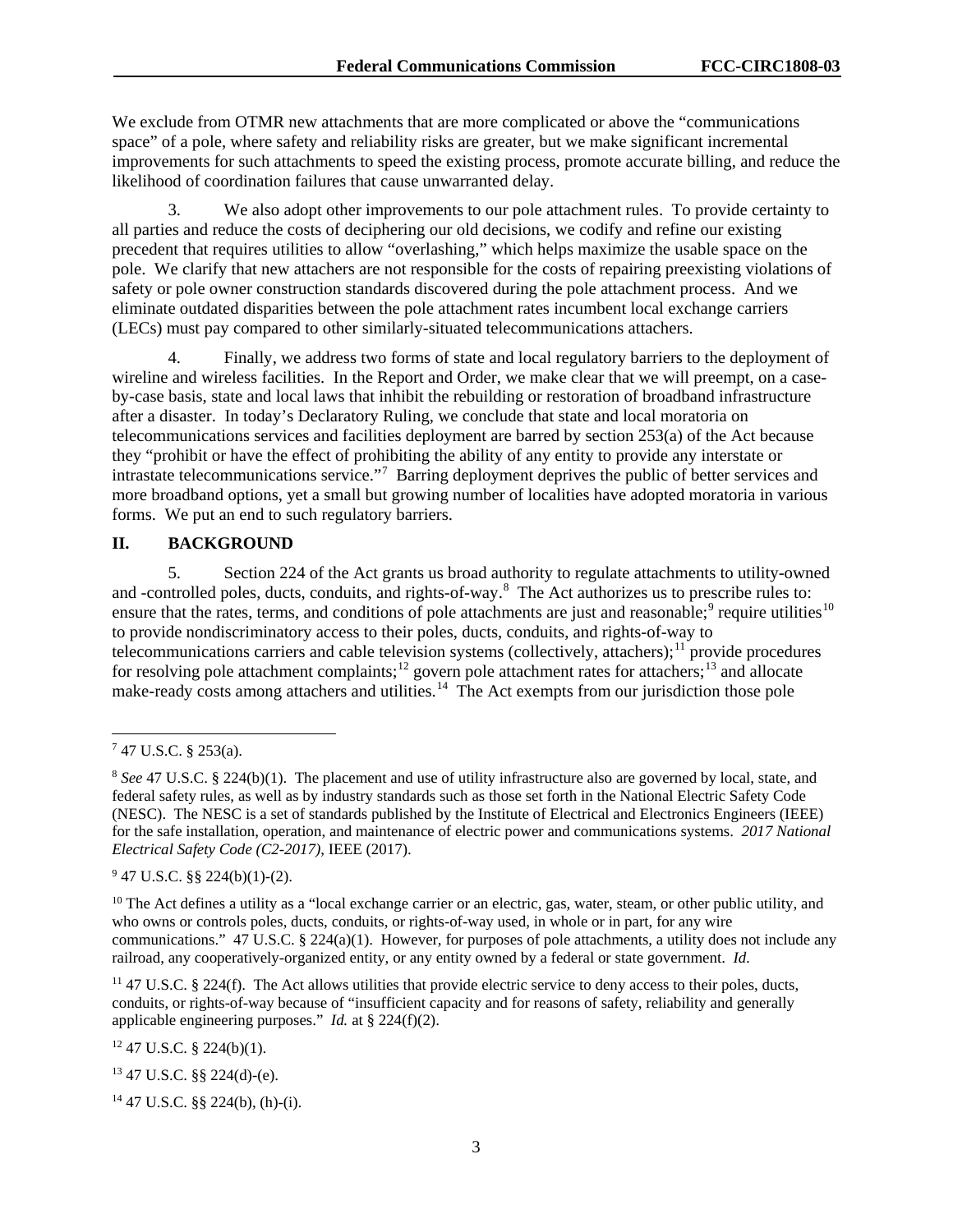attachments in states that have elected to regulate pole attachments themselves.[15](#page-4-0) Pole attachments in thirty states are currently governed by our rules.

6. Our rules take into account the many purposes of utility poles and how an individual pole is divided into various "spaces" for specific uses.<sup>16</sup> Utility poles often accommodate equipment used to provide a variety of services, including electric power, telephone, cable, wireline broadband, and wireless.<sup>[17](#page-4-2)</sup> Accommodating a variety of services on the same pole benefits the public by minimizing "unnecessary and costly duplication of plant for all pole users."<sup>18</sup> Different vertical portions of the pole serve different functions.<sup>19</sup> The bottom of the pole generally is unusable for most types of attachments, although providers of wireless services and facilities sometimes attach equipment associated with distributed antenna systems (DAS) and other small wireless facilities to the portion of the pole near the ground.[20](#page-4-5) Above that, the lower usable space on a pole—the "communications space"—houses lowvoltage communications equipment, including fiber, coaxial cable, and copper wiring.<sup>21</sup> The topmost portion of the pole, the "electric space," houses high-voltage electrical equipment.<sup>[22](#page-4-7)</sup> Work in the electric space generally is considered more dangerous than work in the communications space.<sup>[23](#page-4-8)</sup> Historically, communications equipment attachers used only the communications space; however, mobile wireless providers increasingly are seeking access to areas above the communications space, including the electric space, to attach pole-top small wireless facilities. $^{24}$  $^{24}$  $^{24}$ 

<span id="page-4-2"></span><sup>17</sup> See Letter from H. Russell Frisby Jr, Counsel to Edison Electric Institute (EEI), to Marlene Dortch, Secretary, FCC, WC Docket No. 17-84, at Attach. Duke Energy, *What's on an electric utility pole?* (filed Oct. 3, 2017) (EEI Oct. 3, 2017 Wireline *Ex Parte* Letter).

<span id="page-4-3"></span><sup>18</sup> S. REP. NO. 95-580, at 13 (1977), *as reprinted in* 1978 U.S.C.C.A.N. 109, 121.

<span id="page-4-4"></span><sup>19</sup> *See* Florida Public Service Commission, *What's on a Utility Pole?*  <http://www.psc.state.fl.us/ConsumerAssistance/UtilityPole> (last visited June 27, 2018); *see also* EEI Oct. 3, 2017 Wireline *Ex Parte* Letter at Attach. *Pole Attachments: Safety and Reliability*, at 4.

<span id="page-4-5"></span><sup>20</sup> *See* EEI Oct. 3, 2017 Wireline *Ex Parte* Letter at Attach. *Pole Attachments: Safety and Reliability*; Crown Castle Wireline NPRM Comments at 5.

<span id="page-4-6"></span><sup>21</sup> *See* Florida Public Service Commission, *What's on a Utility Pole?*  <http://www.psc.state.fl.us/ConsumerAssistance/UtilityPole> (last visited June 27, 2018); *see also* EEI Oct. 3, 2017 Wireline *Ex Parte* Letter at Attach. Duke Energy, *What's on an electric utility pole?*

<span id="page-4-7"></span><sup>22</sup> *See* Florida Public Service Commission, *What's on a Utility Pole?*  <http://www.psc.state.fl.us/ConsumerAssistance/UtilityPole> (last visited June 27, 2018); *see also* EEI Oct. 3, 2017 Wireline *Ex Parte* Letter at Attach. Duke Energy, *What's on an electric utility pole?*

<span id="page-4-8"></span><sup>23</sup> See Coalition of Concerned Utilities (CCU) Wireline NPRM Comments at 28-29; Texas Office of Public Utility Counsel Wireline NPRM Comments at 4; EEI Wireline NPRM Reply at 23; Alliant Energy Corp. et al. (Midwest Electric Utilities) Wireline NPRM Reply at 25-28.

<span id="page-4-9"></span><sup>24</sup> *See* Crown Castle Wireline NPRM Comments at 18.

<span id="page-4-0"></span><sup>&</sup>lt;sup>15</sup> See 47 U.S.C. § 224(c). To date, twenty states and the District of Columbia have opted out of Commission regulation of pole attachments in their jurisdictions. *States That Have Certified That They Regulate Pole Attachments*, WC Docket No. 10-101, Public Notice, 25 FCC Rcd 5541, 5541-42 (WCB 2010).

<span id="page-4-1"></span><sup>&</sup>lt;sup>16</sup> 47 CFR §§ 1.1412(e), (i); 1.1413(a). The citations to the rules throughout this Order and Appendix A reflect the renumbering of Part 1, subpart J of Title 47 of the Code of Federal Regulations as adopted by the Commission in July 2018. *See Amendment of Procedural Rule Governing Formal Complaint Proceedings Delegated to the Enforcement Bureau*, EB Docket No. 17-245, Report and Order, FCC 18-XXX, Appx. A (adopted July 12, 2018).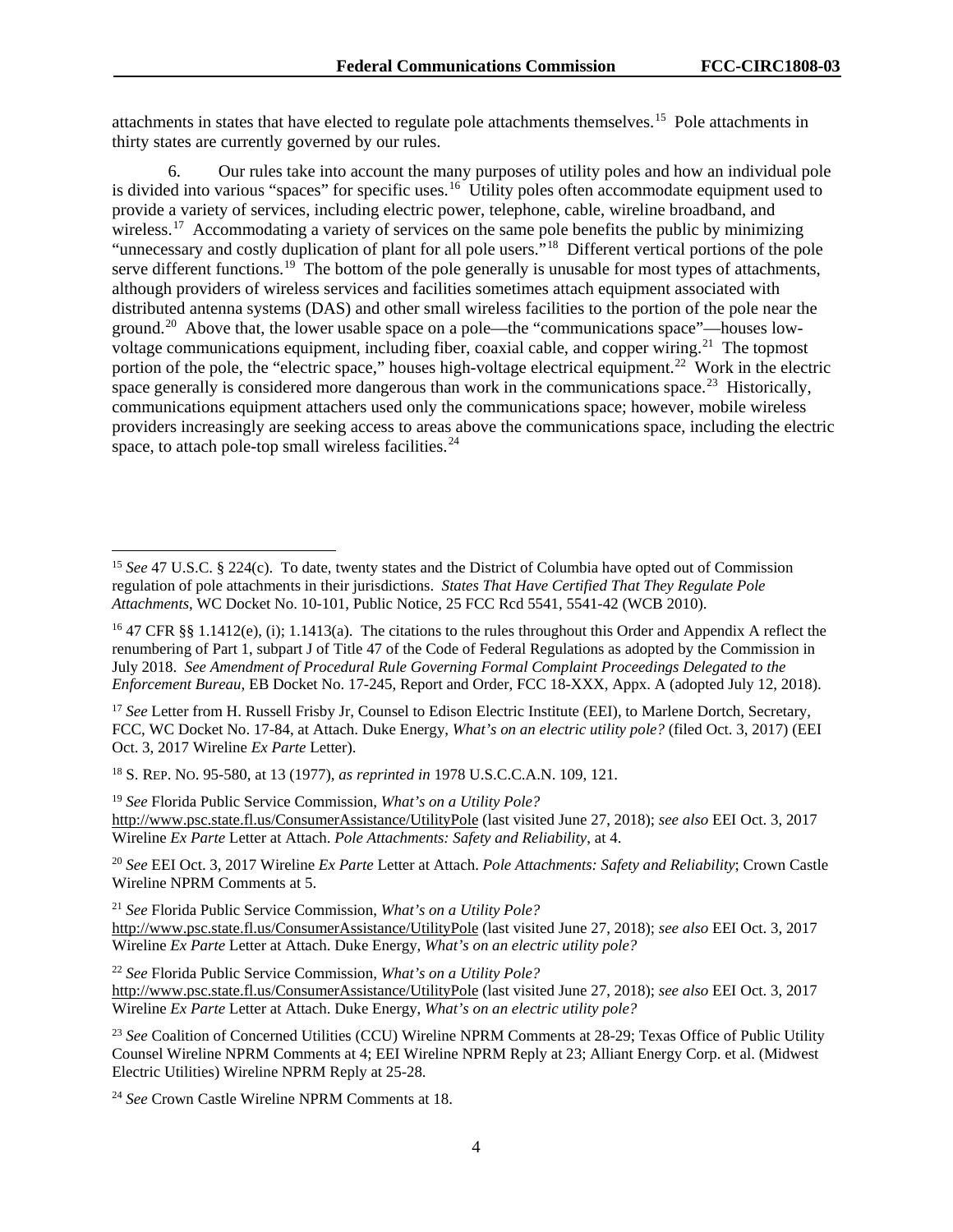7. When a new attacher seeks access to a pole, it is necessary to evaluate whether adding the attachment will be safe and whether there is room for  $it^{25}$  $it^{25}$  $it^{25}$ . In many cases, existing attachments must be moved to make room for the new attachment. In some cases, it is necessary to install a larger pole to accommodate a new attachment.<sup>[26](#page-5-1)</sup> Our current rules, adopted in 2011, prescribe a multi-stage process for placing new attachments on utility poles:

- Application Review and Survey. The new attacher applies to the utility for pole access. Once the application is complete, the utility has 45 days in which to make a decision on the application and complete any surveys to determine whether and where attachment is feasible and what make-ready is required.<sup>27</sup> The utility may take an additional 15 days for large orders.[28](#page-5-3) Our current rules allow new attachers in the communications space to perform surveys when the utility does not meet its deadline.<sup>[29](#page-5-4)</sup>
- Estimate. The utility must provide an estimate of all make-ready charges within 14 days of receiving the results of the survey.<sup>[30](#page-5-5)</sup>
- Attacher Acceptance. The new attacher has 14 days or until withdrawal of the estimate by the utility, whichever is later, to approve the estimate and provide payment.<sup>[31](#page-5-6)</sup>
- Make-Ready. The existing attachers are required to prepare the pole within 60 days of receiving notice from the utility for attachments in the communications space (105 days in the case of larger orders) or 90 days for attachments above the communications space (135 days in the case of larger orders).<sup>32</sup> A utility may take 15 additional days after the make-ready period ends to complete make-ready itself.<sup>[33](#page-5-8)</sup> Our current rules allow new attachers in the communications space to perform make-ready work themselves using a utility-approved contractor when the utility or existing attachers do not meet their deadlines.<sup>[34](#page-5-9)</sup>

8. A number of commenters allege that pole attachment delays and the high costs of attaching to poles have deterred them from deploying broadband.<sup>[35](#page-5-10)</sup> For example, Nittany Media's CTO

<span id="page-5-2"></span><sup>27</sup> 47 CFR § 1.1412(c).

<span id="page-5-3"></span> $28$  47 CFR §§ 1.1412(c), (g).

<span id="page-5-4"></span><sup>29</sup> 47 CFR § 1.1412(i).

<span id="page-5-5"></span><sup>30</sup> 47 CFR § 1.1412(d).

<span id="page-5-6"></span><sup>31</sup> 47 CFR §§ 1.1412(d)(1)-(2).

<span id="page-5-7"></span> $32\,47$  CFR §§ 1.1412(e)(1)(ii), (e)(2)(ii). A "larger order" is "the lesser of 3000 poles or 5 percent of the utility's poles in a state."  $47$  CFR  $\S$  1.1412(g)(3).

<span id="page-5-8"></span> $33\,47$  CFR §§ 1.1412(e)(1)(iv), (e)(2)(iv).

<span id="page-5-9"></span> $34$  47 CFR § 1.1412(e)(1)(v).

<span id="page-5-10"></span><sup>35</sup> *See, e.g.*, Crown Castle Wireline NPRM Comments at 4-10; Google Fiber Wireline NPRM Comments at 2; Lightower Wireline NPRM Comments at I, 2; Mobilitie Wireline NPRM Comments at 8-11; *see also* INCOMPAS Wireline NPRM Comments at 6 ("The existing rules, while adopted with the right objectives, are insufficient for modern infrastructure."); Fiber Broadband Association (FBA) Wireline NPRM Comments at 4 ("Yet, six years after the *2011 Pole Attachment Order*, the FBA's service provider members still find that substantial problems persist in seeking access to poles. In too many instances, pole owners simply ignore the Commission's mandated timelines.").

<span id="page-5-0"></span> <sup>25</sup> *See* American Cable Association (ACA) Wireline NPRM Reply at 18; Ameren et al. (Electric Utilities) Wireline NPRM Reply at 17.

<span id="page-5-1"></span><sup>26</sup> *See* Google Fiber Wireline NPRM Comments at 7.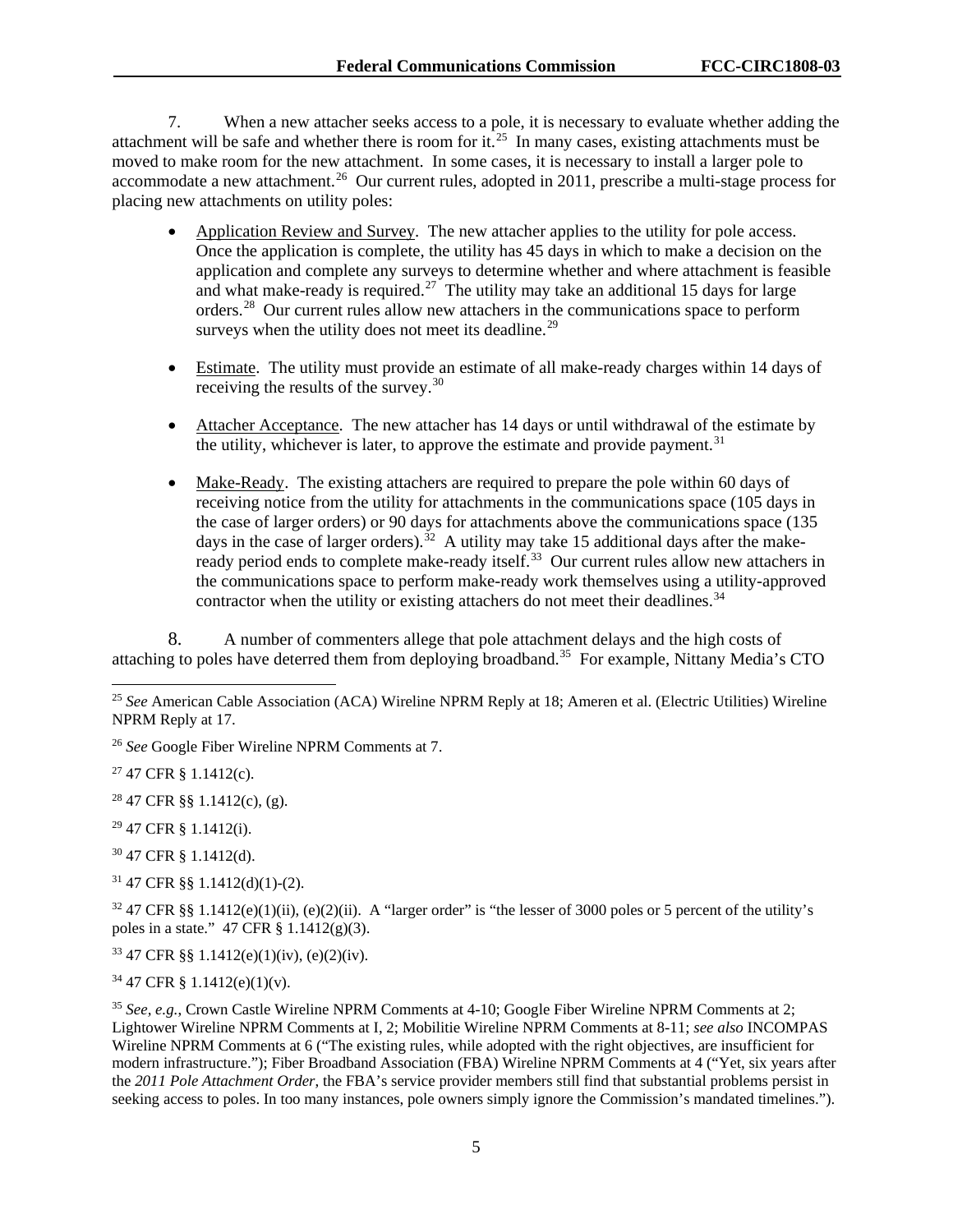explains that "[o]ver the past 4 years I have seen a tremendous increase in the costs of fiber construction. Although material and labor costs have remained stable and even in some cases become more efficient, pole attachment costs have increased exponentially."[36](#page-6-0) Commenters in particular point to the make-ready stage of our current timeline as the largest source of high costs and delays in the pole attachment process.[37](#page-6-1) In response to these types of concerns and to promote broadband deployment, two localities and one state—Louisville, Kentucky;<sup>[38](#page-6-2)</sup> Nashville, Tennessee;<sup>[39](#page-6-3)</sup> and the State of West Virginia<sup>40</sup>—adopted their own versions of OTMR where the new attacher performs all the required make-ready work.

9. As part of its commitment to speeding broadband deployment, the Commission established the Broadband Deployment Advisory Committee (BDAC) in January 2017 to advise on how best to remove barriers to broadband deployment, such as delays in new pole attachments.<sup>[41](#page-6-5)</sup> Earlier this year, the BDAC recommended that the Commission take a series of actions to promote competitive access to broadband infrastructure, including adopting OTMR for simple attachments in the

<span id="page-6-2"></span><sup>38</sup> *See* Louisville Ordinance No. O-427-15, § 116.72(D)(2). In March 2017, the United States District Court for the Western District of Kentucky allowed several challenges to the Louisville OTMR ordinance to proceed. *See Insight Kentucky Partners II v. Louisville/Jefferson County Metro Government*, 2017 WL 1193065 (W.D. Ky. Aug. 16, 2017).

<span id="page-6-3"></span><sup>39</sup> *See* Nashville Ordinance No. BL2016-343, § 13.18.020 (A). In November 2017, the United States District Court for the Middle District of Tennessee found that the Nashville OTMR ordinance was preempted by federal law and permanently enjoined the City of Nashville and Davidson County, TN from applying the ordinance to private parties. *See BellSouth Telecomm., LLC. v. Metro. Gov't of Nashville and Davidson Cnty*., Tenn., 2017 WL 5641145 (M.D. Tenn. Nov. 21, 2017).

<span id="page-6-4"></span><sup>40</sup> *See* W. VA. Code § 31G (2017). In June 2018, after both West Virginia and Frontier, which challenged the West Virginia OTMR statute, agreed that the Commission's pole attachment rules preempt West Virginia OTMR statute, the United States District Court for the Southern District of West Virginia granted Frontier's motion for summary judgment and permanently enjoined the West Virginia OTMR statute. *See Frontier West Virginia Inc., et al. v. Gov. Jim Justice II, et al.; West Virginia Cable Telecommunications Ass'n Inc. v. James C. Justice Jr., et al.*, Civil Action Nos. 2:17-cw-03560, 2:17-cv-03609, Memorandum Opinion and Order (S.D. W.Va. June 14, 2018).

<span id="page-6-5"></span><sup>41</sup> *See* FCC, Broadband Deployment Advisory Committee, Organization, Charter, https://www.fcc.gov/sites/default/files/bdac-charter.pdf (last visited June 28, 2018).

<span id="page-6-0"></span> <sup>36</sup> Letter from Michael H. Hain, CTO, Nittany Media, Inc., to Marlene Dortch, Secretary, FCC, WC Docket No. 17- 84, at 1 (filed June 15, 2017). *See also* FBA Wireline NPRM Comments at 3 (stating that FBA "encourages the Commission to adopt reforms that will improve efficiency by addressing practices of many pole owners and existing attachers that delay and increase the cost of pole access"); Google Fiber Wireline NPRM Comments at 2 ("[S]taging make-ready in sequential 60-day notice periods . . . results in delay and increased costs . . . These problems, in turn, hinder—and may even foreclose entirely—the deployment of new networks and expansion of broadband service."); Lightower Wireline NPRM Comments at i ("Lightower has experienced barriers [to deploying wired broadband infrastructure] due to a lack of cost transparency.").

<span id="page-6-1"></span><sup>37</sup> *See* Letter from Katharine R. Saunders, Managing Associate General Counsel, Verizon, to Marlene H. Dortch, Secretary, FCC, WC Docket No. 17-84 (filed Nov. 13, 2017) (Verizon Nov. 13, 2017 Wireline *Ex Parte* Letter), at Attach. Nicholas Vantzelfde, Managing Partner, Communications Media Advisors, LLC, *Perspectives on the Current State of Make Ready and the Potential Impact of a One-Touch Make-Ready Policy*, at 4 (2017) (CMA Report) ("Expediting the make-ready process can reduce payback periods and thus spur increased investment for next-generation networks. The current process is inefficient; impeding broadband deployment and creating additional burdens for pole owners."); Letter from Karen Reidy, VP, Regulatory Aff., INCOMPAS, to Marlene H. Dortch, Secretary, FCC, WC Docket No. 17-84, at 2 (filed Dec. 20, 2017) (INCOMPAS Dec. 20, 2017 Wireline *Ex Parte* Letter) ("[T]he current [make-ready] approach—with its sequential make-ready performed by different parties—results in substantial delays, lack of predictability, higher costs, and reduced fiber network expansion."); CCU Wireline NPRM Comments at 11; Google Fiber Wireline NPRM Comments at 9; BDAC January 2018 Recommendations at 19-20.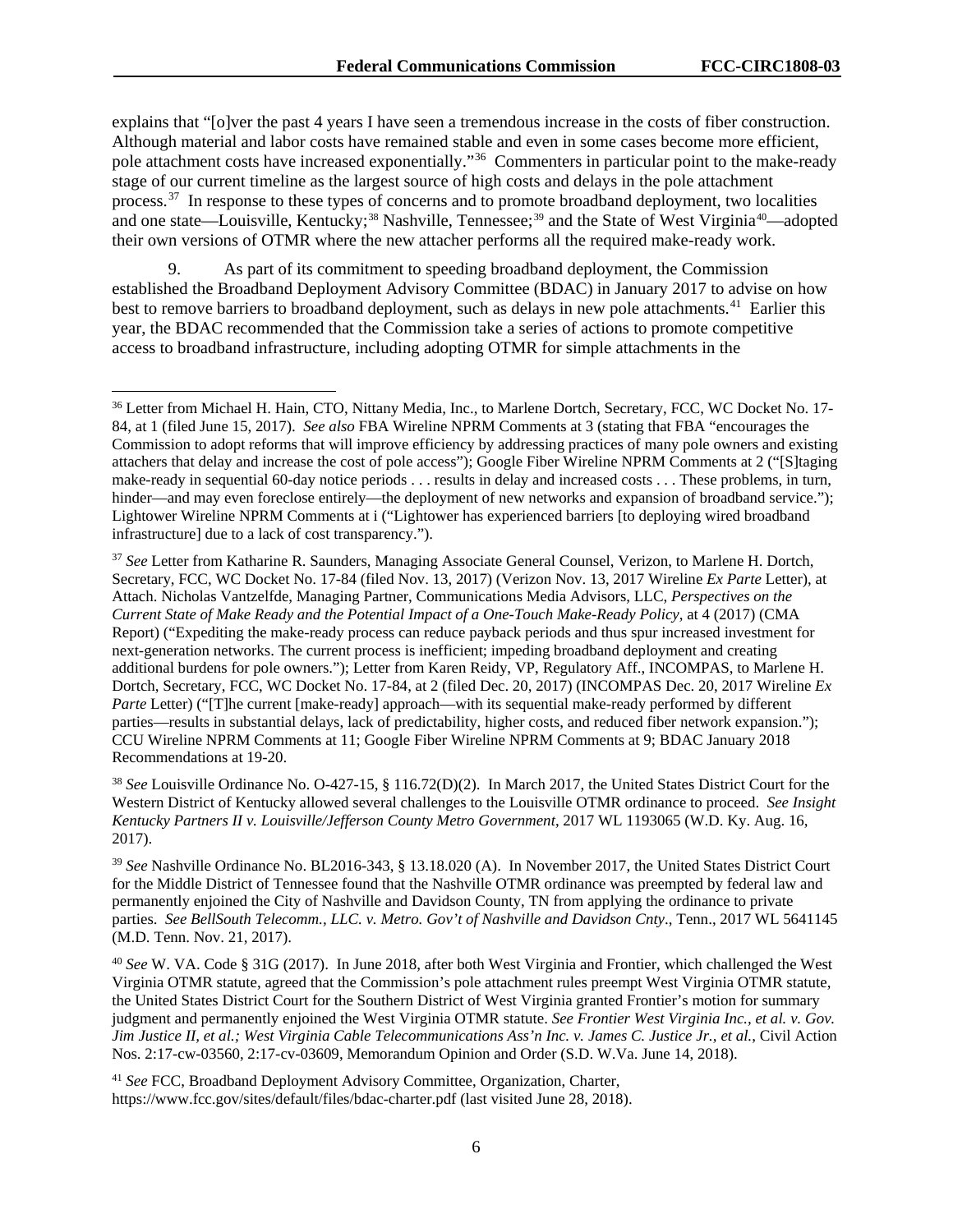communications space and making incremental improvements to the Commission's pole attachment process for complex and non-communications space attachments.<sup>[42](#page-7-0)</sup>

10. We are also committed to using all the tools at our disposal to speed the restoration of infrastructure after disasters. Disasters such as the 2017 hurricanes can have debilitating effects on communications networks, $43$  and one of our top priorities is assisting in the rebuilding of network infrastructure in the wake of such events.[44](#page-7-2) We have also made clear our commitment to ensuring that our own federal regulations do not impede restoration efforts. [45](#page-7-3)

11. The Commission initiated this proceeding on April 20, 2017 by adopting a *Notice of Proposed Rulemaking, Notice of Inquiry, and Request for Comment* seeking comment on a number of potential regulatory reforms to our rules and procedures to accelerate deployment of next-generation networks and services.[46](#page-7-4) The Commission sought comment on, among other things, speeding the pole attachment timeline;<sup>[47](#page-7-5)</sup> alternative pole attachment processes, including OTMR;<sup>[48](#page-7-6)</sup> and creating a presumption that the incumbent LEC attachers pay the same pole attachment rate as other telecommunications attachers. [49](#page-7-7) The Commission also sought comment on whether moratoria on the deployment of telecommunications facilities are inconsistent with section  $253(a)$  of the Act.<sup>[50](#page-7-8)</sup>

12. On November 16, 2017, the Commission adopted a *Report and Order, Declaratory Ruling, and Further Notice of Proposed Rulemaking* enacting reforms to better enable providers to invest in next generation networks.[51](#page-7-9) Among other proposals, the *Further Notice of Proposed Rulemaking*  sought comment on the treatment of overlashing by utilities<sup>[52](#page-7-10)</sup> and what actions the Commission can take to facilitate the rebuilding and repairing of broadband infrastructure after natural disasters.<sup>[53](#page-7-11)</sup>

<span id="page-7-3"></span><sup>45</sup> *See, e.g.*, *Accelerating Wireline Broadband Deployment by Removing Barriers to Infrastructure Investment*, WC Docket No. 17-84, Report and Order, Declaratory Ruling, and Further Notice of Proposed Rulemaking, 32 FCC Rcd 11128, 11157-59, paras. 71-78 (2017) (*Wireline Infrastructure Order*); *Accelerating Wireline Broadband Deployment by Removing Barriers to Infrastructure Investment*, WC Docket No. 17-84, Second Report and Order, FCC 18-74, paras. 58-59 (June 8, 2018) (*Second Wireline Infrastructure Order*) (streamlining network change procedures where *force majeure* event necessitates a network change).

<span id="page-7-4"></span><sup>46</sup> *Accelerating Wireline Broadband Deployment by Removing Barriers to Infrastructure Investment*, WC Docket No. 17-84, Notice of Proposed Rulemaking, Notice of Inquiry, and Request for Comment, 32 FCC Rcd 3266 (2017) (*Wireline Infrastructure Notice*).

<span id="page-7-0"></span> <sup>42</sup> *See* BDAC January 2018 Recommendations at 19, 21.

<span id="page-7-1"></span><sup>43</sup> *See* Letter from Sandra. E. Torres López, Chairwoman, Puerto Rico Telecommunications Regulatory Board, to Ajit Pai, Chairman, FCC, WC Docket No. 10-90, at 1 (filed Dec. 13, 2017) (estimating that Hurricanes Irma and Maria caused approximately \$1.5 billion of damage to Puerto Rico's communications network).

<span id="page-7-2"></span><sup>44</sup> *See, e.g.*, *Uniendo a Puerto Rico Fund and the Connect USVI Fund*, WC Docket No. 18-143, et. al., Order and Notice of Proposed Rulemaking, FCC 18-57 (May 29, 2018) (establishing the Uniendo a Puerto Rico Fund and the Connect USVI Fund to rebuild, improve and expand voice and broadband networks in Puerto Rico and the U.S. Virgin Islands.

<span id="page-7-5"></span><sup>47</sup> *Id.* at 3268-70, paras. 7-12.

<span id="page-7-6"></span><sup>48</sup> *Id.* at 3270-76, paras. 13-31.

<span id="page-7-7"></span><sup>49</sup> *Id.* at 3279-80, paras. 44-46.

<span id="page-7-8"></span><sup>50</sup> *Id.* at 3297, para. 102.

<span id="page-7-9"></span><sup>51</sup> *See generally Wireline Infrastructure Order*.

<span id="page-7-10"></span><sup>52</sup> *See id.* at 11188-89, paras. 160-62.

<span id="page-7-11"></span><sup>53</sup> *See id.* at 11194, paras. 178-79.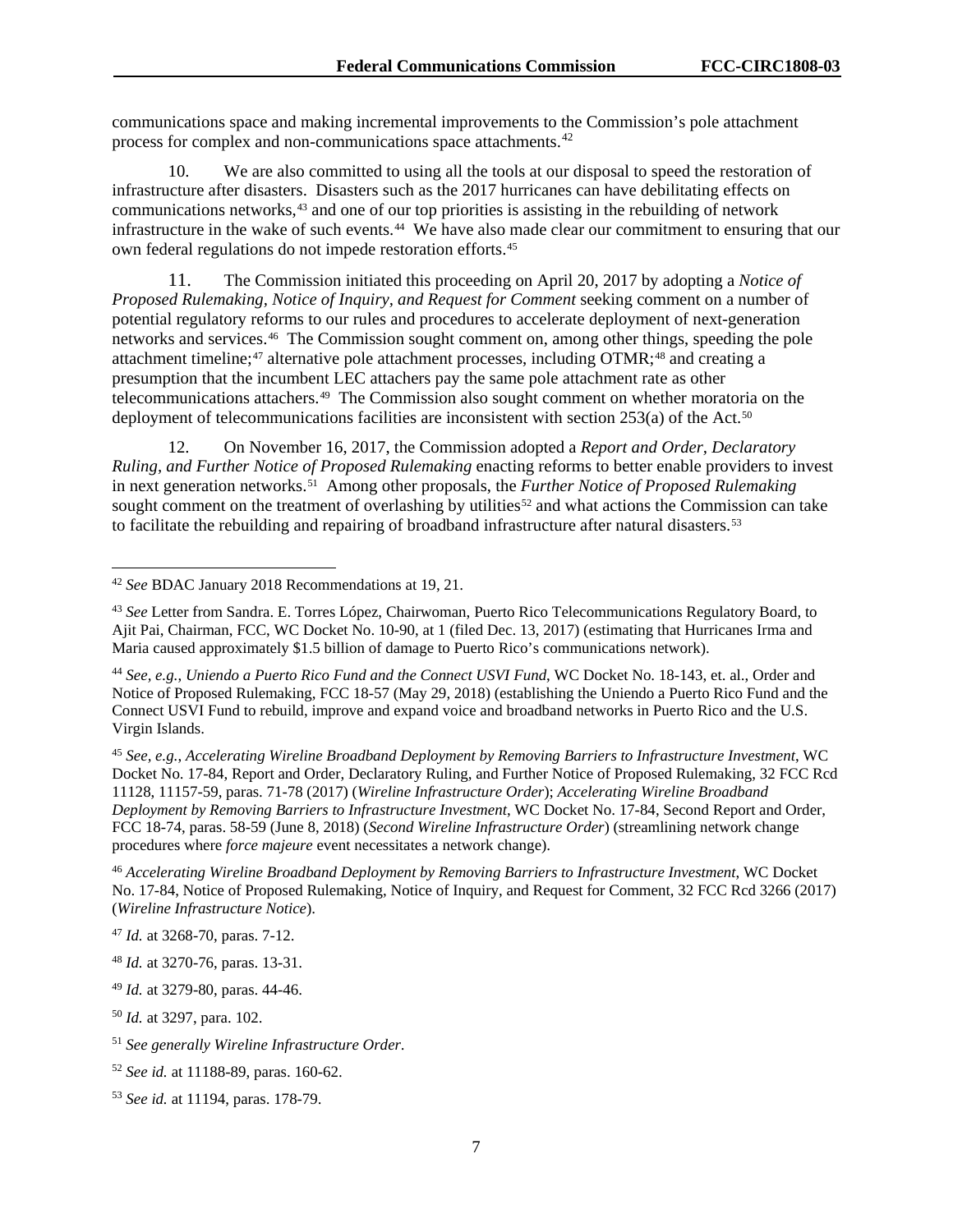#### **III. REPORT AND ORDER**

13. Based on the record in this proceeding, we amend our pole attachment rules to facilitate faster, more efficient broadband deployment and to address state and local legal barriers to rebuilding networks after disasters. But, at the outset, we emphasize that parties are welcome to reach bargained solutions that differ from our rules.<sup>[54](#page-8-0)</sup> Our rules provide processes that apply in the absence of a negotiated agreement, but we recognize that they cannot account for every distinct situation and encourage parties to seek superior solutions for themselves through voluntary privately-negotiated solutions. In addition, we recognize that some states will seek to build on the rules that we adopt herein in order to serve the particular needs of their communities. Provided such state requirements do not conflict with the rules we adopt today, states are free to experiment with other ways to encourage broadband deployment in their local jurisdictions.

### **A. Speeding Access to Poles**

14. Most fundamentally, we amend our rules to allow new attachers<sup>[55](#page-8-1)</sup> with simple wireline attachments in the communications space to elect an OTMR-based pole attachment process that places them in control of the work necessary to attach their equipment, and we improve our existing attachment process for other, more complex attachments. We summarize these changes, as well as our prior rules, in the table below: [56](#page-8-2) 

<span id="page-8-0"></span> <sup>54</sup> *See* CCU Wireline NPRM Comments at 18 (encouraging that "utilities and attachers be free to agree on their own one-touch make-ready process").

<span id="page-8-1"></span><sup>&</sup>lt;sup>55</sup> We define a new attacher as a cable television system or telecommunications carrier requesting to attach new or upgraded facilities (e.g., equipment or lines) to a pole owned or controlled by a utility. *See infra* Appx. A, 47 CFR § 1.1412(a)(2). Therefore, new attachers include existing attachers that need to upgrade their facilities with new attachments.

<span id="page-8-2"></span><sup>&</sup>lt;sup>56</sup> This table is a summary for informational purposes only, and it sacrifices nuance for brevity. The text of this *Report and Order* (excluding the table) and the rules in Appendix A set forth our binding determinations.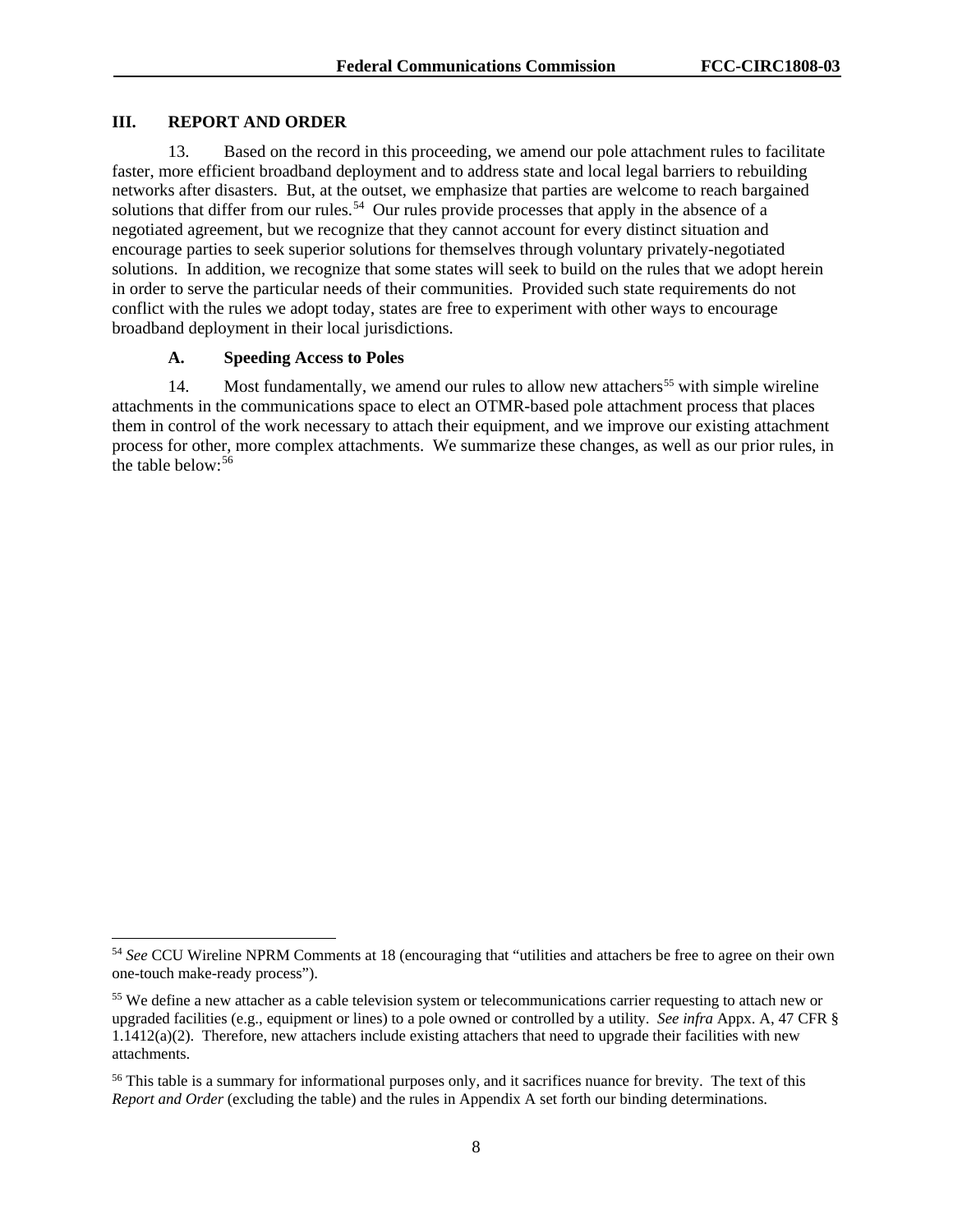| <b>Phase</b>                                                           | <b>Prior Rules</b>                                                                                                                                                                                                                                                                                                                                                                                                                                    | <b>OTMR-Based Regime</b>                                                                                                                                                                                                                                                                                                                                                                                                                                                                   | <b>Enhanced Non-OTMR</b><br><b>Regime</b>                                                                                                                                                                                                                                                                                                                                                                                        |
|------------------------------------------------------------------------|-------------------------------------------------------------------------------------------------------------------------------------------------------------------------------------------------------------------------------------------------------------------------------------------------------------------------------------------------------------------------------------------------------------------------------------------------------|--------------------------------------------------------------------------------------------------------------------------------------------------------------------------------------------------------------------------------------------------------------------------------------------------------------------------------------------------------------------------------------------------------------------------------------------------------------------------------------------|----------------------------------------------------------------------------------------------------------------------------------------------------------------------------------------------------------------------------------------------------------------------------------------------------------------------------------------------------------------------------------------------------------------------------------|
| Review of<br>Application for<br>Completeness                           | Vague definition of complete<br>application can lead to delays.<br>No timeline for utility to<br>determine whether application<br>is complete.<br>47 CFR § 1.1412(c)                                                                                                                                                                                                                                                                                  | Revised definition of complete application makes it clear what<br>must be included in application. A utility has 10 business days<br>to determine whether an application is complete; the utility<br>must specify any deficiencies and has limited time to review<br>resubmitted applications. Appx. A §§ 1.1412(c)(1), (j)(1)(ii)                                                                                                                                                         |                                                                                                                                                                                                                                                                                                                                                                                                                                  |
| Review of<br>Whether to<br>Grant<br>Complete<br>Application;<br>Survey | The utility has 45 days to<br>decide whether to grant a<br>complete application and to<br>complete any surveys. The<br>utility has an additional 15<br>days for large orders.<br>47 CFR $$1.1412(c)$                                                                                                                                                                                                                                                  | The utility has 15 days to<br>decide whether to grant a<br>complete application. The<br>new attacher conducts the<br>survey and determines its<br>timing.<br>Appx. A § 1.1412(j)(2), (j)(3)                                                                                                                                                                                                                                                                                                | Same as prior rules, except<br>that the utility must take<br>certain steps to facilitate<br>survey participation by new<br>and existing attachers.<br>Appx. A $$ 1.1412(c)(3)$                                                                                                                                                                                                                                                   |
| Estimate                                                               | The utility must provide an<br>estimate of the make-ready<br>charges within 14 days of<br>receiving the survey results.<br>47 CFR § 1.1412(d)                                                                                                                                                                                                                                                                                                         | $N/A$ – no estimate stage                                                                                                                                                                                                                                                                                                                                                                                                                                                                  | Same as prior rules, except the<br>estimate must detail basis for<br>charges. Appx. A $\S$ 1.1412(d)                                                                                                                                                                                                                                                                                                                             |
| Attacher<br>Acceptance                                                 | The attacher has 14 days or<br>until withdrawal of the<br>estimate by the utility,<br>whichever is later, to approve<br>the estimate and provide<br>payment.<br>47 CFR § 1.1412(d)(i)-(ii)                                                                                                                                                                                                                                                            | $N/A$ – no acceptance stage                                                                                                                                                                                                                                                                                                                                                                                                                                                                | Same as prior rules.<br>Appx. A § 1.1412(d)(2)                                                                                                                                                                                                                                                                                                                                                                                   |
| Make-Ready                                                             | The existing attachers must<br>prepare the pole within 60<br>days of receiving notice from<br>the utility in the<br>communications space (105<br>days for larger orders) or 90<br>days in the above the<br>communications space (135<br>days for larger orders). A<br>utility may take 15 additional<br>days after the make-ready<br>period to complete make-ready<br>itself.<br>47 CFR § 1.1412 $(e)(1)(ii)$ ,<br>(e)(1)(iv), (e)(2)(ii), (e)(2)(iv) | The new attacher performs all<br>work in as little as one trip.<br>The new attacher must<br>provide 15 days' notice to<br>existing attachers before<br>commencing work, and this<br>notice period may run<br>concurrently with the utility's<br>review of whether to grant the<br>application. The new attacher<br>must notify existing attachers<br>within 15 days after<br>completion of work on a pole<br>so that existing attachers can<br>inspect the work.<br>Appx. A § 1.1412(j)(4) | The existing attachers prepare<br>the pole within 30 days in the<br>communications space (75<br>days for larger orders) or 60<br>days above the<br>communications space (105<br>days for larger orders). A<br>utility may take 15 additional<br>days after the make-ready<br>period to complete make-<br>ready itself for work outside<br>the communications space.<br>Appx. A § 1.1412 $(e)(1)(ii)$ ,<br>(e)(2)(ii), (e)(2)(iv) |
| Self-Help<br>Remedy                                                    | New attachers in the<br>communications space may<br>perform work themselves<br>when the deadlines are not<br>met. 47 CFR § 1.1412(i)                                                                                                                                                                                                                                                                                                                  | N/A                                                                                                                                                                                                                                                                                                                                                                                                                                                                                        | New attachers in any part of<br>the pole may perform work<br>themselves when the deadlines<br>are not met. We take steps to<br>strengthen the self-help<br>remedy.<br>Appx. A $$ 1.1412(i)(2)$                                                                                                                                                                                                                                   |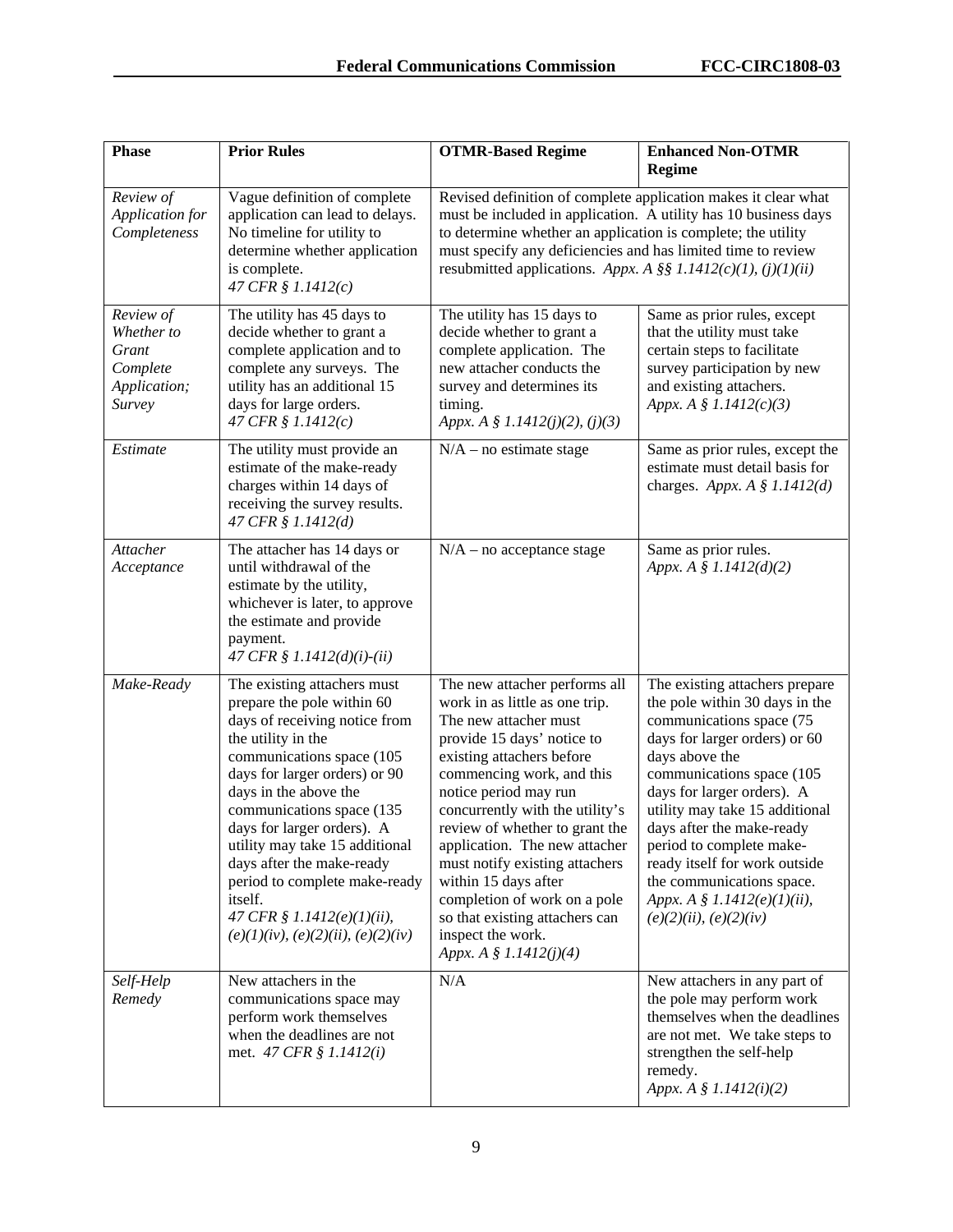15. No matter the attachment process, we encourage all parties to work cooperatively to meet deadlines, perform work safely, and address any problems expeditiously. Utilities, new attachers, and existing attachers agree that cooperation among the parties works best to make the pole attachment process proceed smoothly and safely.<sup>[57](#page-10-0)</sup>

## **1. New OTMR-Based Pole Attachment Process**

16. We adopt a new pole attachment process that new attachers can elect that places them in control of the surveys, notices, and make-ready work necessary to attach their equipment to utility poles. With OTMR as the centerpiece of this new pole attachment regime, new attachers will save considerable time in gaining access to poles (with accelerated deadlines for application review, surveys, and makeready work) and will save substantial costs with one party (rather than multiple parties) doing the work to prepare poles for new attachments. A better aligning of incentives for quicker and less expensive attachments will serve the public interest through greater broadband deployment and competitive entry.

### **a. Applicability and Merits of OTMR Regime**

17. We adopt the BDAC's recommendation and amend our rules to allow new attachers to elect OTMR for simple make-ready for wireline attachments in the communications space on a pole.<sup>58</sup> We define simple make-ready as the BDAC does, i.e., make-ready where "existing attachments in the communications space of a pole could be transferred without any reasonable expectation of a service outage or facility damage and does not require splicing of any existing communication attachment or relocation of an existing wireless attachment."<sup>59</sup> Commenters state that simple make-ready work does not raise the same level of safety concerns as complex make-ready or work above the communications space on a pole.[60](#page-10-3) There is substantial support in the record, both from utilities and attachers, for allowing OTMR for simple make-ready;<sup>[61](#page-10-4)</sup> and because this option will apply to the substantial majority of pole

<span id="page-10-2"></span><sup>59</sup> *Id.* at 20.

<span id="page-10-0"></span> <sup>57</sup> *See, e.g.*, CCU Wireline NPRM Comments at 3-4; Midwest Electric Utilities Wireline NPRM Comments at 18; CenterPoint Energy Houston Electric, LLC et al. (POWER Coalition) Wireline NPRM Comments at 9-10; AT&T Wireline NPRM Reply at 4 n.4.

<span id="page-10-1"></span><sup>58</sup> *See* BDAC January 2018 Recommendations at 21.

<span id="page-10-3"></span><sup>60</sup> *See, e.g.*, ExteNet Systems, Inc. (ExteNet) Wireline & Wireless NPRM Comments at 54-55; FBA Wireline NPRM Comments at 5 n.12, 8; AT&T Wireline NPRM Reply at 8-9; Letter from Kristine Laudadio Devine, Counsel to Google Fiber, to Marlene H. Dortch, Secretary, FCC, WC Docket No. 17-84, at 2 (filed June 4, 2018) (Google Fiber June 4, 2018 Wireline *Ex Parte* Letter); Letter from Charles A. Zdebski and Brett H. Freedson, Counsel to CenterPoint Energy Houston Electric, LLC and Florida Power & Light Co., to Marlene H. Dortch, Secretary, FCC, WC Docket No. 17-84, at 2 (filed Feb. 13, 2018) (CenterPoint Energy/FPL Feb. 13, 2018 Wireline *Ex Parte* Letter); Letter from Eben M. Wyman, Principal, Power & Communication Contractors Association, to Marlene H. Dortch, Secretary, FCC, WC Docket No. 17-84, at [2] (filed Nov. 30, 2017) (PCCA Nov. 30, 2017 Wireline *Ex Parte* Letter).

<span id="page-10-4"></span><sup>61</sup> *See* CCU Wireline NPRM Comments at 17-18; Computing Technology Industry Association (COMPTIA) Wireline NPRM Comments at 2-3; EEI Wireline NPRM Comments at 32; Electric Utilities Wireline NPRM Comments at 7; FBA Wireline NPRM Comments at 5; Level 3 Wireline NPRM Comments at 2-3; POWER Coalition Wireline NPRM Comments at 10; Utilities Technology Council (UTC) Wireline NPRM Reply at 17-21; AT&T Wireline NPRM Reply at 7-8; CPS Energy Wireline NPRM Reply at 8-9; Google Fiber Wireline NPRM Reply at 1-2; Verizon Wireline NPRM Reply at 4-9; Letter from Angie Kronenberg, Chief Advocate & General Counsel, INCOMPAS, to Marlene Dortch, Secretary, FCC, WC Docket No. 17-84 et al., at Attach. 3 (filed Feb. 13, 2018) (INCOMPAS Feb. 13, 2018 Wireline *Ex Parte* Letter); Letter from Brett Heather Freedson, Counsel to CenterPoint Energy Houston Electric, LLC et al., to Marlene H. Dortch, Secretary, FCC, WC Docket No. 17-84, Attach. 1 (filed May 25, 2018) (CenterPoint Energy et al. May 25, 2018 Wireline *Ex Parte* Letter); Letter from Debbie Goldman, Telecommunications Policy Director, Communications Workers of America, to Marlene H. Dortch, Secretary, FCC, WC Docket No. 17-84, at 2 (filed Feb. 6, 2018) (CWA Feb. 6, 2018 Wireline *Ex Parte*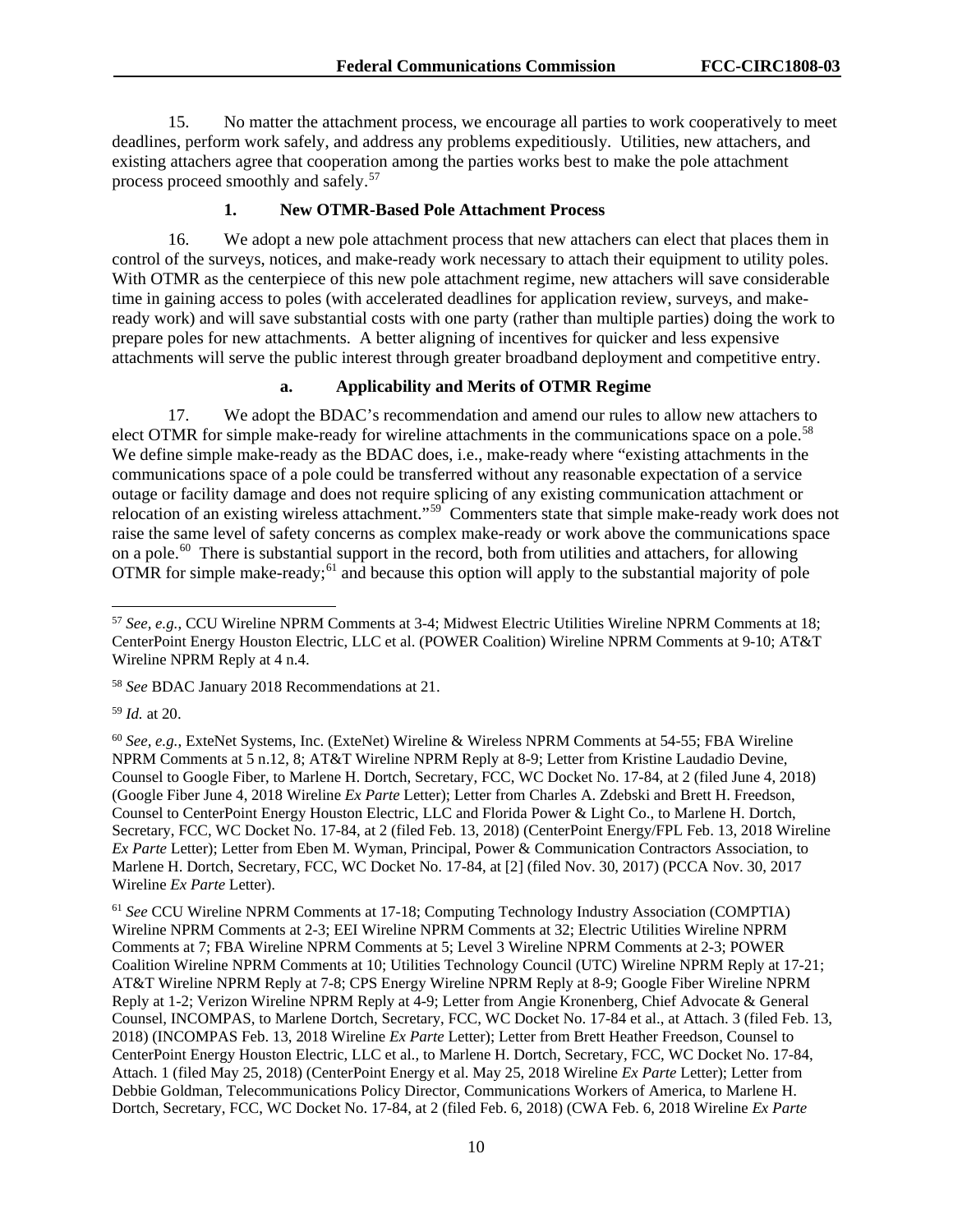attachment projects, $62$  it will speed broadband deployment. We also follow the BDAC's recommendation and do not provide an OTMR option for more complex projects in the communications space or for any projects above the communications space at this time.<sup>[63](#page-11-1)</sup>

18. Our new rules define "complex" make-ready, as the BDAC does, as "[t]ransfers and work within the communications space that would be reasonably likely to cause a service outage(s) or facility damage, including work such as splicing of any communication attachment or relocation of existing wireless attachments."[64](#page-11-2) We consider "[a]ny and all wireless activities, including those involving mobile, fixed, and point-to-point wireless communications and wireless internet service providers[] . . . to be . . . complex."<sup>65</sup> While the BDAC recommendation did not explicitly address the treatment of pole replacements, we interpret the definition of complex make-ready to include all pole replacements as well. We agree with commenters that pole replacements are usually not simple or routine and are more likely to cause service outages or facilities damage,<sup>[66](#page-11-4)</sup> and thus we conclude that they should fall into the complex category of work.

19. There is substantial support from commenters in the record for not using OTMR for complex make-ready work at this time.<sup>67</sup> We agree that we should exclude these more challenging attachments from OTMR at this time to minimize the likelihood and impact of service disruption. In particular, cutting or splicing of existing wires on a pole has the heightened potential to result in a network outage. $68$  We also recognize that wireless attachments involve unique physical and safety

Letter); Letter from Lonnie R. Stephenson, International President, IBEW, to Marlene Dortch, Secretary, FCC, WC Docket No. 17-84, at 2 (filed Jan. 30, 2018) (IBEW Jan. 30, 2018 Wireline *Ex Parte* Letter).

<span id="page-11-0"></span><sup>62</sup> According to AT&T, approximately 80 percent of current make-ready work is "simple." *See* Letter from Ola Oyefusi, Director, Federal Regulatory, AT&T, to Marlene H. Dortch, Secretary, FCC, WC Docket No. 17-84, at Attach. *Accelerating Wireline Broadband Deployment: Presentation – Pole Attachment Process with OTMR* at 2 (filed Jan. 22, 2018) (AT&T Jan. 22, 2018 Wireline *Ex Parte* Letter). *See also* Letter from Eric B. Langley, Counsel to Electric Utilities, to Marlene Dortch, Secretary, FCC, WC Docket No. 17-84, at 2 (filed Mar. 19, 2018) (Electric Utilities Mar. 19, 2018 Wireline *Ex Parte* Letter) (stating that "more than 80[] [percent] of make-ready poles require communications space make-ready only"). We recognize that in the future, it is likely that less than 80 percent of make-ready work will be eligible for OTMR as wireless carriers ramp up non-simple 5G deployments. *See, e.g.*, AT&T Wireline NPRM Comments at 8 (stating that "[i]ndustry-wide 5G network deployment is expected to involve 10 to 100 times more antenna locations than 4G or 3G."); EEI Wireline NPRM Comments at 29 (asserting that "[i]t can be expected that an increase in the volume of wireless attachment requests due to 5G deployments will exacerbate pole attachment delays due to the complex nature of the installations and the number of poles involved.").

<span id="page-11-1"></span><sup>63</sup> *See* BDAC January 2018 Recommendations at 21-22, 27.

<span id="page-11-2"></span><sup>64</sup> *Id.* at 20.

<span id="page-11-3"></span><sup>65</sup> *Id.*

 $\overline{a}$ 

<span id="page-11-4"></span><sup>66</sup> *See* Letter from Kristine Laudadio Devine, Counsel to Google Fiber, to Marlene H. Dortch, Secretary, FCC, WC Docket No. 17-84, at 2 (filed Apr. 12, 2018) (Google Fiber Apr. 12, 2018 Wireline *Ex Parte* Letter); Midwest Electric Utilities Wireline NPRM Reply at 25-26; Puget Sound Energy Wireline NPRM Comments at 7-8.

<span id="page-11-5"></span><sup>67</sup> *See, e.g.*, Charter Communications, Inc. (Charter) Wireline & Wireless NPRM Comments at 55; FBA Wireline NPRM Comments at 5 n.12; Google Fiber Wireline NPRM Comments at 5-6; Level 3 Wireline NPRM Comments at 3; POWER Coalition Wireline NPRM Comments at 11; Texas Office of Public Utility Counsel Wireline NPRM Comments at 4; Letter from Frank S. Simone, Vice President-Federal Regulatory, AT&T, and Debbie Goldman, Telecommunications Policy Director, Communications Workers of America, to Marlene H. Dortch, Secretary, FCC, WC Docket No. 17-84, GN Docket No. 17-83, at 1 (filed Jan. 16, 2018) (AT&T-CWA Jan. 16, 2018 Wireline *Ex Parte Letter)*; CenterPoint Energy et al. May 25, 2018 Wireline *Ex Parte Letter* at 1.

<span id="page-11-6"></span><sup>68</sup> *See* Google Fiber Apr. 12, 2018 Wireline *Ex Parte* Letter at 2.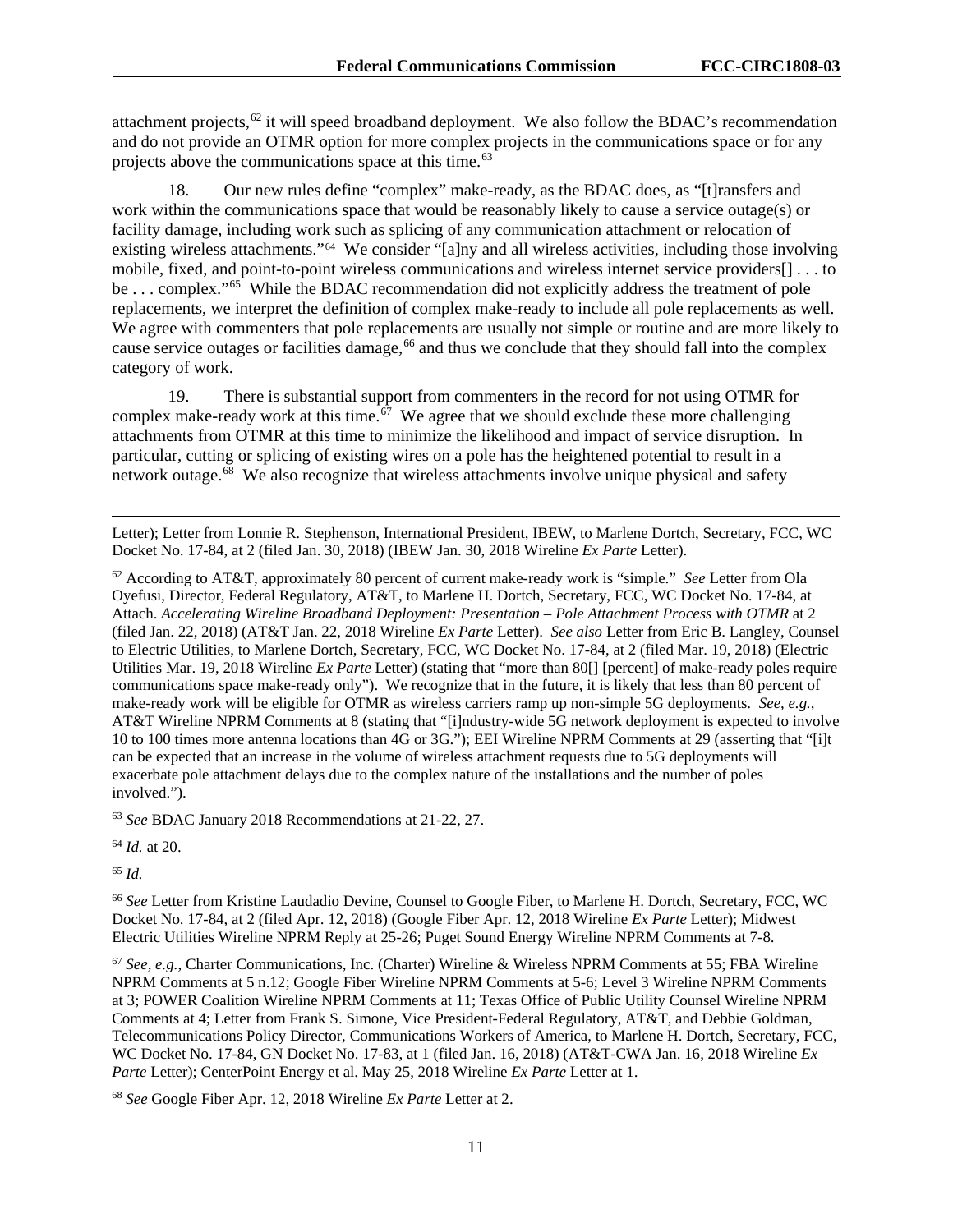complications that existing attachers must consider (e.g., wireless configurations cover multiple areas on a pole, considerably more equipment is involved, RF impacts must be analyzed), thus increasing the challenges of using an accelerated, single-party process at this time.<sup>[69](#page-12-0)</sup>

20. The new OTMR process also will not be available for work above the communications space, including the electric space.<sup>[70](#page-12-1)</sup> Many utility commenters argue that work above the communications space, which mainly involves wireless attachments, frequently impacts electrical facilities and that such work should fall to the utilities to manage and complete.<sup>[71](#page-12-2)</sup> We recognize that work above the communications space is more dangerous for workers and the public and that impacts of electric outages are especially severe.<sup>72</sup> Therefore, we find at this time that the value of control by existing attachers and utilities over infrastructure above the communications space outweighs the benefits of allowing OTMR for these attachments. Based on the foregoing analysis, we decline Verizon's request to allow OTMR for complex make-ready and work above the communications space.<sup>[73](#page-12-4)</sup> We recognize that by not providing an OTMR option above the communications space for the time being, we are not permitting OTMR as an option for small cell pole-top attachments necessary for 5G deployment. We take this approach because there is broad agreement that more complex projects and all projects above the communications space raise substantial safety and continuity of service concerns.[74](#page-12-5) At the same time, we adopt rules aimed at mitigating the safety and reliability concerns about the OTMR process we adopt today, and we are optimistic that once parties have more experience with OTMR, either they will by contract or we will by rule expand the reach of OTMR. In the meantime, we find that the benefits of moving incrementally by providing a right to elect OTMR only in the communications space and only for simple wireline projects outweigh the costs.

21. We agree with commenters that argue that OTMR is substantially more efficient for new attachers, current attachers, utilities, and the public than the current sequential make-ready approach set forth in our rules.<sup>75</sup> We agree with Next Centuries Cities that "OTMR facilitates deployment and reduces

<span id="page-12-1"></span><sup>70</sup> This accords with the BDAC's recommendations. *See* BDAC January 2018 Recommendations at 21-22.

<span id="page-12-2"></span><sup>71</sup> *See* CCU Wireline NPRM Comments at 28; EEI Wireline NPRM Comments at 28-29; Electric Utilities Wireline NPRM Comments at 6; Midwest Electric Utilities Wireline NPRM Comments at 30; POWER Coalition Wireline NPRM Comments at 11; Puget Sound Energy Wireline NPRM Comments at 5; Texas Office of Public Utility Counsel Wireline NPRM Comments at 4; UTC Wireline NPRM Comments at 13.

<span id="page-12-3"></span><sup>72</sup> *See, e.g.*, CCU Wireline NPRM Comments at 28-29; Electric Utilities Wireline NPRM Comments at 8-9; Puget Sound Energy Wireline NPRM Comments at 4; Texas Office of Public Utility Counsel Wireline NPRM Comments at 4; EEI Wireline NPRM Reply at 20; Midwest Electric Utilities Wireline NPRM Reply at 24-26.

<span id="page-12-4"></span><sup>73</sup> *See* Letter from Katharine R. Saunders, Managing Associate General Counsel, Verizon, to Marlene H. Dortch, Secretary, FCC, WT Docket No. 17-79, WC Docket No. 17-84, at 4 (filed Mar. 8, 2018) (Verizon Mar. 8, 2018 Wireline *Ex Parte* Letter).

<span id="page-12-5"></span><sup>74</sup> *See, e.g.*, CCU Wireline NPRM Comments at 28-29; EEI Wireline NPRM Comments at 28; Texas Office of Public Utility Counsel Wireline NPRM Comments at 4; Midwest Electric Utilities Wireline NPRM Reply at 25-26; APPA Wireline NPRM Reply at 28; AT&T-CWA Jan. 16, 2018 Wireline *Ex Parte* Letter at 2; CenterPoint Energy et al. May 25, 2018 Wireline *Ex Parte* Letter at 2.

<span id="page-12-0"></span> <sup>69</sup> *See* CCU Wireline NPRM Comments at 27-28; EEI Wireline NPRM Comments at 28-29; Midwest Electric Utilities Wireline NPRM Comments at 28-29; American Public Power Association (APPA) Wireline NPRM Reply at 28.

<span id="page-12-6"></span><sup>75</sup> *See* Computer & Communications Industry Association (CCIA) Wireline & Wireless NPRM Comments at 17; Letter from Christopher Shipley, Attorney and Policy Advisor, INCOMPAS, to Marlene Dortch, Secretary, FCC, Docket Nos. 17-84 et al., at 2 (filed Apr. 20, 2018) (INCOMPAS April 20, 2018 Wireline *Ex Parte* Letter); Letter from Kristine Laudadio Devine, Counsel to Google Fiber Inc., to Marlene H. Dortch, Secretary, FCC, WC Docket No. 17-84, at 1-2 (filed Feb. 1, 2018) (Google Fiber Feb. 1, 2018 Wireline *Ex Parte* Letter); Electric Utilities Mar. 19, 2018 Wireline *Ex Parte* Letter at 2.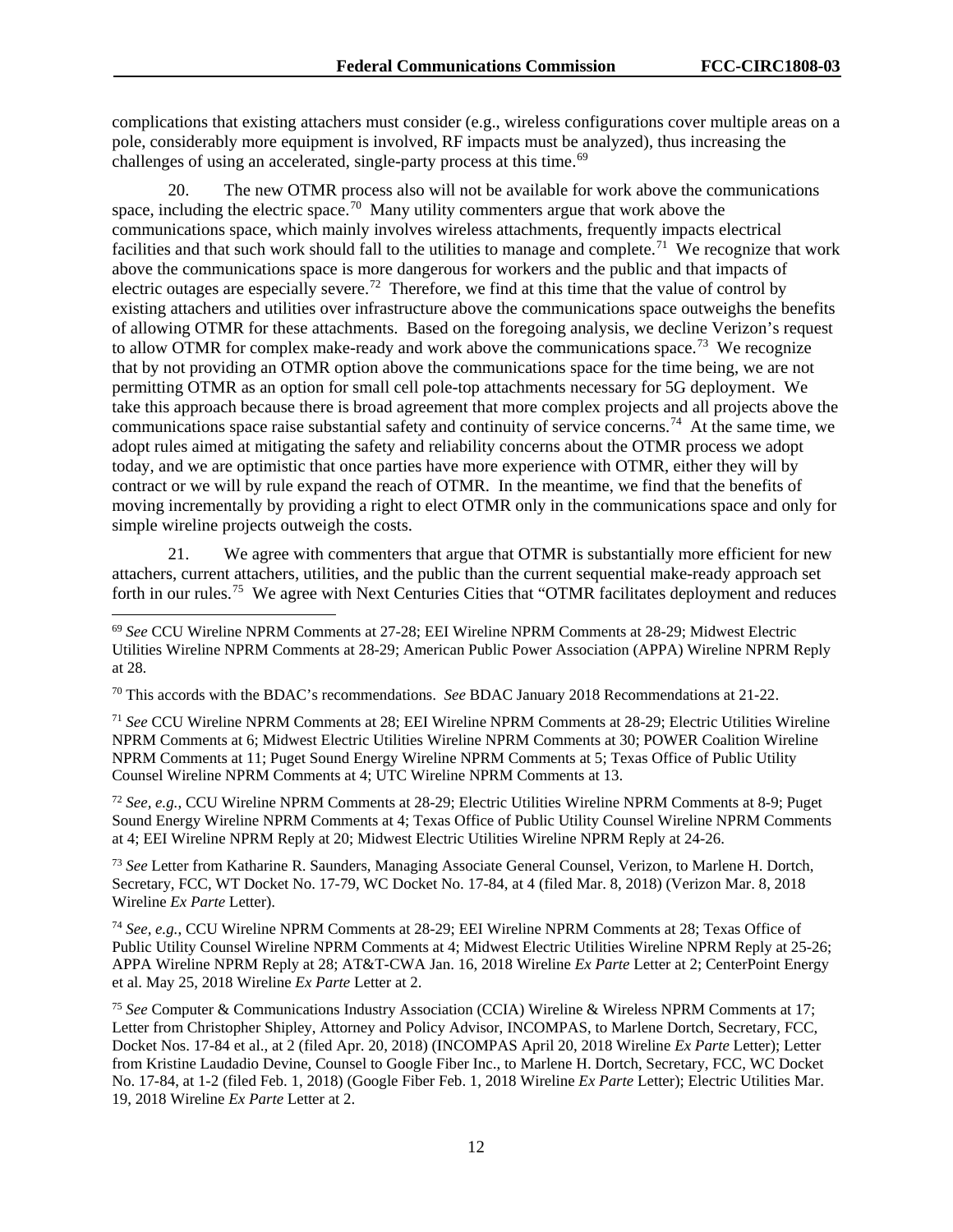barriers to access, which leads to increased broadband deployment, decreased costs for consumers, and increased service speeds."[76](#page-13-0) Indeed, Corning estimates that OTMR for wireline deployments could result in over eight million additional premises passed with fiber and about \$12.6 billion in incremental fiber capital expenditures.[77](#page-13-1) Although we do not at this time provide for an OTMR option for pole-top small cell deployment, OTMR will facilitate the rollout of 5G services because mobile services depend on wireline backhaul, and OTMR will expedite the buildout of wireline backhaul capacity.<sup>78</sup> Utilities such as Ameren and Oncor Electric agree that "[OTMR] in the communications space is the most effective vehicle for the Commission to make large strides in speeding the deployment of broadband."[79](#page-13-3)

22. OTMR speeds broadband deployment by better aligning incentives than the current multi-party process.<sup>80</sup> It puts the parties most interested in efficient broadband deployment—new attachers—in a position to control the survey and make-ready processes.<sup>[81](#page-13-5)</sup> The misaligned incentives in the current process often result in delay by current incumbents and utilities and high costs for new attachers as a result of the coordination of sequential make-ready work performed by different parties.<sup>82</sup> As Google Fiber points out, under the current process, if the lowest attacher on the pole (usually the

<span id="page-13-1"></span><sup>77</sup> *See* Corning Economic Study at 5.

<span id="page-13-2"></span><sup>78</sup> *See* Google Fiber Wireline NPRM Comments at 4; Verizon Wireline NPRM Comments at 2.

<span id="page-13-3"></span><sup>79</sup> Electric Utilities Mar. 19, 2018 Wireline *Ex Parte* Letter at 1.

<span id="page-13-5"></span><sup>81</sup> *See* CMA Report at 10, 12; COMPTIA Wireline NPRM Comments at 3; Electric Utilities Wireline NPRM Comments at 5; ExteNet Wireline & Wireless NPRM Comments at 54-55; Google Fiber Wireline NPRM Comments at 11; INCOMPAS Wireline NPRM Comments at 9-10; Next Century Cities Wireline NPRM Comments at 6.

<span id="page-13-6"></span><sup>82</sup> *See* CMA Report at 1-2, 6-8, 12; INCOMPAS Feb. 13, 2018 Wireline *Ex Parte* Letter Attach. 2-3; Verizon June 21, 2018 Wireline *Ex Parte* Letter at 2; *see also* CCU Wireline NPRM Comments at 11-12; Google Fiber Wireline NPRM Comments at 11-12; BDAC January 2018 Recommendations at 19-20.

<span id="page-13-0"></span> <sup>76</sup> Next Century Cities Wireline NPRM Comments at 7; *see also* Google Fiber Feb. 1, 2018 Wireline *Ex Parte* Letter at 1 ("OTMR will allow new attachers to pay for one trip to the pole instead of several, facilitate streamlined engagement of contractors, reduce duplication of effort, and eliminate the need to pay pass-through administrative costs of existing attachers—all factors that make deployment of new networks expensive and slow."); BDAC January 2018 Recommendations at 19, 31 ("The rules should provide pole attachers with a single-contractor, singletrip solution for simple make-ready work [in the communications space] which expedites make-ready work . . . ."); Corning Economic Study at 28-29 (asserting that under sequential make-ready, a pole with four attachers means four different parties are completing make-ready at four different times, "a wasteful process as each touch can add up to \$450 in costs[]" for the new attacher); CCIA Wireline & Wireless NPRM Comments at 17 ("OTMR reduces the cost and [increases the] speed of deployment of new networks by maximizing efficiency"); CPS Energy Wireline NPRM Reply at 14 ("CPS Energy has worked with industry stakeholders to develop an innovative OTMR process that effectively and efficiently facilitates access to poles in a manner that protects the legitimate interests of CPS Energy, new entrants, and existing attaching entities."); INCOMPAS April 20, 2018 Wireline *Ex Parte* Letter at 2; Electric Utilities Mar. 19, 2018 Wireline *Ex Parte* Letter at 1 (OTMR "in the communications space is the most effective vehicle for the Commission to make large strides in speeding the deployment of broadband.").

<span id="page-13-4"></span><sup>80</sup> *See* CenterPoint Energy et al. May 25, 2018 Wireline *Ex Parte* Letter at 2 ("From the perspective of the IOUs, this common sense approach also appropriately places the burden of coordinating make-ready work on the communications entity that ultimately will benefit from use of the pole."); Letter from Katharine R. Saunders, Managing Associate General Counsel, Verizon, to Marlene H. Dortch, Secretary, FCC, WT Docket No. 17-79, WC Docket No. 17-84, at 2-3 (filed June 21, 2018) (Verizon June 21, 2018 Wireline *Ex Parte* Letter) (describing the buildout in West Virginia of wireline backhaul for Verizon's wireless network where it "faced multiple and extensive delays at every step of the make-ready process as existing attachers repeatedly missed deadlines. This meant that there were often teams of workers ready to complete the build who were sidelined as they waited for existing attachers to finish their respective moves. This not only delayed deployment significantly but also drove up our costs as we waited for the ability to build.").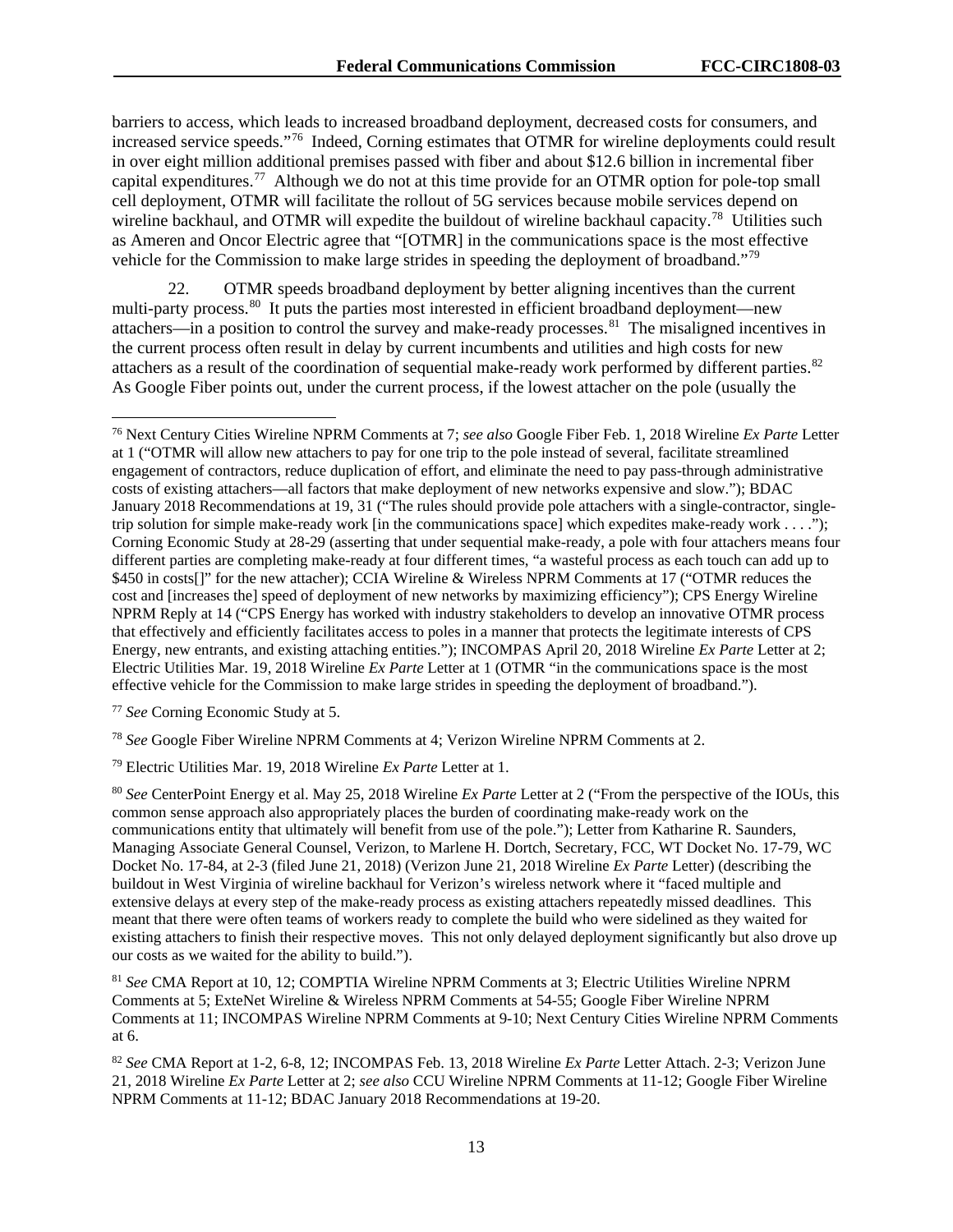incumbent LEC) moves its wires and equipment to accommodate a new attachment at the end of the existing 60-day make-ready period, then the entire pole attachment process is derailed because multiple existing attachers still have to perform make-ready on their equipment, despite the fact that the makeready deadline contemplated in our rules has lapsed.<sup>83</sup> Because existing attachers lack an incentive to accommodate new attachers quickly, these delays in sequential attachment are all too common.<sup>84</sup> OTMR eliminates this problem.

23. We also agree with commenters that OTMR will benefit municipalities and their residents by reducing closures and disruptions of streets and sidewalks.<sup>[85](#page-14-2)</sup> Unlike sequential make-ready work, which results in a series of trips to the affected poles by each of the attachers and repeated disruptions to vehicular traffic, OTMR's single trip to each affected pole will reduce the number of such disruptions.<sup>[86](#page-14-3)</sup>

24. We also agree with those commenters that argue that an OTMR-based regime will benefit utilities.<sup>[87](#page-14-4)</sup> The record indicates that many utilities that own poles are not comfortable with their current responsibilities for facilitating attachments in the communications space.<sup>[88](#page-14-5)</sup> By shifting responsibilities from the utility to the new attacher to survey the affected poles, determine the make-ready work to be done, notify affected parties of the required make-ready work, and perform the make-ready work, our new OTMR regime will alleviate utilities of the burden of overseeing the process for most new attachments and of some of the costs of pole ownership.[89](#page-14-6)

25. While giving the new attacher control drives the substantial benefits of an OTMR regime, it also raises concerns among some utilities and existing attachers. But we are not convinced by the arguments made by some commenters that OTMR will allow make-ready work to be performed by new

<span id="page-14-2"></span><sup>85</sup> *See* Electric Utilities Wireline NPRM Comments at 8; ExteNet Wireline & Wireless NPRM Comments at 54-55; FBA Wireline NPRM Comments at 6-8; INCOMPAS Wireline NPRM Comments at 9; Next Century Cities Wireline NPRM Comments at 6; Verizon Nov. 13, 2017 Wireline *Ex Parte* Letter at 2; PCCA Nov. 30, 2017 Wireline *Ex Parte* Letter at 2; Google Fiber Feb. 1, 2018 Wireline *Ex Parte* Letter at 1-2.

<span id="page-14-3"></span><sup>86</sup> *See, e.g.*, ExteNet Wireline & Wireless NPRM Comments at 54-55; INCOMPAS Wireline NPRM Comments at 9; Verizon July 2, 2018 Wireline *Ex Parte* Letter at 3.

<span id="page-14-4"></span><sup>87</sup> *See, e.g.*, EEI Wireline NPRM Comments at 32; FBA Wireline NPRM Comments at 7; CPS Energy Wireline NPRM Reply at 6-7; Verizon Nov. 13, 2017 Wireline *Ex Parte* Letter at 2; INCOMPAS April 20, 2018 Wireline *Ex Parte* Letter at 2.

<span id="page-14-0"></span> <sup>83</sup> *See* Google Fiber Feb. 1, 2018 Wireline *Ex Parte* Letter at 3; *see also* Letter from Katharine R. Saunders, Managing Associate General Counsel, Verizon, to Marlene H. Dortch, Secretary, FCC, WC Docket No. 17-84, WT Docket No. 17-79, at 3 (filed July 2, 2018) (Verizon July 2, 2018 Wireline *Ex Parte* Letter) (stating that "if makeready is necessary to accommodate a new attachment that will be placed at the top of the communications space, then existing attachers will move their facilities downward proceeding sequentially from the lowest attacher in the communications space to the highest attacher in the communications space.").

<span id="page-14-1"></span><sup>84</sup> *See* CenterPoint Energy et al. May 25, 2018 Wireline *Ex Parte* Letter at 2 ("a formidable disincentive exists for an incumbent communications attacher to cooperate in a process that ultimately will bring direct competition within its service footprint"); CCU Wireline NPRM Comments at 11; CMA Report at 1-2; INCOMPAS Feb. 13, 2018 Wireline *Ex Parte* Letter at Attach. at 2-3; Verizon June 21, 2018 Wireline *Ex Parte* Letter at 2; BDAC January 2018 Recommendations at 19-20.

<span id="page-14-5"></span><sup>88</sup> *See, e.g.*, EEI Wireline NPRM Comments at 21-22; Electric Utilities Wireline NPRM Comments at 5-6; POWER Coalition Wireline NPRM Comments at 11-12; UTC Wireline NPRM Reply at 18; Verizon July 2, 2018 Wireline *Ex Parte* Letter at 3.

<span id="page-14-6"></span><sup>89</sup> *See* FBA Wireline NPRM Comments at 8; CPS Energy Wireline NPRM Reply at 6-7; UTC Wireline NPRM Reply at 18; Verizon Nov. 13, 2017 Wireline *Ex Parte* Letter at 2; INCOMPAS April 20, 2018 Wireline *Ex Parte*  Letter at 2.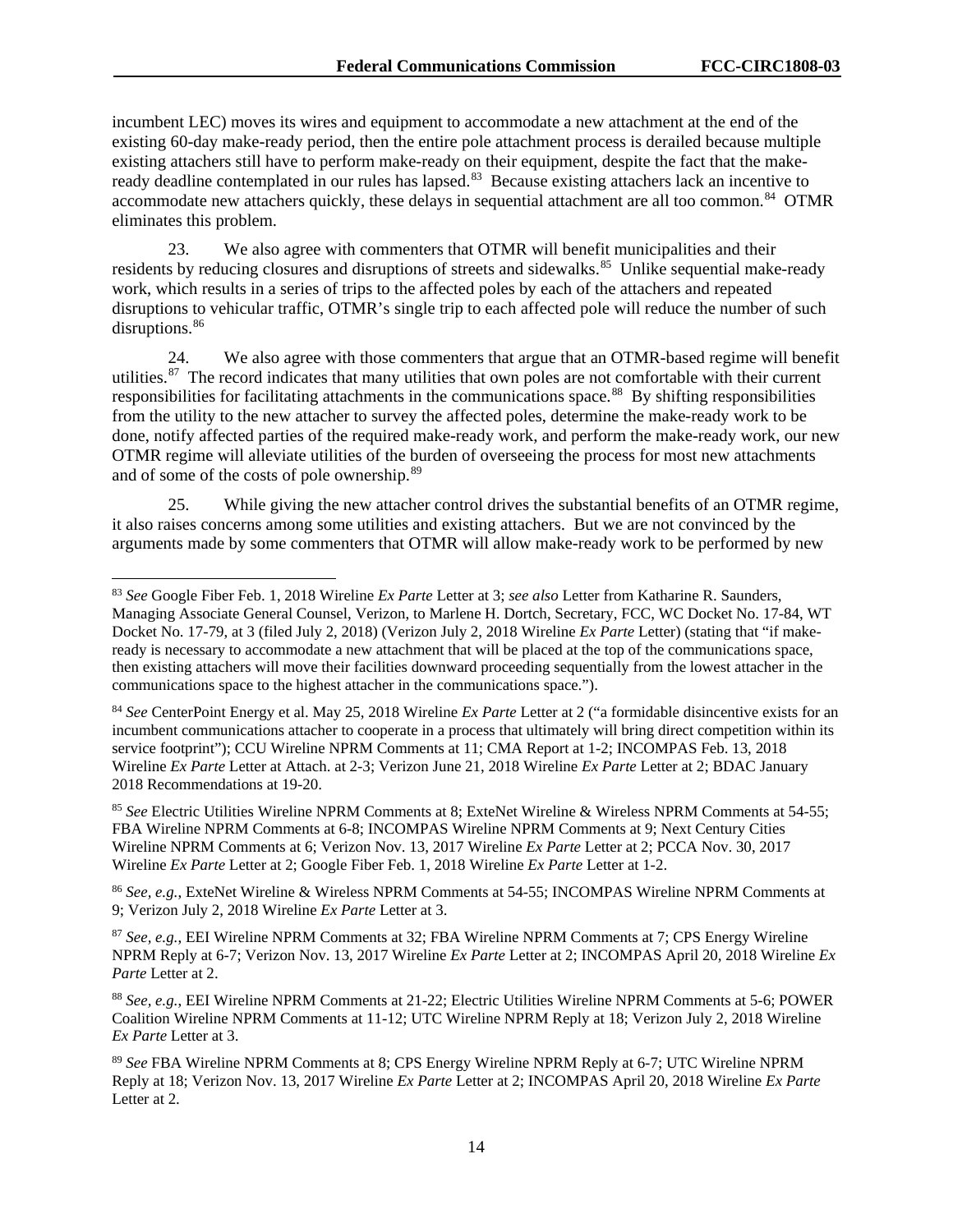attachers that lack adequate incentives to perform quality work, and therefore will increase the likelihood of harm to equipment integrity and public safety.<sup>[90](#page-15-0)</sup> As other commenters explain, the new attacher and its chosen contractor have an incentive to perform quality work in order to limit risk, keep workers safe, and avoid tort liability for damages caused by substandard work.<sup>91</sup> We also adopt several safeguards herein that incentivize the new attacher and its contractor to perform work correctly.<sup>[92](#page-15-2)</sup>

26. In addition, some commenters raise concerns that OTMR may not protect public safety "given the real prospects for serious injuries to [lineworkers] and the public<sup>[;]"[93](#page-15-3)</sup> ensure "the reliability" and security of the electric grid[;]"<sup>[94](#page-15-4)</sup> and maintain the safety and reliability of existing attachers' facilities in order to prevent service outages.<sup>[95](#page-15-5)</sup> We are not persuaded, however, by the anecdotal evidence offered in support of these commenters' concerns.<sup>96</sup> For example, Charter cites problems with third-party contractor work on its equipment in San Antonio and in Kansas City.<sup>97</sup> CPS Energy contends, however that rather than being an indictment of OTMR, Charter's anecdotes instead show that an OTMR process can work as intended to speed broadband deployment without sacrificing safety or network integrity.<sup>98</sup>

<span id="page-15-2"></span><sup>92</sup> *See infra* sections III.A.1.b., III.A.1.c.

<span id="page-15-3"></span><sup>93</sup> EEI Wireline NPRM Comments at 12; *see also, e.g.*, BDAC January 2018 Recommendations at 19 ("The rules also should balance every community's interest in safety and continuous service."); AT&T Wireline NPRM Comments at 15 (stating that OTMR should preserve the safety of the public and workers).

<span id="page-15-5"></span><sup>95</sup> *See* CenturyLink Wireline NPRM Comments at 15; Charter Wireline & Wireless NPRM Comments at 39; Comcast Wireline & Wireless NPRM Comments at 20; Frontier Wireline NPRM Comments at 18; NCTA Wireline & Wireless NPRM Comments at 15-16.

<span id="page-15-6"></span><sup>96</sup> *See e.g.*, AT&T Wireline NPRM Comments at 16 ("unapproved contractors have caused outages to AT&T wireline facilities in Tennessee, Kentucky, Florida, Georgia, and North Carolina. In 2016, AT&T suffered four outages in the Nashville area that were caused by an attacher's unapproved contractors' underground boring operations, one of which resulted in a major 911 outage."); Comcast Wireline & Wireless NPRM Comments at 21- 22 ("Comcast has experienced this dynamic firsthand in Nashville, where, at last count, roughly 40 percent of the instances of make-ready work performed by Google Fiber contractors on Comcast's equipment violated requirements set forth in the National Electrical Safety Code[.]") (emphasis removed).

<span id="page-15-7"></span><sup>97</sup> *See* Charter Wireline & Wireless NPRM Comments at 39-44 (noting NESC violations discovered after OTMR performed on its equipment and after make-ready).

<span id="page-15-8"></span><sup>98</sup> *See* CPS Energy Wireline NPRM Reply at 23; *see also* Google Fiber June 4, 2018 Wireline *Ex Parte* Letter at 1 ("The mere fact that, at some point, errors were made by someone in performing make-ready work does not implicate the safety and efficiency of a well-structured OTMR regime.").

<span id="page-15-0"></span> <sup>90</sup> *See* AT&T Wireline NPRM Comments at 16; Charter Wireline & Wireless NPRM Comments at 39; Comcast Wireline & Wireless NPRM Comments at 20; EEI Wireline NPRM Comments at 31 ; Frontier Wireline NPRM Comments at 18; NCTA Wireline & Wireless NPRM Comments at 16; POWER Coalition Wireline NPRM Comments at 12; CCU Wireline NPRM Reply at 2-6; CenturyLink Wireline NPRM Reply at 15-16; Communications Workers of America (CWA) Wireline NPRM Reply at 1; AT&T-CWA Jan. 16, 2018 Wireline *Ex Parte* Letter at 2; Letter from Elizabeth Andrion, Charter Communications, Inc., to Marlene H. Dortch, Secretary, FCC, WC Docket No. 17-84, GN Docket No. 17-83, at 1 (filed Feb. 5, 2018) (Charter Feb. 5, 2018 Wireline *Ex Parte* Letter).

<span id="page-15-1"></span><sup>91</sup> *See* CMA Report at 10-13; CPS Energy Wireline NPRM Reply at 10-11, 20, 23; Google Fiber Wireline NPRM Reply at 8; PCCA Nov. 30, 2017 Wireline *Ex Parte* Letter at 2.

<span id="page-15-4"></span><sup>94</sup> EEI Wireline NPRM Comments at 12; *see also, e.g.*, POWER Coalition Wireline NPRM Comments at 11 (OTMR "must be limited to ensure that workers on the pole are not exposed to, and do not create unsafe conditions, or act in a manner that threatens the reliability of electric infrastructure."); CCU Wireline NPRM Reply at 2-3 ("Contractors in the electric space working under the direction of communications companies could injure themselves, create hazards to subsequent pole workers or the public at large, cause electrical outages or reliability concerns, or damage electric service facilities on the poles.").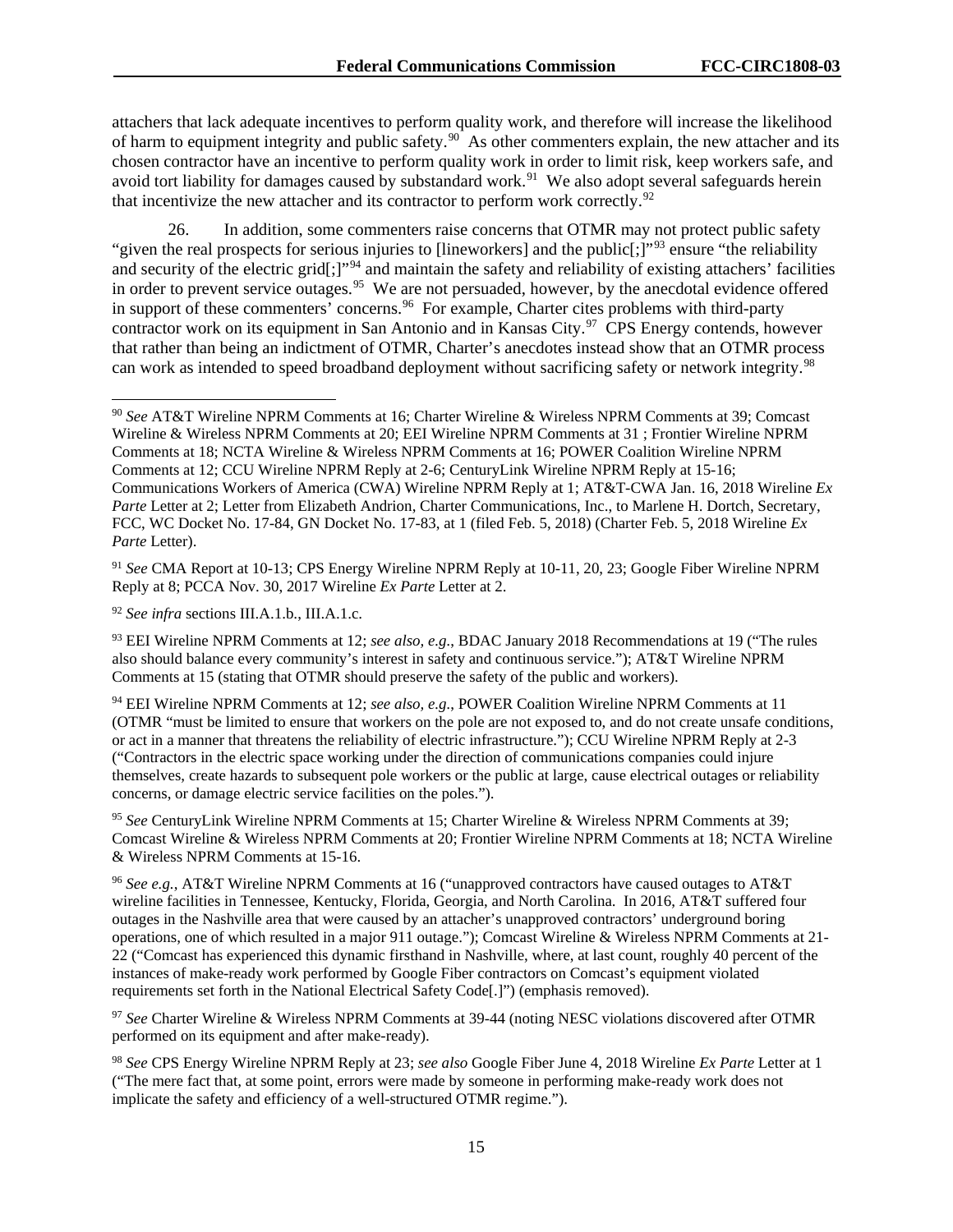We agree. As CPS Energy points out, its OTMR process ensured that Charter received notice of the completion of make-ready and received adequate opportunity to perform a post-make-ready inspection.<sup>99</sup> It was during the inspection that Charter discovered problems with the make-ready work performed by the new attacher, at which point it had the opportunity to report any make-ready problems discovered during the inspection to the new attacher for remediation.<sup>100</sup> As CPS Energy notes, its OTMR process "worked as designed: Charter experienced no outages."<sup>[101](#page-16-2)</sup> The process we adopt today assures these same safeguards.<sup>102</sup>

27. We are committed to ensuring that our approach to pole attachments preserves the safety of workers and the public and protects the integrity of existing electric and communications infrastructure. As an initial matter, we follow the BDAC's recommendation that all complex work and work above the communications space, where reliability and safety risks are greater, will not be eligible for the new OTMR process.<sup>[103](#page-16-4)</sup> In addition, we take several steps to promote coordination among the parties and ensure that new attachers perform work safely and reliably, thereby significantly mitigating the potential drawbacks of OTMR. First, we require new attachers to use a utility-approved contractor to perform OTMR work, except when the utility does not provide a list of approved contractors, in which case new attachers must use qualified contractors.[104](#page-16-5) This requirement addresses existing attachers' apprehension about unfamiliar contractors working on their facilities<sup>[105](#page-16-6)</sup> and also guards against delays that result when utilities fail to maintain approved contractor lists.[106](#page-16-7) Second, we require new attachers to provide advance notice and allow representatives of existing attachers and the utility a reasonable opportunity to be present when surveys and OTMR work are performed in order to encourage new attachers to perform quality work and to provide the utility and existing attachers an opportunity for oversight to protect safety and prevent equipment damage.<sup>107</sup> Third, we require new attachers to allow existing attachers and the utility the ability to inspect and request any corrective measures soon after the new attacher performs the OTMR work to address existing attachers' and utilities' concerns that the new

<span id="page-16-2"></span><sup>101</sup> CPS Energy Wireline NPRM Reply at 23.

<span id="page-16-3"></span><sup>102</sup> *See infra* section III.A.1.c.

<span id="page-16-4"></span><sup>103</sup> *See* BDAC January 2018 Recommendations at 21-22, 27.

<span id="page-16-5"></span><sup>104</sup> *See infra section III.A.1.b.* (describing the required contractor qualifications).

<span id="page-16-6"></span><sup>105</sup> *See, e.g.*, AT&T Wireline NPRM Comments at 16; Charter Wireline & Wireless NPRM Comments at 39; Comcast Wireline & Wireless NPRM Comments at 21.

<span id="page-16-7"></span><sup>106</sup> *See* ACA Wireline NPRM Reply at 24-25.

<span id="page-16-8"></span><sup>107</sup> *See* ACA Wireline NPRM Comments at 16-17; *see, e.g.*, Charter Wireline & Wireless NPRM Comments at 39- 44 ("Charter's experience has been that the work done under [a] one-touch policy is only as effective as the contractor performing the work and the quality and timeliness of the initial notice that Charter receives."); Comcast Wireline & Wireless NPRM Comments at 20-22; NCTA Wireline NPRM Comments at 15-16 ("[T]hese ordinances generally provide little or no advance notice to an existing provider that its facilities will be moved, little or no opportunity to perform the work even when notice is provided, no ability to select the contractor that performs the work on behalf of the new entrant, and limited ability to inspect and remediate (and no indemnification requirement) if the work is done poorly. The effect of these provisions is to jeopardize the safety and quality of service of existing providers."); AT&T Wireline NPRM Reply at 9 ("Under AT&T's OTMR proposal, existing attachers are provided 30 days after notice to make these determinations and to invoke their right to the existing 60-day makeready period if complex make-ready is required.").

<span id="page-16-0"></span> <sup>99</sup> CPS Energy Wireline NPRM Reply at 23.

<span id="page-16-1"></span><sup>100</sup> *See id.*; *see also* Google Fiber Wireline NPRM Reply at 12 n.24 (noting that in Nashville, "Comcast inspected the work before it was completed, and upon receiving notice of the violations, Google Fiber made corrections as required."); PCCA Nov. 30, 2017 Wireline *Ex Parte* Letter at 2 ("[W]e believe OTMR can be, and already is[,] performed in the field safely and efficiently.").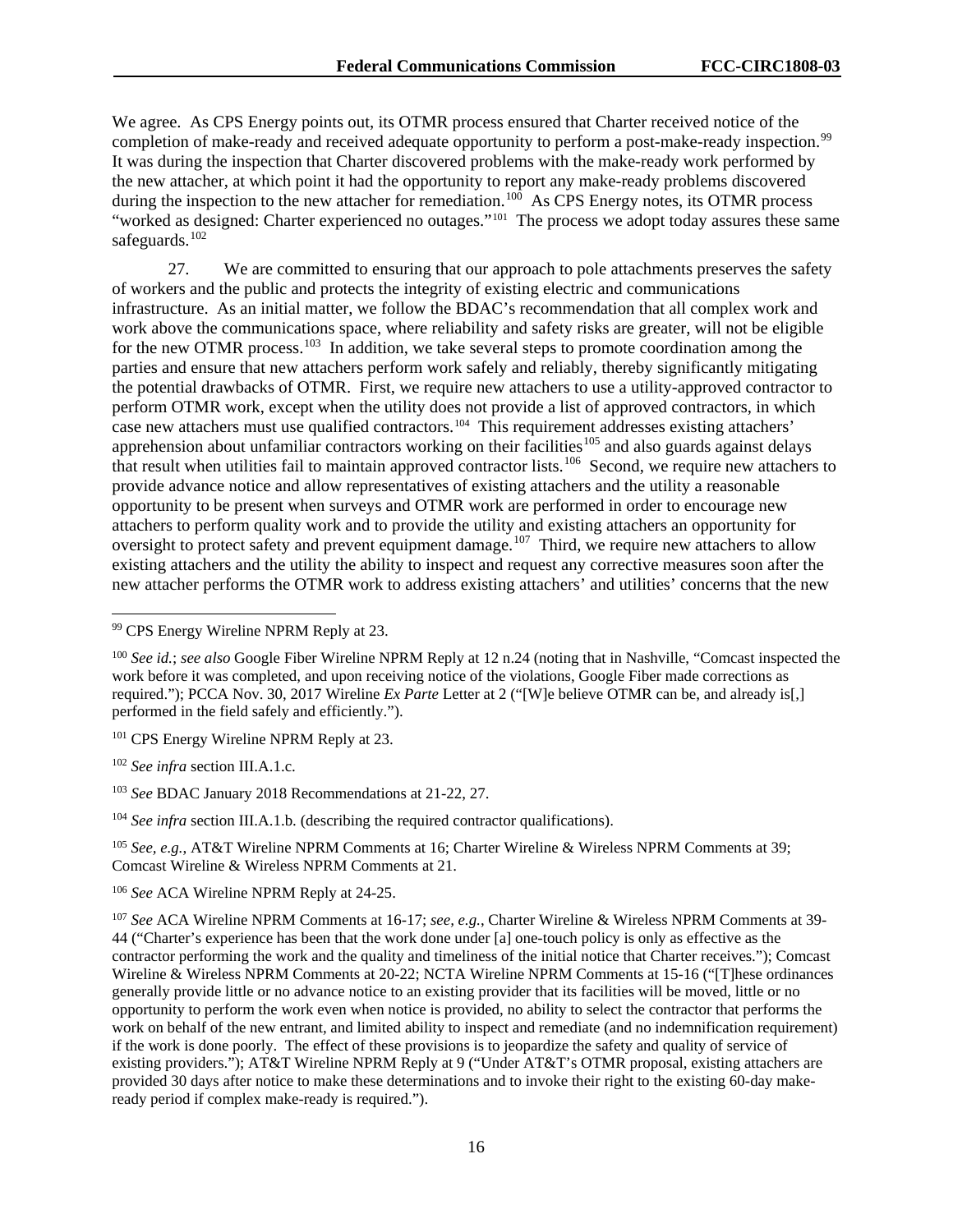attacher's contractor may damage equipment or cause an outage without their knowledge and with no opportunity for prompt recourse.<sup>[108](#page-17-0)</sup>

28. We recognize that we cannot fully align the incentives of new attachers with those of existing attachers and utilities, but we find that the significant benefits of faster, cheaper, more efficient broadband deployment from this new OTMR process outweigh any costs that remain for most pole attachments. We expect the OTMR regime we adopt today to speed broadband deployment without substantial service interruptions or danger to the public or workers. To the extent that it exceeds our expectations, we may consider expanding the availability of our OTMR process where it is safe to do so.<sup>109</sup> Conversely, if new attachers fail to prevent physical harm or outages, we will not hesitate to revisit whether to maintain an OTMR option.

29. We note that even where an attachment qualifies for our new OTMR process, there may be instances where a new attacher prefers to use our existing pole attachment timeline because, for instance, the new attacher prefers a process where existing attachers are responsible for moving their own equipment rather than the new attacher.<sup>[110](#page-17-2)</sup> Therefore, we permit new attachers to elect our existing pole attachment regime (as modified herein) rather than the new OTMR process.

30. *Rejecting Non-OTMR Solutions.* We reject proposals advanced in the record to reform the pole attachment timeline—specifically, "right-touch, make-ready"[111](#page-17-3) and NCTA's "Accelerated and Safe Access to Poles" ("ASAP") proposal—which merely modify the current framework rather than using OTMR.<sup>[112](#page-17-4)</sup> We find that compared to our OTMR approach, these approaches have much more limited benefits because they rely on diffuse responsibility among parties that lack the new attacher's incentive to ensure that the work is done quickly, cost-effectively, and properly.<sup>[113](#page-17-5)</sup> Moreover, they would "do nothing to solve the numerous separate climbs and construction stoppages in the public-rights-of-way" resulting from sequential make-ready.<sup>[114](#page-17-6)</sup> We also agree with AT&T that adopting a penalties-based approach is more likely to promote conflict than speedier deployment.<sup>[115](#page-17-7)</sup>

<span id="page-17-3"></span><sup>111</sup> *See* Comcast Wireline & Wireless NPRM Reply at 10-11 (proposing right-touch, make-ready, which allows existing attachers to perform make-ready sequentially within a designated time period and relies on fines and other penalties to encourage existing attachers to meet their deadlines).

<span id="page-17-4"></span><sup>112</sup> *See* Letter from Steven F. Morris, Vice President & Associate General Counsel, NCTA, to Marlene H. Dortch, Secretary, FCC, WC Docket No. 17-84 (filed Mar. 5, 2018) (NCTA Mar. 5, 2018 Wireline *Ex Parte* Letter) (setting forth "ASAP" proposal, which shortens existing pole attachment timeline, particularly for utilities).

<span id="page-17-5"></span><sup>113</sup> *See* CenterPoint Energy et al. May 25, 2018 Wireline *Ex Parte* Letter at 3; Letter from Kristine Laudadio Devine, Counsel to Google Fiber, to Marlene H. Dortch, Secretary, FCC, WC Docket No. 17-84, at 4 (filed Mar. 14, 2018) (Google Fiber Mar. 14, 2018 Wireline *Ex Parte* Letter) ("By reducing inefficiency and waste in make-ready, adoption of OTMR will shift the core economic assumptions that inform deployment planning.").

<span id="page-17-6"></span><sup>114</sup> INCOMPAS Wireline NPRM Comments at 10; *see* CenterPoint Energy et al. May 25, 2018 Wireline *Ex Parte* Letter at 2-3 ("[T]he ASAP Proposal would maintain the current sequence of duplicative visits to the pole[.]").

<span id="page-17-0"></span> <sup>108</sup> *See, e.g.*, Charter Wireline & Wireless NPRM Comments at 56-57; Comcast Wireline & Wireless NPRM Comments at 21-23; NCTA Wireline & Wireless NPRM Reply at 16-17.

<span id="page-17-1"></span><sup>&</sup>lt;sup>109</sup> Corning estimates that applying OTMR to 5G attachments would result in an additional 5.9 million incremental premises passed and about \$8.8 billion in associated capital expenditures. Corning Economic Study at 5-6.

<span id="page-17-2"></span><sup>110</sup> *See* Verizon Nov. 13, 2017 Wireline *Ex Parte* Letter at 2 ("Attachers who do not elect to use OTMR would be able to continue to use the existing pole attachment timeframes and processes.").

<span id="page-17-7"></span><sup>115</sup> *See* AT&T Wireline NPRM Comments at 28 ("Adopting a penalties-based approach would only foment conflict, in litigation or otherwise, between new and existing attachers about who is to blame for the make-ready delay."); *see also* Crown Castle Wireline NPRM Comments at 25 (stating that "the administration, tracking, and enforcement of such fines would simply complicate matters"); Frontier Wireline NPRM Comments at 19 (stating that any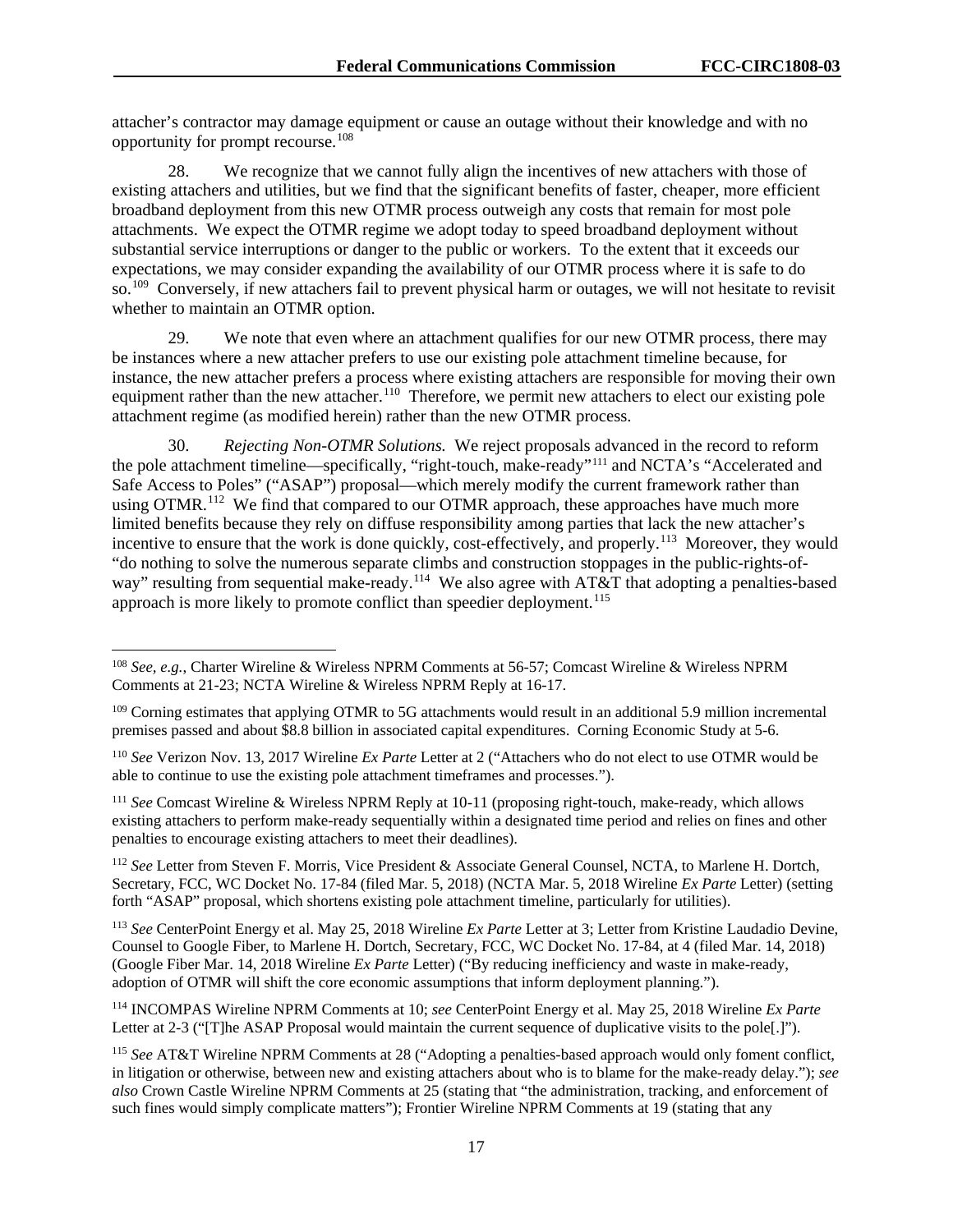31. We also agree with commenters that the ASAP proposal would put unrealistic time pressure on existing attachers and utilities.<sup>[116](#page-18-0)</sup> For example, NCTA recommends: (1) an expedited 15-day period for utilities to both complete their review of pole attachment applications and conduct the appropriate pole surveys; and (2) a seven-day period for presenting the new attacher with an estimate of make-ready charges.<sup>[117](#page-18-1)</sup> As the Electric Utilities explain, "NCTA's recent 'ASAP' proposal seeks to cut critical engineering review and addresses steps in the access process that are not part of the problem."[118](#page-18-2)  While a more compressed pole attachment timeline is appropriate for our OTMR regime because a single party controls the work, such timelines are not appropriate for a utility that has to coordinate work separately for both the new attacher and multiple existing attachers.<sup>[119](#page-18-3)</sup>

32. *Legal Considerations.* We reject the contentions of certain cable commenters that OTMR "deprives an existing attacher of its statutory right to notice and an opportunity to add to or modify its own existing attachment before a pole is modified or altered and thus violates Section 224(h)."<sup>[120](#page-18-4)</sup> Section 224(h) of the Act provides, in relevant part, that "[w]henever the owner of a pole ... intends to modify or alter such pole . . . the owner shall provide written notification of such action to any entity that has obtained an attachment . . . so that such entity may have a reasonable opportunity to add to or modify its existing attachment."[121](#page-18-5) We agree with Verizon that there is no statutory right under section 224(h) for an existing attacher to add to or modify its existing attachment when a new attacher is performing the make-ready. On its face section 224(h) only applies to situations where the pole owner modifies or alters the pole, and thus is not implicated under the OTMR approach we adopt today: under our approach new attachers, not pole owners, perform OTMR work.[122](#page-18-6)

33. We also find that OTMR does not constitute a government taking of existing attachers' property that requires just compensation under the Fifth Amendment, and we reject arguments to the contrary.<sup>123</sup> As an initial matter, OTMR is not a "permanent physical occupation" of an existing attacher's property;[124](#page-18-8) at most it gives contractors of the new attacher a temporary right to move and

<span id="page-18-1"></span><sup>117</sup> NCTA Mar. 5, 2018 Wireline *Ex Parte* Letter Attach. 1-2.

<span id="page-18-2"></span><sup>118</sup> Electric Utilities Mar. 19, 2018 Wireline *Ex Parte* Letter at 2.

<span id="page-18-3"></span><sup>119</sup> *See* Verizon Wireline NPRM Comments at 9 ("With the one-touch make-ready alternative available to those who want to move more quickly, the Commission should leave intact the current process and timelines for those attachers who do not wish to take on the responsibility for conducting an engineering survey, estimating the necessary makeready work, and doing one-touch make-ready through an approved contractor.")

<span id="page-18-4"></span><sup>120</sup> NCTA Wireline NPRM Reply at 20; *see also* Charter Wireline NPRM Comments at 45-46; Comcast Wireline NPRM Comments at 19; NCTA Comments at 19.

<span id="page-18-5"></span><sup>121</sup> 47 U.S.C. §224(h).

 $\overline{a}$ 

<span id="page-18-6"></span><sup>122</sup> Verizon Wireline NPRM Reply at 10.

<span id="page-18-7"></span><sup>123</sup> *See* Charter Wireline & Wireless NPRM Comments at 49-50; Comcast Wireline & Wireless NPRM Comments at 22.

<span id="page-18-8"></span><sup>124</sup> *See Lucas v. S.C. Coastal Council*, 505 U.S. 1003, 1073 (1992). With respect to utilities' property interests, we recognize that our new OTMR regime grants access to utilities' poles, as our current regime does, via section 224(f)(1), which requires utilities to provide cable systems and telecommunications carriers with nondiscriminatory

significant penalties for failing to act in a certain timeframe would unfairly shift significant costs and risks to existing attachers and utilities); Verizon Wireline NPRM Reply at 9.

<span id="page-18-0"></span><sup>116</sup> *See* Verizon Mar. 8, 2018 Wireline *Ex Parte* Letter at 3-4 (stating that "rather than enabling new attachers to help drive the application review, survey, and make-ready estimate process, the NCTA proposal would place increased burdens on pole owners and existing attachers to process applications and complete make-ready"); Google Fiber Mar. 14, 2018 Wireline *Ex Parte* Letter at 4-5; Electric Utilities Mar. 19, 2018 Wireline *Ex Parte* Letter at 2; CenterPoint Energy et al. May 25, 2018 Wireline *Ex Parte* Letter at 2.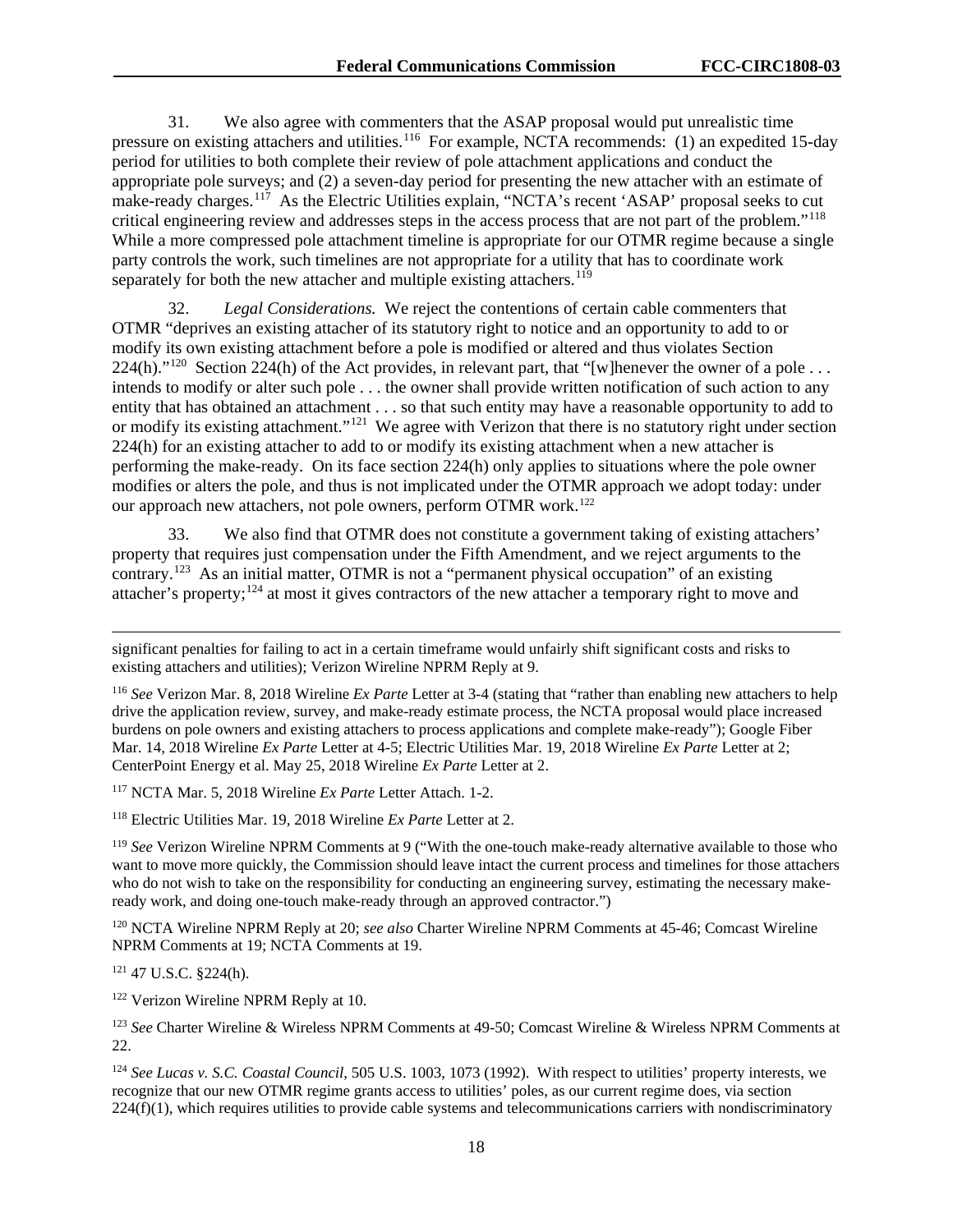rearrange attachments.<sup>125</sup> In such situations, where a regulation falls short of eliminating all economically beneficial use of the property at issue, courts apply the balancing test of *Penn Central Transportation Co.*[126](#page-19-1) and evaluate the economic impact of the regulation on the property owner, the extent to which the regulation has interfered with "distinct investment-backed expectations," and "the character of the government action."[127](#page-19-2) Applying that test here makes clear that OTMR effects no taking. We are limiting the application of OTMR to simple work (i.e., where outages are not expected to occur) on wireline attachments in the communications space performed by qualified contractors, and we have taken steps to ensure that the OTMR process limits adverse effects on existing attachers' networks,<sup>[128](#page-19-3)</sup> which means any economic impact on existing attachers and any interference with investment expectations will be limited. Furthermore, OTMR represents at most an incidental movement of existing attachers' property.<sup>[129](#page-19-4)</sup> To the extent that movement affects existing attachers' or utilities' property, such impact is incidental and not our purpose, which is to promote broadband deployment and further the public interest. $130$ 

#### **b. Contractor Selection Under the OTMR Process**

34. We adopt rules requiring attachers using the OTMR process to use a utility-approved contractor if the utility makes available a list of qualified contractors authorized to perform surveys and simple make-ready work in the communications space. If there is no utility-approved list of contractors, we adopt rules that require OTMR attachers to use a contractor that meets key safety and reliability criteria, as recommended by the BDAC.[131](#page-19-6) The record suggests that inconsistent updating of approved contractor lists by utilities, as well as a lack of uniform contractor qualification and selection standards, leads to delays when new attachers seek to exercise their self-help remedy and perform make-ready work on a pole.<sup>[132](#page-19-7)</sup> At the same time, existing attachers are understandably apprehensive about having

access to utilities' poles, ducts, and rights-of-way, and that Congress' grant of such mandatory access likely constitutes a government taking. *See Gulf Power Co. v. United States*, 187 F.3d 1324, 1328-29 (11th Cir. 1999). However, we agree with the Eleventh Circuit that by mandating that utilities receive just and reasonable rates for such access, the Act "is not facially unconstitutional under the Fifth Amendment, because, at least in most cases, it provides a constitutionally adequate process which ensures a utility does not suffer that taking without obtaining just compensation," *Id.* at 1338. Our OTMR regime changes the manner by which new attachers may invoke their mandatory access right under section  $224(f)(1)$ , but does not change the process by which new attachers must compensate utilities for such access.

<span id="page-19-0"></span><sup>125</sup> *See* Google Fiber Wireline NPRM Comments at 13-14.

<span id="page-19-1"></span><sup>126</sup> *Penn Central Transp. Co. v. City of New York*, 438 U.S. 104 (1978); *Palazzolo v. Rhode Island*, 533 U.S. 606, 617 (2001).

<span id="page-19-2"></span><sup>127</sup> *Penn Central Transp. Co.*, 438 U.S. at 124.

<span id="page-19-3"></span><sup>128</sup> *See infra* section III.A.1.c.(i), (v) (specifying that new attachers must provide advance notice and allow representatives of existing attachers and the utility a reasonable opportunity to be present when surveys and OTMR work are performed); section III.A.1.c.(vi) (mandating that new attachers allow existing attachers and the utility the ability to inspect and request any corrective measures soon after the new attacher performs the OTMR work).

<span id="page-19-4"></span><sup>129</sup> *Penn Central Transp. Co.*, 438 U.S. at 124 (noting that a taking "may more readily be found when the interference with property can be characterized as a physical invasion by government . . . than when interference arises from some public program adjusting the benefits and burdens of economic life to promote the common good.") (citation omitted).

<span id="page-19-5"></span><sup>130</sup> *See id.*

 $\overline{a}$ 

<span id="page-19-6"></span><sup>131</sup> *See* BDAC January 2018 Recommendations at 26.

<span id="page-19-7"></span><sup>132</sup> *See* ACA Wireline NPRM Reply at 24-25; *see also* BDAC January 2018 Recommendations at 20.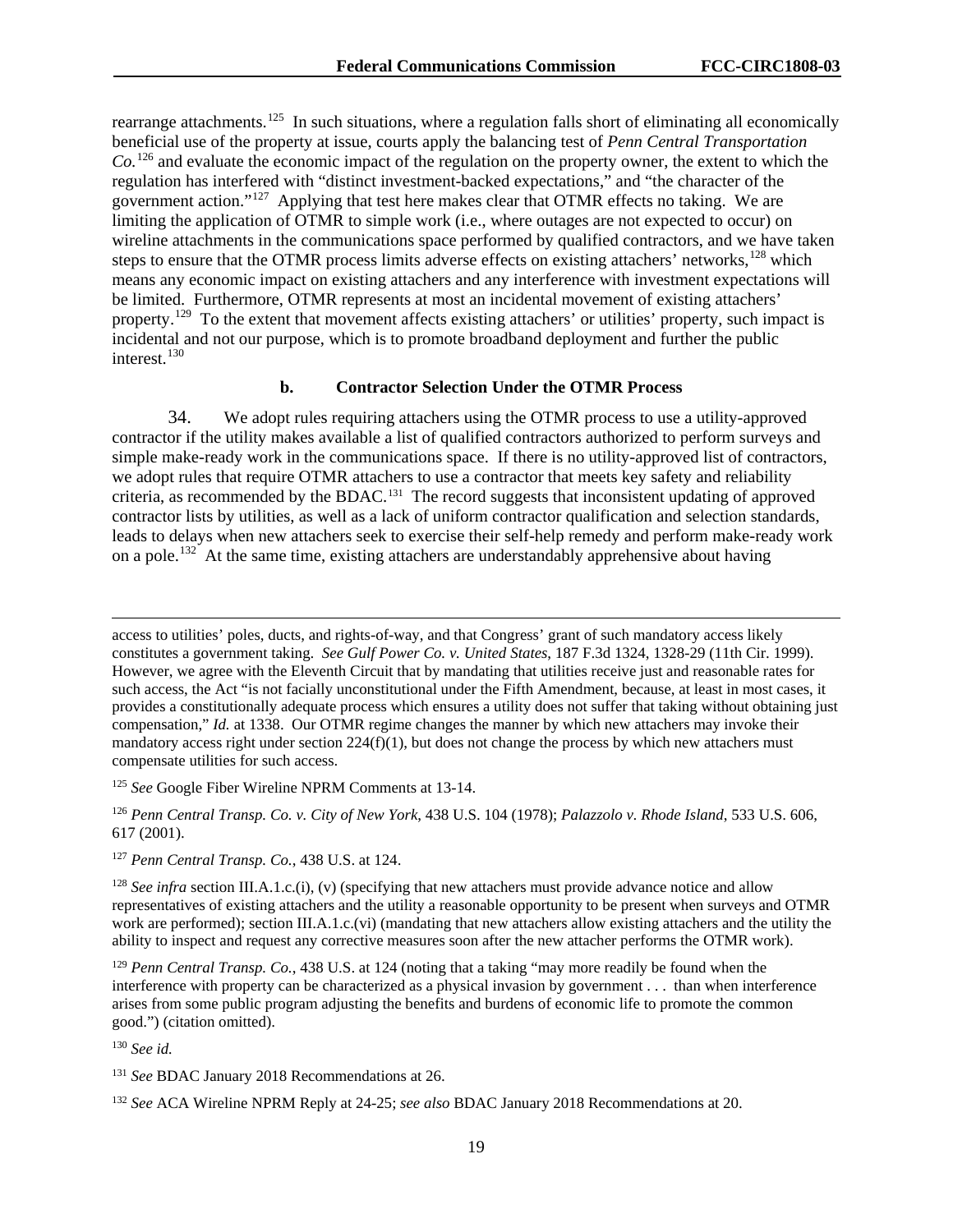unfamiliar contractors work on and potentially damage their facilities.<sup>[133](#page-20-0)</sup> The process we adopt addresses both of these problems by preventing delays in the engagement of contractors and by establishing clear minimum qualifications. $^{13}$ 

35. *Utility-Approved Contractors.* We strongly encourage, but do not require, utilities to publicly maintain a list of approved contractors qualified to perform surveys and simple make-ready work as part of the OTMR process.<sup>[135](#page-20-2)</sup> However we do not *require* utilities to do so. Utilities have a strong interest in protecting their equipment and many have indicated their interest in deciding which contractors can perform work on their poles.<sup>[136](#page-20-3)</sup> At the same time, many utilities have indicated that they do not have the expertise to select contractors qualified to work in the communications space and would prefer to defer to the new attachers' choice of contractors.<sup>[137](#page-20-4)</sup> Therefore, we give the utilities the option of maintaining a list of approved contractors for OTMR work but do not impose a mandate.

36. If the utility maintains a list, new and existing attachers may request that contractors meeting the qualifications set forth below be added to the utility's list and utilities may not unreasonably withhold consent to add a new contractor to the list. We adopt this requirement so that a utility that maintains a list does not have the ability to prevent deployment progress, which would be contrary to our goal in adopting OTMR. To be reasonable, a utility's decision to withhold consent must be prompt, set forth in writing that describes the basis for rejection, nondiscriminatory, and based on fair application of commercially reasonable requirements for contractors relating to issues of safety or reliability. [138](#page-20-5) 

37. To help ensure public and worker safety and the integrity of all parties' equipment, we conclude that any contractors that perform OTMR must meet certain minimum safety and reliability standards. We require utilities to ensure that contractors on the approved list meet the following minimum requirements, enumerated by the BDAC, for performing OTMR work: (1) follow published safety and operational guidelines of the utility, if available, but if unavailable, follow the National Electrical Safety Code (NESC) guidelines; (2) read and follow licensed-engineered pole designs for make-ready work, if required by the utility; (3) follow all local, state, and federal laws and regulations including, but not limited to, the rules regarding Qualified and Competent Persons under the requirements

<span id="page-20-3"></span><sup>136</sup> *See*, *e.g.*, CCU Wireline NPRM Comments at 17; AT&T Wireline NPRM Reply at 10; Google Fiber Wireline NPRM Reply at 9; Verizon Wireline NPRM Reply at 7.

<span id="page-20-4"></span><sup>137</sup> *See* BDAC January 2018 Recommendations at 20, 26, 28; Midwest Electric Utilities Wireline NPRM Comments at 27; POWER Coalition Wireline NPRM Comments at 13; CenterPoint Energy et al. May 25, 2018 Wireline *Ex Parte* Letter at 2.

<span id="page-20-5"></span><sup>138</sup> *Cf.* BDAC January 2018 Recommendations at 30 ("Either a pole owner or an existing attacher could reject a contractor proposed by an attacher before the twenty-five calendar day notice period expires, but only on established, declared transparent grounds uniformly applied on the basis of safety or reliability qualification failure."); CenterPoint Energy et al. May 25, 2018 Wireline Ex Parte Letter at 2 ("An IOU pole owner . . . may object to any proposed Communications Contractor . . . (i) if it is determined that such contractor does not satisfy the minimum qualification requirements proposed by the BDAC; or (ii) if it is determined that such contractor does not meet any minimum qualification requirement of the IOU pole owner related to safety or reliability, that is disclosed to the public, and that is evenhandedly applied; or (iii) if it determined, based on past record, that such contractor is not qualified to perform the work for which it seeks to be pre-approved.").

<span id="page-20-0"></span> <sup>133</sup> *See* AT&T Wireline NPRM Comments at 16; Charter Wireline NPRM Comments at 39; Comcast Wireline NPRM Comments at 21; *see also* BDAC January 2018 Recommendations at 27.

<span id="page-20-1"></span><sup>134</sup> *See* BDAC January 2018 Recommendations at 29-30.

<span id="page-20-2"></span><sup>&</sup>lt;sup>135</sup> See id. at 28; CCU Wireline NPRM Comments at 17; CPS Energy Wireline NPRM Reply at 11; Verizon Wireline NPRM Reply at 7; Letter from Heather Burnett Gold, President & CEO, Fiber Broadband Association, to Marlene H. Dortch, Secretary, FCC, WC Docket No. 17-84, at 4 (filed Apr. 10, 2018) (FBA Apr. 10, 2018 Wireline *Ex Parte* Letter).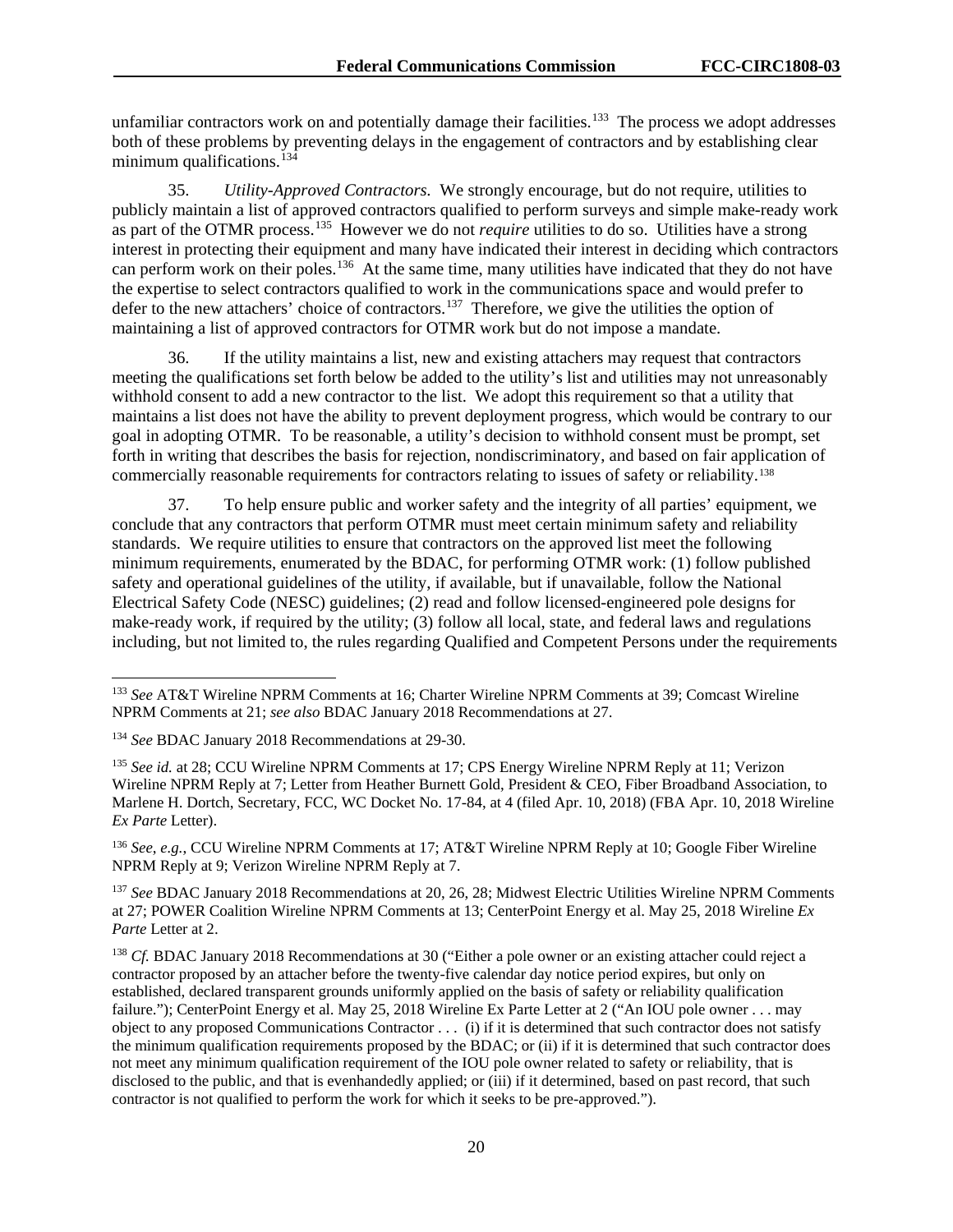of the Occupational Safety and Health Administration (OSHA) rules; (4) meet or exceed any uniformly applied and reasonable safety and reliability thresholds set and made available by the utility, e.g., the contractor cannot have a record of significant safety violations or worksite accidents; and (5) be adequately insured or be able to establish an adequate performance bond for the make-ready work it will perform.<sup>[139](#page-21-0)</sup> These requirements collectively will materially reduce safety and reliability risks, as well as delays in the completion of pole attachments, by allowing one qualified contractor to perform all necessary make-ready work instead of having multiple contractors make multiple trips to the pole to perform this work. $140$ 

38. *New Attacher Selection of Contractors.* Where there is no utility-approved list of qualified contractors or no approved contractors available within a reasonable time period, then, consistent with the BDAC recommendation, new attachers proceeding with OTMR may use qualified contractors of their choosing.<sup>[141](#page-21-2)</sup> The new attacher must certify to the utility<sup>[142](#page-21-3)</sup> (either in the three-business-day advance notice for surveys or in the 15-day make-ready notice)<sup>[143](#page-21-4)</sup> that the named contractor meets the same five minimum requirements for safety and reliability discussed above.<sup>[144](#page-21-5)</sup>

39. The utility may mandate additional commercially reasonable requirements for contractors relating to issues of safety and reliability, but such requirements must clearly communicate the safety or reliability issue, be non-discriminatory, in writing, and publicly available (e.g., on the utility's website).<sup>145</sup> This condition will guard against pole damage and resulting outages and safety hazards due to particular local conditions, <sup>[146](#page-21-7)</sup> while ensuring that utilities do not use these additional requirements as a roadblock to deployment.<sup>147</sup> We also grant utilities the flexibility to mandate such additional commercially reasonable requirements for contractors because utilities are best positioned to ensure that any additional state or local legal requirements are complied with and any additional environmental or pole-specific factors are accounted for.<sup>[148](#page-21-9)</sup>

<span id="page-21-2"></span><sup>141</sup> *Cf.* BDAC January 2018 Recommendations at 28 ("In addition to those contractors placed on an approved list by the pole owner, attachers may propose contractors to the pole owner for approval for any category of make-ready work."). To maximize options for new attachers, we allow a new attacher entitled to select a contractor that does not appear on a utility's list to use its own employees to perform pole attachment work, so long as that employee meets all qualifications for contractors set forth herein. Thus, we use the term "contractor" as a term of art that encompasses the new attacher's employees.

<span id="page-21-3"></span><sup>142</sup> The new attacher may choose to require the contractor to certify to the new attacher that the contractor meets the five BDAC-enumerated minimum safety and reliability requirements and provide a copy of this contractor certification to the utility.

<span id="page-21-4"></span><sup>143</sup> *See infra* section III.A.1.c.(i), (v).

<span id="page-21-5"></span><sup>144</sup> *See* BDAC January 2018 Recommendations at 29; CenterPoint Energy et al. May 25, 2018 Wireline *Ex Parte* Letter Attach. at 2.

<span id="page-21-6"></span><sup>145</sup> *See* BDAC January 2018 Recommendations at 29; CenterPoint Energy et al. May 25, 2018 Wireline *Ex Parte* Letter Attach. at 2. Ideally, such requirements for contractors would also be found in the pole attachment agreement between the utility and the new attacher.

<span id="page-21-7"></span><sup>146</sup> *See* Frontier Wireline NPRM Comments at 16; Charter Wireline NPRM Comments at 38.

<span id="page-21-8"></span><sup>147</sup> *See* Verizon Wireline NPRM Reply at 8 n.29.

<span id="page-21-9"></span><sup>148</sup> *Cf.* CCU Wireline NPRM Comments at 10, 24 (stating that the Coalition currently "complies with federal, state, and, when applicable, local code and operating requirements for safe work and construction practices[,]" and that "[i]t takes careful effort to maintain and operate critical electric infrastructure[]" to ensure attachments are not

<span id="page-21-0"></span> <sup>139</sup> *See* BDAC January 2018 Recommendations at 29; CenterPoint Energy et al. May 25, 2018 Wireline *Ex Parte* Letter Attach. at 2.

<span id="page-21-1"></span><sup>140</sup> *See* BDAC January 2018 Recommendations at 19; Lumos Wireline NPRM Reply at 4-5.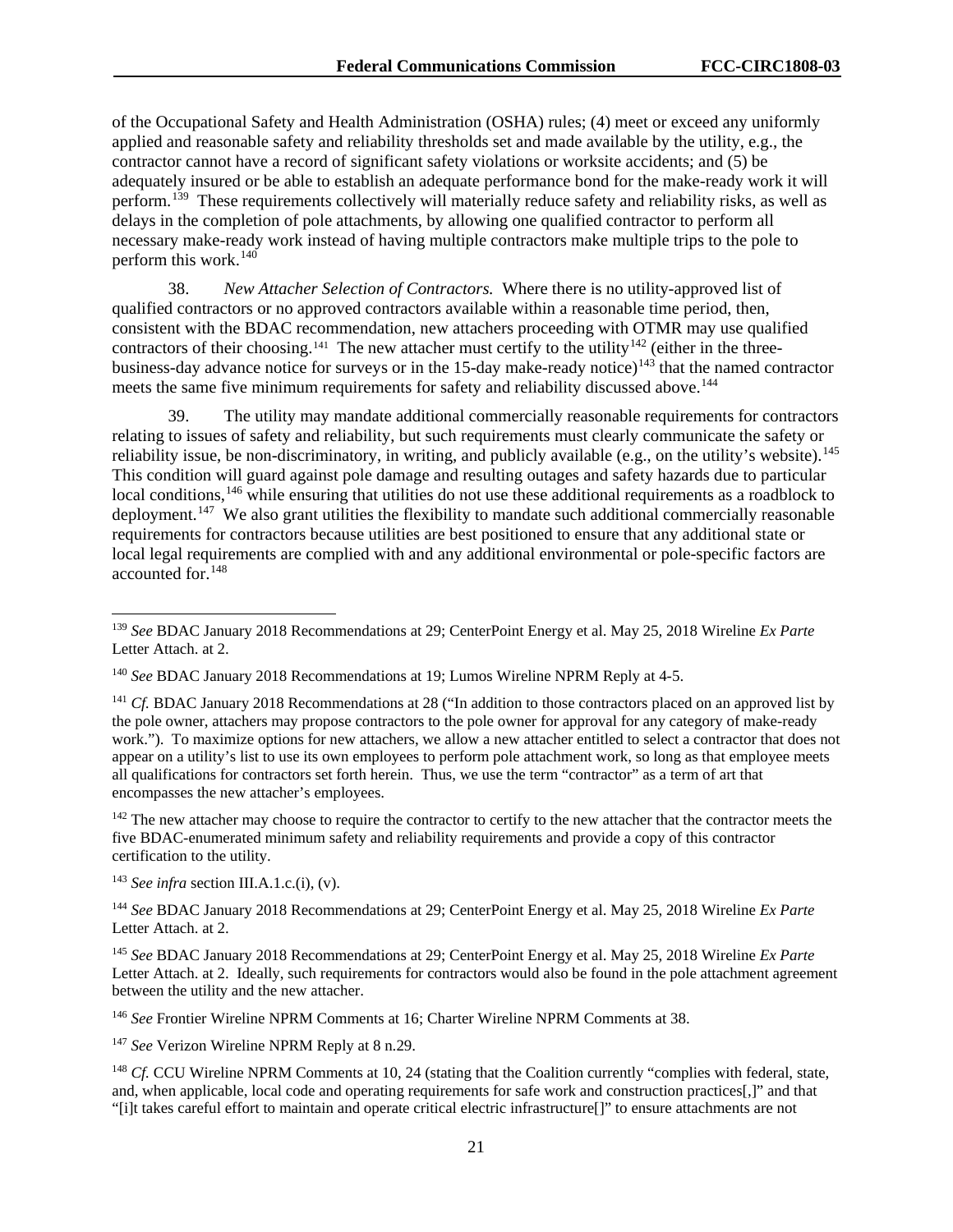40. Where there is no utility-approved list of contractors, we adopt rules, consistent with the BDAC's recommendation, allowing the utility to veto any contractor chosen by the new attacher.<sup>[149](#page-22-0)</sup> Utilities must base any veto on safety and reliability concerns related to the contractor's ability to meet one or more of the minimum qualifications described earlier in this subsection or on the utility's previously posted safety standards.<sup>[150](#page-22-1)</sup> When vetoing an attacher's chosen contractor, the utility must identify at least one qualified contractor available to do the work. The utility also must make its veto within either the three-business-day notice period for surveys or the 15-day notice period for make-ready.<sup>[151](#page-22-2)</sup> In reaching this determination, we agree with the Coalition of Concerned Utilities that the safety and reliability of the pole is extremely important and, as a result, utilities should be able to disqualify contractors that raise concrete workmanship dangers.<sup>[152](#page-22-3)</sup> To avoid an ongoing dispute between the utility and the new attacher that results in the substantial delay of the pole attachment, any veto by the utility that conforms with the requirements we set forth is determinative and final.<sup>[153](#page-22-4)</sup>

41. *Existing Attachers.* We decline to grant existing attachers the right to veto or object to the inclusion of a contractor on the utility-approved list or a new attacher's contractor selection.<sup>[154](#page-22-5)</sup> Several commenters explain that existing attachers lack the incentive to act quickly to accommodate a new attacher on a pole given that a new attacher may be a competitor to an existing attacher.<sup>155</sup> By contrast, the utility in most cases is not a competitor to the new attacher.<sup>[156](#page-22-7)</sup> Further, while there will only be one utility with an objection right for any given pole, there could be several existing attachers for that same pole, thereby materially increasing the chances that an objection may be lodged for the purposes of competitive gamesmanship were we to allow existing attachers to challenge a new attacher's contractor

installed out of compliance with applicable codes or in a manner that cannot withstand weather emergencies); Midwest Electric Utilities Wireline NPRM Comments at 38 (describing a utility response to an inclement weather emergency or power outage); POWER Coalition Wireline Comments at 6 (describing its members' experience complying with local requirements).

<span id="page-22-0"></span><sup>149</sup> *See* BDAC January 2018 Recommendations at 30; CenterPoint Energy et al. May 25, 2018 Wireline *Ex Parte* Letter Attach. at 2.

<span id="page-22-1"></span><sup>150</sup> See BDAC January 2018 Recommendations at 30 (stating that a utility cannot be unreasonably restrictive if a contractor meets the minimum qualification requirements; a rejection of a contractor must be on "established, declared transparent grounds uniformly applied on the basis of safety or reliability qualification failure"); CenterPoint Energy et al. May 25, 2018 Wireline *Ex Parte* Letter Attach. at 2.

<span id="page-22-2"></span><sup>151</sup> If a contractor conducts a survey and the utility vetoes that contractor during the 15-day notice period for makeready, then the survey is not invalidated because the utility already had the opportunity to: (1) be present for the survey; and (2) object to the contractor during the three-business-day notice period for surveys.

<span id="page-22-3"></span><sup>152</sup> *See* CCU Wireline NPRM Reply at 2-3; CenterPoint Energy et al. May 25, 2018 Wireline *Ex Parte* Letter Attach. at 2.

<span id="page-22-4"></span><sup>153</sup> *See* AT&T Wireline NPRM Reply at 10.

 $\overline{a}$ 

<span id="page-22-5"></span><sup>154</sup> The BDAC recommended giving existing attachers the right to object to a new attacher's proposed contractor. *See* BDAC January 2018 Recommendations at 30. Several commenters support granting existing attachers a right to object to either or both of (1) contractors on the utility list and (2) the new attacher's contractor selection. *See*  AT&T Wireline NPRM Comments at 16; CenturyLink Wireline NPRM Comments at 15; Charter Wireline NPRM Comments at 50, 56; NCTA Wireline NPRM Comments at 16.

<span id="page-22-6"></span><sup>155</sup> *See, e.g.*, CMA Report at 6; CCU Wireline NPRM Comments at 11; Verizon June 21, 2018 Wireline *Ex Parte* Letter at 2; CenterPoint Energy et al. May 25, 2018 Wireline *Ex Parte* Letter at 2; FBA Apr. 10, 2018 Wireline *Ex Parte* Letter at 2; Letter from Karen Reidy, VP of Regulatory Affairs, INCOMPAS, to Marlene H. Dortch, Secretary, FCC, WC Docket No. 17-84, at 2 (filed Apr. 4, 2018) (INCOMPAS Apr. 4, 2018 Wireline *Ex Parte* Letter); Google Fiber Feb. 1, 2018 Wireline *Ex Parte* Letter at 1-2.

<span id="page-22-7"></span><sup>156</sup> *See infra* section III.C (describing declining incumbent LEC pole ownership rates).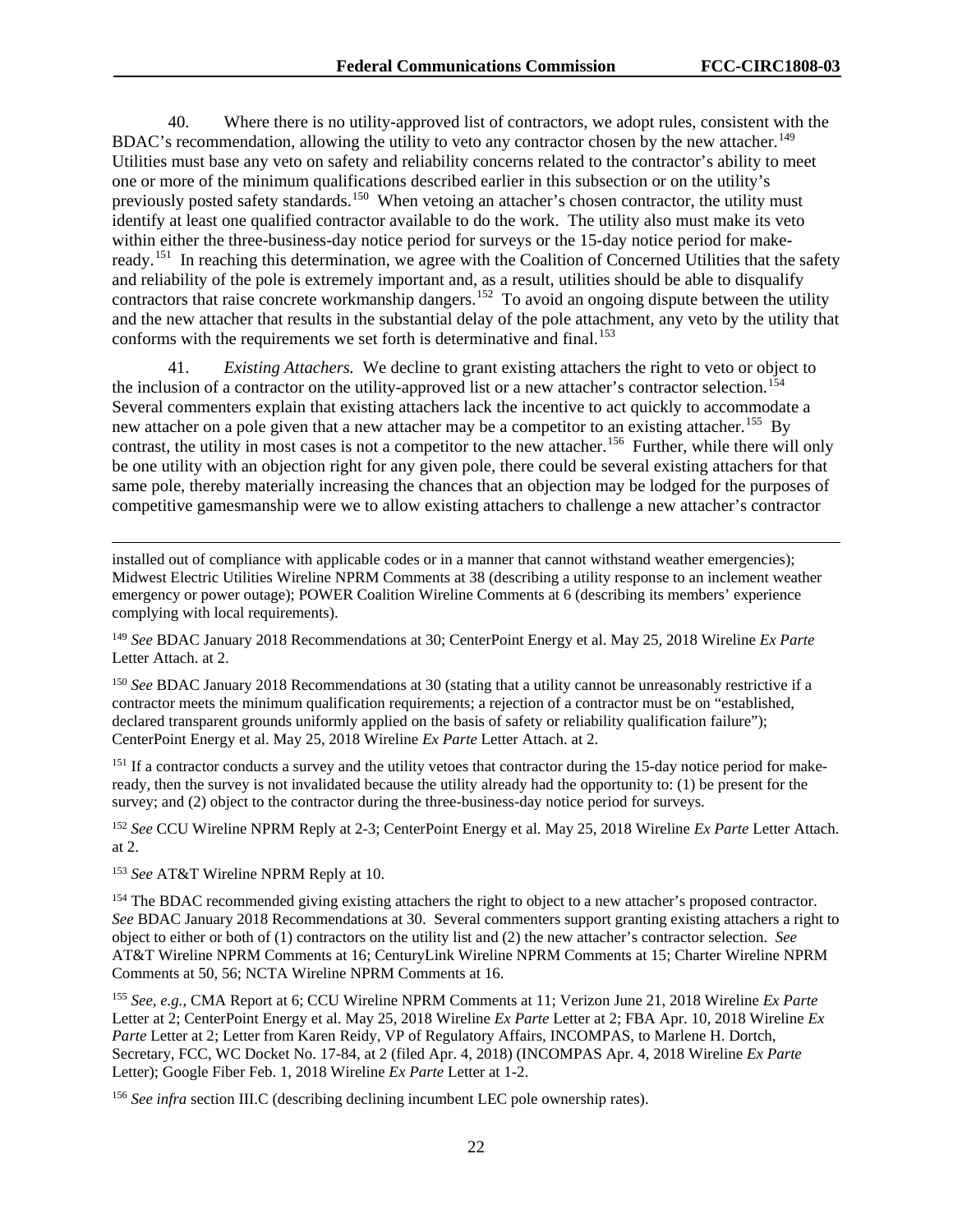selection. Therefore, we are not convinced that an objection process for existing attachers could be designed in a manner sufficient to prevent significant delays in deployment. Imposition of a time limit for objections could force existing attachers to make objections more promptly, but would not prevent gamesmanship, and imposition of a good faith objection requirement would not prevent deployment delays as new attachers would need to resort to the Commission's complaint process to enforce such a requirement.

42. The rules we adopt should alleviate some commenters' concern that depriving existing attachers of a right to input in the contractor selection process could result in serious harm to existing facilities on the pole.<sup>[157](#page-23-0)</sup> First, only simple make-ready work is subject to the OTMR process; existing attachers can perform their own make-ready work in more challenging and dangerous situations. Further, the authority we grant utilities to develop a mandatory list and veto a new attacher's contractor selection for OTMR work should help mitigate the risk to the safety and reliability of the attachments subject to make-ready work by the new attacher's contractor.<sup>158</sup> As several commenters point out, in many markets, contractors approved by the utilities may already be the same as those approved by existing attachers.<sup>[159](#page-23-2)</sup> Additionally, regardless of whether the utility intervenes, contractors must meet the five criteria recommended by the BDAC, which help to ensure safe, reliable, and quality work. Finally, we conclude that we have put in place adequate protections elsewhere in the new OTMR process, in addition to the protections we identify here, to protect the network reliability and safety concerns of existing attachers.<sup>[160](#page-23-3)</sup>

43. *Use of Union Workers to Perform Make-Ready Work.* We decline to adopt a requirement that OTMR must be performed by union contractors where an existing attacher has entered into a collective bargaining agreement (CBA) that requires the existing attacher to use union workers for pole attachment work.[161](#page-23-4) The BDAC's OTMR recommendation did not create a different OTMR regime for existing attachers subject to  $CBAs$ ,  $^{162}$  $^{162}$  $^{162}$  and we find no reason to do so here. New attachers that are not parties to a CBA have no obligations under such a CBA. It is the new attacher's contractor that will be performing the make-ready work, so the CBA is not implicated.

44. Further, the record indicates that requiring a new attacher to hire a union contractor only because one of the existing attachers' CBA mandates the use of union workers to perform its pole attachment work would frustrate the efficiency and utility of OTMR. The record suggests that in some areas, it may not be possible for a new attacher to find union contractors covered by an existing attacher's CBA.[163](#page-23-6) In addition, tailoring our OTMR rules to an existing attacher's CBA "would result in a

<span id="page-23-0"></span> <sup>157</sup> *See* AT&T Wireline NPRM Comments at 16; Charter Wireline NPRM Comments at 52, 56; Comcast Wireline NPRM Comments at 21 n.51; NCTA Wireline NPRM Comments at 16.

<span id="page-23-1"></span><sup>158</sup> *See* CCU Wireline NPRM Comments at 26; Google Fiber Wireline NPRM Reply at 9.

<span id="page-23-2"></span><sup>159</sup> *See* Google Fiber Wireline NPRM Reply at 9 n.17; Verizon Wireline NPRM Reply at 6.

<span id="page-23-3"></span><sup>&</sup>lt;sup>160</sup> *See infra* section III.A.1.c.(i), (v) (specifying that new attachers must provide advance notice and allow representatives of existing attachers and the utility a reasonable opportunity to be present when surveys and OTMR work are performed); section III.A.1.c.(vi) (mandating that new attachers allow existing attachers and the utility the ability to inspect and request any corrective measures soon after the new attacher performs the OTMR work).

<span id="page-23-4"></span><sup>161</sup> Several commenters advocate such a requirement. *See* Frontier Wireline NPRM Comments at 17-18; AT&T Wireline NPRM Reply at 9-10; CenturyLink Wireline NPRM Reply at 14; CWA Feb. 6, 2018 Wireline *Ex Parte*  Letter at 2; IBEW Jan. 30, 2018 Wireline *Ex Parte* Letter at 2.

<span id="page-23-5"></span><sup>162</sup> *See* BDAC January 2018 Recommendations at 19-25.

<span id="page-23-6"></span><sup>163</sup> *See* Google Fiber Feb. 1, 2018 Wireline *Ex Parte* Letter at 4 (stating that, in many areas, the only union members covered by AT&T's collective bargaining agreements are AT&T employees).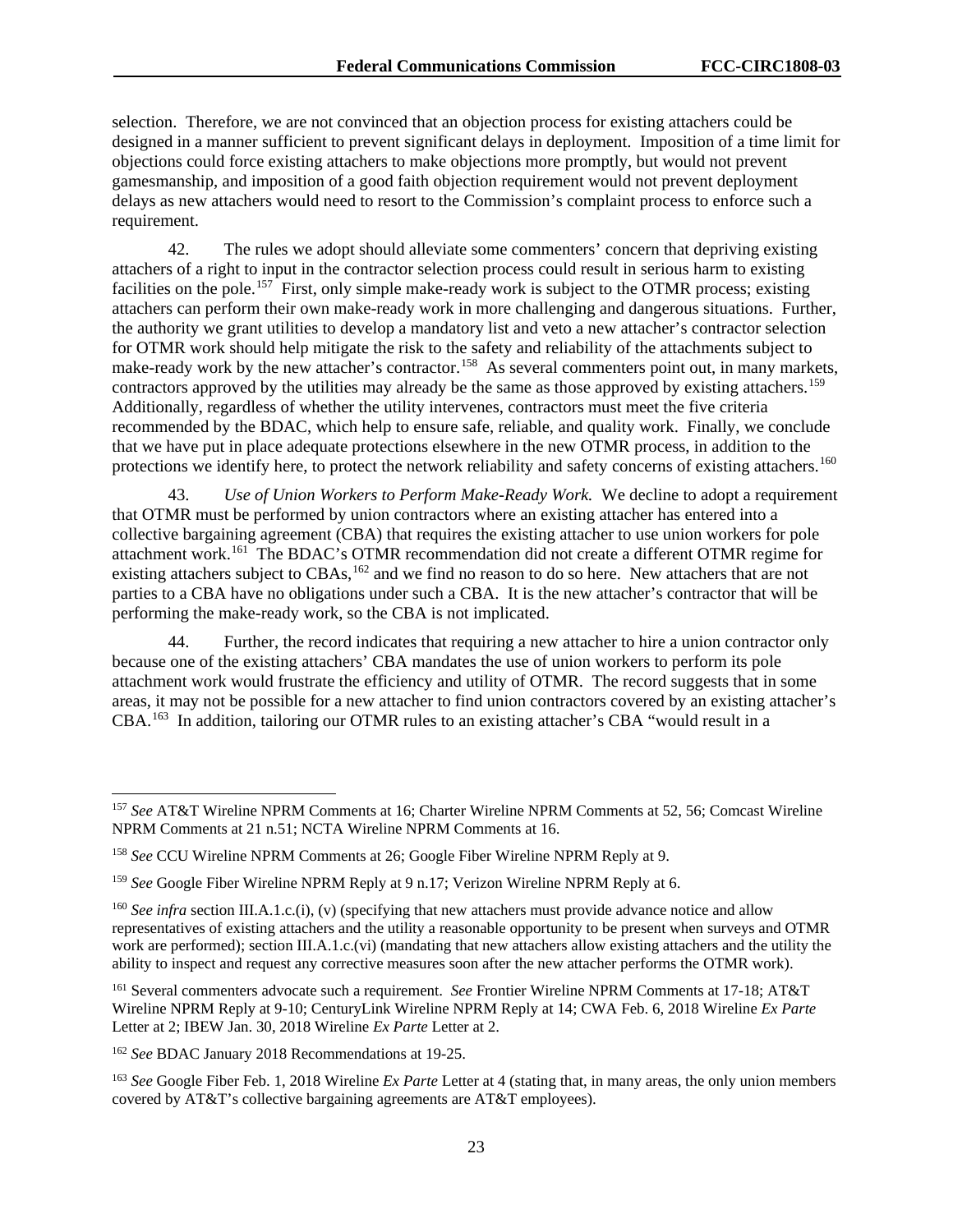patchwork of rules that might be subject to change every few years and would be administratively unmanageable for new attachers."<sup>[164](#page-24-0)</sup>

45. The Communications Workers of America (CWA) has expressed concern that an OTMR regime that fails to honor CBAs has the potential to cause facility damage, service interruption, and danger to the public and workers.<sup>[165](#page-24-1)</sup> Specifically, CWA argues that its CBAs ensure that make-ready work is performed by "well-trained employees who are directly accountable for their work," and as a result, "perform the job properly and safely."[166](#page-24-2) We find that CWA's concerns are already addressed in the proposed OTMR regime through the opportunity for existing attachers to be present for surveys and make-ready work $167$  and to conduct post-make-ready inspections on the work performed.<sup>[168](#page-24-4)</sup> Both opportunities provide existing attachers with a safeguard against facility damage and harms that could result from contractor mistakes<sup>[169](#page-24-5)</sup>—and nothing in our adoption of an OTMR regime should be construed as preventing an existing attacher from using union contractors pursuant to an applicable CBA on polerelated work not subject to OTMR that the existing attacher is entitled to perform.

46. Finally, allowing private contracts to dictate our policy choice would "subvert[] the supremacy of federal law over contracts."<sup>[170](#page-24-6)</sup> As the Supreme Court has made clear, "[i]f the regulatory statute is otherwise within the powers of Congress . . . its application may not be defeated by private contractual provisions."[171](#page-24-7)

#### **c. OTMR Pole Attachment Timeline**

47. One substantial benefit of the OTMR process is that it allows for a substantially shortened timeline for application review and make-ready work. We estimate that new attachers using the new OTMR process will save more than three months from application to completion as compared to the process provided for under our existing rules.<sup>[172](#page-24-8)</sup>

## **(i) Conducting a Survey**

48. Our OTMR regime saves significant time by placing the responsibility on the new attacher (rather than the utility) to conduct a survey of the affected poles to determine the make-ready work to be performed.<sup>[173](#page-24-9)</sup> Under an OTMR regime, the survey will come near the beginning of the process (after the new attacher negotiates with the utility for pole access and chooses a contractor to

<span id="page-24-0"></span><sup>&</sup>lt;sup>164</sup> Verizon Wireline NPRM Reply at 8.

<span id="page-24-1"></span><sup>&</sup>lt;sup>165</sup> Letter from Debbie Goldman, Telecommunications Policy Director, CWA, to Marlene H. Dortch, Secretary, FCC, WC Docket No. 17-84, at 1-3 (filed May 23, 2018) (CWA May 23, 2018 Wireline *Ex Parte* Letter).

<span id="page-24-2"></span><sup>166</sup> *Id.* at 3.

<span id="page-24-3"></span><sup>167</sup> *See* ACA Wireline NPRM Comments at 16-17.

<span id="page-24-4"></span><sup>168</sup> *See* AT&T Wireline NPRM Comments at 3, 18; Charter Wireline NPRM Comments at 56; COMPTIA Wireline NPRM Comments at 2; Electric Utilities Wireline NPRM Comments at 6; Google Fiber Wireline NPRM Comments at 6; Portland General Electric Company et al. (Oregon Electric Utilities) Wireline NPRM Comments at 8; CPS Energy Wireline NPRM Reply at 11.

<span id="page-24-5"></span><sup>169</sup> *See* ACA Wireline NPRM Comments at 16-17; Electric Utilities Wireline NPRM Comments at 6; CPS Energy Wireline NPRM Reply at 11.

<span id="page-24-6"></span><sup>&</sup>lt;sup>170</sup> Google Fiber Wireline NPRM Reply at 7.

<span id="page-24-7"></span><sup>171</sup> *Connolly v. Pension Benefit Guar. Corp.*, 475 U.S. 211, 224 (1986).

<span id="page-24-8"></span> $172$  This calculation includes a 30-day reduction in the application review/survey stage, the elimination of the 28-day estimate and acceptance stages, and up to 45 days saved to complete make-ready.

<span id="page-24-9"></span><sup>173</sup> *See* Verizon Wireline NPRM Reply at 5; CenterPoint Energy et al. May 25, 2018 Wireline *Ex Parte* Letter at 4.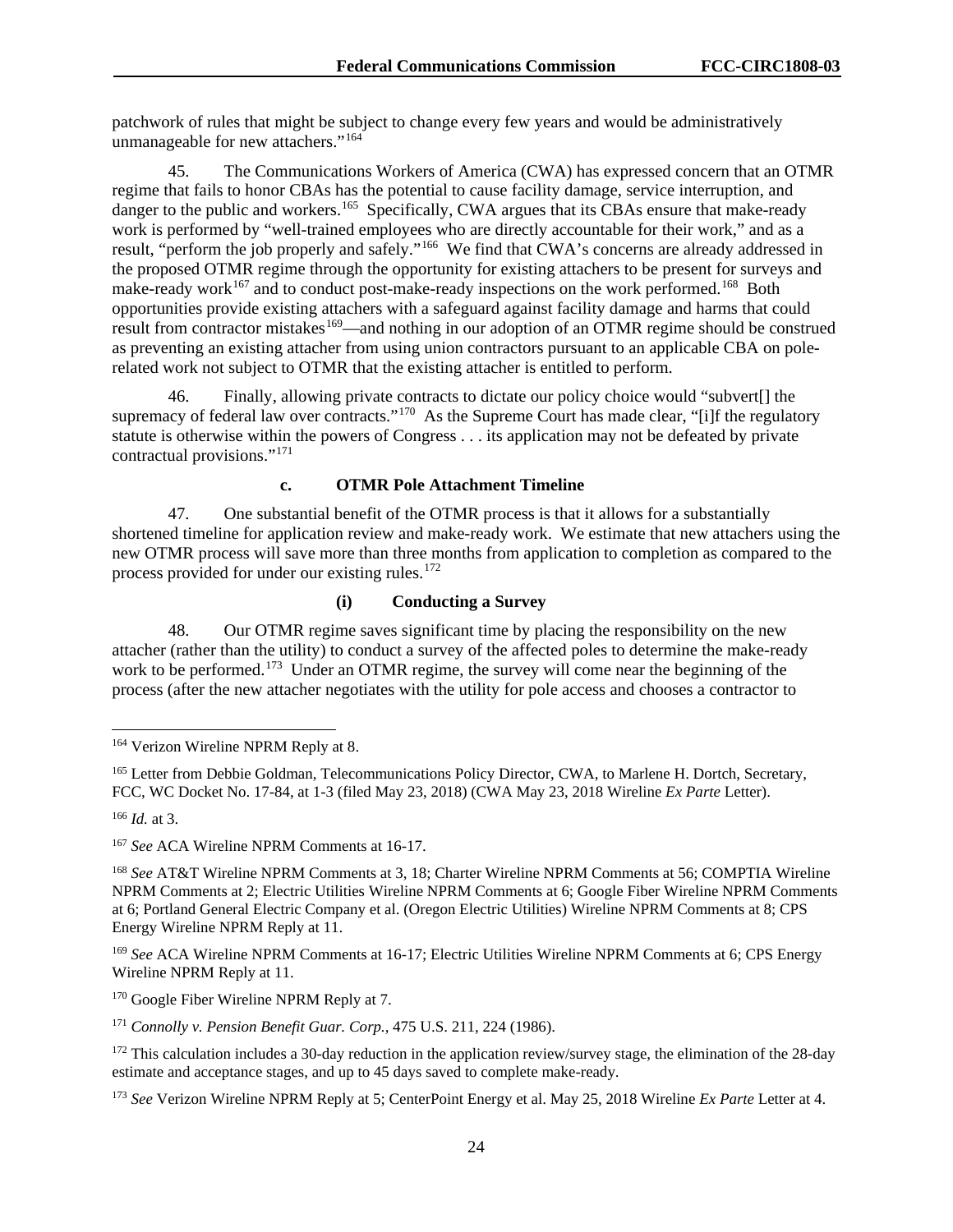perform the work required for attachment) to enable the new attacher to determine whether any makeready is required and, if so, what type of make-ready (simple or complex) is involved. The results of the survey typically will be included in the new attacher's pole attachment application.<sup>[174](#page-25-0)</sup>

49. To help ensure that the new attacher handles third-party equipment with sufficient care and makes an accurate determination of the work to be done to prepare the poles for its new attachments, our new rules require new attachers to permit representatives of the utility and any existing attachers potentially affected by the proposed work to be present for the survey, using commercially reasonable efforts to provide at least three business days of advance notice of the date, time, and location of the survey and the name of the contractor performing the survey.<sup>175</sup> We find that advance notice of three business days strikes the right balance between providing sufficient time to accommodate coordination with the utility and existing attachers and the need to keep the pole attachment process moving forward in a timely manner.<sup>[176](#page-25-2)</sup> Also, as the BDAC found in the context of utility surveys, joint surveys help address the potential safety and equipment damage risks raised by existing attachers.<sup>[177](#page-25-3)</sup> To prevent coordination problems that may invite delay, we do not require a new attacher to set a date for the survey that is convenient for the utility and existing attachers.<sup>178</sup> In the case of reasonable scheduling conflicts, however, we encourage the parties to work together to find a mutually-agreeable time for the survey. We also encourage all attachers to provide a point of contact publicly (e.g., on their websites) so that new attachers know whom to contact when providing notices required under the OTMR regime.

### **(ii) Notifying the Utility of the Intent to Use OTMR**

50. Consistent with the BDAC's recommendation, we require the new attacher to ensure that its contractor determines whether make-ready work identified in the survey is "simple or complex, subject to an electric utility's right to reasonably object to the determination."<sup>179</sup> For purposes of clarity and certainty, we require a new attacher—if it wants to use the OTMR process and is eligible to do so based on the survey—to elect OTMR in its pole attachment application and to identify in its application the simple make-ready work to be performed.<sup>[180](#page-25-6)</sup> Some commenters oppose letting the new attacher's contractor make the simple versus complex determination.<sup>181</sup> AT&T, for example, advocates for allowing the existing attacher to make the determination.<sup>[182](#page-25-8)</sup> However, we agree with those commenters that argue

<span id="page-25-3"></span><sup>177</sup> See BDAC January 2018 Recommendations at 37.

<span id="page-25-4"></span><sup>178</sup> *See id.* at 40.

<span id="page-25-5"></span><sup>179</sup> *See id.* at 24; *see also* CPS Energy Wireline NPRM Reply at 7; CenterPoint Energy et al. May 25, 2018 Wireline *Ex Parte* Letter at Attach. at 1 Verizon Mar. 8, 2018 Wireline *Ex Parte* Letter at 5; INCOMPAS Apr. 4, 2018 Wireline *Ex Parte* Letter at 2. At this time, we find it unnecessary to establish specific procedures around determining whether work will be in the communications space (and thus eligible for OTMR) because we expect that determination to be self-evident.

<span id="page-25-6"></span><sup>180</sup> CenterPoint Energy et al. May 25, 2018 Wireline *Ex Parte* Letter Attach. at 2.

<span id="page-25-0"></span> <sup>174</sup> CenterPoint Energy et al. May 25, 2018 Wireline *Ex Parte* Letter at 4.

<span id="page-25-1"></span><sup>175</sup> *See, e.g.*, BDAC January 2018 Recommendations at 37; ACA Wireline NPRM Reply Comments at 16-17; CenterPoint Energy et al. May 25, 2018 Wireline *Ex Parte* Letter at 4.

<span id="page-25-2"></span><sup>176</sup> *See, e.g.*, BDAC January 2018 Recommendations at 37, 39 ("Members of the Committee agreed that a joint survey would be a useful option for the attacher and could benefit the utility as well. They also agreed that the pole owner should be able to establish the timing of the joint survey and then give the attacher reasonable notice (of not less than three days) to participate."); ACA Wireline NPRM Comments at 16-17; CenterPoint Energy et al. May 25, 2018 Wireline *Ex Parte* Letter at 4.

<span id="page-25-7"></span><sup>181</sup> *See* AT&T Wireline NPRM Reply at 9; NCTA Wireline NPRM Reply at 17; CWA Feb. 6, 2018 Wireline *Ex Parte* Letter at 3.

<span id="page-25-8"></span><sup>182</sup> *See* AT&T Wireline NPRM Reply at 9; Charter Wireline & Wireless NPRM Comments at 55.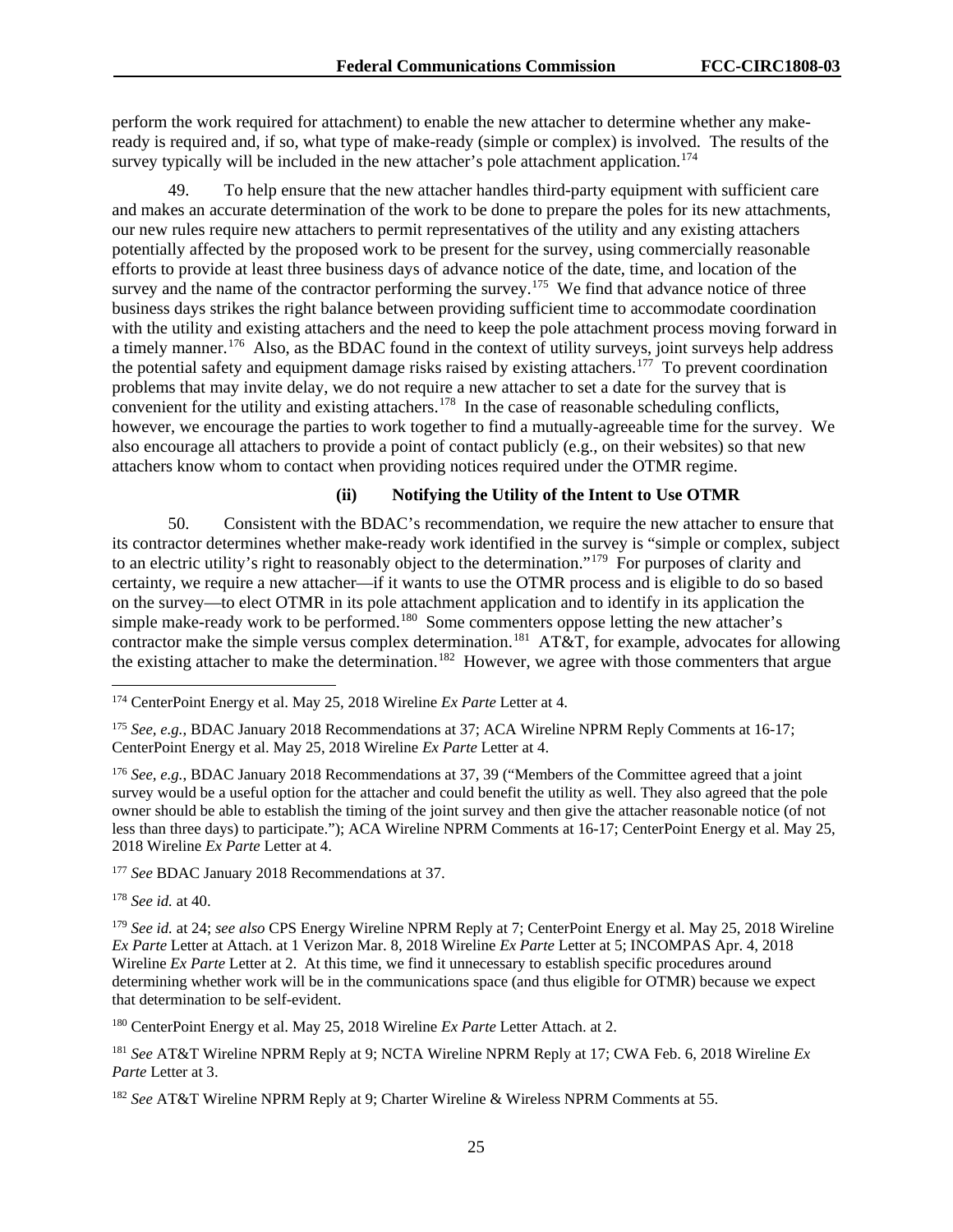that the new attacher's contractor has the incentive to make the correct determination in order to (1) avoid liability for damages caused by an incorrect choice; (2) limit risk; and (3) in the case of third-party contractors, preserve relationships with all attachers, as well as with the utility, to obtain future work.<sup>183</sup> As a result, we find it is "more likely that approved contractors will be conservative in their determination of whether work is simple or complex."[184](#page-26-1) In addition, we agree with Google Fiber that having a contractor chosen from a neutral utility-approved list, where such a list is available, "determine whether make-ready is simple or complex means neither the incumbent nor the new attacher has an opportunity to inject anti-competitive bias into the process."[185](#page-26-2)

51. We require an electric utility that wishes to object to a simple make-ready determination to raise such an objection during the 15-day application review period (or within 30 days in the case of larger orders).<sup>[186](#page-26-3)</sup> While the BDAC did not address the timing of an objection to the simple/complex determination in its OTMR recommendation, we find that setting a time limit for the objection will reduce confusion and foster quicker deployment. We find 15 days to be sufficient because the electric utility will have the right to accompany the new attacher's contractor on the survey when the contractor makes the simple/complex determination, $187$  so the electric utility will have ample opportunity to have the information it needs to determine whether to object before the deadline.

If the electric utility objects to the new contractor's determination that work is simple, then the work is deemed complex—the utility's objection is final and determinative so long as it is specific and in writing, includes all relevant evidence and information supporting its decision, and provides a good faith explanation of how such evidence and information relate to a determination that the make-ready is not simple. This approach is consistent with other decisions left to an electric utility during our pole attachment process.<sup>[188](#page-26-5)</sup> We find that making the electric utility's determination final is appropriate because it avoids protracted disputes that could slow deployment. However, we caution utilities that if they make such a decision in a manner inconsistent with the requirements we set forth, for instance without adequate support or in bad faith, then new attachers can avail themselves of our complaint process to address such behavior.

53. If the new attacher determines that the make-ready involves a mix of simple and complex work, then we allow the new attacher discretion to determine whether to bifurcate the work. If the new attacher prefers to complete the simple make-ready work under the OTMR process while it waits for the complex work to run its course through the longer existing process, then it may do so. A new attacher electing to bifurcate the work must submit separate applications for the simple and complex work. If the new attacher prefers that its entire project (both simple and complex work) follow the existing process, or

<span id="page-26-0"></span> <sup>183</sup> *See* Google Fiber Wireline NPRM Reply at 6; Verizon Mar. 8, 2018 Wireline *Ex Parte* Letter at 5; *see also*  INCOMPAS Apr. 4, 2018 Wireline *Ex Parte* Letter at 2 (explaining that letting existing attachers, which are often competitors of new attachers, select the contractor for OTMR could lead to anti-competitive behavior). In cases where the new attachers uses its own employees, we find that it will be sufficiently incentivized to make the correct choice in order to limit liability for damages and risk.

<span id="page-26-1"></span><sup>184</sup> Google Fiber Feb. 1, 2018 Wireline *Ex Parte* Letter at 3.

<span id="page-26-2"></span><sup>185</sup> *Id.*; *see also* Verizon Mar. 8, 2018 Wireline *Ex Parte* Letter at 5.

<span id="page-26-3"></span><sup>&</sup>lt;sup>186</sup> We specifically reserve this objection right to an electric utility only and not to other utilities (such as incumbent LECs) defined in 47 U.S.C. § 224(a)(1). *See, e.g.*, *Implementation of Section 224 of the Act; A National Broadband Plan for Our Future*, WC Docket No. 07-245, GN Docket No. 09-51, Report and Order and Order on Reconsideration, 26 FCC Rcd 5240, 5250, 5265, paras. 19, 49 (2011) (*2011 Pole Attachment Order*) ("Consulting electric utilities are entitled to make final determinations in case of disputes over capacity, safety, reliability, and generally applicable engineering purposes.").

<span id="page-26-4"></span><sup>187</sup> *See infra* section III.A.1.c.(i).

<span id="page-26-5"></span><sup>188</sup> *See* 47 U.S.C. § 224(f)(2); *see infra* Appx. A, 47 CFR § 1.1413(d).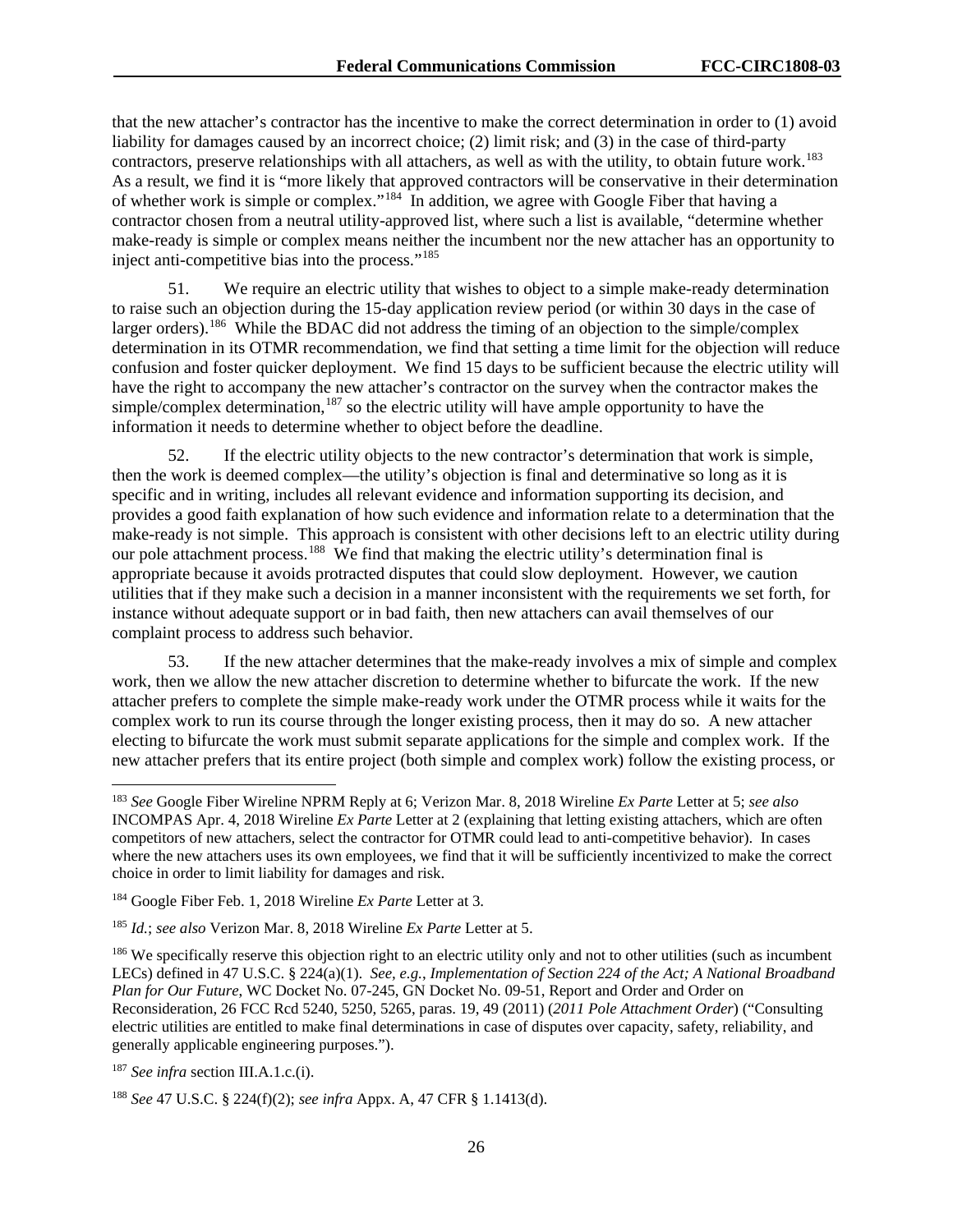if the new attacher does not view bifurcation as feasible, then it may employ the existing process for the entire project.

### **(iii) Review of Application for Completeness**

54. In the interest of speeding application review, we adopt a rule to specify that under the OTMR regime, a pole attachment application is complete if it provides the utility with the information necessary under the utility's procedures, as specified in a master service agreement or in publiclyavailable requirements at the time of submission of the application, to make an informed decision on the application.<sup>189</sup> We also establish a timeline for the utility's review of the application for completeness. We adopt these requirements to address attachers' complaints—made in response to the Commission's request in the *Wireline Infrastructure Notice* for comments on ways to streamline and accelerate the pole attachment timeline<sup>[190](#page-27-1)</sup>—that "pole owners are not transparent about telling applicants all information that is required to be included on applications at the time of their submission," often resulting in delays to the pole attachment process while the pole owner requests additional information over a series of weeks or months.<sup>[191](#page-27-2)</sup>

55. While the current definition of a complete application only requires "information necessary under [the utility's] procedures,"<sup>[192](#page-27-3)</sup> our revised definition provides more transparency about what an attacher must include in its application, because the master service agreement or publiclyavailable requirements must be available to new attachers as they prepare their application.<sup>193</sup> We reject NCTA's proposal that we define an application as complete if it provides "only the information reasonably necessary to commence the application process and does not impose unreasonable or unnecessary additional requirements"<sup>[194](#page-27-5)</sup> because that definition fails to provide new attachers sufficient prior notice of the application requirements and invites disputes between the new attacher and utility over what information is "reasonably necessary to commence the application process" or what constitutes "unreasonable or unnecessary additional requirements."<sup>[195](#page-27-6)</sup>

56. To prevent unnecessary delays in starting the pole attachment process, we adopt rules consistent with the BDAC-recommended timeline for a utility to determine whether a pole attachment application is complete: $196$ 

- A utility has 10 business days after receipt of a pole attachment application in which to determine whether the application is complete and notify the attacher of that decision.
- If the utility notifies the attacher that the attacher's application is not complete within the 10

<span id="page-27-3"></span><sup>192</sup> 47 CFR § 1.1412(c).

<span id="page-27-0"></span> <sup>189</sup> *See* Letter from Thomas Cohen, Counsel to ACA, to Marlene Dortch, Secretary, FCC, WC Docket No. 17-84, at 5 (filed Sep. 14, 2017) (ACA Sep. 14, 2017 Wireline *Ex Parte* Letter). The BDAC recommended a definition of a complete pole attachment application that we adopt for our existing pole attachment timeline. *See* BDAC January 2018 Recommendations at 32; *see also infra* section III.A.1.c.(iii). We slightly revise that definition for purposes of our OTMR timeline to account for the new attacher, rather than the utility, conducting the pole surveys.

<span id="page-27-1"></span><sup>190</sup> *See Wireline Infrastructure Notice*, 32 FCC Rcd at 3268-69, 3273, paras. 7-8, 21.

<span id="page-27-2"></span><sup>191</sup> *See* Lightower Wireline NPRM Comments at 4-5; ACA Sep. 14, 2017 Wireline *Ex Parte* Letter at 4; FBA Apr. 10, 2018 Wireline *Ex Parte* Letter at 3.

<span id="page-27-4"></span><sup>193</sup> *See infra* Appx*.* A, 47 CFR § 1.1412(c)(1).

<span id="page-27-5"></span><sup>194</sup> NCTA Mar. 5, 2018 Wireline *Ex Parte* Letter at Attach. at 1.

<span id="page-27-6"></span><sup>195</sup> *Id.*

<span id="page-27-7"></span><sup>196</sup> BDAC January 2018 Recommendations at 32; *see also* ACA Sep. 14, 2017 Wireline *Ex Parte* Letter at 5. *See infra* Appx. A, 47 CFR § 1.1412(j)(1)(ii).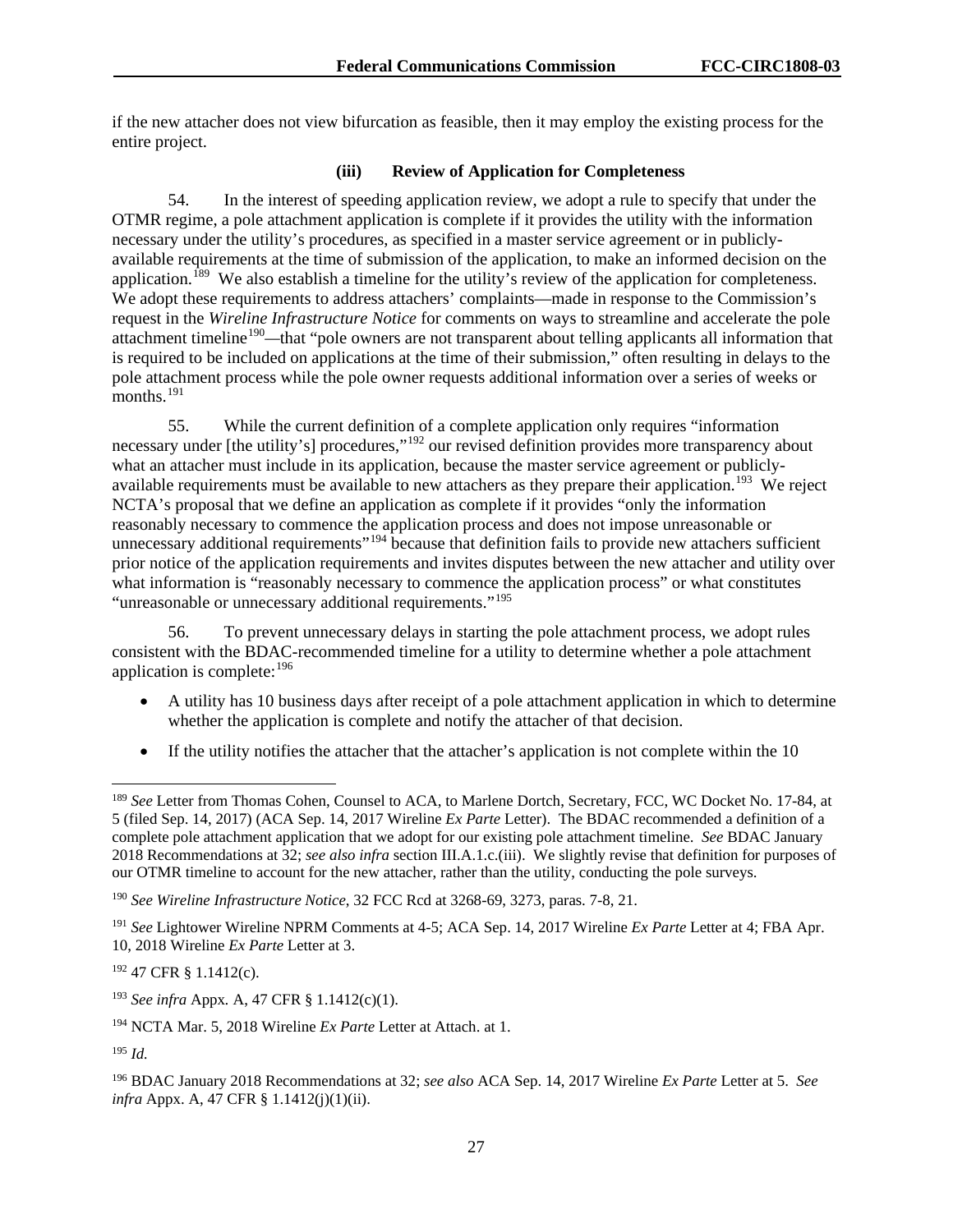business-day review period, then the utility must specify where and how the application is deficient.

- If there is no response by the utility within 10 business days, or if the utility rejects the application as incomplete but fails to specify any deficiencies in the application, then the application is deemed complete.
- If the utility timely notifies the new attacher that the application is incomplete and specifies deficiencies, a resubmitted application need only supplement the previous application by addressing the issues identified by the utility, and the application shall be deemed complete within five business days after its resubmission, unless the utility specifies which deficiencies were not addressed and how the resubmitted application did not sufficiently address the utility's reasons.
- The new attacher may follow this resubmission procedure as many times as it chooses, so long as in each case it makes a bona fide attempt to correct the issues identified by the utility, and in each case the deadlines set forth herein apply to the utility's review.

57. We find that incorporating a specific timeline into our rules provides all parties with some predictability about the start of the OTMR process and avoids unnecessary delays that arise when utilities do not formally accept an application in a timely manner.<sup>[197](#page-28-0)</sup> We also find that the timeline we adopt balances the interests of new attachers in the speedy processing of applications and of utilities in needing sufficient time to review the applications. We require utilities to specify the deficiencies in pole attachment applications within 10 business days of receipt so that the new attachers have the information necessary to address those deficiencies in a timely fashion. We also believe this gives incentives for utilities generally to communicate to prospective applicants concerning what is needed for an application because doing so will aid in the utility's formal review process. We adopt a "deemed grant" remedy to prevent delays, and we adopt a shorter timeline for second and further reviews because we expect utilities' review to be cabined to a more limited number of issues that it previously identified. We also encourage utilities that receive complete applications to respond promptly and affirmatively confirm that applications are complete, rather than wait for the 10 business-day review period to lapse.

## **(iv) Application Review**

58. For OTMR attachments, we shorten the time period within which a utility must decide whether to grant a complete application from 45 days to 15 days for standard requests and from 60 days to 30 days for larger requests.<sup>198</sup> While the BDAC did not address this issue, we find that because the new attacher (rather than the utility) will be doing most of the pre-make-ready work under OTMR (e.g., surveys, notices), it is appropriate to adopt a shorter timeline for the utility to review the application.<sup>[199](#page-28-2)</sup> Furthermore, because the utility has the right to specify the information it requires the new attacher to put in the application and has the ability to reject the application (multiple times if necessary) before accepting it for review, we find 15 days should be sufficient for the utility to conduct its review.<sup>200</sup>

<span id="page-28-0"></span> <sup>197</sup> *See* ACA Sep. 14, 2017 Wireline *Ex Parte* Letter at 4-5 (explaining the delays and lack of transparency in the application process).

<span id="page-28-1"></span><sup>198</sup> *See infra* Appx. A, 47 CFR § 1.1412(j)(2) (the deadline is extended to 60 days for larger pole attachment requests as described in 47 CFR § 1.1412(g)). Larger requests are when an order is greater than 3000 poles or 5 percent of the utility's poles in a state. *See infra* Appx. A, 47 CFR § 1.1412(g).

<span id="page-28-2"></span><sup>&</sup>lt;sup>199</sup> See CPS Energy Wireline NPRM Reply at 7 (explaining that transferring the make-ready design and planning to the new attachers allows CPS Energy to slash its pole attachment application review time by over fifty percent).

<span id="page-28-3"></span><sup>&</sup>lt;sup>200</sup> We retain in the OTMR context our preexisting requirement that if a utility denies an application, the utility's denial must be specific and include all relevant evidence and information supporting its denial and must explain how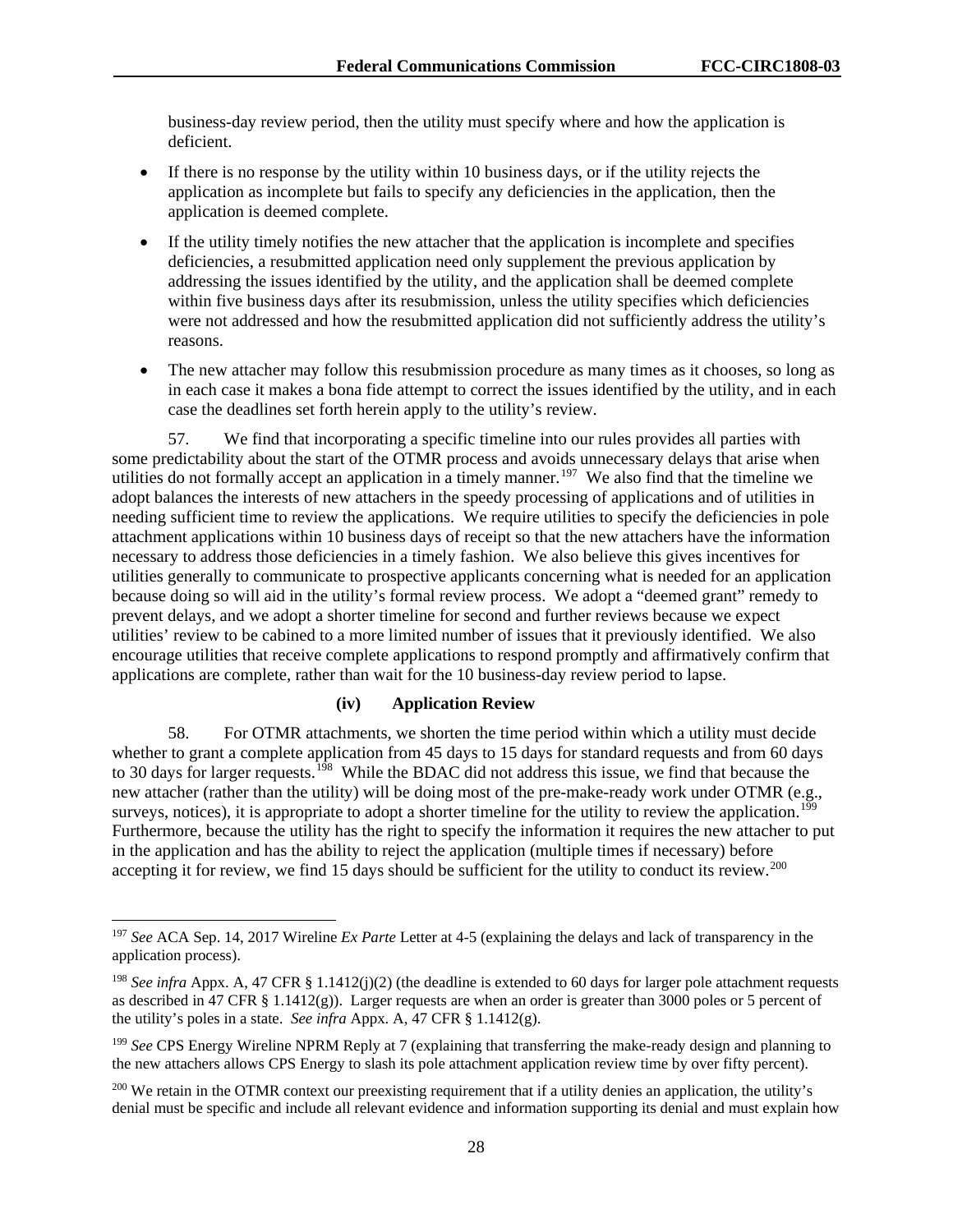### **(v) Make-Ready**

59. The new attacher may proceed with OTMR by giving 15 days' prior written notice to the utility and all affected existing attachers.<sup>[201](#page-29-0)</sup> To avoid unnecessary delays, we conclude that the new attacher may provide the required 15-day notice any time after the utility deems its pole attachment application complete. Thus, the 15-day notice period may run concurrently with the utility's evaluation of whether to grant the application. If, however, the new attacher cannot start make-ready work on the date specified in its 15-day notice (e.g., because its application has been denied or it is otherwise not ready to commence make-ready), then the new attacher must provide 15 days' advance notice of its revised make-ready date.

60. Although the BDAC recommendation provides for 25 days prior written notice for OTMR.<sup>[202](#page-29-1)</sup> we find that 15 days strikes a reasonable balance between promoting fast access to utility poles (one of the core goals of OTMR) and providing sufficient time for existing attachers and the utility to work with the new attacher to arrange to be present when OTMR is being performed on their equipment.<sup>[203](#page-29-2)</sup> Furthermore, the 25-day notice period recommended by the BDAC for OTMR is only five days shorter than the 30-day period recommended by the BDAC for existing attachers to complete complex make-ready work,<sup>[204](#page-29-3)</sup> which is not much time savings for an OTMR process that we adopt for simple work that is unlikely to cause safety issues.<sup>[205](#page-29-4)</sup>

61. To keep all affected parties informed about the new attacher's progress, and consistent with the BDAC's recommendation, we require the new attacher to provide representatives of the utility and existing attachers with the following information in the 15-day advance notice: (1) the date and time of the make-ready work; (2) a description of the make-ready work involved; (3) a reasonable opportunity to be present when the make-ready work is being performed; and (4) the name of the contractor chosen by the new attacher to perform the make-ready work.<sup>206</sup> Allowing existing attachers and the utility a reasonable opportunity to be present when OTMR work is being done addresses the concerns of existing attachers that third-party contractors may not take proper care when performing simple make-ready work

<span id="page-29-0"></span><sup>201</sup> *See* COMPTIA Wireline NPRM Comments at 2; Google Fiber Wireline NPRM Reply at 9; *cf.* BDAC January 2018 Recommendations at 23.

<span id="page-29-1"></span><sup>202</sup> *See* BDAC January 2018 Recommendations at 23; *see also* AT&T Wireline NPRM Comments at 17 (requesting that new attachers notify existing attachers at least 30 days prior to the OTMR make-ready); CPS Energy Wireline NPRM Reply at 9, 16-17 (requesting 21 days' advance notice to existing attachers of impending OTMR work); Charter Feb. 5, 2018 Wireline *Ex Parte* Letter at 1 (requesting 30 days' advance notice to give existing attachers a chance to move their equipment).

<span id="page-29-2"></span><sup>203</sup> *See* Level 3 Wireline NPRM Comments at 3; Verizon Wireline NPRM Comments at 7 (recommending only five days' notice before OTMR work begin); Google Fiber Wireline NPRM Reply at 9.

<span id="page-29-3"></span><sup>204</sup> *See* BDAC January 2018 Recommendations at 21, 23.

 $\overline{a}$ 

<span id="page-29-4"></span><sup>205</sup> See Google Fiber Wireline NPRM Reply at 9 (stating that "the Commission should not unreasonably enlarge the notice period given to existing attachers before make-ready commences[ ]" and noting that "a 15-day notice period should be sufficient for utility-approved contractors to ensure that these services will be adequately protected during make-ready").

<span id="page-29-5"></span><sup>206</sup> *See* BDAC January 2018 Recommendations at 23; *infra* Appx. A, 47 CFR § 1.1412(j)(4)(i); Charter Wireline & Wireless NPRM Comments at 56; NCTA Mar. 5, 2018 Wireline *Ex Parte* Letter at Attach. at 5. If a new attacher requests contact information for existing attachers from the utility for use in this notification process, the utility must provide any such contact information it possesses. We adopt this requirement so that a new attacher can fulfill its notification obligation when it does not have a direct relationship with existing attachers.

such evidence and information relate to a denial of access for reasons of safety, reliability, lack of capacity, or engineering standards. *See* 47 CFR § 1.1403(b).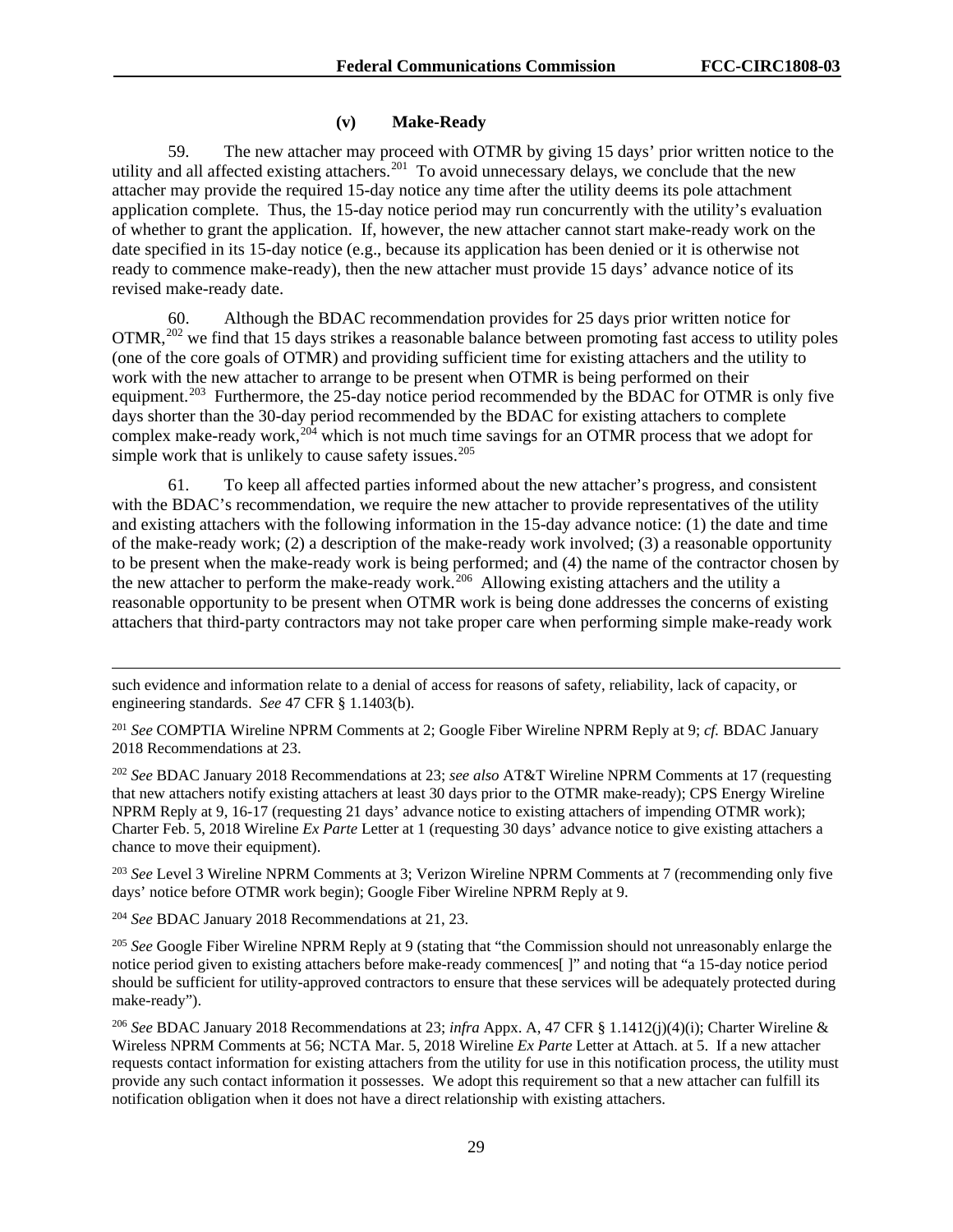on their equipment.<sup>207</sup> We also adopt the advance notice requirements to allow the utility and existing attachers, if they so choose, to alert their customers that work on their equipment is forthcoming; as Liberty Cablevision of Puerto Rico explains, "[t]his is a reasonable way to address concerns that serviceaffecting problems arising from the make-ready work would be improperly attributed to an existing attacher."[208](#page-30-1) In addition, providing the name of the new attacher's OTMR contractor allows existing attachers to notify the utility and the utility to object if the contractor is not properly qualified.<sup>209</sup>

62. We emphasize that the 15 days is only a notice period before the new attacher begins make-ready work; it is not an opportunity for existing attachers or the utility to complete make-ready work on their equipment and then bill the new attacher for that work.<sup>[210](#page-30-3)</sup> Providing an existing attacher an affirmative right to move its own equipment during the notice period would undermine two of the main benefits of OTMR: eliminating multiple trips to the pole and decreasing make-ready costs for new attachers.[211](#page-30-4) 

63. We also adopt the BDAC recommendation that we require the new attacher to notify an affected entity immediately if the new attacher's contractor damages another company's equipment or causes an outage that is reasonably likely to interrupt the provision of service.<sup>212</sup> We extend this requirement to damage to the utility's equipment as well. Upon receiving notice of damaged equipment or a service outage, the utility or existing attacher can either complete any necessary remedial work and bill the new attacher for the reasonable costs related to fix the damage or require the new attacher to fix the damage at its expense within 14 days following notice from the utility or existing attacher.<sup>[213](#page-30-6)</sup> Fourteen days provides sufficient time for the new attacher to fix any problems caused by its work, yet is a short enough period such that damaged equipment does not create a lingering safety or outage issue. This requirement addresses the concern of existing attachers and utilities that the new attacher's contractor may damage equipment or cause an outage that would harm consumers or threaten safety without the existing attacher's or utility's knowledge or an opportunity for prompt recourse.<sup>[214](#page-30-7)</sup>

<span id="page-30-0"></span> <sup>207</sup> *See* BDAC January 2018 Recommendations at 27 ("Existing attachers worry that one-touch make-ready endangers their attachments and provision of service because they are in control of neither the contractor nor the quality of work performed."); Comcast Wireline & Wireless NPRM Comments at 21; NCTA Mar. 5, 2018 Wireline *Ex Parte* Letter at 2 (stating that cable operators have experienced problems with OTMR "where there is a complete lack of privity between the existing attacher and the contractor.").

<span id="page-30-1"></span><sup>208</sup> Liberty Cablevision of Puerto Rico Wireline NPRM Comments at 8 n.7.

<span id="page-30-2"></span><sup>209</sup> *See* BDAC January 2018 Recommendations at 27 ("Opponents of one-touch make-ready often cite unknown contractor qualifications as a principal reason why one-touch make-ready should not be adopted."); *see also* Charter Wireline & Wireless NPRM Comments at 42 (stating that OTMR is only as effective as the contractor performing the work).

<span id="page-30-3"></span><sup>210</sup> *Accord* Verizon July 2, 2018 Wireline Ex Parte Letter at 3 ("If a new attacher elects OTMR, existing attachers would not have the right to perform their own make-ready.").

<span id="page-30-4"></span><sup>211</sup> *See* Google Fiber Mar. 14, 2018 Wireline *Ex Parte* Letter at 1; Verizon Mar. 8, 2018 Wireline *Ex Parte* Letter at 3-4.

<span id="page-30-5"></span><sup>212</sup> BDAC January 2018 Recommendations at 22; Charter Wireline & Wireless NPRM Comments at 57; NCTA Mar. 5, 2018 Wireline *Ex Parte* Letter at Attach. at 5.

<span id="page-30-6"></span><sup>213</sup> *See, e.g.*, CenturyLink Wireline NPRM Comments at 12-13; Charter Wireline & Wireless NPRM Comments at 56-57; CPS Energy Wireline NPRM Reply at 11-12; Electric Utilities Wireline NPRM Comments at 6; Frontier Wireline NPRM Comments at 19; Level 3 Wireline NPRM Comments at 3; Midwest Electric Utilities Wireline NPRM Comments at 8; POWER Coalition Wireline NPRM Comments at 12; UTC Wireline NPRM Comments at 14; AT&T-CWA Jan. 16, 2018 Wireline *Ex Parte* Letter at 1.

<span id="page-30-7"></span><sup>214</sup> *See* BDAC January 2018 Recommendations at 27; Charter Wireline & Wireless NPRM Comments at 39-43; Comcast Wireline NPRM Comments at 21-22; NCTA Wireline NPRM Reply at 16-17.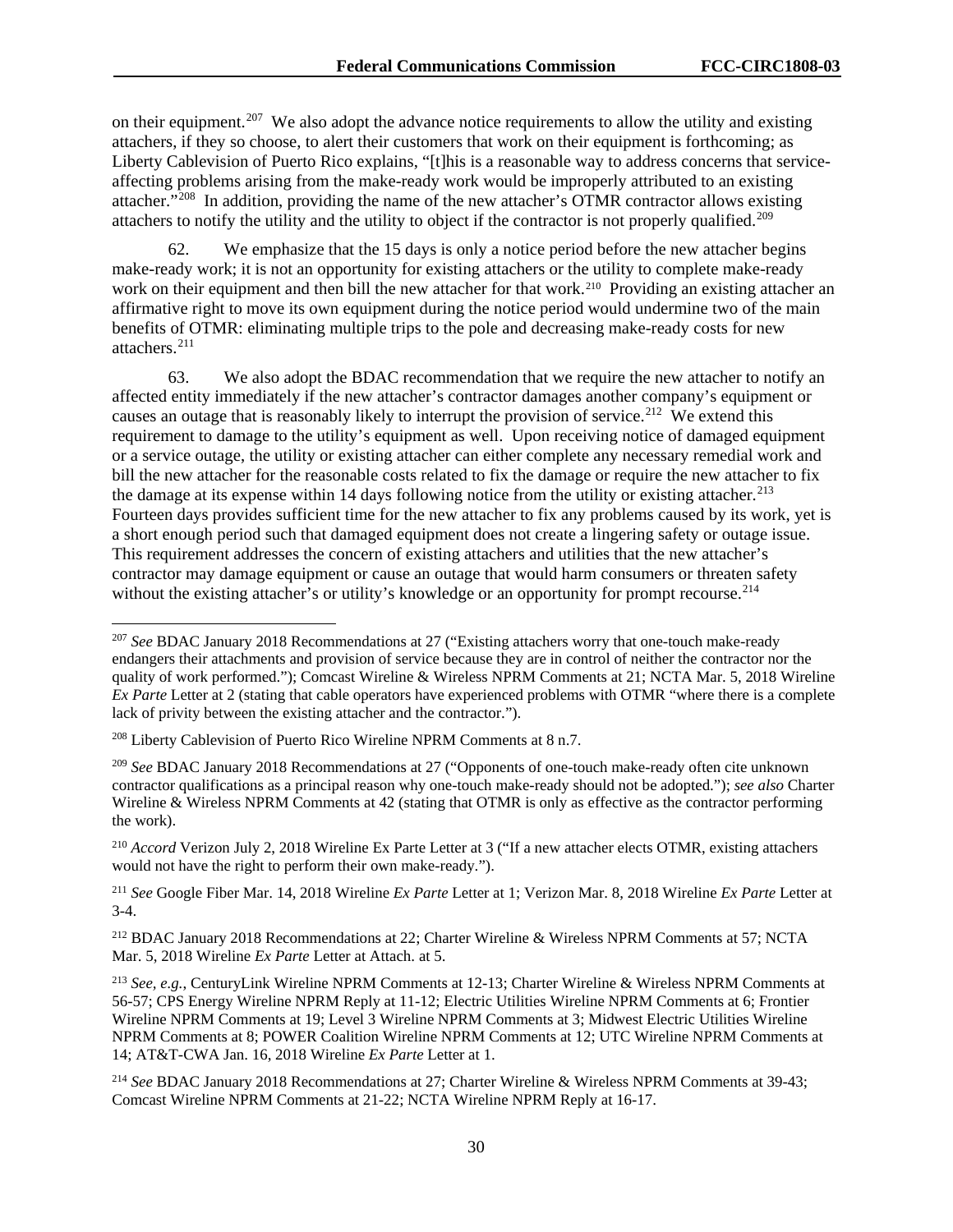## **(vi) Post Make-Ready**

64. We agree with commenters that suggest that the OTMR process should include time for post-make-ready inspections and the quick repair of any defective make-ready work.<sup>[215](#page-31-0)</sup> To give existing attachers and the utility an opportunity to correct any errors and to further encourage quality work by the new attacher, we adopt the BDAC's recommendation that the new attacher must provide notice to the utility and affected existing attachers within 15 days after the new attacher has completed OTMR work on a particular pole.<sup>[216](#page-31-1)</sup> In its post-make ready notice, the new attacher must provide the utility and existing attachers at least a 30-day period for the inspection of make-ready work performed by the new attacher's contractors.<sup>217</sup> This post-make-ready inspection and remedy requirement gives the utility and existing attachers their own opportunity to ensure that work has been done correctly.

65. To allow new attachers to timely address allegations of needed repair work, we adopt rules requiring that within 14 days after any post-make ready inspection, the utility and the existing attachers notify the new attacher of any damage caused to their equipment by the new attacher's makeready work. The utility or existing attacher can either complete any necessary remedial work and bill the new attacher for the reasonable costs related to fix the damage, or require the new attacher to fix the damage at its expense within 14 days following notice from the utility or existing attacher.<sup>[218](#page-31-3)</sup> We provide the utility or existing attacher options regarding repair to maximize their flexibility in addressing issues for which they are not at fault. The safeguards we establish in the OTMR process collectively give the new attacher the incentive to ensure its contractor performs work correctly; we therefore expect the invocation of this remediation procedure to be infrequent.

66. We disagree with Verizon's argument that we should refrain from establishing a timeframe for the utility and existing attachers to inspect completed make-ready work because deadlines for raising claims about property damage are "typically governed by state contract or property law."[219](#page-31-4) We find it appropriate to establish a post-inspection timeline at the federal level so that parties can identify any defective make-ready work that has the potential to cause harm or injury to persons or equipment and remedy it as soon as possible. We also find that the deadlines we establish for the postmake-ready timeline give the existing attachers and the utility time that is sufficient but not unnecessarily long to inspect the work and give the new attacher reasonable time to fix any equipment damage and to rectify any potentially unsafe conditions.

<span id="page-31-0"></span> <sup>215</sup> *See* AT&T Wireline NPRM Comments at 18; CenturyLink Wireline NPRM Comments at 15; Charter Wireline & Wireless NPRM Comments at 56-57; COMPTIA Wireline NPRM Comments at 2; Electric Utilities Wireline NPRM Comments at 6; Google Fiber Wireline NPRM Comments at 6; Oregon Electric Utilities Wireline NPRM Comments at 8; CPS Energy Wireline NPRM Reply at 11; UTC Wireline NPRM Reply at 19; CenterPoint Energy et al. May 25, 2018 Wireline *Ex Parte* Letter at 4.

<span id="page-31-1"></span><sup>216</sup> BDAC January 2018 Recommendations at 22; *see also* Electric Utilities Wireline NPRM Comments at 6; CPS Energy Wireline NPRM Reply at 11. To minimize paperwork burdens, the new attacher may batch in one postmake-ready notice all poles completed in a particular 15-day span. For example, if a pole attachment project took 30 days to complete, the new attacher could provide one notice to the existing attacher with the first 15 days' worth of work and a second notice on day 30 with the remainder of the work.

<span id="page-31-2"></span><sup>217</sup> *See, e.g.*, CPS Energy Wireline NPRM Reply at 11; Electric Utilities Wireline NPRM Comments at 6; Google Fiber Wireline NPRM Comments at 6 (recommending 60-day period for post-OTMR inspections).

<span id="page-31-3"></span><sup>218</sup> *See, e.g.*, Charter Wireline & Wireless NPRM Comments at 56-57; CPS Energy Wireline NPRM Reply at 11; Electric Utilities Wireline NPRM Comments at 6; Frontier Wireline NPRM Comments at 19-20; Midwest Electric Utilities Wireline NPRM Comments at 8; POWER Coalition Wireline NPRM Comments at 12; UTC Wireline NPRM Comments at 14; AT&T-CWA Jan. 16, 2018 Wireline *Ex Parte* Letter at 1; *see also* Level 3 Wireline NPRM Comments at 3 (submitting that remediation should take place within 30 days).

<span id="page-31-4"></span><sup>219</sup> Verizon Wireline NPRM Reply at 9.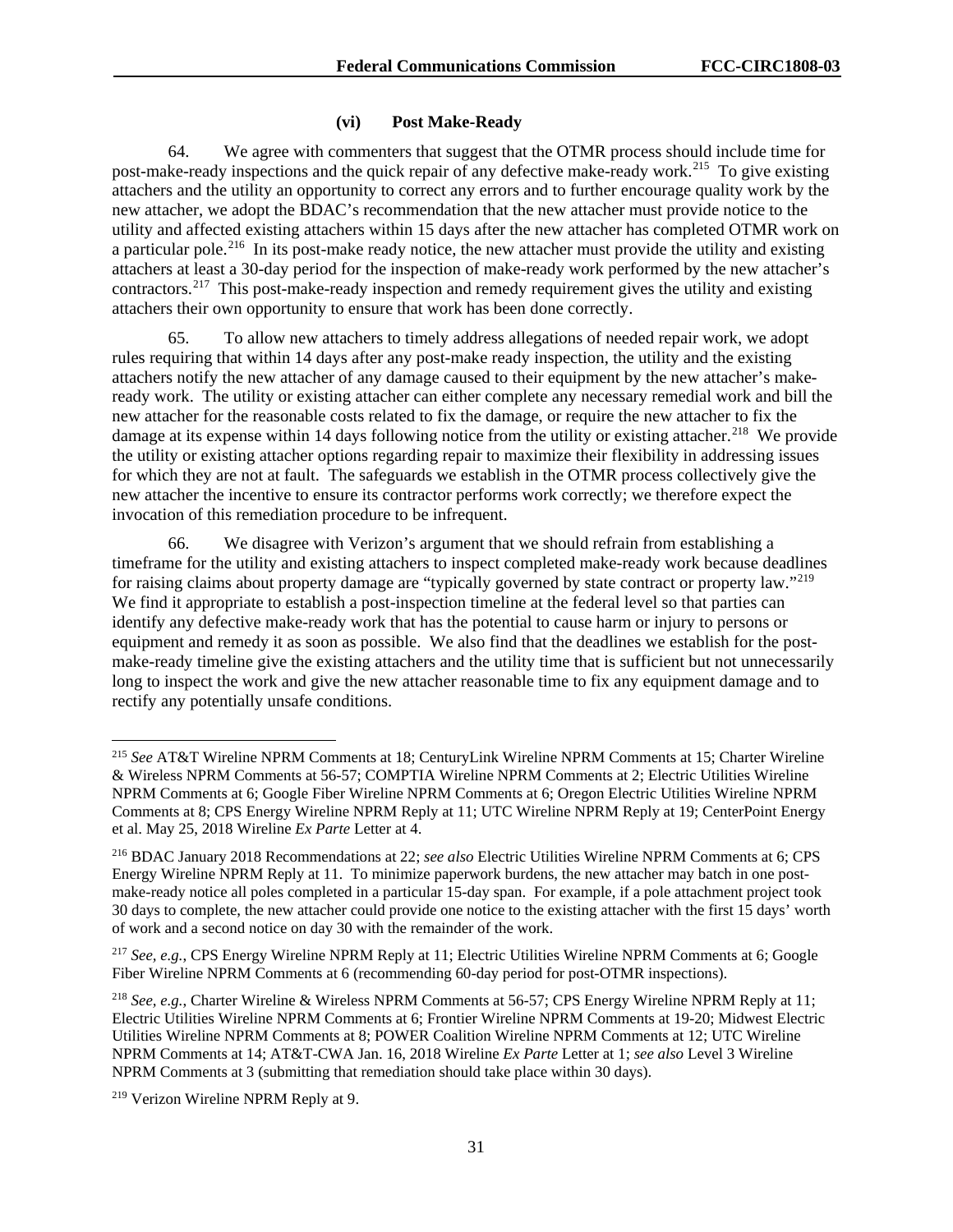#### **d. Indemnification**

67. We conclude that new attachers should be responsible for any damage resulting from work completed by the new attacher during OTMR. The OTMR rules we adopt provide a process for existing attachers to timely identify damage to their equipment that occurs during the OTMR process and to arrange for its repair.<sup>[220](#page-32-0)</sup> To the extent that process proves insufficient, injured parties may seek judicial relief based on state law claims.

68. We find, consistent with the BDAC's recommendation,<sup>[221](#page-32-1)</sup> that federally-imposed indemnification is not necessary.<sup>222</sup> The record indicates that the existing legal regime, including contract<sup>[223](#page-32-3)</sup> and tort law,<sup>[224](#page-32-4)</sup> provides sufficient protection for existing attachers without broad federal regulatory intrusion. The repair process we adopt in our OTMR rules adds an additional layer of protection. With these other remedies already available, we disagree with NCTA that a Commissionmandated indemnification requirement is the "only practical mechanism by which an existing attacher can hold a new attacher or its contractor accountable for the consequences of performing shoddy work" in situations where there is no privity of contract between the parties or a statutory requirement to hold harmless existing attachers.<sup>[225](#page-32-5)</sup> Rather, we find that adding a federal layer of indemnification would not be efficient or assist in speeding broadband deployment. Further, we agree with Google Fiber that

<span id="page-32-0"></span> <sup>220</sup> *See supra* section III.A.1.c.(vi). OTMR contractors will be required to carry adequate insurance or establish a performance bond, which should ensure there is compensation available should the contractor's work be faulty. *See supra* section III.A.1.b. To reduce disputes over the cause of damages, NCTA proposes that we require new attachers' contractors to "document, via photograph or video, the condition of the existing attachers' facilities both before performing any make-ready work and after make-ready work is complete." NCTA Mar. 5, 2018 Wireline *Ex Parte* Letter Attach. 6. While we agree with NCTA that such documentation could potentially help to resolve disputes surrounding the cause of damage, there is no record evidence as to how effective or burdensome such a requirement would be, and NCTA does not indicate how widespread this practice currently is. Therefore, we decline to mandate it at this time.

<span id="page-32-1"></span><sup>221</sup> *See* January 2018 BDAC Recommendations at 47.

<span id="page-32-2"></span><sup>222</sup> Several commenters propose such a requirement. *See* AT&T Wireline NPRM Comments at 18; Electric Utilities Wireline NPRM Comments at 6; Frontier Wireline NPRM Comments at 18; UTC Wireline NPRM Comments at 14; Comcast Wireline NPRM Reply at 11; NCTA Wireline NPRM Reply at 20.

<span id="page-32-3"></span><sup>223</sup> *See* Google Fiber Apr. 12, 2018 Wireline *Ex Parte* Letter at 3 (contending that contractual negotiations are sufficient to address new attacher liability to existing attachers beyond liability for damage the new attacher or the new attacher's contractor causes to the existing attacher's facilities); Verizon Mar. 8, 2018 Wireline *Ex Parte* Letter at 6 (arguing that "'[a]ny third party or indirect damages should be addressed in the attachment agreement(s) between the parties already in place'"). Google Fiber observes that it is common practice today for liability concerns to be addressed in pole attachment agreements, "under which attachers routinely agree to indemnify pole owners for property damage, bodily injury, and death arising from their work on, and attachments to utility poles." Letter from Kristine Laudadio Devine, Counsel to Google Fiber, to Marlene H. Dortch, Secretary, FCC, WC Docket No. 17-84, at 3 n. 8 (filed Nov. 30, 2017) (Google Fiber Nov. 30, 2017 Wireline *Ex Parte* Letter).

<span id="page-32-4"></span><sup>224</sup> *See* Charter Wireline & Wireless NPRM Comments at 51 (contending that without contractual privity between the existing and new attachers, the only method of resolving disputes over deficient make-ready work is through tort litigation); CenturyLink Wireline NPRM Reply at 14 (stating that the likely only remedy for an attaching entity, like Century Link, with no contract with another communications company "would be litigation against the IOU for breach or the attacher or its contractor in tort"). Google and CPS Energy also argue that indemnification is not appropriate in situations where there is not privity of contract between new and existing attachers. *See* CPS Energy Wireline NPRM Reply at 19-21; Google Fiber Nov. 30, 2017 Wireline *Ex Parte* Letter at 2-3. State tort law remains available regardless of whether there is contractual privity.

<span id="page-32-5"></span><sup>225</sup> NCTA Apr. 4, 2018 Wireline *Ex Parte* Letter at 6.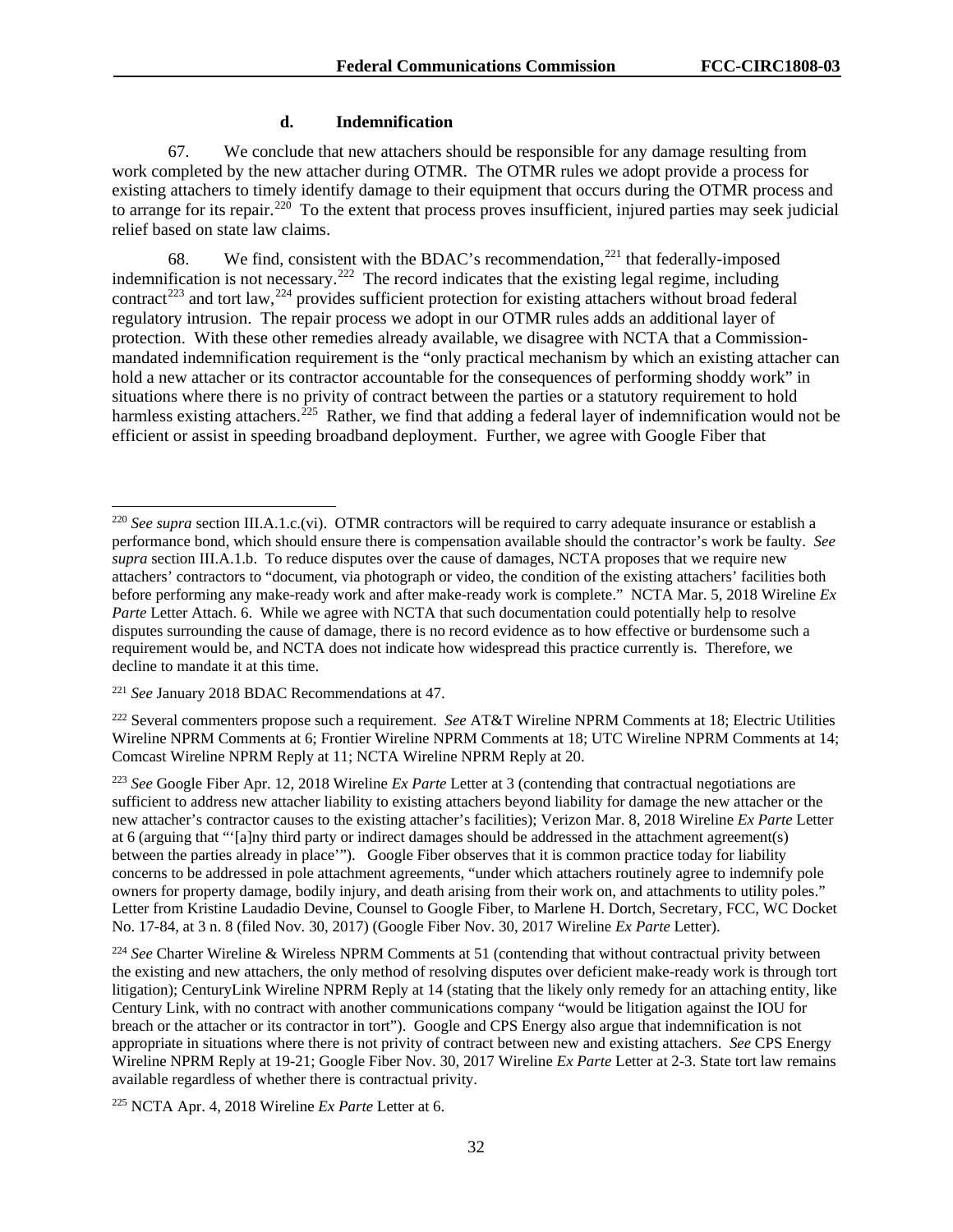indemnification obligations are typically not one-size-fits-all provisions,<sup>[226](#page-33-0)</sup> such that it would be difficult to craft a regulatory solution that is workable in all situations.

69. We disagree with NCTA's assertion that section 224(i) of the Act requires federally mandated "[b]road indemnification of existing attachers," including indemnification for consequential damages.<sup>[227](#page-33-1)</sup> Section 224(i) provides that existing attachers "shall not be required to bear any of the costs of rearranging or replacing its attachment, if such rearrangement or replacement is required as a result of an additional attachment or the modification of an existing attachment sought by any other entity (including the owner of such pole, duct, conduit, or right-of-way)."[228](#page-33-2) NCTA claims that this language requires new attachers to pay for "any damages – such as damages caused by service downtime – resulting from such work. $\cdot$ <sup>229</sup>

70. We find NCTA's reading of section 224(i) to be overly broad. In our view, the statute is best read to allow the existing attacher to recover only those costs directly connected to "rearranging or replacing the attachment," i.e., the direct costs of moving or replacing the attachment.[230](#page-33-4) These costs do not include consequential damages. While NCTA relies on the modifier "any of" for its broad reading, contending that the phrase "any of" means the statute requires compensation for consequential damages,<sup>[231](#page-33-5)</sup> the more natural reading of "any of" is that the statute prohibits holding existing attachers responsible for any *portion* of "the costs of rearranging or replacing its attachment." NCTA cites no precedent that supports its broad reading, and the Commission's bonding and insurance requirements that NCTA does cite<sup>[232](#page-33-6)</sup> are far more narrow than the broad indemnification it argues for in this instance.<sup>233</sup> In fact, we have previously declined to adopt rules requiring broad indemnification for consequential damages, instead finding that indemnification obligations should be left for commercial negotiations.<sup>[234](#page-33-8)</sup>

<span id="page-33-1"></span><sup>227</sup> *See* Letter from Steven F. Morris, Vice President & Associate General Counsel, NCTA, to Marlene H. Dortch, Secretary, FCC, WC Docket No. 17-84, at 5 (filed Apr. 4, 2018) (NCTA Apr. 4, 2018 Wireline *Ex Parte* Letter).

<span id="page-33-2"></span><sup>228</sup> 47 U.S.C. § 224(i).

<span id="page-33-3"></span><sup>229</sup> NCTA Apr. 4, 2018 Wireline *Ex Parte* Letter at 5 n.19.

<span id="page-33-4"></span><sup>230</sup> 47 U.S.C. § 224(i).

<span id="page-33-5"></span><sup>231</sup> *See* NCTA Apr. 4, 2018 Wireline *Ex Parte* Letter at 5 n.19.

<span id="page-33-6"></span><sup>232</sup> *Id.* at 5; *2011 Pole Attachment Order*, 26 FCC Rcd. at 5266-69, para. 56 ("If a requirement is customary and prudent whenever a [utility-approved] contractor [for self-help] is hired, such as requiring a service bond . . . it is likely reasonable."); *In the Matter of Leased Commercial Access*, 23 FCC Rcd. 2909, 2922-23, para. 27-28 (2008) (finding it reasonable for a cable system operator to require a leased access programmer "to obtain reasonable liability insurance coverage[,]" but confirming that the Commission would "continue to address complaints about specific contract terms and conditions on a case-by-case basis"). The *2008 Leased Access Order*'s rules never went into effect due to a stay by the Sixth Circuit. *See* Order, United Church of Christ Office of Communications, Inc. *et al.* v. FCC, No. 08-3245 (and consolidated cases) (6th Cir., May 22, 2008). In June of this year, the Commission tentatively concluded that it should vacate the *2008 Leased Access Order*. *Leased Commercial Access Modernization of Media Regulation Initiative,* MB Docket Nos. 07-42, 17-105, Further Notice of Proposed Rulemaking, FCC 18-80, para. 2 (June 8, 2018). Consistent with the Commission's approach in the *2011 Pole Attachment Order*, our order today requires analogous bonding or insurance requirements for new attachers' thirdparty OTMR contractors. *See supra* section III.A.1.b.

<span id="page-33-7"></span><sup>233</sup> *Cf.* Verizon July 2, 2018 Wireline *Ex Parte* Letter at 5 (submitting that "[t]he fact that the Commission has stated that, as a general matter, a utility can impose reasonable service bond requirements on contractors and that a cable system operator can impose reasonable insurance requirements in leased access contracts does not answer whether broad indemnification is reasonable for OTMR.").

<span id="page-33-8"></span><sup>234</sup> *See 2011 Pole Attachment Order*, 26 FCC Rcd. at 5261, para. 39 (concluding in response to commenters seeking broad indemnification for self-help make-ready work that "we presume that utilities could structure attachment

<span id="page-33-0"></span> <sup>226</sup> Google Fiber Nov. 30, 2017 Wireline *Ex Parte* Letter at 2-3.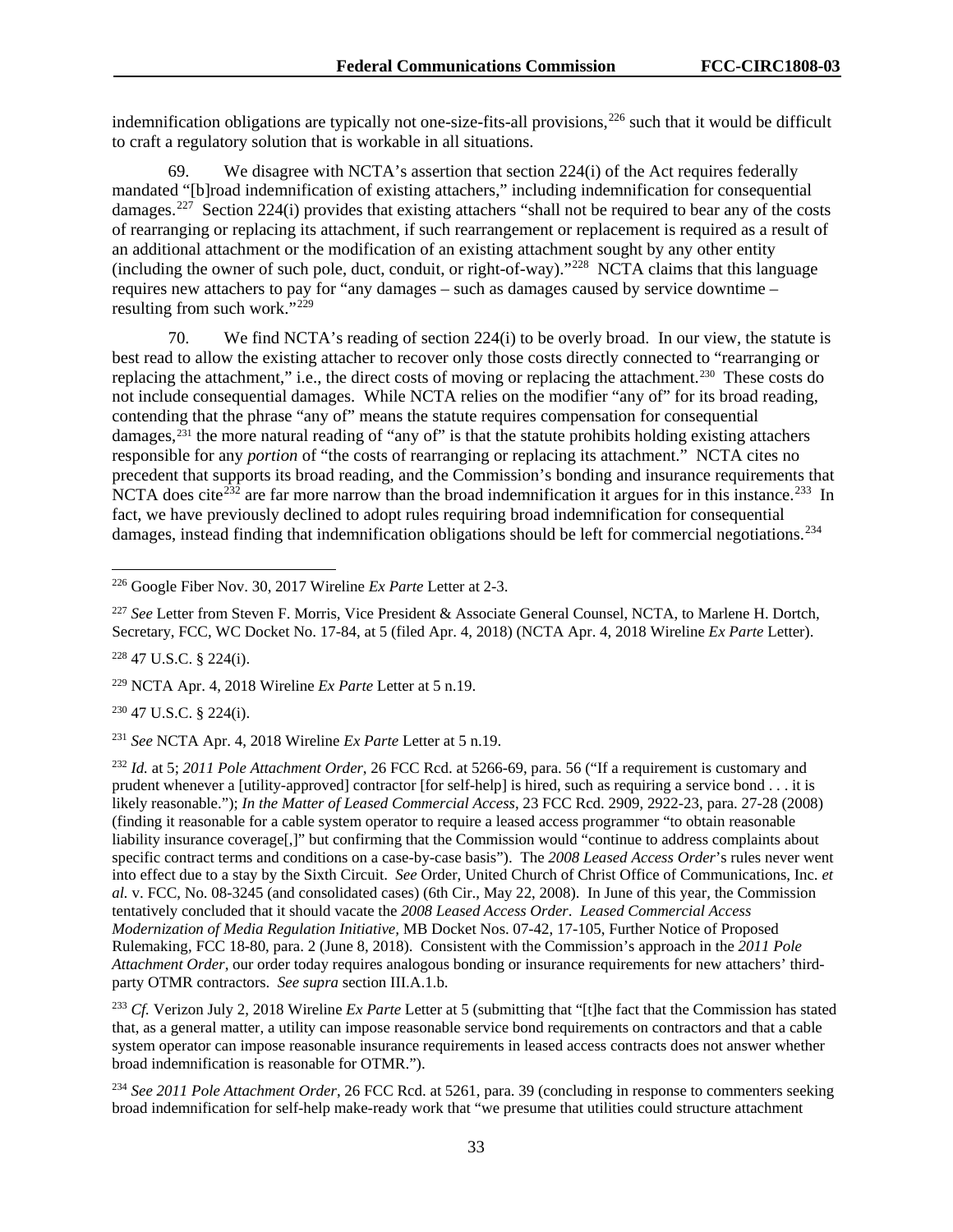### **2. Targeted Changes to the Commission's Existing Pole Attachment Process**

71. To speed broadband deployment for new attachments that are not eligible for our OTMR process and for new attachers that prefer not to use the OTMR process, we make targeted changes to the rules governing the existing pole attachment timeline. Our targeted changes include:

- Revising the definition of a complete pole attachment application and establishing a timeline for a utility's determination whether an application is complete;
- Requiring utilities to provide at least three business days' advance notice of any surveys to the new attacher and each existing attacher;
- Shortening the existing make-ready deadline by 30 days for attachments above the communications space;
- Establishing a 30-day deadline for completion of all make-ready work in the communications space;
- Eliminating the 15-day utility make-ready period for communications space attachments;
- Streamlining the utility's notice requirements;

 $\overline{a}$ 

- Enhancing the new attacher's self-help remedy by making the remedy available for surveys and make-ready work for all attachments anywhere on the pole in the event that the utility or the existing attachers fail to meet the required deadlines;
- Revising the contractor selection process for a new attacher's self-help work; and
- Requiring utilities to provide detailed estimates and final invoices to new attachers regarding make-ready costs.

72. We agree with numerous commenters that with respect to the Commission's current pole attachment timeline, we should refrain from adopting wholesale changes at this time.<sup>[235](#page-34-0)</sup> We agree with Verizon that "any timeline change should be very cautious and include only targeted, incremental reforms" and with AT&T that "[e]xisting timelines are already challenging for some utilities to meet, and shortening those deadlines even further could compromise safety by encouraging workforces to rush or to take shortcuts to meet deadlines."[236](#page-34-1) As a result, while we make changes aimed at speeding broadband deployment where the record indicates such changes would be workable and beneficial, we leave unchanged the pole attachment deadlines for the existing application review/survey, estimate, and acceptance stages.

agreements to . . . address liability or other concerns they might have in cases where they elect to perform makeready themselves.").

<span id="page-34-0"></span><sup>235</sup> *See* CCU Wireline NPRM Comments at 24-25; CenturyLink Wireline NPRM Comments at 3; Comcast Wireline NPRM Comments at 18; Charter Wireline NPRM Comments at 37-38; EEI Wireline NPRM Comments at 3, 22; Electric Utilities Wireline NPRM Comments at 11-13; Frontier Wireline NPRM Comments at 15; POWER Coalition Wireline NPRM Comments at 5; Puget Sound Energy Wireline NPRM Comments at 3-5; Texas Office of Public Utility Counsel Wireline NPRM Comments at 2; APPA Wireline & Wireless NPRM Reply at 30; AT&T Wireline NPRM Reply at 1, 4-5; CWA Wireline NPRM Reply at 1; Midwest Electric Utilities Wireline NPRM Reply at 4-5; Verizon Wireline NPRM Reply at 10.

<span id="page-34-1"></span><sup>236</sup> *See* AT&T Wireline NPRM Reply at 4-5; Verizon Wireline NPRM Reply at 10.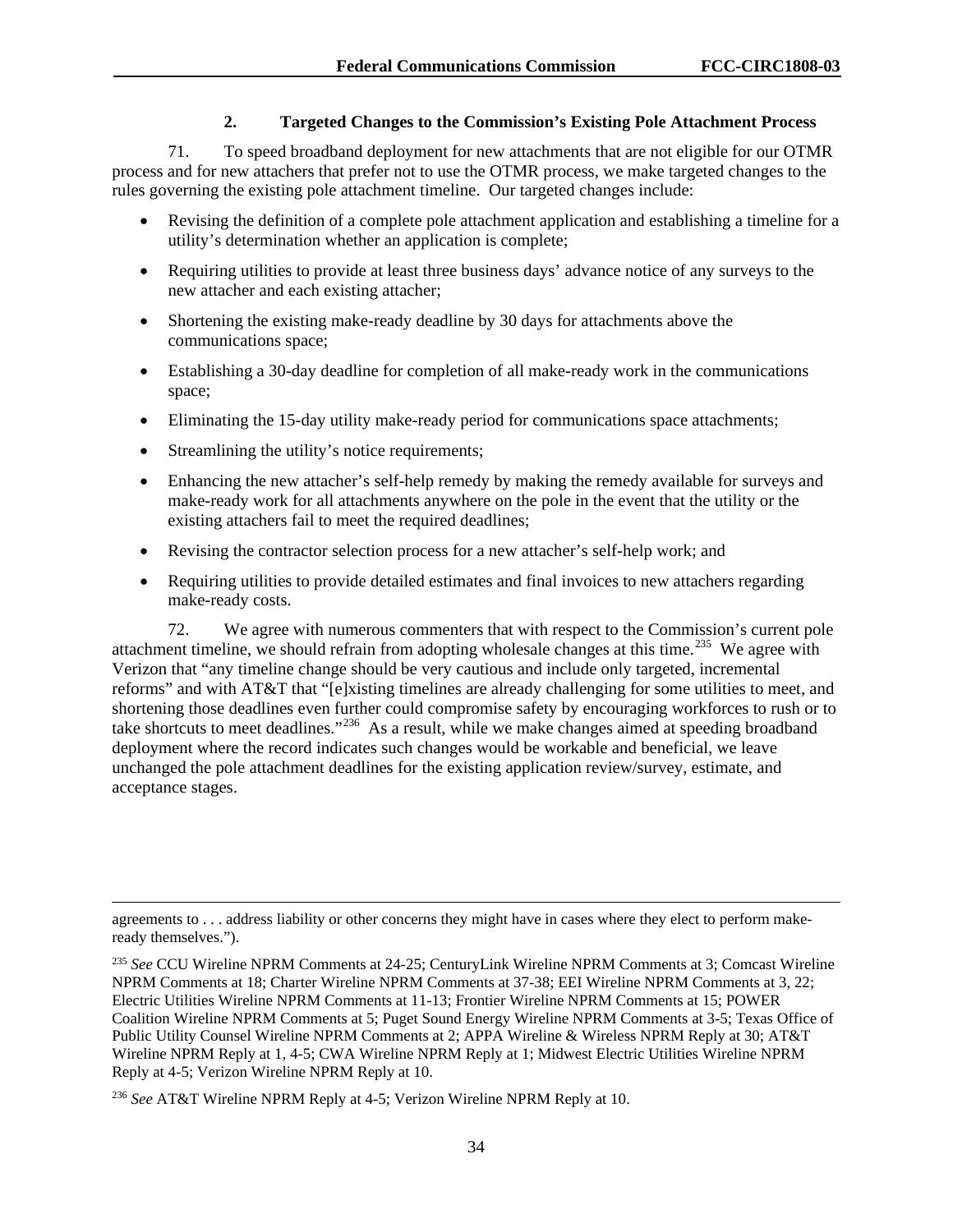### **a. Creating a More Efficient Pole Attachment Timeline**

#### **(i) Review of application for completeness**

73. For the reasons discussed above, we adopt rules reflecting the same improvements to our definition of a complete pole attachment application and the same completeness review process as we do for the OTMR timeline, subject to one change to adjust for the fact that the utility conducts the survey under the non-OTMR process.<sup>[237](#page-35-0)</sup> We adopt the BDAC's recommendation and revise our existing pole attachment rules to define an application as complete if it provides the utility with the information necessary under its procedures, as specified in a master service agreement or in publicly-available requirements at the time of submission of the application, to begin to survey the affected poles.<sup>[238](#page-35-1)</sup> While the current definition of a complete application only requires "information necessary under [the utility's] procedures,"[239](#page-35-2) this revised definition requires more transparency on behalf of the utility as the master service agreement and public requirements will be available to new attachers as they prepare their applications. In addition, to prevent unnecessary delays in starting the pole attachment process, we adopt the same BDAC-recommended timeline as in our OTMR process for a utility to determine whether a pole attachment application is complete.<sup>240</sup> We agree with ACA that providing a specific timeline for determining completeness offers all parties predictability about the start of the OTMR process and avoids unnecessary delays.<sup>[241](#page-35-4)</sup>

74. We decline to make further changes at this time to our rules governing the process prior to the utility's substantive review of a pole attachment application. Some new attachers ask that we curtail or eliminate what they describe as "burdensome" pre-application requirements imposed by some utilities,  $242$  such as "unnecessary" pole design and engineering analyses, the submission of a "preapplication" to allow utilities to determine make-ready costs, and the pre-payment of pole surveys and other fees.[243](#page-35-6) Because it is unclear from the record whether any pre-application requirements have the systematic effect of delaying broadband deployment, we find it premature to adopt rules governing these requirements and instead will address any onerous pre-application requirements on a case-by-case basis via our complaint procedures. We recognize that utility-imposed pre-application procedures can have value<sup>[244](#page-35-7)</sup> and can help to avoid incomplete or erroneous pole attachment applications, thus saving time in the process.[245](#page-35-8) Certain pre-application requests for information (e.g., the submission of pole loading

<span id="page-35-1"></span><sup>238</sup> BDAC January 2018 Recommendations at 32; ACA Sep. 14, 2017 Wireline *Ex Parte* Letter at 5; CenterPoint Energy et al. May 25, 2018 *Ex Parte* Letter at 3 n.19.

<span id="page-35-2"></span><sup>239</sup> 47 CFR § 1.1412(c).

<span id="page-35-3"></span><sup>240</sup> *See supra* section III.A.1.c.(iii); BDAC January 2018 Recommendations at 32; *see also* ACA Sep. 14, 2017 Wireline *Ex Parte* Letter at 5.

<span id="page-35-4"></span><sup>241</sup> ACA Sep. 14, 2017 Wireline *Ex Parte* Letter at 4-5.

<span id="page-35-5"></span><sup>242</sup> *See, e.g.*, Charter Wireline NPRM Comments at 36-37; ExteNet Wireline & Wireless NPRM Comments at 51; Lightower Wireline NPRM Comments at 4-5; NCTA Wireline NPRM Comments at 6-7; ACA Wireline NPRM Reply at 19; Comcast Wireline & Wireless NPRM Reply at 10; Crown Castle Reply, WC Docket No. 17-84, at 3-4 (July 17, 2017) (Wireline NPRM Reply).

<span id="page-35-6"></span><sup>243</sup> *See* Charter Wireline NPRM Comments at 36-37; Lightower Wireline NPRM Comments at 4-5; ACA Wireline NPRM Reply at 19; Crown Castle Wireline NPRM Reply at 3-5.

<span id="page-35-7"></span><sup>244</sup> See CCU Wireline NPRM Reply at 18 ("Each pole must be analyzed to ensure that it has sufficient strength and space to accommodate the new pole attachment, and that applicable safety codes and standards can be achieved.").

<span id="page-35-8"></span><sup>245</sup> *See* Midwest Electric Utilities Wireline NPRM Comments at 17-18; CCU Wireline NPRM Reply at 12-13.

<span id="page-35-0"></span><sup>&</sup>lt;sup>237</sup> See supra section III.A.1.c.(iii). Except for the distinction we identify, nothing about the complete application definition and completeness review process we adopt is dependent on or justified by which party performs the makeready work.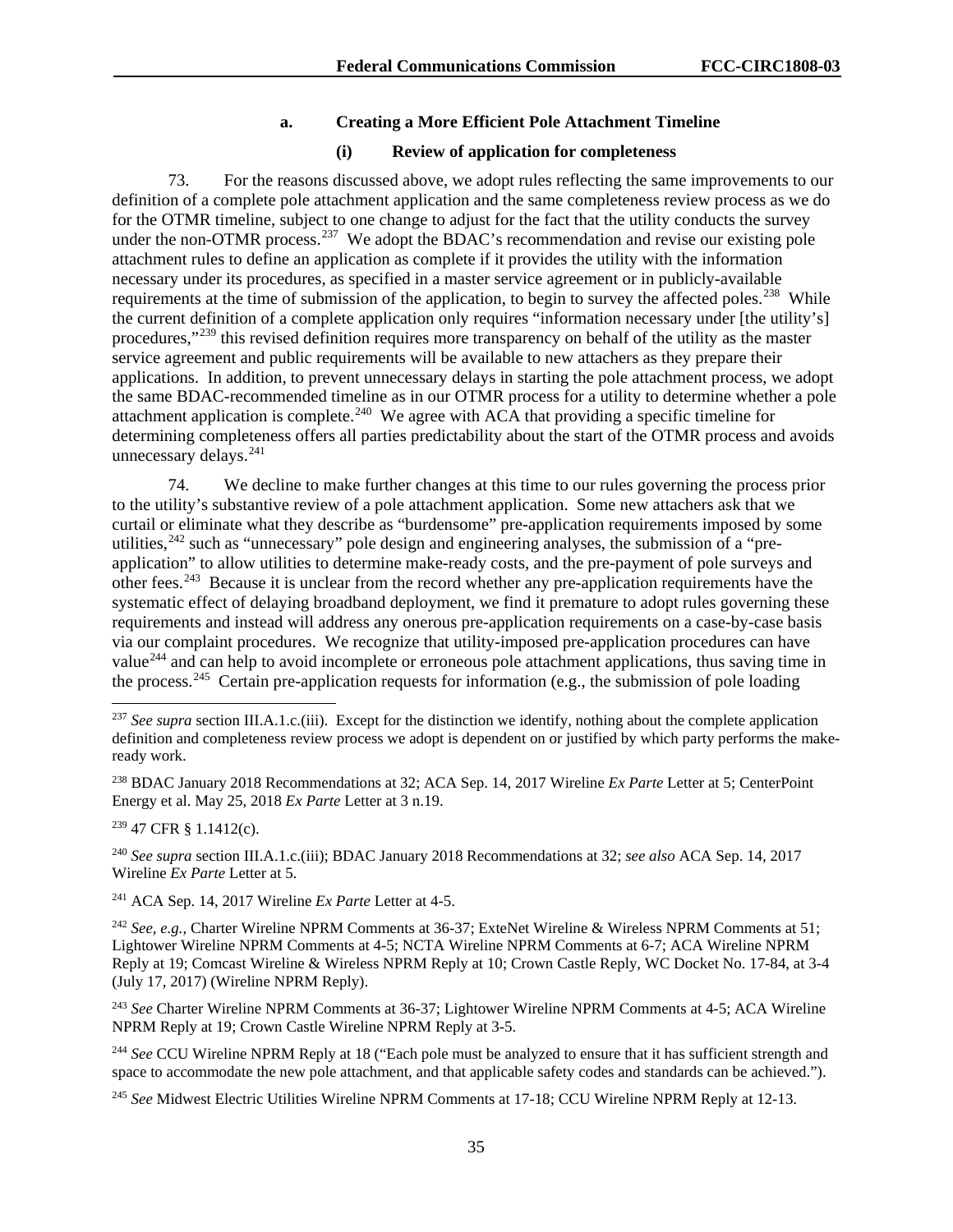analyses) can be important tools to address safety, reliability, and engineering concerns.<sup>246</sup> We caution utilities, however, that any such requirements must be reasonable, nondiscriminatory, and applied fairly and efficiently.<sup>247</sup>

## **(ii) Review of whether to grant complete application and survey**

75. We decline to shorten the 45-day period in our existing rules during which the utility must review a complete pole attachment application and survey the affected poles for non-OTMR projects. In so doing, we reject proposals by some attachers that we shorten the application review and survey stage<sup> $248$ </sup> because we agree with utility commenters that the existing 45-day timeframe accounts for demands on existing workforce, safety concerns, volume of pole attachment applications, and timing constraints.[249](#page-36-3) 

76. To make the survey and application review process more efficient and transparent, however, we adopt a change recommended by the BDAC and several commenters to require utilities to facilitate survey participation by new and existing attachers.<sup>250</sup> Specifically, in performing a field inspection as part of any pre-construction survey, we modify our rules to require a utility to permit the new attacher and any existing attachers potentially affected by the new attachment to be present for any pole surveys.[251](#page-36-5) We require the utility to use commercially reasonable efforts to provide at least three business days' advance notice of any surveys to the new attacher and each existing attacher, such notice to include the date, time, and location of the survey, and the name of the contractor performing the survey.<sup>[252](#page-36-6)</sup> We find that advance notice of three business days strikes the right balance between providing sufficient time to accommodate coordination with the attachers and the need to keep the pole attachment process moving forward in a timely manner.<sup>[253](#page-36-7)</sup> We agree with ACA that by encouraging collaboration between all interested parties at an early stage in the pole attachment process, this requirement will facilitate "the expeditious development of solutions in advance of attachments, as well as reduce the

<span id="page-36-2"></span><sup>248</sup> *See, e.g.*, NCTA Mar. 5, 2018 Wireline *Ex Parte* Letter at Attach. at 1 (proposing 15-day application review and survey period); Charter Feb. 5, 2018 Wireline *Ex Parte* Letter at Attach. at 1 (proposing 30-day application review and survey period); ExteNet Wireline & Wireless NPRM Comments at 51-52 (same proposal as Charter); Lightower Wireline NPRM Comments at 4.

<span id="page-36-3"></span><sup>249</sup> *See, e.g.*, AT&T Wireline NPRM Comments at 7-8; CCU Wireline NPRM Comments at 23; CenturyLink Wireline NPRM Comments at 8; Communications Workers of America Comments, WC Docket No. 17-84 (June 15, 2017), at 7-8 ; EEI Wireline NPRM Comments at 20-21; Electric Utilities Wireline NPRM Comments at 11; Frontier Wireline NPRM Comments at 16; POWER Coalition Wireline NPRM Comments at i; Puget Sound Energy Wireline NPRM Comments at 3; Verizon Wireline NPRM Comments at 9; APPA Wireline NPRM Reply at 3, 30; Midwest Electric Utilities Wireline NPRM Reply at 5-6, 16; UTC Wireline NPRM Reply at 1.

<span id="page-36-4"></span><sup>250</sup> *See* BDAC January 2018 Recommendations at 37; ACA Wireline NPRM Reply at 18-19; FBA Apr. 10, 2018 Wireline *Ex Parte* Letter at 4.

<span id="page-36-5"></span><sup>251</sup> *See, e.g.*, BDAC January 2018 Recommendations at 37 (stating that a joint survey requirement "would speed up the application process and lower the cost of attachments"); ACA Wireline NPRM Comments at 16-17.

<span id="page-36-6"></span><sup>252</sup> *See* BDAC January 2018 Recommendations at 37. To prevent coordination problems that may invite delay, we do not require a utility to set a date for the survey that is convenient for the affected attachers. *Id.* at 40. However, in the case of reasonable scheduling conflicts, we encourage the parties to work together to find a mutuallyagreeable time for the survey.

<span id="page-36-7"></span><sup>253</sup> *See supra* section III.A.1.c.(i).

<span id="page-36-0"></span> <sup>246</sup> CCU Wireline NPRM Reply at 12-13, 16; Electric Utilities Wireline NPRM Reply at 17-19; CenterPoint Energy et al. Reply, WC Docket No. 17-84, at 11 (July 17, 2017) (POWER Coalition Wireline NPRM Reply).

<span id="page-36-1"></span><sup>247</sup> *See 2011 Pole Attachment Order*, 26 FCC Rcd at 5274, para. 73; *see also* POWER Coalition Wireline NPRM Reply at 11 (explaining that pre-application requirements "are designed precisely to facilitate the pole owner's determination of whether any requested attachment would raise concerns of safety, reliability, and engineering").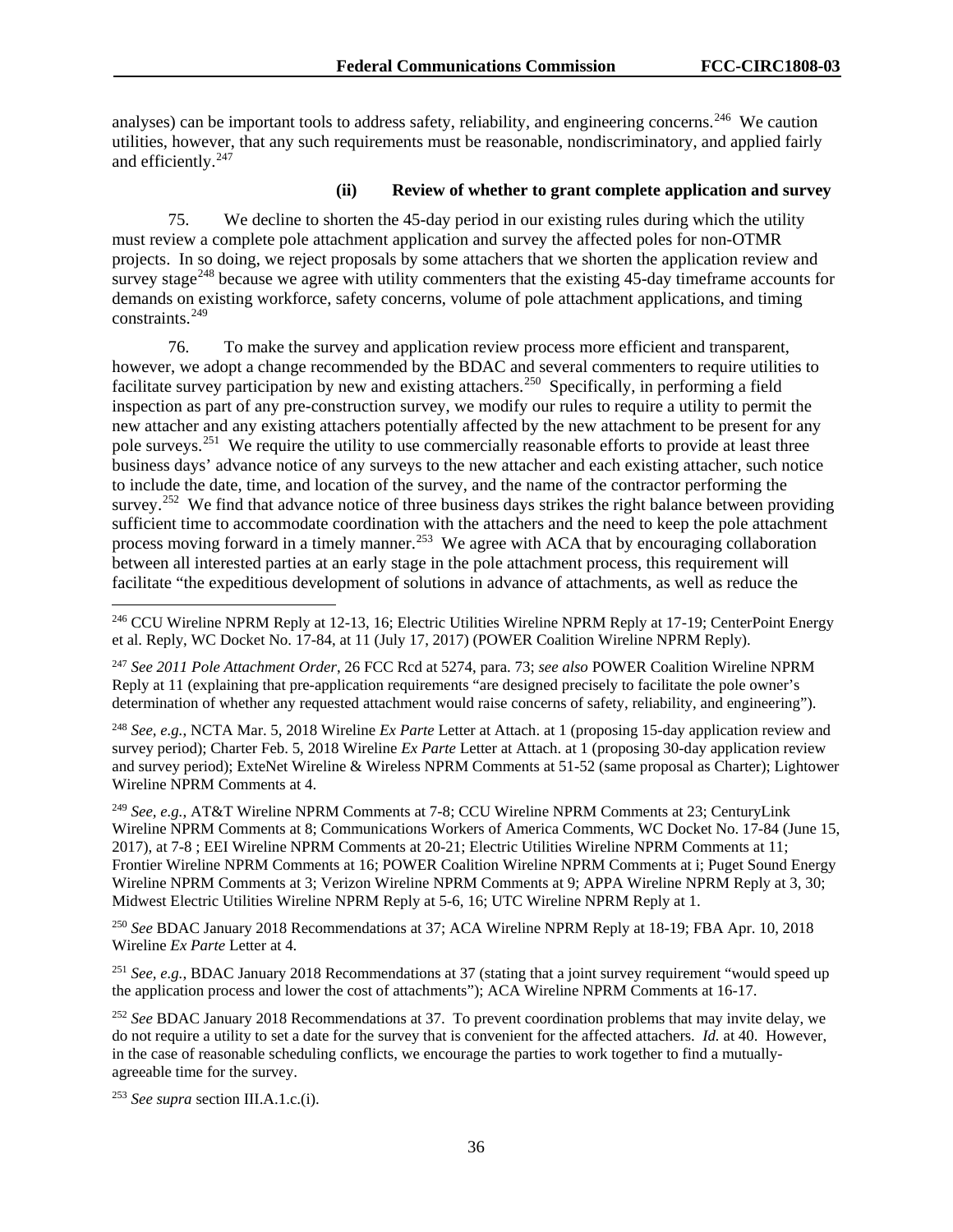potential for future disputes" and that it "reduce[s] the possibility of improper attachments, a concern raised by virtually all utility commenters."[254](#page-37-0)

77. In addition, to prevent unnecessary and wasteful duplication of surveys, we adopt a change to our rules that allows utilities to meet the survey requirement of our existing timeline by electing to use surveys previously prepared on the poles in question by new attachers. In the OTMR context, new attachers will perform the necessary surveys to determine whether make-ready work is simple or complex prior to the submission of an application.<sup>255</sup> To the extent such work is complex, it will be governed by our existing pole attachment timeline where the utility performs the survey and must give advance notice of the survey to affected attachers.[256](#page-37-2) However, we will allow the utility to elect to use the new attacher's previously performed survey (performed as part of the OTMR pole attachment process) to fulfill its survey requirements, rather than require the utility to perform a potentially duplicative survey. The utility still must notify affected attachers of its intent to use the new attacher's survey and provide a copy of the new attacher's survey in its notice.

# **(iii) Make-ready stage**

78. To speed both wireline and wireless broadband deployment, we amend our rules to reduce by 30 days the make-ready deadlines for all attachments, subject to limited exceptions to allow utilities and existing attachers more time where needed. Specifically, for new attachments in the communications space, we reduce the deadlines for both simple and complex make-ready from 60 to 30 days (and from 105 to 75 days for large requests in the communications space), while for new attachments above the communications space, we reduce the make-ready deadline from 90 to 60 days (and from 135 to 105 days for large requests above the communications space). We also adopt modified notice requirements to apportion more of the responsibility for promoting make-ready timeline compliance from utilities to new attachers, because new attachers have the greater incentive to drive adherence to the make-ready deadline.

79. *Make-ready deadlines.* Based on the current record and the BDAC's recommendation, we adopt a change to our rules that shortens the make-ready deadline for new pole attachments in the communications space to promote broadband deployment without imposing undue risk to safety or reliability.<sup>257</sup> We agree with Crown Castle that adoption of a shorter make-ready period in the communications space will promote the efficient completion of make-ready by encouraging utilities and existing attachers to prioritize attachment work.<sup>[258](#page-37-4)</sup> We also agree with Google Fiber that a 30-day period for communications space make-ready (and 75 days for larger requests) "will ensure that existing attachers have the opportunity to control make-ready that is expected to affect their services, while reducing delays and increasing efficiency for new attachers."<sup>259</sup> The make-ready timelines we adopt for work in the communication space should be sufficient for both simple and complex work.

<span id="page-37-0"></span> <sup>254</sup> ACA Wireline NPRM Reply at 18-19 (footnotes omitted); *see also* ACA Wireline NPRM Comments at 39 (noting that Central Hudson Gas & Electric Corp. gives attachers five days' notice of the survey and permits attachers to be present).

<span id="page-37-1"></span><sup>255</sup> *See supra* section III.A.1.c.(i).

<span id="page-37-2"></span><sup>256</sup> *See infra* Appx. A 47 CFR § 1.1412(c)(3).

<span id="page-37-3"></span><sup>257</sup> *See* BDAC January 2018 Recommendations at 21, 24; ExteNet Wireline NPRM Comments at 52; Lightower Wireline NPRM Comments at 7; Crown Castle Wireline NPRM Reply at 11-12; Google Fiber Wireline NPRM Reply at 6.

<span id="page-37-4"></span><sup>258</sup> Crown Castle Wireline NPRM Comments at 17.

<span id="page-37-5"></span><sup>&</sup>lt;sup>259</sup> Google Fiber Wireline NPRM Reply at 6.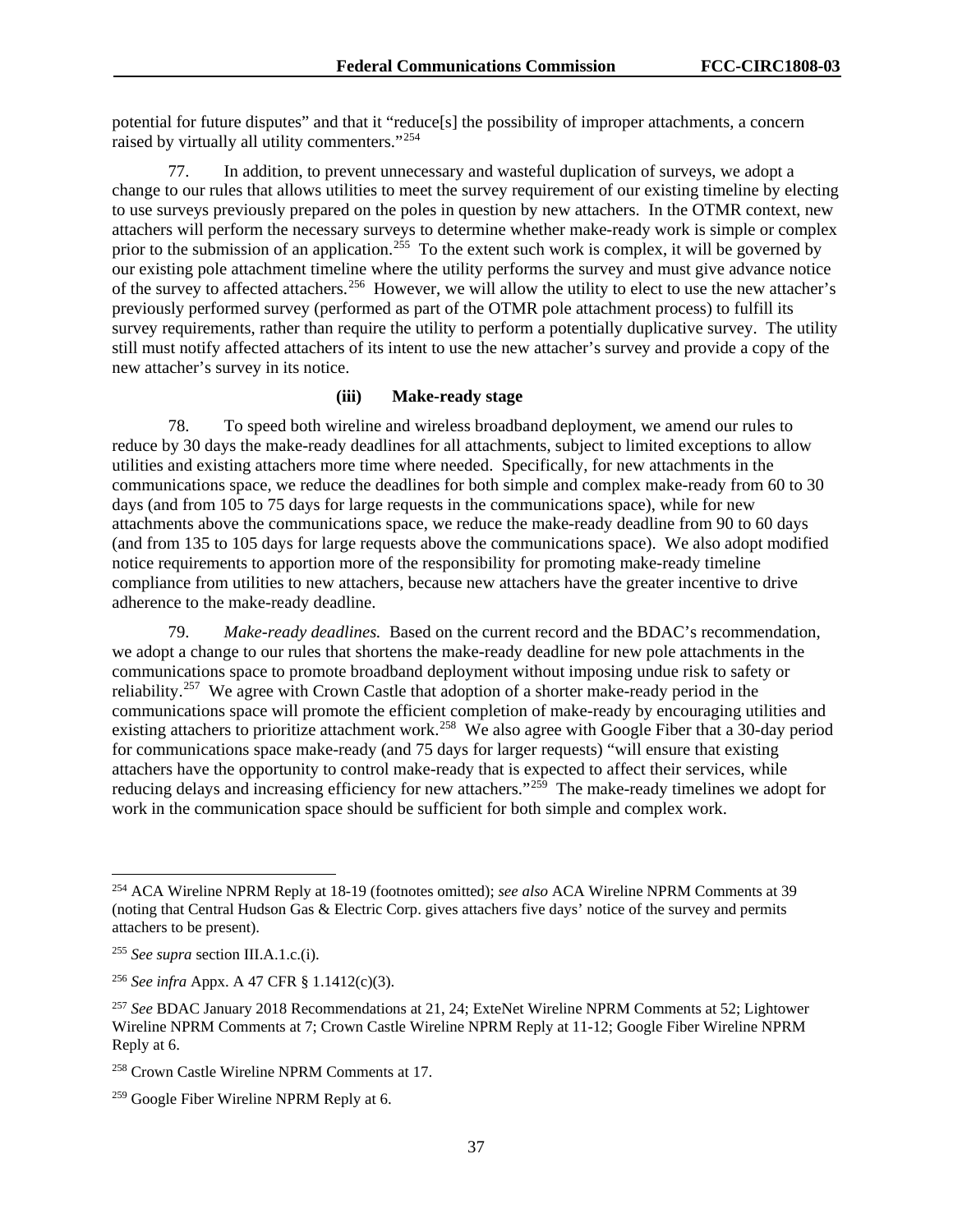80. While the BDAC recommended that we impose a 30-day deadline for complex make-ready work in the communications space,<sup>[260](#page-38-0)</sup> it did not make a recommendation on the deadline for simple make-ready work that is not subject to OTMR. We find that there is value to maintaining consistency of deadlines in the communications space; thus, we adopt the 30-day deadline for all communications space make-ready work.

81. To facilitate faster and more efficient wireless deployment (particularly the small cell deployments necessary for advanced 5G networks), without sacrificing safety or electric grid reliability, we also adopt a rule that reduces by 30 days, from 90 days to 60 days (and from 135 to 105 days for large requests), the make-ready deadline for pole attachments above the communications space.<sup>261</sup> In establishing the existing deadlines for make-ready above the communications space, which are 30 days longer than the existing deadlines for make-ready work in the communications space, the Commission pointed to the safety risks associated with working on attachments in, near, or above the electric space and the recognized lack of real-world experience at the time with pole-top attachments.<sup>[262](#page-38-2)</sup> While some electric utility commenters argue that the current make-ready timeline for work above the communications space should be kept the same or even lengthened because of the complexity of the installations and the safety concerns of working above the communications space,  $263$  we agree with AT&T and Verizon that utilities and attachers today "have much more experience with pole-top attachments than they had in 2011."[264](#page-38-4) As Crown Castle asserts, it and other companies "have safely installed thousands of pole top wireless attachments,"[265](#page-38-5) such that installations above the communications space "are no longer the unusual event that utilities were claiming before 2011."<sup>[266](#page-38-6)</sup> AT&T also points out that in some instances, make-ready above the communications space can be less complex than makeready work in the communications space.<sup>267</sup> Nevertheless, we continue to allow for more time to complete make-ready above the communications space, as opposed to make-ready work in the communications space, because such attachments involve work near electrical wires that require more careful work and more experienced contractors.

82. For all attachments, we retain as a safeguard our existing rule allowing utilities to deviate from the make-ready timelines for good and sufficient cause when it is infeasible for the utility to complete make-ready work within the prescribed time frame.<sup>[268](#page-38-8)</sup> This safeguard will mitigate the effects

<span id="page-38-1"></span><sup>261</sup> *See* ExteNet Wireline NPRM Comments at 52; AT&T Wireline NPRM Reply at 6-7; Crown Castle Wireline NPRM Reply at 12-13; Verizon Wireline NPRM Reply at 11.

<span id="page-38-2"></span><sup>262</sup> *See 2011 Pole Attachment Order*, 26 FCC Rcd at 5258-59, para. 33.

<span id="page-38-3"></span><sup>263</sup> *See* CCU Wireline NPRM Comments at 26-28; EEI Wireline NPRM Comments at 28-29; Midwest Electric Utilities Wireline NPRM Comments at 28-29; APPA Wireline NPRM Reply at 30.

<span id="page-38-4"></span><sup>264</sup> Verizon Wireline NPRM Reply at 11; *see also* AT&T Wireline NPRM Reply at 6 (commenting that since 2011, "pole owners, wireless providers, and contractors have become more, not less, knowledgeable about and proficient at safely deploying antennas and other equipment on utility poles").

<span id="page-38-5"></span><sup>265</sup> Crown Castle Wireline NPRM Comments at 18.

<span id="page-38-6"></span><sup>266</sup> *Id.*

<span id="page-38-7"></span><sup>267</sup> AT&T Wireline NPRM Comments at 14; *see also* Crown Castle Wireline NPRM Comments at 18 (stating that even the NESC has been modified to eliminate some of the unique requirements for installing wireless antennas).

<span id="page-38-8"></span><sup>268</sup> *2011 Pole Attachment Order*, 26 FCC Rcd at 5272-73, para. 68. Pursuant to 47 CFR § 1.1412(h)(2), a utility that needs to deviate from the make-ready timeline must immediately notify in writing the affected new and existing attachers and must include the detailed reasons for, and the date and duration of, the deviation from the timeline. The utility can deviate from the make-ready timeline "for a period no longer than necessary," and the time for the deviation has the effect of tolling the make-ready timeline until the utility returns to routine operations and can resume make-ready performance. 47 CFR § 1.1412(h)(2). A new attacher may challenge the utility's determination

<span id="page-38-0"></span> <sup>260</sup> BDAC January 2018 Recommendations at 21, 24; *see also* Google Fiber Wireline NPRM Comments at 7-8.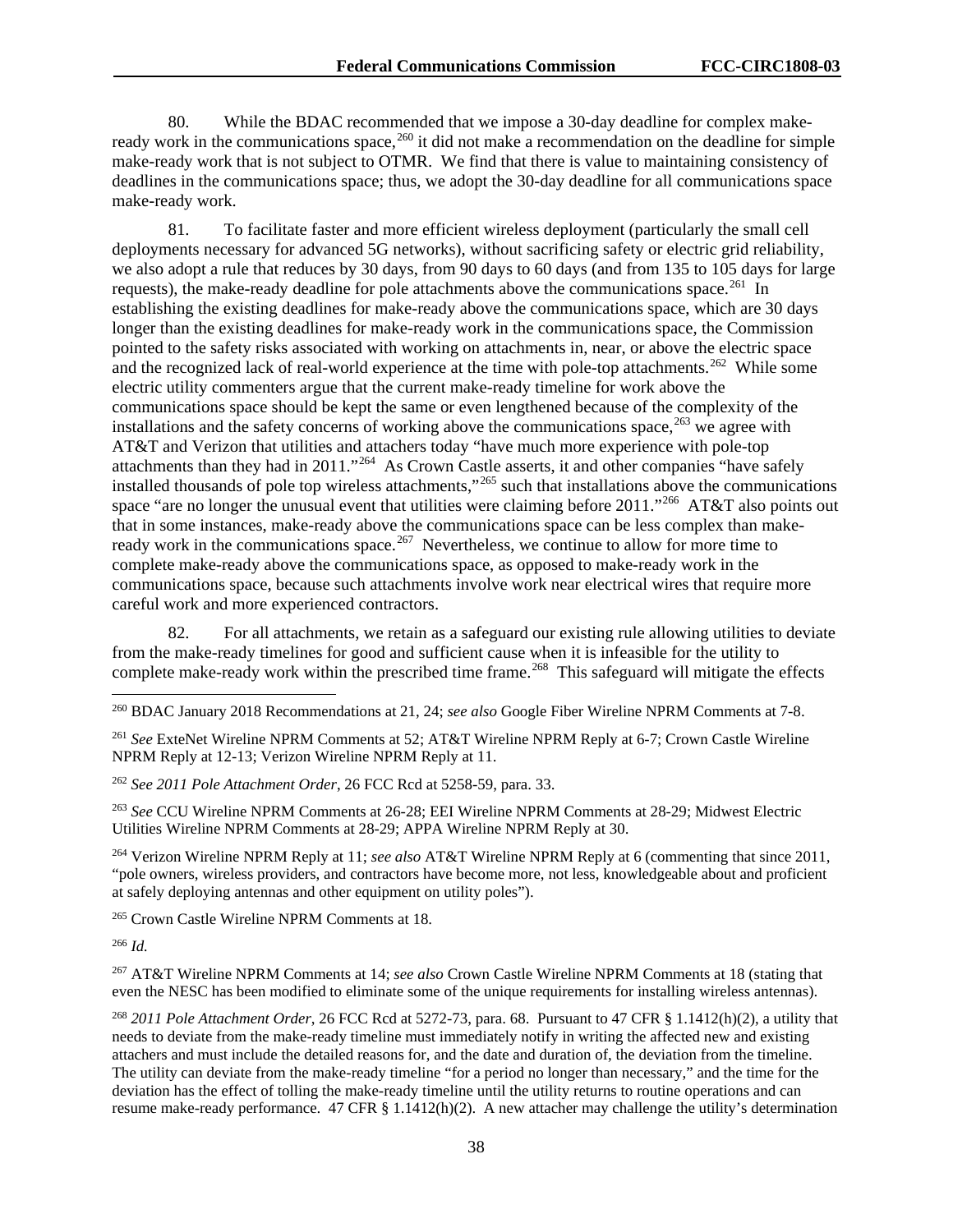of our decrease in the make-ready time periods by carving out edge cases where timely completion is truly infeasible and the utility wishes to retain control of the make-ready process. It aids us in balancing the interests of utilities to control make-ready in non-OTMR circumstances and the needs of new attachers to obtain timely completion of OTMR or the ability to employ self-help.

83. Recognizing that our new timeline will put pressure on existing attachers, particularly with respect to poles that have multiple attachers that must conduct complex make-ready work within a shorter timeframe, we adopt a new safeguard for existing attachers. Specifically, we adopt the BDAC recommendation that an existing attacher may deviate from the 30-day deadline for complex make-ready in the communications space (or the 75-day deadline in the case of larger orders) for reasons of safety or service interruption that renders it infeasible for the existing attacher to complete complex make-ready by the deadline.<sup>[269](#page-39-0)</sup> An existing attacher that so deviates must immediately notify, in writing, the new attacher and other affected existing attachers and include a detailed explanation of the reason for the deviation and a new completion date, which cannot extend beyond 60 days from the date of the utility make-ready notice to existing attachers (or 105 days in the case of larger orders). The existing attacher shall deviate from the complex make-ready time limits for a period no longer than necessary to complete make-ready. If the complex make-ready work is not complete within 60 days from the date that the existing attacher sends the notice to the new attacher, then the new attacher can complete the work using a utility-approved contractor.<sup>[270](#page-39-1)</sup> We require existing attachers to act in good faith in obtaining an extension, and we caution that obtaining an extension as a routine matter or for the purpose of delaying the new attachment is inconsistent with acting in good faith. If a new attacher believes the existing attacher is not using the extension period in good faith, it may file a complaint with the Commission.

84. We reject AT&T's request for a uniform 60-day time period for complex make-ready.<sup>[271](#page-39-2)</sup> Although AT&T's proposal might provide more predictability, we find that the BDAC recommendation better speeds deployment by setting a shorter 30-day period for complex make-ready in the communications space and allowing for additional time in that context only on a case-by-case basis.

85. We further accelerate communications space attachments by eliminating the optional 15 day extension period for the utility to complete the make-ready work.<sup>272</sup> Many commenters and the BDAC support elimination of the extra 15 days at the end of the make-ready stage because few, if any, utilities actually invoke the extension.<sup>[273](#page-39-4)</sup> However, with respect to work above the communications

for deviating from the make-ready timeline if the utility's rationale is not justified by good and sufficient cause. *2011 Pole Attachment Order*, 26 FCC Rcd at 5273, para. 68.

<span id="page-39-0"></span><sup>269</sup> BDAC January 2018 Recommendations at 21; *see also* Level 3 Wireline NPRM Comments at 3 ("New attachers must provide 30 days' written notice for complex make ready to allow a field meeting to be scheduled within that 30 days . . . The existing attacher will have 60 days from the date of notice to perform Complex Make Ready if the technicians mutually agree to such extension in the field meeting."); Oregon Electric Utilities Wireline NPRM Comments at 5 (when make-ready requires more than 45 days to complete, the parties must negotiate "a mutually satisfactory longer period to complete the make ready work.").

<span id="page-39-1"></span><sup>270</sup> BDAC January 2018 Recommendations at 21; *see also* AT&T-CWA Jan. 16, 2018 Wireline *Ex Parte* Letter at 3. If no utility-approved contractor is available, then the new attacher must follow the procedures outlined *infra* in section III.A.2.c. for choosing an appropriate contractor.

<span id="page-39-2"></span><sup>271</sup> Letter from Ola Oyefusi, Director, Federal Regulatory, AT&T, to Marlene H. Dortch, Secretary, FCC, WC Docket No. 17-84, at 2 (filed Mar. 23, 2018).

<span id="page-39-3"></span><sup>272</sup> *See* 47 CFR § 1.1412(e)(1)(iv).

 $\overline{a}$ 

<span id="page-39-4"></span><sup>273</sup> *See* BDAC January 2018 Recommendations at 46 ("[B]ased on information that utilities rarely, if ever, assert their right to complete make-ready work that is uncompleted by existing attachers within 15 days, Committee members agreed to remove this obligation on utilities, which would facilitate a requesting attacher completing make-ready work as quickly as possible."); AT&T Wireline NPRM Comments at 13; Frontier Wireline NPRM Comments at 15; USTelecom Comments, WC Docket No. 17-84 (June 15, 2017), at 17 (USTelecom Wireline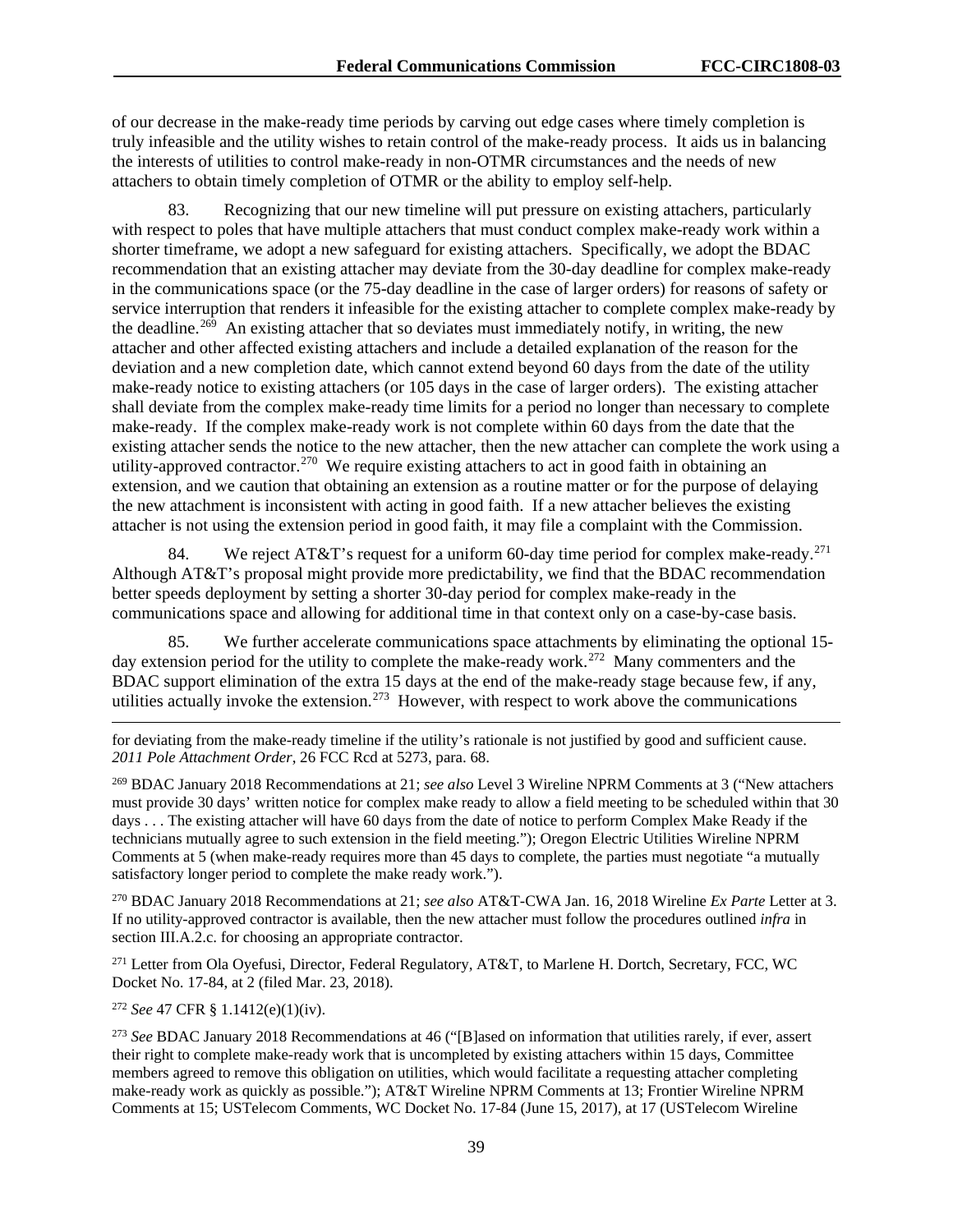space, we retain the optional 15-day extension period for utility make-ready.<sup>274</sup> Because we are extending a new attacher's self-help remedy to attachments above the communications space, and because we are reducing the amount of time for make-ready by 30 days, more utilities may need to use the additional 15 days to perform such make-ready work themselves.<sup>[275](#page-40-1)</sup> Further, retaining this extra period promotes safety and reliability of the electric grid by granting the utility extra time to undertake the work itself. To the extent utilities do not intend to avail themselves of the additional 15 days before a new attacher resorts to self-help above the communications space, we strongly encourage utilities to communicate that intent as soon as possible to new attachers so that the new attacher can promptly begin make-ready work.

86. We decline to reduce the timeline for large attachments beyond the across-the-board 30 day decrease set forth above. While Crown Castle advocates for eliminating the additional time afforded to large pole attachment requests because of the resulting extra delay to the pole attachment process,  $276$ we agree with commenters that argue that the additional time is often needed for utilities to carefully process larger requests.<sup>[277](#page-40-3)</sup> As AT&T explains "more attachments on more poles require more surveys, more coordination with attachers, and more make-ready work. That additional work, much of which involves site visits, requires additional time."[278](#page-40-4)

87. We also decline the request of some commenters to adopt a shorter timeline for routine pole attachment requests involving a small number of poles.<sup>[279](#page-40-5)</sup> We agree with the Coalition of Concerned Utilities that mandating shorter deadlines for smaller requests could cause the utilities to give undue priority to those requests merely because they are smaller in order to meet the compressed deadlines.<sup>280</sup> In addition, the Coalition of Concerned Utilities claims that new attachers have been shown to abuse the process in states where utilities are required to process smaller applications more quickly by submitting a series of smaller applications (as opposed to one large application) to ensure that utilities focus on their applications first.<sup>281</sup> We do not want to incentivize possible gamesmanship by instituting a federal requirement of shorter deadlines for smaller requests.

88. *Notice and New Attacher Role.* We adopt the BDAC recommendation that when a utility provides the required make-ready notice to existing attachers, then it must provide the new attacher with a copy of the notice, plus the contact information of existing attachers to which the notices were sent, and thereafter the new attacher (rather than the utility) must take responsibility for encouraging and

 $\overline{a}$ NPRM Comments); Lumos Wireline NPRM Reply at 6-7.

<span id="page-40-0"></span><sup>274</sup> *See* 47 CFR § 1.1412(e)(2)(iv).

<span id="page-40-1"></span><sup>275</sup> *Cf.* CenturyLink Wireline NPRM Comments at 10.

<span id="page-40-2"></span><sup>276</sup> *See* Crown Castle Wireline NPRM Comments at 17-18.

<span id="page-40-3"></span><sup>277</sup> *See e.g.,* AT&T Wireline NPRM Comments at 10; CenturyLink Wireline NPRM Comments at 10; EEI Wireline NPRM Comments at 22; Midwest Electric Utilities Wireline NPRM Comments at 20; UTC Wireline NPRM Reply at 10-11.

<span id="page-40-4"></span><sup>278</sup> AT&T Wireline NPRM Comments at 10.

<span id="page-40-5"></span><sup>279</sup> *See* NTCA Wireline NPRM Comments at 6-7 (would apply to requests by smaller providers for routine attachments involving 100 or fewer poles in a six-month period); WTA Wireline NPRM Comments at 18 (would apply to pole attachment requests involving 50 or fewer poles); ACA Wireline NPRM Reply at 20-22 (would apply to routine pole attachment requests involving 20 or fewer poles); Charter Feb. 5, 2018 Wireline *Ex Parte* Letter at 3 (would apply to applications of 30 or fewer poles).

<span id="page-40-6"></span><sup>280</sup> *See* CCU Wireline NPRM Reply at 23.

<span id="page-40-7"></span><sup>281</sup> CCU Wireline NPRM Reply at 23 (noting that "[i]n order to treat attaching entities in a nondiscriminatory manner, utilities typically process applications in the order they are received, no matter the size if [*sic*] the application").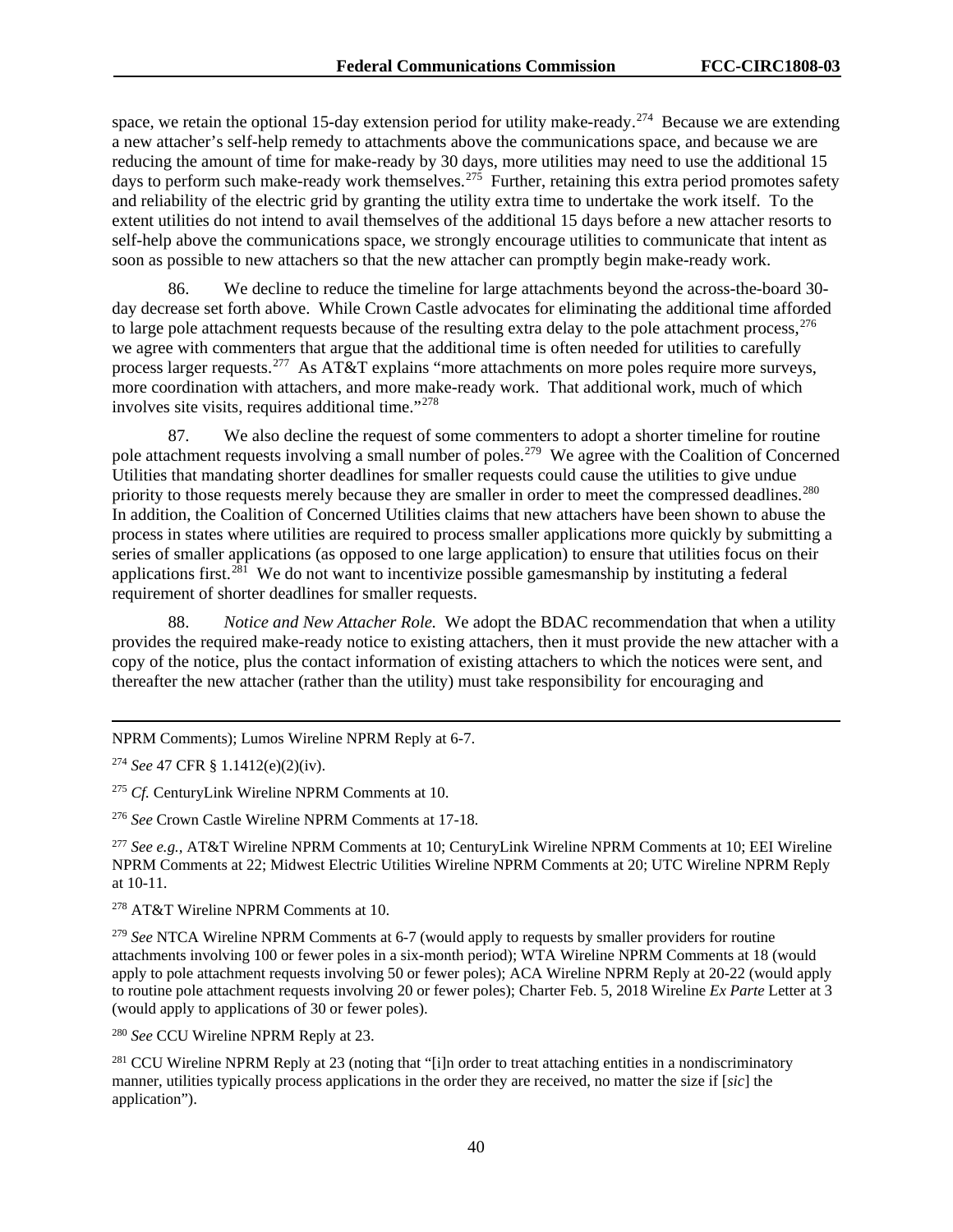coordinating with existing attachers to ensure completion of make-ready work on a timely basis.<sup>[282](#page-41-0)</sup> We adopt this additional notice requirement to empower the new attacher to promote the timely completion of make-ready. As explained by the POWER Coalition, "the new attacher is in the better position to manage the work of existing attachers, to impose reasonable deadlines, and to negotiate compensation for the work performed."<sup>283</sup>

89. *Delivery of Power.* We decline to amend our rules to require that the make-ready process include the delivery of electric power to a new attachment.<sup>284</sup> As pointed out by utility commenters, the provision of electric service is outside of our jurisdiction, as it is governed by the Federal Energy Regulatory Commission and state law.<sup>[285](#page-41-3)</sup> We recognize, however, that electricity is critical to powering wireline and wireless equipment and that any delay in supplying power to a new attachment is an impediment to broadband deployment.<sup>286</sup> We therefore strongly encourage utilities and new attachers to work together to avoid delays in delivering power to new attachments.

#### **b. Enhancing the Self-Help Remedy**

90. In the interest of speeding broadband deployment, we modify our rules to provide a selfhelp remedy to new attachers for work above the communications space, including the installation of wireless 5G small cells, when the utility or existing attachers have failed to complete make-ready work within the required time frames. We recognize that despite widespread agreement that make-ready work often extends past Commission-prescribed timelines,<sup>[287](#page-41-5)</sup> and new attachers' frustration with delays caused by missed deadlines for make-ready work,<sup>[288](#page-41-6)</sup> the record shows that, at present, new attachers rarely invoke the existing self-help remedy in the communications space.<sup>289</sup> In the interest of ensuring that new attachers are able to exercise the self-help remedy, we take this opportunity to reiterate its availability and

<span id="page-41-2"></span><sup>284</sup> *See* Crown Castle Wireline NPRM Comments at 21-22; Lightower Wireline NPRM Comments at 7-8.

<span id="page-41-3"></span><sup>285</sup> *See* CCU Wireline NPRM Reply at 24-25; EEI Wireline NPRM Reply at 9; Electric Utilities Wireline NPRM Reply at 9-12; Midwest Electric Utilities Wireline NPRM Reply at 28; POWER Coalition Wireline NPRM Reply at 10.

<span id="page-41-4"></span><sup>286</sup> *See* Crown Castle Wireline NPRM Comments at 21-22; Lightower Wireline NPRM Comments at 7-8.

<span id="page-41-5"></span><sup>287</sup> *See* CCU Wireline NPRM Comments at 11-12; FBA Wireline NPRM Comments at 4; Google Fiber Wireline NPRM Comments at 11-12; CMA Report at 1-2, 6; INCOMPAS Feb. 13, 2018 Wireline *Ex Parte* Letter at Attach. at 2-3; NCTA Apr. 4, 2018 Wireline *Ex Parte* Letter at 2; *see also* BDAC January 2018 Recommendations at 19-20.

<span id="page-41-6"></span><sup>288</sup> *See* ACA Wireline NPRM Comments at 20; CCU Wireline NPRM Comments at 11; FBA Wireline NPRM Comments at 4; Google Fiber Wireline NPRM Comments at 11-12; CMA Report at 1-2, 6-7; INCOMPAS Feb. 13, 2018 Wireline *Ex Parte* Letter at Attach. at 2-3; NCTA Apr. 4, 2018 Wireline *Ex Parte* Letter at 2.

<span id="page-41-7"></span><sup>289</sup> *See* BDAC January 2018 Recommendations at 43-46; ACA Wireline NPRM Comments at 44; FBA Apr. 10, 2018 Wireline *Ex Parte* Letter at 4; Verizon July 2, 2018 Wireline *Ex Parte* Letter at 3.

<span id="page-41-0"></span> <sup>282</sup> *See* BDAC January 2018 Recommendations at 46; Electric Utilities Wireline NPRM Comments at 20; POWER Coalition Wireline NPRM Comments at 11-12; Letter from Thomas Cohen and J. Bradford Currier, Counsel to ACA, to Marlene Dortch, Secretary, FCC, WC Docket No. 17-84, at 6 (filed Mar. 26, 2018) (ACA Mar. 26, 2018 Wireline *Ex Parte* Letter); FBA Apr. 10, 2018 Wireline *Ex Parte* Letter at 4; CenterPoint Energy et al. May 25, 2018 Wireline *Ex Parte* Letter at Attach. at 3.

<span id="page-41-1"></span><sup>283</sup> POWER Coalition Wireline NPRM Comments at 11-12; *see also* Electric Utilities Wireline NPRM Comments at 20 (requesting we make clear that "beyond an initial notification regarding the need for and nature of make-ready, the pole owner has no further notification or coordination obligations."); ACA Mar. 26, 2018 Wireline *Ex Parte*  Letter at 6 (asking that we require "the utility to notify existing attachers about the need for and nature of makeready work and to provide that information to the new attacher, who then will be responsible for following-up with existing attachers on that work."); Letter from Ola Oyefusi, Director, Federal Regulatory, AT&T to Marlene H. Dortch, Secretary, FCC, WC Docket 17-84, at 1-2 (filed April 19, 2018) (advocating for the new attacher to serve as "project manager" for the make-ready process).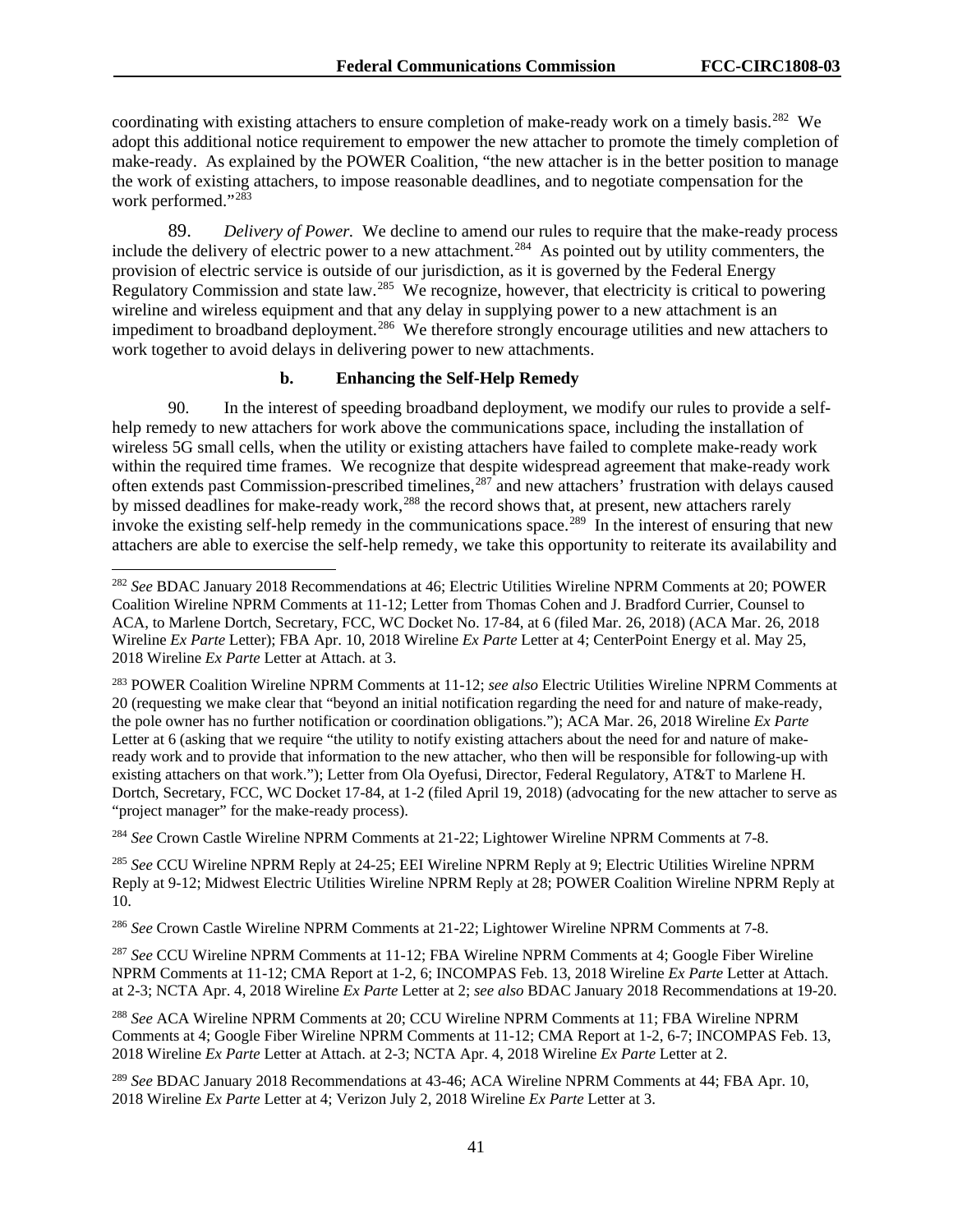modify our rules to provide a process for new attachers to communicate their intent to engage in self-help to the utility and existing attachers. These steps, together with the changes we make to the process for new attachers to hire contractors to conduct self-help work, should encourage the use of self-help where necessary and strengthen the incentive for utilities and existing attachers to complete work on time.

91. *Self-Help Above the Communications Space.* In light of the national importance of a speedy rollout of 5G services, we amend our rules to allow new attachers to invoke the self-help remedy for work above the communications space, including the installation of wireless 5G small cells, when utilities and existing attachers have not met make-ready work deadlines. Accenture estimates that wireless providers will invest \$275 billion dollars over the next decade to deploy 5G, which is expected to create three million new jobs across the country and boost the U.S. gross domestic product by half a trillion dollars.[290](#page-42-0) As CTIA explains, the network infrastructure needed to support 5G cannot wait, and it is incumbent on the Commission to quickly eliminate barriers to, and encourage investment in, 5G deployment.<sup>291</sup> Although we do not allow wireless attachers to perform their own work in the first instance for safety and equipment integrity reasons, we nonetheless give them the ability to use self-help to complete make-ready when utilities miss their deadline.

92. Until now, the only remedy for missed deadlines for work above the communications space has been filing a complaint with the Commission's Enforcement Bureau.<sup>[292](#page-42-2)</sup> We agree with commenters that argue that complaints are an important but insufficient tool for encouraging compliance with our deadlines and speeding broadband deployment.<sup>[293](#page-42-3)</sup> We expect the availability of self-help above the communications space will strongly encourage utilities and existing attachers to meet their makeready deadlines and give new attachers the tools to deploy quickly when they do not.<sup>294</sup> As described by Crown Castle, the extension of the self-help remedy to attachments above the communications space closes "a significant gap in the Commission's rules that leaves Crown Castle without a meaningful remedy when the electric utility fails to perform make-ready work in a timely fashion."<sup>[295](#page-42-5)</sup>

93. We recognize the valid concerns of utilities regarding the importance of safety and equipment integrity, particularly in the electric space,  $296$  and we take several steps to address these important issues. In the event that new attachers must resort to self-help above the communications space, the new attacher must use a qualified contractor to do the work.<sup>297</sup> In addition, we reiterate that utilities will have the opportunity to identify and address any safety and equipment concerns when they

<span id="page-42-3"></span><sup>293</sup> *See* ACA Wireline NPRM Comments at 32; *see also* Crown Castle Wireline NPRM Comments at 19.

<span id="page-42-4"></span><sup>294</sup> *See* ACA Wireline NPRM Comments at 46 ("The [self-help] process also would provide an incentive for utilities and existing attachers to conduct necessary make-ready works in a timely fashion to prevent other companies from moving their equipment.").

<span id="page-42-5"></span><sup>295</sup> Crown Castle Wireline NPRM Comments at 19.

<span id="page-42-6"></span><sup>296</sup> *See* CCU Wireline NPRM Comments at 28-29; Electric Utilities Wireline NPRM Comments at 8-11; POWER Coalition Wireline NPRM Comments at 11; Puget Sound Energy Wireline NPRM Comments at 5; Texas Office of Public Utility Counsel Wireline NPRM Comments at 3-4; EEI Wireline NPRM Reply at 20-21; Midwest Electric Utilities Wireline NPRM Reply at 24.

<span id="page-42-7"></span><sup>297</sup> *See* ACA Wireline NPRM Comments at 45; Crown Castle Wireline NPRM Comments at 19; Lightower Wireline NPRM Comments at 13-14.

<span id="page-42-0"></span> <sup>290</sup> *See* CTIA Wireline NPRM Comments at 4 (quoting Accenture Strategy, Smart Cities – How 5G Can Help Municipalities Become Vibrant Smart Cities at 1 (Jan. 12, 2017),

[https://newsroom.accenture.com/content/1101/files/Accenture\\_5G-Municipalities-Become-Smart-Cities.pdf\)](https://newsroom.accenture.com/content/1101/files/Accenture_5G-Municipalities-Become-Smart-Cities.pdf).

<span id="page-42-1"></span><sup>291</sup> *See* CTIA Wireline NPRM Comments at 5.

<span id="page-42-2"></span><sup>292</sup> *See 2011 Pole Attachment Order*, 26 FCC Rcd at 5262, paras. 42-43. We are not aware of any such complaints being filed since 2011.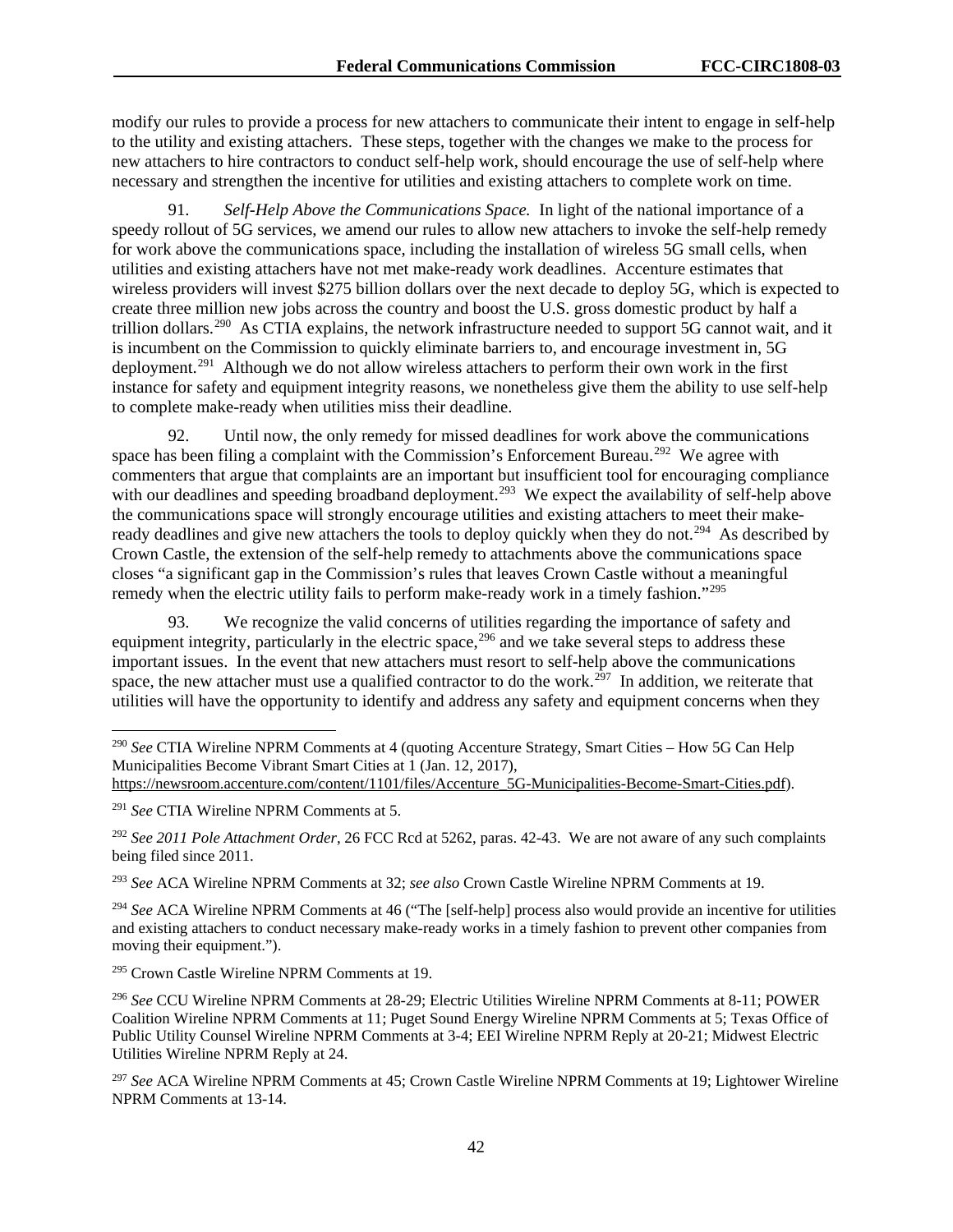receive advance self-help notice and post-completion notice from the new attacher.<sup>298</sup> Our rules also contain additional pre-existing protections for utilities that empower them to promote safety and reliability.<sup>299</sup> Finally, utilities may prevent self-help from being invoked by completing make-ready on time.

94. *Self-Help Notices*.Similar to the pre- and post-work notice requirements we adopt in the new OTMR process, and consistent with the BDAC's recommendation, we require new attachers to give affected utilities and existing attachers (1) no less than three business days advance notice for self-help surveys and five days' advance notice of when self-help make-ready work will be performed and a reasonable opportunity to be present,  $300$  and (2) notice no later than 15 days after make-ready is complete on a particular pole so that they have an opportunity to inspect the make-ready work.<sup>301</sup> Just as in the OTMR context, the advance notice must include the date and time of the work, the nature of the work, and the name of the contractor being used by the new attacher.<sup>302</sup> We find that these notices will promote safe, reliable work and provide the opportunity for corrections where needed, as well as allow utilities and existing attachers to alert their customers of the work.<sup>303</sup> In this context, we also find that the notices will help to address complaints that utilities are not receiving consistent notices from attachers regarding critical steps in the pole attachment process.<sup>[304](#page-43-6)</sup>

<span id="page-43-2"></span><sup>300</sup> In our new OTMR-based pole attachment process, we require that new attachers provide no less than three business days' advance notice for surveys and 15 days advance notice for make-ready. *See supra* sections III.A.1.c.(i), (v). The notice period to commence self-help make-ready is 10 days shorter than in the OTMR process because the utility and existing attachers have at least 30 days to perform make-ready prior to the new attacher electing self-help. *See* ACA Wireline NPRM Comments at 46 (proposing 7-day self-help notice period).

<span id="page-43-3"></span><sup>301</sup> Just as in the OTMR context, the new attacher's post-make-ready notice must provide the affected utility and existing attachers 30 days from receipt in which to inspect the make-ready work done on a particular pole. The affected utility and existing attachers have 14 days after completion of their inspection to notify the new attacher of any damage to their equipment caused by make-ready conducted by the new attacher. If the utility or existing attachers discover damage caused by make-ready conducted by the new attacher on equipment belonging to the utility or an existing attacher, then the utility or existing attacher may either (A) complete any necessary remedial work and bill the new attacher for the reasonable costs related to fix the damage, or (B) require the new attacher to fix the damage at its expense within 14 days following notice from the utility or existing attacher. *See supra* section III.A.1.c.(vi); CenturyLink Wireline NPRM Comments at 11; Liberty Cablevision of Puerto Rico Wireline NPRM Comments at 9; Midwest Electric Utilities Wireline NPRM Comments at 27; POWER Coalition Wireline NPRM Comments at 11-12; ACA Wireline NPRM Reply at 28; Charter Feb. 5, 2018 Wireline *Ex Parte* Letter at 1; NCTA Mar. 5, 2018 Wireline *Ex Parte* Letter at Attach. at 6; CenterPoint Energy et al. May 25, 2018 Wireline *Ex Parte* Letter at Attach. at 4.

<span id="page-43-4"></span><sup>302</sup> *See supra* sections III.A.1.c.(i), (v).

<span id="page-43-0"></span> <sup>298</sup> *See* CenturyLink Wireline NPRM Comments at 11; Liberty Cablevision of Puerto Rico Wireline NPRM Comments at 8-9; Midwest Electric Utilities Wireline NPRM Comments at 27; POWER Coalition Wireline NPRM Comments at 12; ACA Wireline NPRM Reply at 27-28; NCTA Mar. 5, 2018 Wireline *Ex Parte* Letter at Attach. at 6; BDAC January 2018 Recommendations at 42.

<span id="page-43-1"></span><sup>299</sup> *See infra* Appx. A, 47 CFR § 1.1413(d) (stating that when self-help surveys and make-ready work result in disputes between attachers and an electric utility, the consulting electric utilities are entitled to make final determinations "on a nondiscriminatory basis, where there is insufficient capacity and for reasons of safety, reliability, and generally applicable engineering purposes"); 47 CFR § 1.1412(e)(2)(iv) (providing the utility 15 days to complete work beyond other attachers).

<span id="page-43-5"></span><sup>303</sup> *See supra* sections III.A.1.c.(i), (v)-(vi).

<span id="page-43-6"></span><sup>304</sup> *See* Midwest Electric Utilities Wireline NPRM Comments at 27.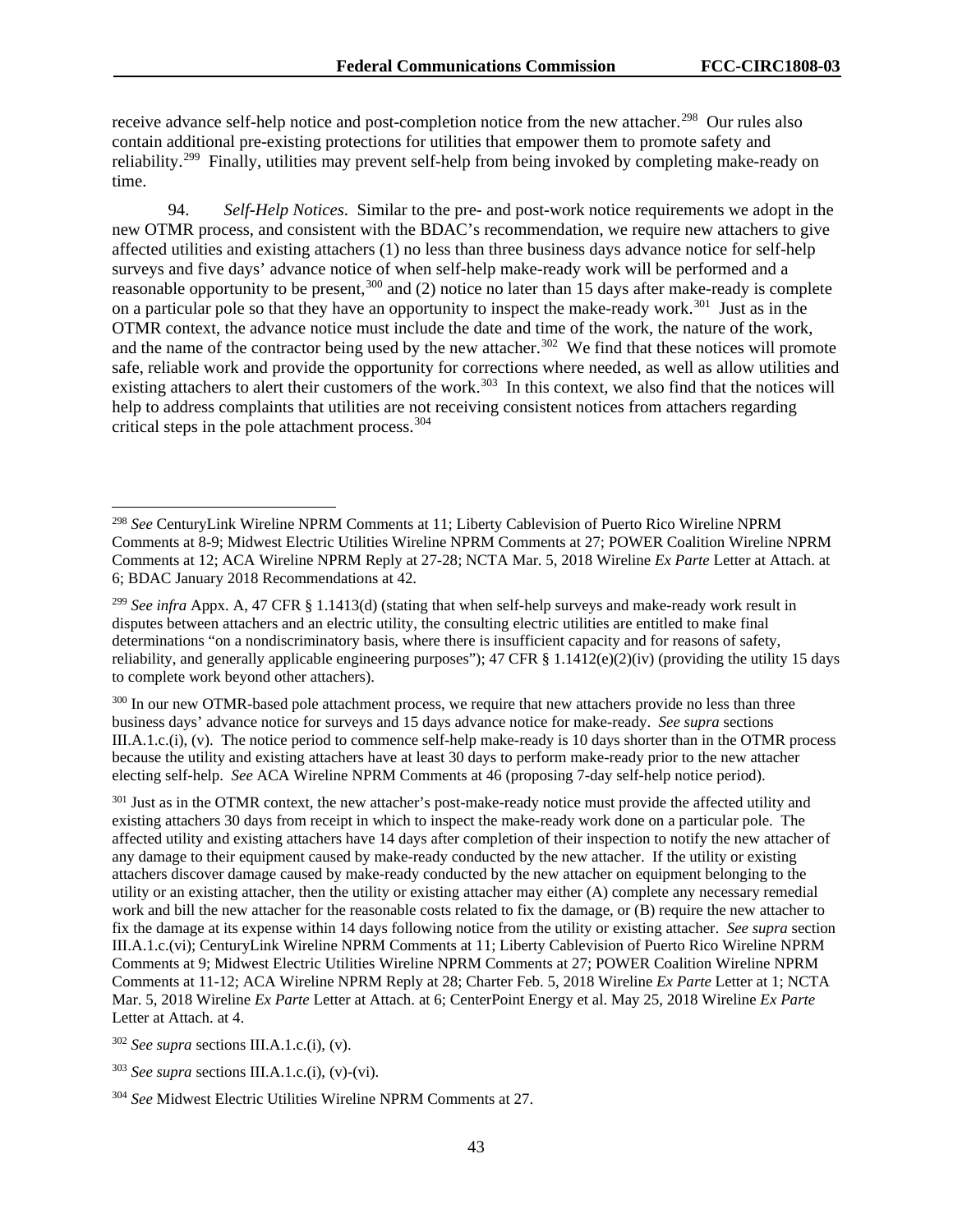95. At the request of numerous commenters,  $305$  we also take this opportunity to reiterate that under our existing rules, the make-ready clock runs simultaneously and not sequentially for all existing attachers, and the utility must immediately notify at the same time all entities with existing attachments that are affected by the proposed make-ready work.<sup>[306](#page-44-1)</sup> We recognize that coordinating work among existing attachers may be difficult, particularly for poles with many attachments, and existing attachers that are not the first to move may in some circumstances receive limited or even no time for work during the make-ready stage.<sup>[307](#page-44-2)</sup> Despite these challenges, we expect utilities, new attachers, and existing attachers to work cooperatively to ensure that pole attachment deadlines are met. If others do not meet their deadlines, new attachers then may invoke the self-help remedy.<sup>[308](#page-44-3)</sup>

## **c. Contractor Selection for Self-Help**

96. We adopt different approaches to new attacher contractor selection for simple and nonsimple self-help make-ready. Given that simple self-help and OTMR are substantially similar, we adopt the same approach to contractor selection for simple self-help in the communications space as for OTMR, and we do so for the same reasons set forth above.<sup>309</sup> Thus, consistent with the OTMR regime:

- A new attacher electing self-help for simple work in the communications space must select a contractor from a utility-maintained list of qualified contractors, where such a list is available. The contractor must meet the same safety and reliability criteria as contractors authorized to perform OTMR work. New and existing attachers may request that qualified contractors be added to the utility's list and the utility may not unreasonably withhold its consent for such additions.
- Where no utility-maintained list is available, or no utility-approved contractor is available within a reasonable time period, the new attacher must select a contractor that meets the same safety and reliability criteria as contractors authorized to perform OTMR work and any additional nondiscriminatory, written, and publicly-available criteria relating to safety and reliability that the utility specifies. The utility may veto the new attacher's contractor selection so long as it offers another available, qualified contractor.

97. For complex work and work above the communications space, we take a different approach and require new attachers to select a contractor from the utility's list. We also require utilities to make available and keep an up-to-date a reasonably sufficient list of contractors it authorizes to perform complex and non-communications space self-help surveys and make-ready work. We thus maintain our existing contractor selection requirements as to complex self-help in the communications space and extend those requirements to self-help above the communications space.<sup>[310](#page-44-5)</sup>

<span id="page-44-0"></span> <sup>305</sup> *See* Google Fiber Wireline NPRM Comments at 11-12; AT&T Wireline NPRM Reply at 11 (asserting that concerns with sequential make-ready can be resolved by clarifying that there is only one make-ready period applicable to all existing attachers); Lumos Wireline NPRM Reply at 5; CMA Report at 1-2, 6; *see also* ACA Wireline NPRM Comments at 20; CCU Wireline NPRM Comments at 11; Charter Wireline NPRM Comments at 34-35; BDAC January 2018 Recommendations at 19.

<span id="page-44-1"></span><sup>306</sup> *See* 47 CFR § 1.1412(e); *see also* AT&T-CWA Jan. 16, 2018 Wireline *Ex Parte* Letter at 3 ("Sequential timelines are not and have never been contemplated or required by existing Commission rules.").

<span id="page-44-2"></span><sup>307</sup> *See* Google Fiber Feb. 1, 2018 Wireline *Ex Parte* Letter at 3; *see also supra* section III.A.1.a. We encourage coordination to ensure that each existing attacher receives the time it needs to complete make-ready.

<span id="page-44-3"></span><sup>308</sup> *See* 47 CFR § 1.1412(e)(1)(v); *2011 Pole Attachment Order*, 26 FCC Rcd at 5265, para. 49.

<span id="page-44-4"></span><sup>309</sup> *See supra* section III.A.1.b.

<span id="page-44-5"></span><sup>310</sup> 47 CFR §§ 1.1413(a)-(b).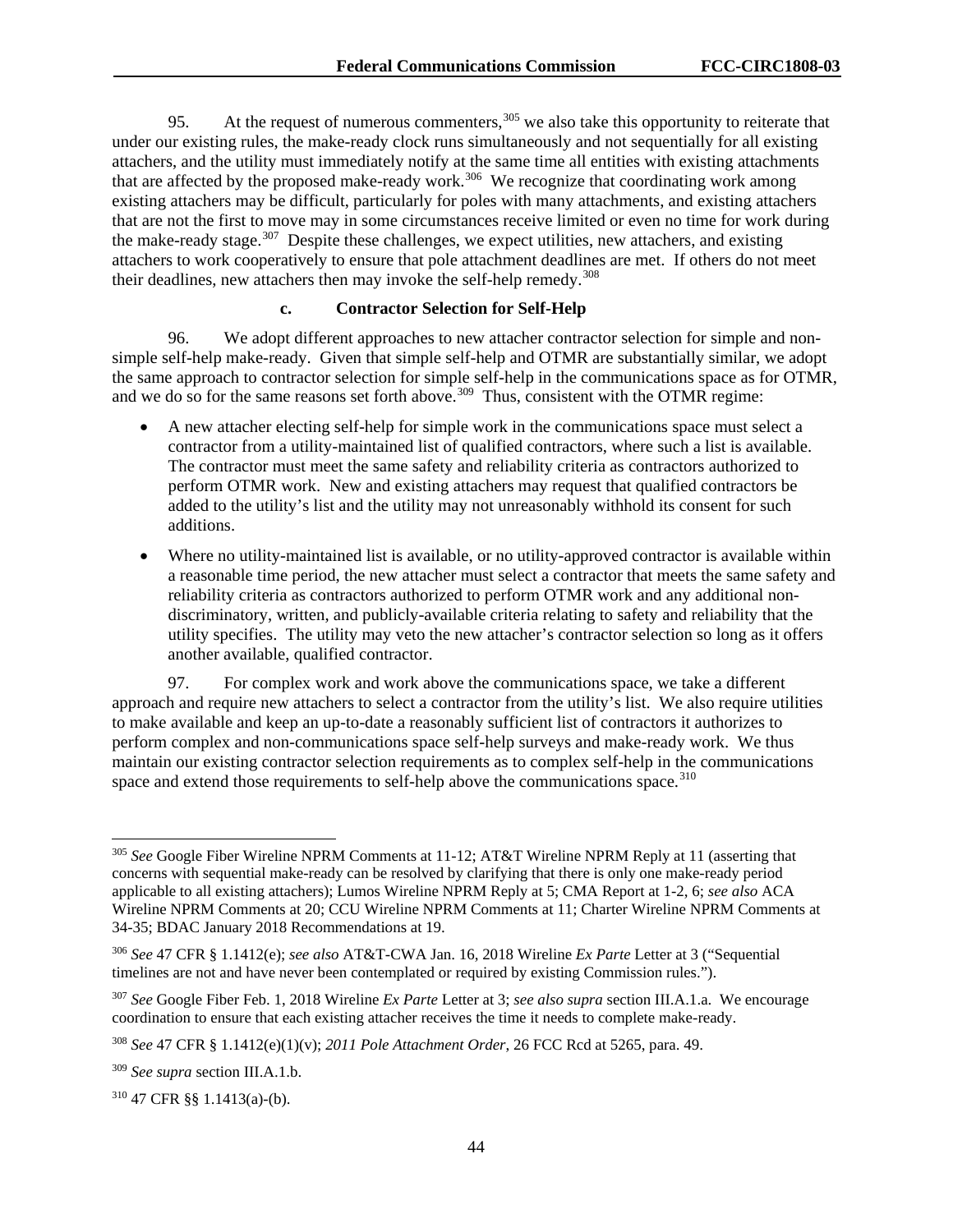98. We treat the utility list as mandatory for complex and above the communications space work for several reasons. These types of make-ready involve greater risks than simple make-ready, and we agree with numerous commenters that utility selection of eligible contractors promotes safe and reliable work in more challenging circumstances.<sup>311</sup> Although the current selection process sometimes entails delays where utilities fail to provide a list of approved contractors,  $312$  we find that as to complex work and work above the communications space—which poses heightened safety and reliability risks— the benefits of the current approach outweigh its costs.<sup>[313](#page-45-2)</sup> We recognize that self-help above the communications space is novel and poses particularly heightened safety and reliability risks.<sup>[314](#page-45-3)</sup> We therefore find it especially important to give the utility control over who performs such work.<sup>315</sup> In reaching this conclusion, we decline to adopt the BDAC's recommendation that utilities need no longer provide, and requesting attachers need not use, utility-approved contractors to complete complex makeready work in the communications space under the self-help remedy.<sup>316</sup>

99. Although we treat the utility list as mandatory for complex and above the communications space make-ready, we adopt a protective measure to prevent the utility list from being a choke-point that prevents deployment. The record indicates that some new attachers have been unable to exercise their self-help remedy because a list of utility-approved contractors was not available.<sup>[317](#page-45-6)</sup> To alleviate this problem for complex and above the communications space work, we set forth in our rules as we do in the context of OTMR and simple-self-help—that new and existing attachers may request that qualified contractors be added to the utility's list and that the utility may not unreasonably withhold its consent for such additions. As in the context of OTMR and simple self-help, to be reasonable, a utility's decision to withhold consent must be prompt, set forth in writing that describes the basis for rejection, nondiscriminatory, and based on fair application of commercially reasonable requirements for contractors relating to issues of safety or reliability. [318](#page-45-7)

100. Because we adopt this safeguard for non-simple make-ready, we decline to adopt the BDAC's recommended multi-step objection and appeal process for adding and removing contractors from the utility-approved contractor list.<sup>[319](#page-45-8)</sup> Among other things, the BDAC proposes giving existing attachers the right to request the removal of a contractor from the list,  $320$  and it proposes allowing appeals to the

<span id="page-45-2"></span><sup>313</sup> AT&T Wireline NPRM Reply at 7-8; *see also 2011 Pole Attachment Order*, 26 FCC Rcd at 5267, para. 55 (concluding that the use of a utility-approved contractor by the new attacher "ensures that only qualified contractors work on utility poles").

<span id="page-45-3"></span><sup>314</sup> *See* CCU Wireline NPRM Comments at 28-29; Midwest Electric Wireline NPRM Utilities Comments at 28; EEI Wireline NPRM Comments at 19 n.18; UTC Wireline NPRM Reply at 16.

<span id="page-45-4"></span><sup>315</sup> *See* Midwest Electric Utilities Wireline NPRM Comments at 28-29; CCU Wireline Comments at 28-29; UTC Wireline NPRM Reply at 16; CenterPoint Energy et al. May 25, 2018 Wireline *Ex Parte* Letter Attach. at 1.

<span id="page-45-5"></span><sup>316</sup> BDAC January 2018 Recommendations at 46. The BDAC's recommendation also extends to simple work in the communications space, *see id.*, and we adopt that aspect of the recommendation as set forth above.

<span id="page-45-6"></span><sup>317</sup> *See* ACA Wireline NPRM Reply at 24.

<span id="page-45-7"></span><sup>318</sup> *See supra* section III.A.1.b.

<span id="page-45-0"></span> <sup>311</sup> *See* CCU Wireline NPRM Comments at 28; Verizon Wireline NPRM Reply at 7; Google Fiber Feb. 1, 2018 Wireline *Ex Parte* Letter at 4.

<span id="page-45-1"></span><sup>312</sup> *See* ACA Wireline NPRM Comments at 44-45.

<span id="page-45-8"></span><sup>319</sup> *See* FCC, Broadband Deployment Advisory Committee, Approved Recommendations, Addendum to the Report of the Competitive Access to Broadband Infrastructure Working Group at 2-4 (Apr. 25, 2018) <https://www.fcc.gov/sites/default/files/bdac-cabi-report-04252018.pdf> (BDAC April 2018 Recommendations).

<span id="page-45-9"></span><sup>320</sup> *See id.* at 2-3.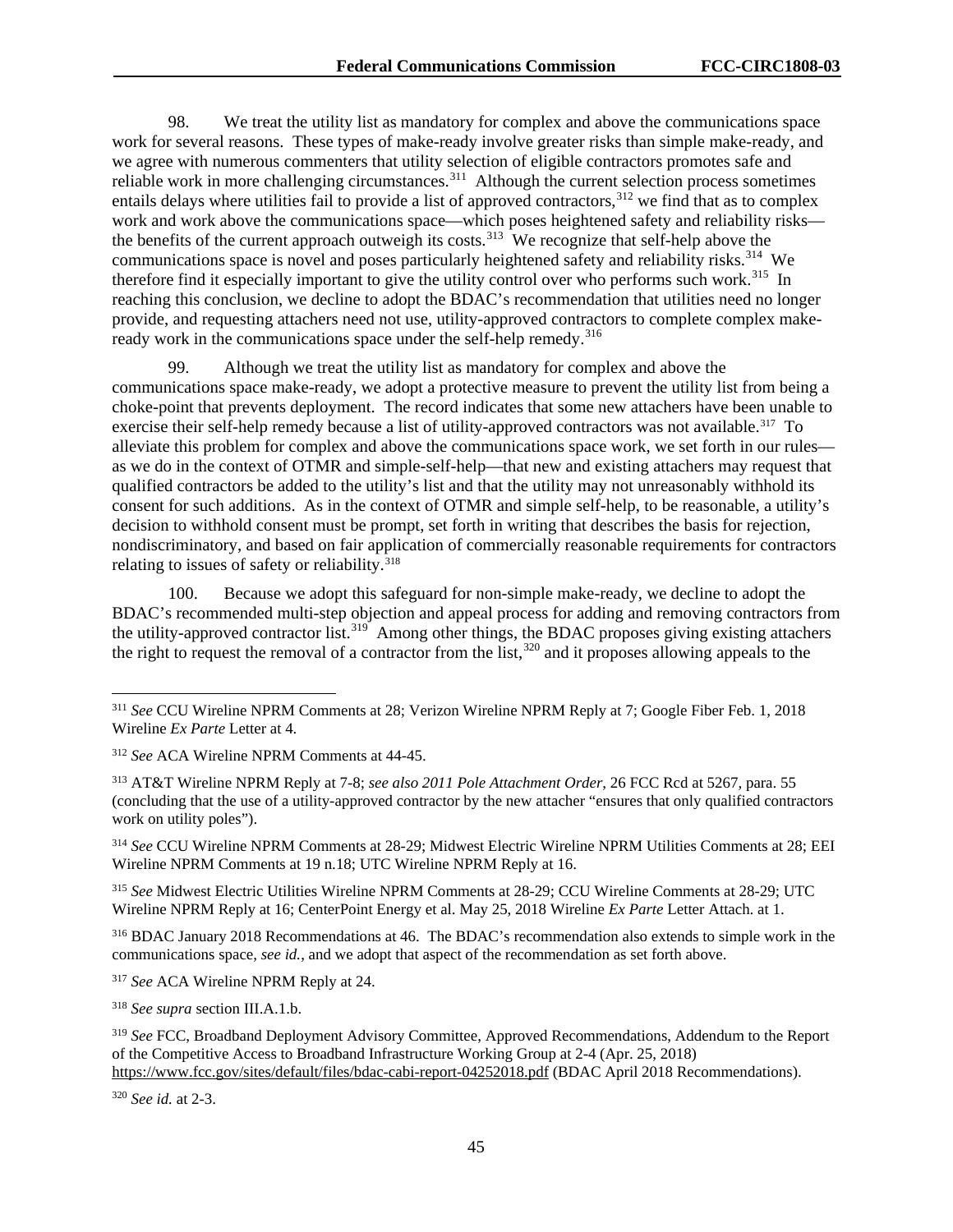Commission for an expedited letter ruling by the Commission staff.<sup>321</sup> We find the BDAC's process unduly complex and cumbersome, and we believe it provides counterproductive opportunities for delay to competitors to new attachers.<sup>[322](#page-46-1)</sup> We agree with Verizon that while utilities should consider feedback on contractors from existing attachers, if existing attachers had rights to object to utility-approved contractors, "the list of approved contractors could vary from pole to pole based on the particular attachers on the poles," creating an administrative burden for new attachers and thereby slowing deployment.<sup>323</sup> Further, given that we do not directly regulate and generally have little information about communications pole attachment contractors operating throughout the country, we are not well-positioned at this juncture to adjudicate disputes over specific contractors' qualifications, especially on an expedited basis.

#### **d. Detailed Make-Ready Costs**

101. To facilitate the planning of more aggressive deployments, we adopt additional requirements to improve the transparency and usefulness of the make-ready cost estimates currently required under our rules.<sup>324</sup> We require estimates of all make-ready charges to be detailed and include documentation that is sufficient to determine the basis for all charges,  $325$  as well as similarly detailed postmake-ready invoices.

102. The record reflects frustration over the lack of transparency of current estimates of make-ready work charges.<sup>[326](#page-46-5)</sup> ACA, Lumos, Crown Castle, and other commenters express support for a requirement that utilities provide detailed, itemized estimates and final invoices of all necessary make-ready costs.<sup>[327](#page-46-6)</sup> They, along with other commenters, argue that, in many cases, utilities currently do not provide detailed estimates or detailed final invoices.<sup>328</sup> They claim that where utilities do not detail the basis of potential or actual charges, new attachers may reasonably fear that utilities can "potentially include costs that are unnecessary, inappropriately inflated, or that attaching entities could easily

<span id="page-46-4"></span><sup>325</sup> *See* Lumos Wireline NPRM Reply at 13.

<span id="page-46-5"></span><sup>326</sup> *See* ACA Wireline & Wireless NPRM Comments at 24-26, 48; Crown Castle Wireline NPRM Comments at 15; Google Fiber Wireline NPRM Comments at 11; NCTA Wireline & Wireless NPRM Comments at 11-12; Lumos Wireline NPRM Reply at 13.

<span id="page-46-6"></span><sup>327</sup> *See* ACA Wireline & Wireless NPRM Comments at 24-26; Lightower Wireline NPRM Comments at 6; Crown Castle Wireline NPRM Reply at 7-8; Lumos Wireline NPRM Reply at 13.

<span id="page-46-7"></span><sup>328</sup> *See, e.g.*, ACA Wireline & Wireless NPRM Comments at 25, 49; Crown Castle Wireline NPRM Comments at 14; Lightower Wireline NPRM Comments at 6; Lumos Wireline NPRM Comments at 12-13; ACA Wireline & Wireless NPRM Reply at ii; Charter Feb. 5, 2018 Wireline *Ex Parte* Letter Attach. at 3; ACA Sep. 14, 2017 Wireline *Ex Parte* Letter at 7. Oregon and New York currently require detailed make-ready estimates. *See* Or. Admin. R. 860-028-0100; N.Y. Pub. Serv. Comm'n, *Proceeding on Motion of the Commission Concerning Certain Pole Attachment Issues*, Order Adopting Policy Statement on Pole Attachments, Case 03-M0432, Appendix A (Aug. 6, 2004), *available at* [http://www.utilityregulation.com/content/orders/04NY0432E.pdf;](http://www.utilityregulation.com/content/orders/04NY0432E.pdf) *see also* ACA Wireline & Wireless NPRM Comments at 49.

<span id="page-46-0"></span> <sup>321</sup> *See id.* at 4.

<span id="page-46-1"></span><sup>&</sup>lt;sup>322</sup> *See supra* section III.A.1.b (finding giving existing attachers an objection right to contractors likely to slow broadband deployment).

<span id="page-46-2"></span><sup>323</sup> Verizon Wireline NPRM Reply at 7.

<span id="page-46-3"></span><sup>&</sup>lt;sup>324</sup> Under our current rules, a utility must present a new attacher with "an estimate of charges to perform all necessary make-ready work" within 14 days of conducting the survey of the pole or receiving from the new attacher its own conducted survey. 47 CFR § 1.1412(d); *see also 2011 Pole Attachment Order*, 26 FCC Rcd at 5255-56, paras. 26-28.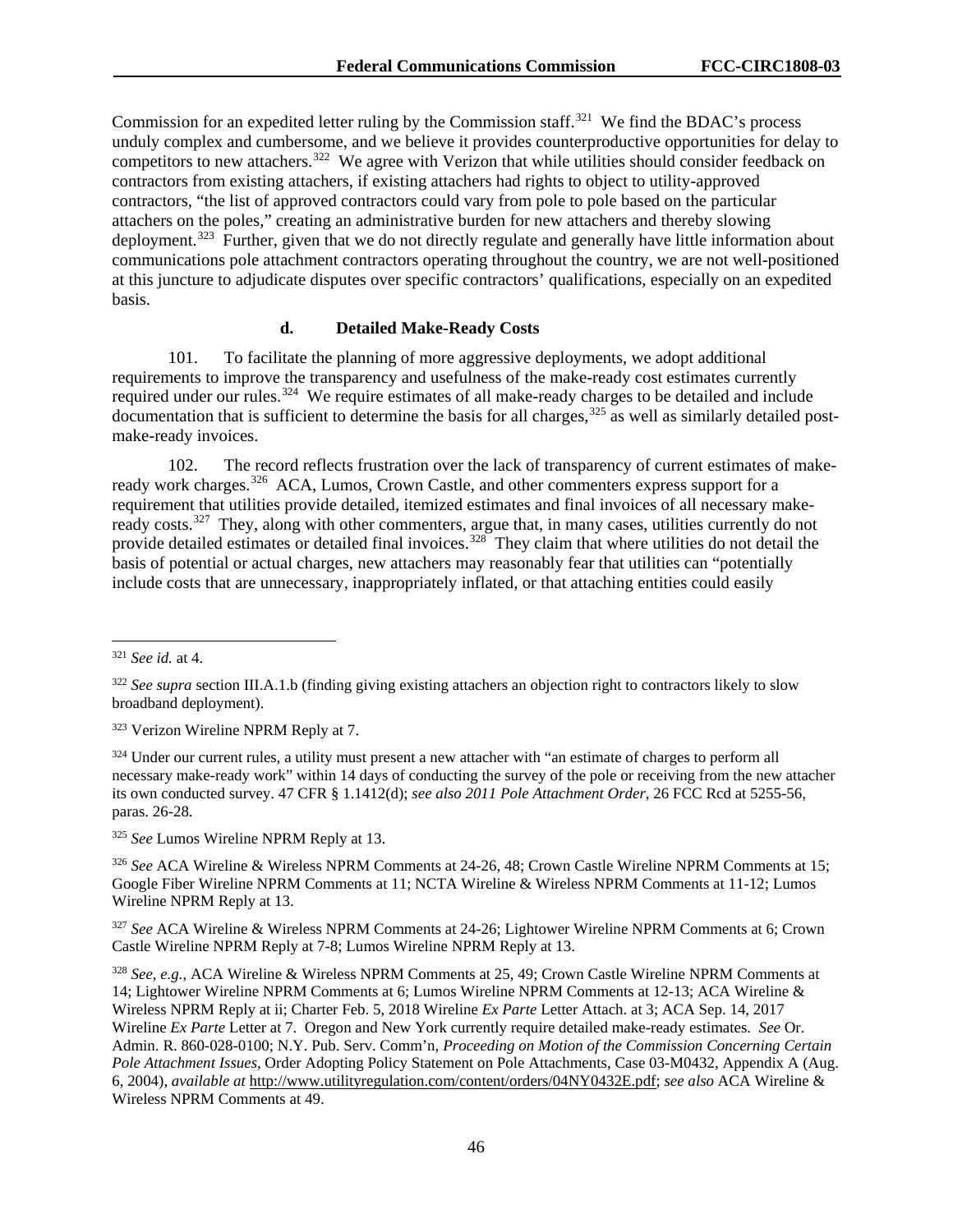avoid."[329](#page-47-0) Numerous commenters describe experiencing "'bill shock,' where a utility's make-ready invoices far exceed[] the utility's initial estimates[,]"<sup>[330](#page-47-1)</sup> and add that the lack of transparency of make-ready costs inhibits their ability to plan network expansions.<sup>[331](#page-47-2)</sup> Given the frustration reflected in the record, we find that requiring detailed make-ready cost estimates and post-make-ready invoices will improve transparency in the make-ready process and better enable providers to plan broadband buildouts.[332](#page-47-3) 

103. We further clarify that our current rules require the utility to provide estimates for all make-ready work to be completed, regardless of what party completes the work.<sup>[333](#page-47-4)</sup> Although some utilities claim they are poorly positioned to provide estimates for make-ready work other than their own,[334](#page-47-5) we continue to find that utilities are best positioned to compile and submit these make-ready estimates and final invoices to new attachers due to their pre-existing and ongoing relationships with the existing attachers on their poles.<sup>[335](#page-47-6)</sup>

104. We require the utility to detail all make-ready cost estimates and final invoices on a perpole basis.<sup>336</sup> While we recognize that requiring utilities to provide costs on a per-pole basis may be more burdensome than providing a less granular estimate,<sup>[337](#page-47-8)</sup> we find that a pole-by-pole estimate is necessary to enable new attachers to understand the costs of deployment and to make informed decisions about altering their deployment plans if make-ready costs on specific poles could prove to be cost-

<span id="page-47-3"></span><sup>332</sup> *See* Lumos Wireline NPRM Reply at 13.

<span id="page-47-4"></span><sup>333</sup> Our current rule requires that "a utility shall present to a cable operator or telecommunications carrier an estimate of charges to perform all necessary make-ready work . . . ." 47 CFR § 1.1412(d).

<span id="page-47-5"></span><sup>334</sup> See Electric Utilities Wireline NPRM Comments at 15 (contending that utilities are ill-equipped both to estimate the make-ready costs of a third-party attacher on the utilities' poles and to enforce any requirement that these third parties provide make-ready cost estimates to new attachers); Midwest Electric Utilities Wireline NPRM Reply at 17 (arguing that a utility should be required to provide "an estimate of the costs to perform make-ready work only on the utilities own facilities" and "not . . . an estimate of the costs to perform make-ready work on other attachers' facilities"); *see also* CenterPoint Energy et al. May 25, 2018 *Ex Parte* Letter Attach. at 4 ("[M]ake-ready transactions [should] be made directly between the new attacher, and the contractor who ultimately performs the make-ready prescribed by the pole owner.").

<span id="page-47-6"></span><sup>335</sup> We also remind utilities of the 14-day deadline in our rules to provide the estimate of make-ready charges to the new attacher. *See* 47 CFR § 1.1412(d).

<span id="page-47-7"></span><sup>336</sup> *See* ACA Wireline & Wireless NPRM Comments at 24-25, 49-50; NCTA Wireline & Wireless NPRM Comments at 11-12; Crown Castle Wireline NPRM Reply at 8.

<span id="page-47-8"></span><sup>337</sup> See CCU Wireline NPRM Reply at 19 (arguing that detailing charges on a per-pole basis would be overly time consuming and cost prohibitive); Electric Utilities Wireline NPRM Reply at 26.

<span id="page-47-0"></span> <sup>329</sup> Crown Castle Wireline NPRM Comments at 15; *see also* ACA Wireline & Wireless NPRM Comments at <sup>48</sup> ("Utilities . . . have exploited these gaps by providing attachers with vague and un-itemized pre-job estimates and post-job bills for make-ready work and attempting to charge attachers for fixing existing safety code violations and subsidizing the utilities' own deferred maintenance.").

<span id="page-47-1"></span><sup>330</sup> ACA Mar. 26, 2018 Wireline *Ex Parte* Letter at 3.

<span id="page-47-2"></span><sup>&</sup>lt;sup>331</sup> See Google Fiber Wireline NPRM Comments at 11 (noting that improved cost certainty across markets can allow attachers to plan network expansions with greater confidence); Lumos Wireline NPRM Comments at 14 (noting that requiring utilities to make their charges more transparent "would expedite the performance of necessary make-ready while maintaining cost certainty and ensuring non-discriminatory treatment of attachers"); ACA Wireline  $\&$ Wireless NPRM Comments at 25-26 (stating that "post-make-ready financial surprises can damage the viability of projects" and providing examples of significant back-billing); NCTA Wireline & Wireless NPRM Comments at 11- 12 (recognizing that cost transparency allows attachers to plan upgrades and extensions more effectively).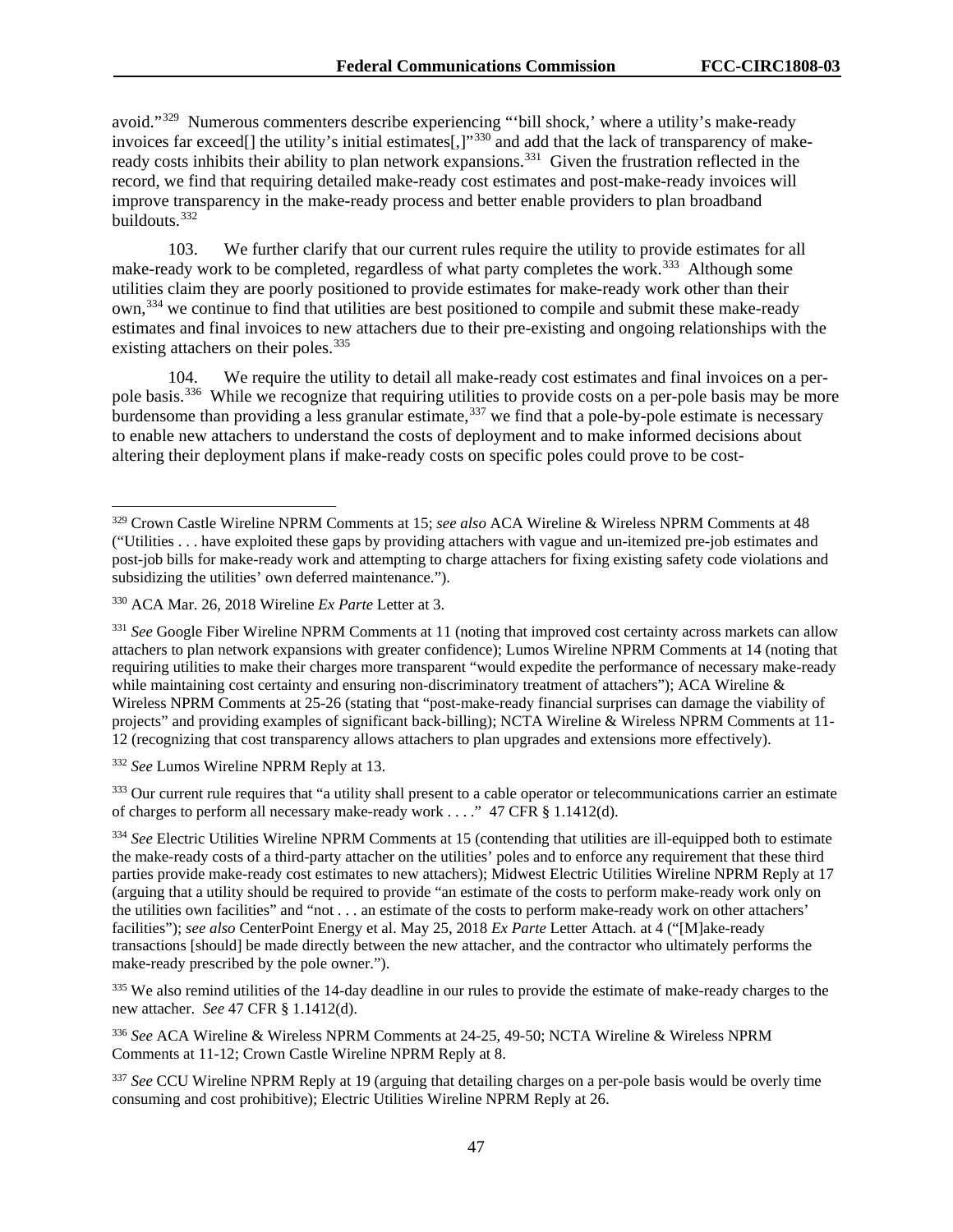prohibitive.<sup>[338](#page-48-0)</sup> Requiring per-pole estimates and invoices will also enable new attachers to better determine whether invoices are accurate, saving new attachers the unnecessary time and cost they currently devote to such a task.<sup>339</sup>

105. As part of the detailed estimate, the utility must disclose to the new attacher its projected material, labor, and other related costs that form the basis of its estimate, including specifications of what costs, if any, the utility is passing through to the new attacher from the utility's use of a third-party contractor. We agree with ACA that this requirement will allow new attachers to understand the basis for each individual make-ready charge and prevent disputes over "unreasonable or simply unnecessary makeready charges in aggregate cost estimates."<sup>340</sup> If in compiling the estimate (or invoice) the utility determines that make-ready charges will (or did) not vary from pole-to-pole, the utility may aggregate individual charges (i.e., present one charge for labor, one charge for projected materials, etc.) rather than present a pole-by-pole estimate.

106. We decline to adopt the request of some commenters that we require utilities to provide new attachers with a publicly-available schedule of common make-ready charges. These commenters argue that easy access to make-ready rates could promote fair and predictable rates, a more efficient process, and a level playing field between attachers and utilities during attachment rate negotiations, as well as averting disputes over rates and the process used.<sup>341</sup> The record indicates that make-ready costs vary considerably, however, based on a wide variety of factors, including geographic area, soil, vegetation conditions, the accessibility of the pole, and the availability of contractors in the area.<sup>342</sup> Contractors charge varying rates for their work based on the "labor requirements, equipment used[,] and travel time to the jobsite" of the particular make-ready job.<sup>[343](#page-48-5)</sup> Other issues, such as the complexity of the job, rights-of-way, age of the pole, what is on the pole, and size of the pole, also contribute to the determination of a make-ready rate.<sup>[344](#page-48-6)</sup> The variety and complexity of these variables suggest that requiring utilities nationwide to produce a schedule of make-ready rates would be unreasonably burdensome unless the schedule were at such a level of generality that it would be of little use to attachers in predicting the actual costs of their planned pole attachments.<sup>[345](#page-48-7)</sup> At the same time, we encourage utilities to voluntarily make publicly available schedules of make-ready charges in circumstances in

<span id="page-48-0"></span> <sup>338</sup> *See* ACA Wireline & Wireless NPRM Comments at 24-25, 49-50; NCTA Wireline & Wireless NPRM Comments at 11-12; Crown Castle Wireline NPRM Reply at 8.

<span id="page-48-1"></span><sup>339</sup> *See* ACA Wireline & Wireless NPRM Comments at 24-25, 49-50; NCTA Wireline & Wireless NPRM Comments at 11-12; Crown Castle Wireline NPRM Reply at 8.

<span id="page-48-2"></span><sup>340</sup> *See* ACA Wireline & Wireless NPRM Comments at 49-50.

<span id="page-48-3"></span><sup>341</sup> *See, e.g.*, ACA Wireline & Wireless NPRM Comments at 47-48; AT&T Wireline NPRM Comments at 24; Comcast Wireline & Wireless NPRM Comments at 28; Lumos Wireline NPRM Comments at 14; NCTA Wireline & Wireless NPRM Comments at 12; Comcast Wireline & Wireless NPRM Reply at 11; Crown Castle Wireline NPRM Reply at 7-8.

<span id="page-48-4"></span><sup>342</sup> *See, e.g.*, EEI Wireline NPRM Comments at 38; Frontier Wireline NPRM Comments at 21-22; USTelecom Wireline NPRM Comments at 18-19; UTC Wireline NPRM Comments at 15.

<span id="page-48-5"></span><sup>343</sup> UTC Wireline NPRM Comments at 15; *see also* Electric Utilities Wireline NPRM Comments at 40 (quoting *2011 Pole Attachment Order*, 26 FCC Rcd at 5279, para. 86) ("Actual charges vary depending on numerous unique factors, including material and labor costs which fluctuate. As such, the price of make-ready does not lend itself well to fixed schedule of charges.").

<span id="page-48-6"></span><sup>344</sup> *See* CCU Wireline NPRM Comments at 30-31.

<span id="page-48-7"></span><sup>345</sup> *See* EEI Wireline NPRM Comments at 40.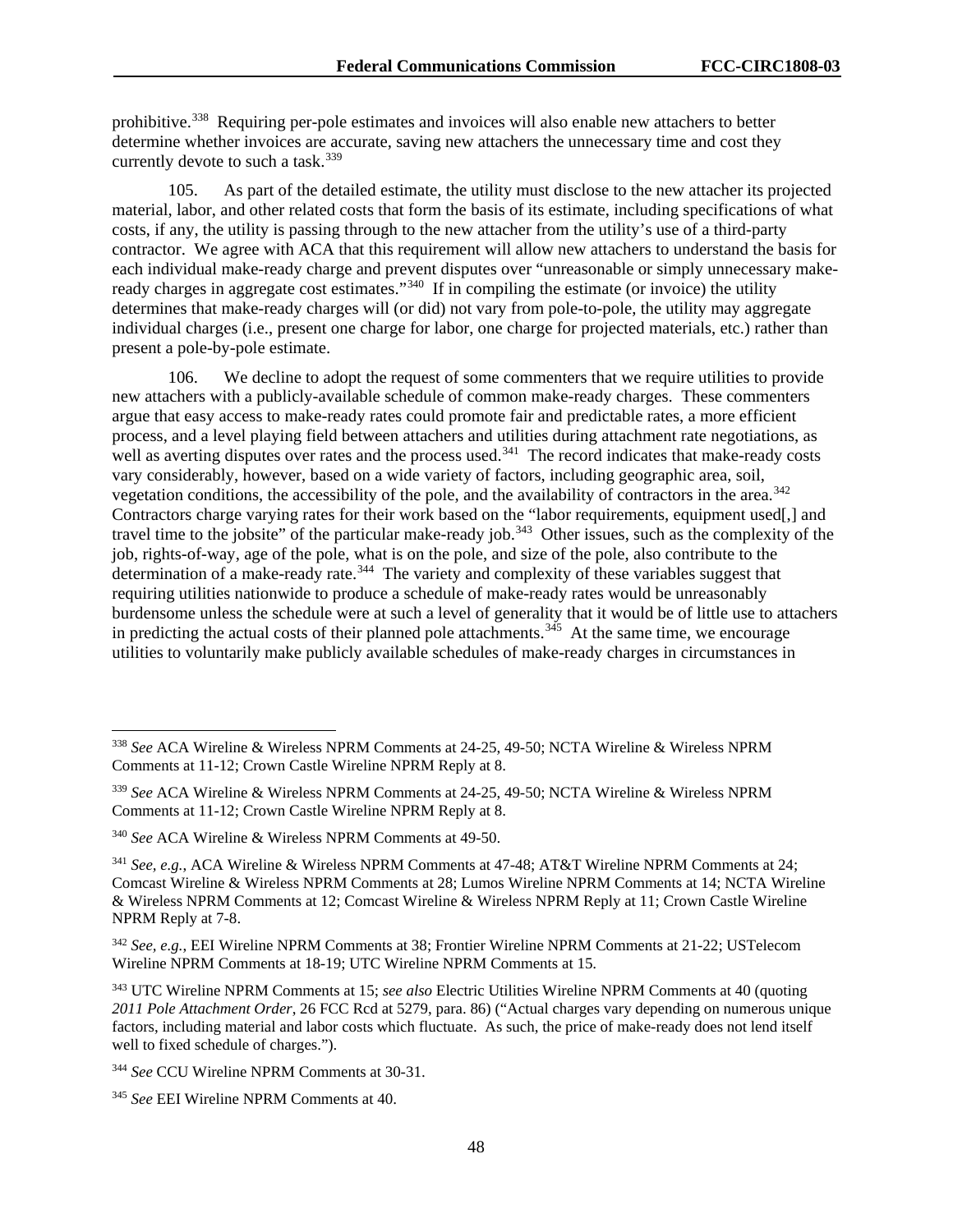which it is feasible to do so, such as where the utility operates in an area of the country with homogenous terrain.[346](#page-49-0)

# **3. Treatment of Overlashing**

107. We codify our longstanding policy that utilities may not require an attacher to obtain its approval for overlashing.<sup> $347$ </sup> In addition, we adopt a rule that allows utilities to establish reasonable advance notice requirements. As the Commission has previously found, the ability to overlash often "marks the difference between being able to serve a customer's broadband needs within weeks versus six or more months when delivery of service is dependent on a new attachment."[348](#page-49-2) In codifying the existing overlashing precedent while adopting a pre-notification option, we seek to promote faster, less expensive broadband deployment while addressing important safety concerns relating to overlashing.<sup>[349](#page-49-3)</sup> We find that our codification will hasten deployment by resolving disagreements over whether utilities may impose procedural requirements on overlashing by existing attachers.<sup>350</sup>

While we make clear that pre-approval for overlashing is not permissible, we adopt a rule that utilities may, but are not required to, establish reasonable pre-notification requirements including a requirement that attachers provide 15 days (or fewer) advance notice of overlashing work.[351](#page-49-5) 

<span id="page-49-2"></span><sup>348</sup> Crown Castle Wireline FNPRM Comments at 2; *see also* ACA Wireline and Wireless NPRM Comments at 11.

<span id="page-49-3"></span><sup>349</sup> *See Implementation of Section 703(e) of the Telecommunications Act of 1996, Amendment of the Commission's Rules and Policies Governing Pole Attachments*, CS Docket No. 97-151, Report and Order 13 FCC Rcd 6777, 6807, para. 62 (1998); *see also* CTIA Wireline FNPRM Reply, WC Docket No. 17-84, at 3-4 (Feb. 16, 2008); FBA Wireline FNPRM Reply, WC Docket No. 17-84, at 1 (Feb. 16, 2018) (FBA Wireline FNPRM Reply).

<span id="page-49-4"></span><sup>350</sup> *See* ACA Wireline and Wireless NPRM Comments at 10-11; Crown Castle Wireline FNPRM Comments at 4-5; Verizon Wireline FNPRM Comments, WC Docket No. 17-84, at 19 (Jan. 17, 2018) (Verizon Wireless FNPRM Comments).

<span id="page-49-5"></span><sup>351</sup> *See* AT&T Wireline FNPRM Comments, WC Docket No. 17-84, at 15 (Jan. 17, 2018) (AT&T Wireline FNPRM Comments); CPS Energy Wireline FNPRM Comments, WC Docket No. 17-84, at 2 (Jan. 17, 2018) (CPS Energy Wireline FNPRM Comments); Edison Electric Institute Wireline FNPRM Comments, WC Docket No. 17-84, at 12 (Jan. 17, 2018) (EEI Wireline FNPRM Comments); Ameren et al. Wireline FNPRM Comments, WC Docket No. 17-84, at 25 (Electric Utilities Wireline FNPRM Comments); NTCA Wireline FNPRM Comments, WC Docket No. 17-84, at 5 (Jan. 17, 2018) (NTCA Wireline FNPRM Comments); CenterPoint Energy et al. Wireline FNPRM Comments, WC Docket No. 17-84, at 6 (Jan. 17, 2018) (POWER Coalition Wireline FNPRM Comments); Utility Coalition on Overlashing Wireline FNPRM Comments, WC Docket No. 17-84, at 10 (Jan. 17, 2018) (Utility Coalition on Overlashing Wireline FNPRM Comments); Utilities Technology Council Wireline FNPRM Comments, WC Docket No. 17-84, at 4 (Jan. 17, 2018) (UTC Wireline FNPRM Comments); Xcel Energy Wireline FNPRM Comments, WC Docket No. 17-84, at 1-2 (Jan. 17, 2018) (Xcel Energy Wireline FNPRM Comments); ACA Wireline FNPRM Reply, WC Docket No. 17-84, at 10 (Feb. 16, 2018) (ACA Wireline FNPRM Reply); CPS Energy Wireline FNPRM Reply, WC Docket No. 17-84, at 3 (Feb. 16, 2018) (CPS Energy Wireline FNPRM Reply); Ameren et al. Wireline FNPRM Reply, WC Docket No. 17-84, at ii-iii, 4 (Feb. 16, 2018) (Electric Utilities Wireline FNPRM Reply); National Association of State Utility Advocates Wireline FNPRM Reply, WC Docket No. 17-84, at 2-3(Feb. 16, 2018) (NASUCA Wireline FNPRM Reply); National Rural Electric Cooperative Association Wireline FNPRM Reply, WC Docket No, 17-84, at 2 (Feb. 18, 2018) (NRECA Wireline FNPRM Reply); CenterPoint Energy et al. Wireline FNPRM Reply, WC Docket No. 17-84, at 8 (Feb. 16, 2018) (POWER Coalition Wireline FNPRM Reply); Utilities Technology Council Wireline FNPRM Reply, WC Docket No. 17-84, at 1-2

<span id="page-49-0"></span><sup>&</sup>lt;sup>346</sup> EEI asserts that utilities that currently provide a schedule of common make-ready charges typically operate in areas of the country with homogenous terrain. EEI Wireline NPRM Comments at 40.

<span id="page-49-1"></span><sup>347</sup> *Amendment of Commission's Rules and Policies Governing Pole Attachments*, CS Docket Nos. 97-98 and 97- 151, Consolidated Partial Order on Reconsideration, 16 FCC Rcd 12103, 12141, para. 75 (2001) (2001 Pole Attachment Order) ("We affirm our policy that neither the host attaching entity nor the third-party overlasher must obtain additional approval from or consent of the utility for overlashing other than the approval obtained for the host attachment."), *aff'd Southern Co. v. FCC*, 313 F.3d 574, 582 (D.C. Cir. 2002).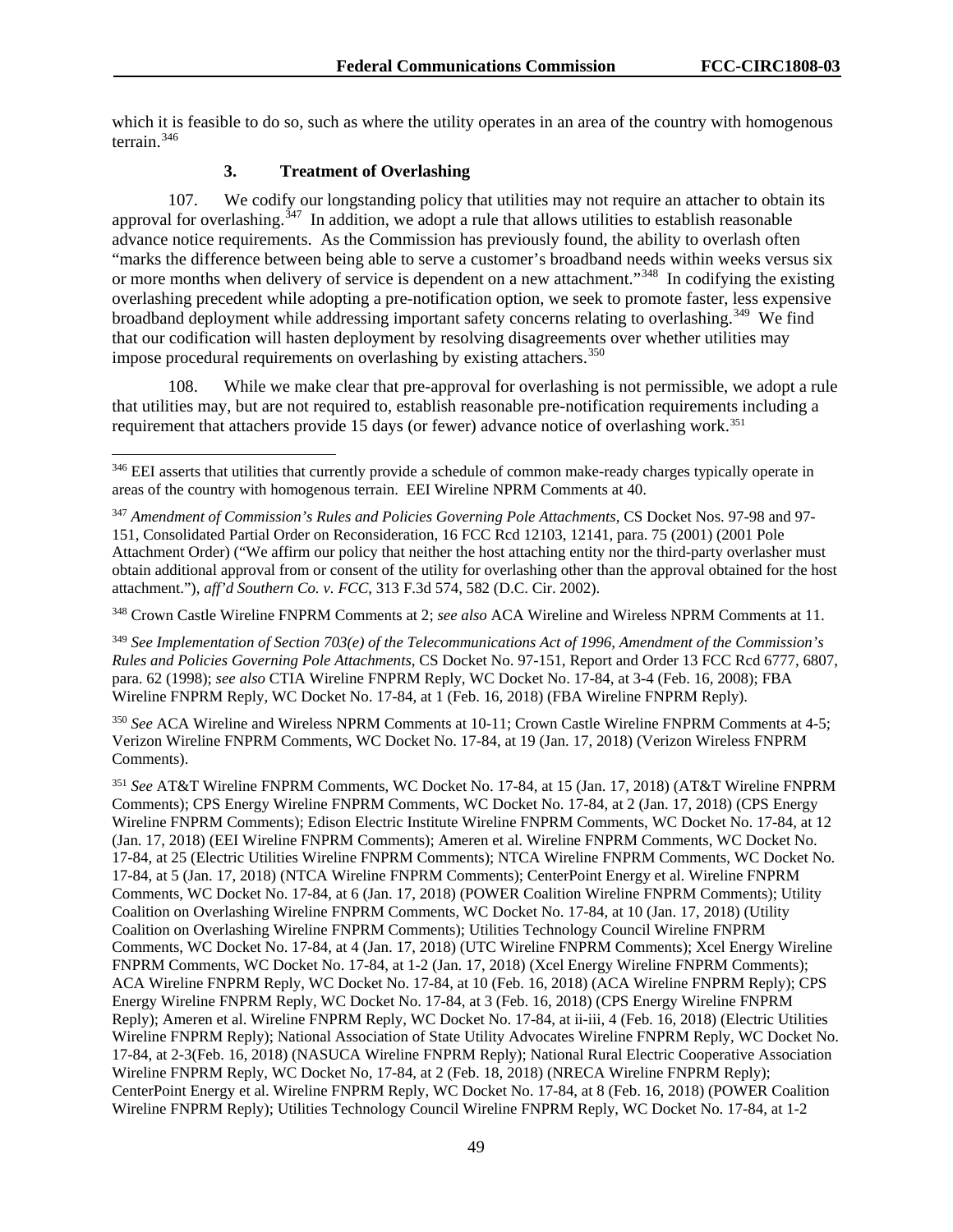Commenters express the concern that poles may not always be able to reliably support additional weight due to age and environmental factors, such as ice and wind, and as a result, overlashing even one additional cable on a pole may cause an overloading.<sup>[352](#page-50-0)</sup> Such pole overloading could "hamper the installation or maintenance of electric facilities, or other on-going wireline or wireless facility installations."[353](#page-50-1) We find these concerns to be valid and supported by the record.[354](#page-50-2) Thus, we agree with commenters that allowing utilities to require advance notice will promote safety and reliability and allow the utility to protect its interests without imposing unnecessary burdens on attachers.[355](#page-50-3) If after receiving this advance notice, a utility determines, through its own engineering analysis, that there is insufficient capacity on the pole for a noticed overlash, the noticed overlash would be inconsistent with generally applicable engineering practices, or the noticed overlash would compromise the pole's safety or reliability,[356](#page-50-4) the utility must provide specific documentation demonstrating that the overlash creates a

<span id="page-50-0"></span><sup>352</sup> *See, e.g.*, AT&T Wireline FNPRM Comments at 15; EEI Wireline FNPRM Comments at 5; Electric Utilities Wireline FNPRM Comments at 18-19; UTC Wireline FNPRM Comments at 3; CCU Wireline NPRM Reply at 30; Utility Coalition on Overlashing Wireline FNPRM Reply, WC Docket No. 17-84, at 4, 6-7 (Feb. 16, 2018); Letter from Robin F. Bromberg, Counsel, Electric Utilities, to Marlene H. Dortch, Secretary, FCC, WC Docket No. 17-84, at 2-3 (filed Nov. 13, 2017) (Electric Utilities Nov. 13, 2017 Wireline *Ex Parte* Letter); CenterPoint Energy/FPL Feb. 13, 2018 Wireline *Ex Parte* Letter at 2.

<span id="page-50-1"></span><sup>353</sup> CPS Energy Wireline FNPRM Comments at 8.

<span id="page-50-2"></span><sup>354</sup> For instance, the Coalition of Concerned Utilities argues that overlashing may cause the pole line "to sag to such an extent that it violates required vertical safety clearance requirements over streets and highways." CCU Wireline NPRM Reply at 30. Edison Electric suggests that overlashing may cause pole failure, interrupt electrical service and endanger the public. EEI Wireline FNPRM Comments at 5. Similarly, the Electric Utilities contend that the combination of overlashing and environmental factors, such as wind and ice, could cause pole line overload and that a utility-performed engineering analysis may prevent such an overload. Electric Utilities Wireline FNPRM Comments at 18-19.

<span id="page-50-3"></span><sup>355</sup> *See* AT&T Wireline FNPRM Comments at 15; CPS Energy Wireline FNPRM Comments at 2; NTCA Wireline FNPRM Comments at 5; POWER Coalition Wireline FNPRM Comments at 6; Utility Coalition on Overlashing Wireline FNPRM Comments at 10; UTC Wireline FNPRM Comments at 4; Xcel Energy Wireline FNPRM Comments at 1-2; ACA Wireline FNPRM Reply at 10-11; CPS Energy Wireline FNPRM Reply at 3-4; Electric Utilities Wireline FNPRM Reply at ii-iii, 4; NASUCA Wireline FNPRM Reply at 2-3; NRECA Wireline FNPRM Reply at 2; POWER Coalition Wireline FNPRM Reply at 8; UTC Wireline FNPRM Reply at 1-2. The record indicates that several states already require advance notice of overlashing. *See* UTC Wireline FNPRM Comments at 5; Electric Utilities Wireline FNPRM Comments at 12-18; Utility Coalition on Overlashing Wireline FNPRM Comments at ii, 23-24; ACA Wireline FNPRM Reply at 11, n. 47. This 15-day notice period is consistent with the OTMR notice period that we adopt for simple make-ready work in the communications space. *See supra* section  $III.A.1.c.(v).$ 

<span id="page-50-4"></span><sup>356</sup> 47 U.S.C. § 224(f)(2).

 $\overline{a}$ 

<sup>(</sup>Feb. 16, 2018) (UTC Wireline FNPRM Reply). Further, a handful of states also require advance notice of overlashing; *see also* UTC Wireline FNPRM Comments at 5 (noting that Arkansas, Ohio, Louisiana, Iowa and Utah provide "for advance notice of overlashing."); Electric Utilities Wireline FNPRM Comments at 12-18 (stating that the public utility commissions of Arkansas, Ohio, Washington, Louisiana, Iowa, Utah, Connecticut have ratified or adopted an advance notice requirement to some degree); Utility Coalition on Overlashing Wireline FNPRM Comments at ii, 23-24 (noting that states such as Louisiana, California, Ohio and Michigan recognize the impact of overlashing "must be analyzed in advance of the overlashing"); ACA Wireline FNPRM Reply at 11, n. 47 ("Washington and Louisiana require 15 days' notice, while Utah requires 10 days' notice for most overlashing projects and Iowa requires 7 days' notice").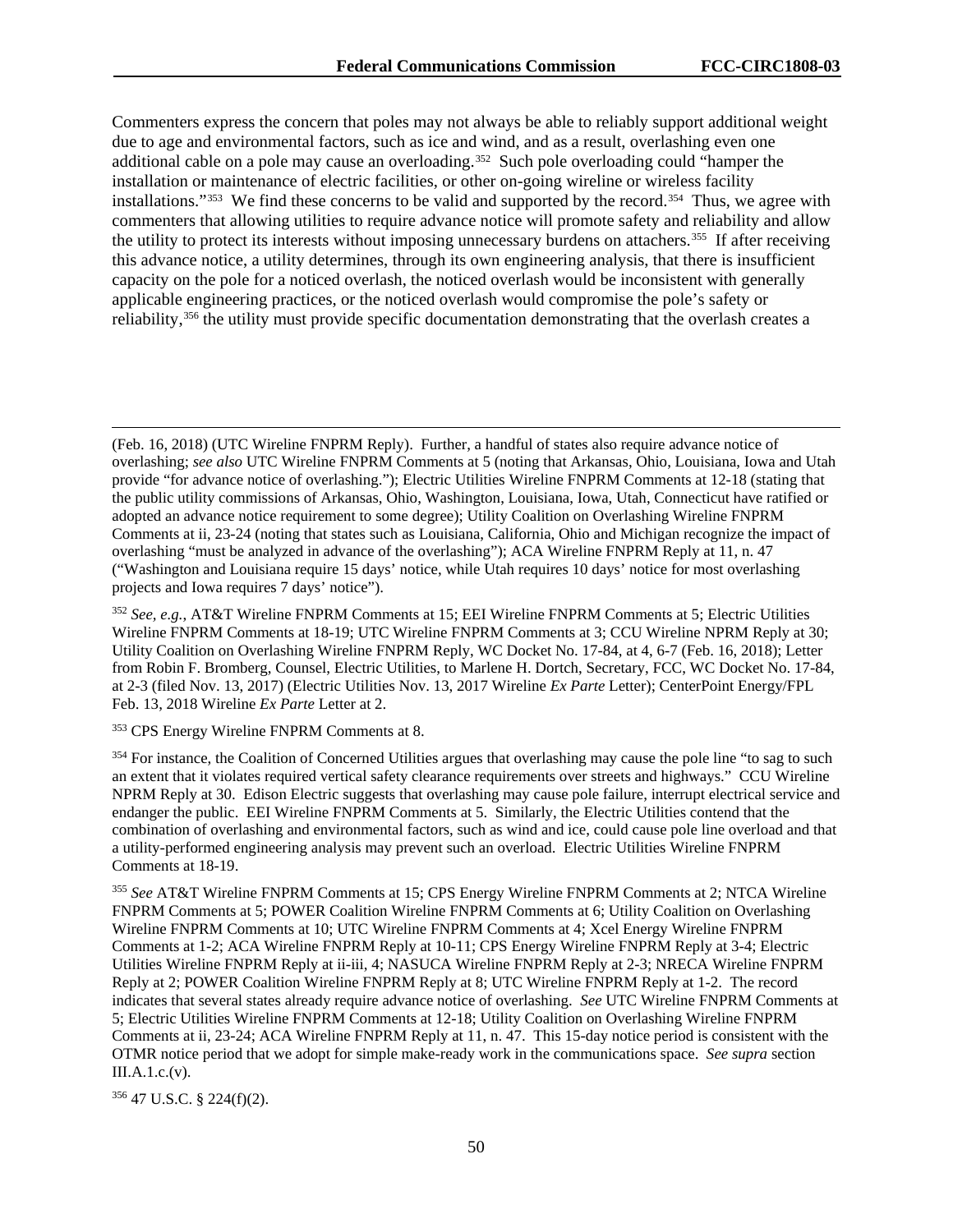capacity, safety, reliability, or engineering issue within the 15 day advance notice period and the overlasher must address any identified issues before continuing with the overlash. [357](#page-51-0)

109. We find that an approach to overlashing that allows for pre-notification without requiring pre-approval is superior to more extreme solutions advocated by some commenters. We are unpersuaded, for example, by arguments that utility pre-approval for overlashing is necessary to ensure safety.[358](#page-51-1) Preapproval is not currently required, and the record does not demonstrate that significant safety or reliability issues have arisen from the application of the current policy. Rather, the record reflects that an advance notice requirement has been sufficient to address safety and reliability concerns, as it provides utilities with the opportunity to conduct any engineering studies or inspections either prior to the overlash being completed or after completion.<sup>359</sup> For instance, after an Edison Electric Institute member received advance notice of overlashing on 5,186 poles, its inspection found that 716 of those poles "'had preexisting violations for failure to meet NESC requirements for clearance between communications attachments and power facilities.'"[360](#page-51-3) Similarly, in 2016, Oncor Electric Delivery in Texas received advance notice of overlashing and discovered 13.8% of the poles had existing clearance violations between existing attachments and power facilities.<sup>361</sup> Further requiring that attachers receive prior approval for overlashing would unnecessarily increase costs for attachers and delay deployment.<sup>362</sup>

On the other hand, we also reject commenters' arguments for notice only after overlashing (i.e., "attach-and-notify").[363](#page-51-6) While attach-and-notify advocates assert that advance notice is time-consuming, cumbersome, and inefficient,<sup>[364](#page-51-7)</sup> we find the burden of advance notice minimal compared to the importance of ensuring that any new overlashed facilities will not "compromise the safety or integrity of existing electric distribution and communications infrastructure."[365](#page-51-8) Providing the utility with

<span id="page-51-3"></span><sup>360</sup> EEI Wireline FNPRM Comments at 6.

<span id="page-51-4"></span><sup>361</sup> Electric Utilities Wireline FNPRM Comments at 21.

<span id="page-51-5"></span><sup>362</sup> *See, e.g.*, ACA Wireline FNPRM Comments, WC Docket No. 17-84, at 9 (Jan. 17, 2018); NCTA Wireline FNPRM Comments, WC Docket No. 17-84, at 2 (Jan. 17, 2018) (NCTA Wireline FNPRM Comments).

<span id="page-51-6"></span><sup>363</sup> *See* FBA Wireline FNPRM Reply at 1, 9; Verizon Wireline FNPRM Reply, WC Docket No. 17-84, at 16 (Feb. 16, 2018) (Verizon Wireline FNPRM Reply).

<span id="page-51-7"></span><sup>364</sup> *See, e.g.*, Comcast Wireline FNPRM Comments, WC Docket No. 17-84, at 3 (Jan. 17, 2018) (Comcast Wireline FNPRM Comments); Verizon Wireline FNPRM Comments at 19; Comcast Wireline FNPRM Reply, WC Docket No. 17-84, at 10 (Comcast Wireline FNPRM Reply); FBA Wireline FNPRM Reply at 8; NCTA Wireline FNPRM Reply at 2-3.

<span id="page-51-8"></span><sup>365</sup> Xcel Energy Wireline FNPRM Comments at 4; *see also* AT&T Wireline FNPRM Comments at 15 ("[A]dvance notice to the pole owner and any host attaching entity . . . promotes safety and the integrity and reliability of the wireline network by affording an opportunity to validate that the attacher has considered the impact overlashing will have on the pole and the host cables."); Electric Utilities Wireline FNPRM Comments at 1 ("[T]he Commission should clarify that pole owners may require advanced notice of overlashing in order to ensure that overlashing

<span id="page-51-0"></span><sup>&</sup>lt;sup>357</sup> To the extent a utility can document that an overlash would require modifications to the pole or replacement of the pole, the overlasher will be held responsible for the costs associated with ensuring that the pole can safely accommodate the overlash. *See Southern Co. v. FCC*, 313 F.3d 574, 582 (D.C. Cir. 2002).

<span id="page-51-1"></span><sup>358</sup> *See, e.g.*, CCU Wireline NPRM Reply at 29-30; EEI Wireline FNPRM Comments at 13.

<span id="page-51-2"></span><sup>359</sup> *See, e.g*., UTC Wireline FNPRM Comments at 4; Utility Coalition on Overlashing Wireline FNPRM Comments at 10. Conversely, the record indicates that in at least one case, a utility was not able to detect and prevent a problem because it did not receive advance notice. Specifically, Ameren Missouri identifies a situation in which a truck hit improperly low-hanging wires; it asserts that the problem was exacerbated by overlashing and claims that if it had received advance notice of the overlashing, it would have been able to perform an inspection, discover the existing violation, and prevent a company from overlashing when there was a public safety threat of a low hanging wire over a public road. *See* Electric Utilities Wireline FNPRM Comments at 21-22.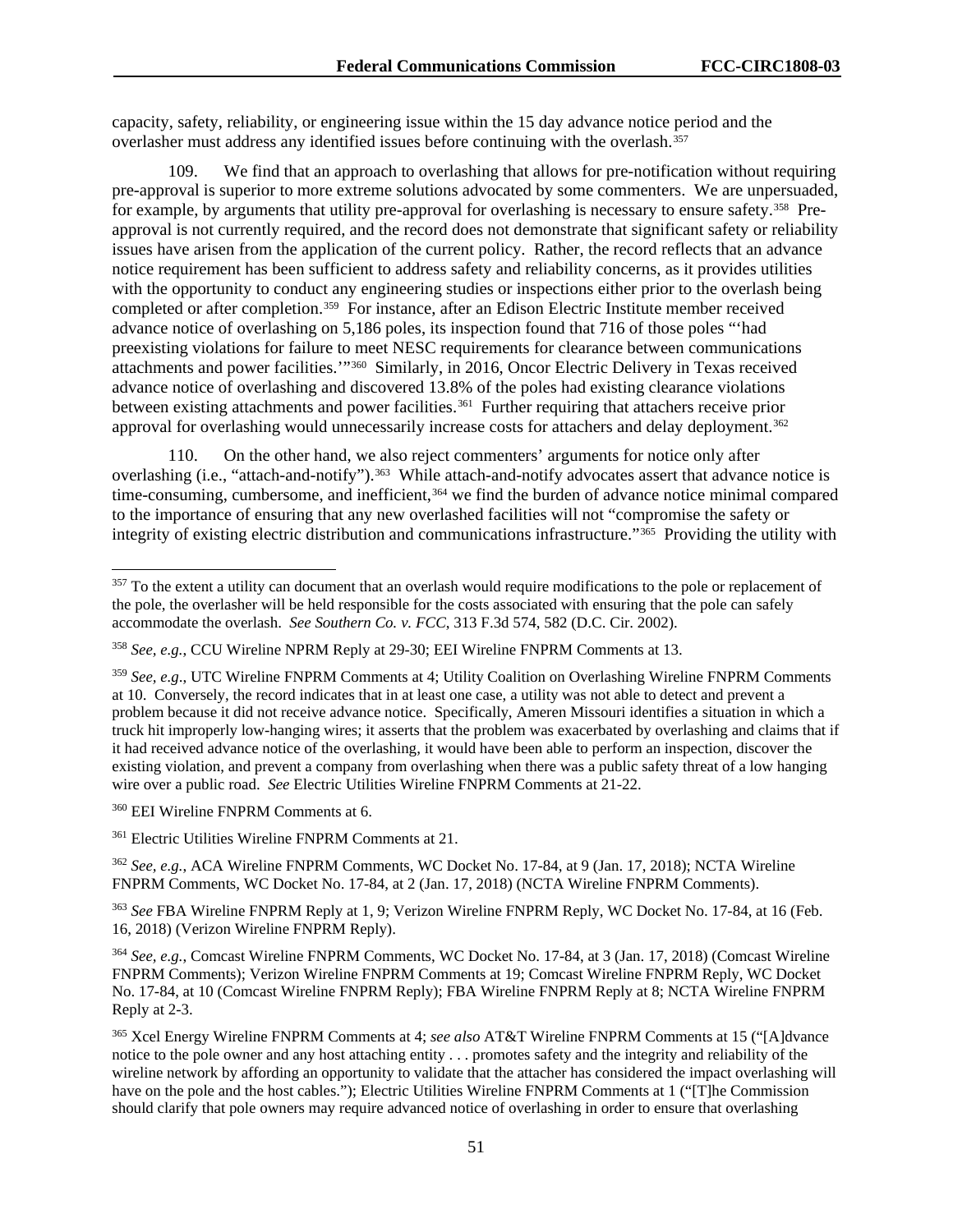advance notice of overlashing will allow it to better monitor and ensure the safety, integrity, and reliability of its poles both before and after the overlash is completed<sup>[366](#page-52-0)</sup> without overburdening overlashers or requiring multiple trips to the pole.<sup>367</sup>

111. We also take this opportunity to clarify several points related to overlashing. First, if the utility elects to establish an advance notice requirement, the utility must provide advanced written notice to attachers or include the requirement in its pole attachment agreements. We find that providing this guidance will give clarity to all parties as to when the utility must receive advance notice, thereby reducing the likelihood of disputes. Utilities may require pre-notification of up to 15 days, the same notice period that we adopt for OTMR attachments.<sup>[368](#page-52-2)</sup> We also emphasize that utilities may not use advanced notice requirements to impose quasi-application or quasi-pre-approval requirements, such as requiring engineering studies.<sup>[369](#page-52-3)</sup> Finally, just as new attachers electing OTMR are responsible for any corrective measures needed because of their work,<sup>[370](#page-52-4)</sup> in the event that damage to the pole or other existing attachment results from overlashing, the overlasher will be responsible for any necessary repairs arising from such overlashing.<sup>[371](#page-52-5)</sup> Poorly performed overlashing can create safety and reliability risks,  $372$  and the Commission has consistently found that overlashers must ensure that they are complying with reasonable safety, reliability, and engineering practices.<sup>[373](#page-52-7)</sup>

# **B. New Attachers are Not Responsible for Preexisting Violations**

112. Consistent with the BDAC's recommendation, we clarify that new attachers are not responsible for the costs associated with bringing poles or third-party equipment into compliance with current safety and pole owner construction standards to the extent such poles or third-party equipment

<span id="page-52-0"></span><sup>366</sup> Xcel Energy Wireline FNPRM Comments at 6; *see also* Electric Utilities Wireline FNPRM Comments at ii ("Without advance notice of overlashing, electric utilities cannot evaluate the impact of the proposed overlashing (loading/clearance) or determine whether there are existing violations (loading/clearance) that must be corrected prior to overlashing."); UTC Wireline FNPRM Comments at 4 ("[U]tilities need *advance* notice of overlashing in order to conduct an engineering study and inspect the poles to assess additional loading and ensure there are no existing violations of the electric utilities' standards or applicable codes on the pole that must be remedied prior to the proposed overlashing."); Utility Coalition on Overlashing Wireline FNPRM Comments at 10 ("[A]dequate advance notice containing adequate information about the overlashing is necessary to enable utilities to analyze the capacity, safety, reliability and generally applicable engineering concerns of the utility pole owner.").

<span id="page-52-1"></span><sup>367</sup> *See, e.g.*, Xcel Energy Wireline FNPRM Comments at 6; CPS Energy Wireline FNPRM Comments at 6-7.

<span id="page-52-2"></span><sup>368</sup> *See supra* section III.A.1.c.(v).

 $\overline{a}$ 

<span id="page-52-4"></span><sup>370</sup> *See supra* section III.A.1.c.(vi).

<span id="page-52-5"></span><sup>371</sup> *See* Crown Castle Wireline FNPRM Reply, WC Docket No. 17-84, at 10 (Feb. 16, 2018).

<span id="page-52-6"></span><sup>372</sup> *See* NRECA Wireline FNPRM Reply at 1-2 (describing "poorly constructed overlashing, overlashing that results in excessive wind and ice loads, overlashing with insufficient guying to maintain pole integrity, [and] vehicles snagging overlashed wires that hang too low to the ground"); AT&T Wireline FNPRM Reply at 3-4 ("AT&T has experienced a number of incidences where sagging cables from overlashing without proper engineering caused trucks to unknowingly snag cables, felling poles on roads and sidewalks, endangering the public from pole impact and energized electric lines, and creating avoidable service outages.").

<span id="page-52-7"></span><sup>373</sup> *See 2001 Pole Attachment Order*, 16 FCC Rcd at 12141, para. 73. We reach this conclusion under our authority pursuant to 47 U.S.C. § 224(b)(1).

complies with applicable standards for safety, reliability, and engineering."); AT&T Wireline FNPRM Reply, WC Docket No. 17-84, at 1 (Feb. 16, 2018) ("Prior notice of overlashing promotes safety and the integrity and reliability of poles.").

<span id="page-52-3"></span><sup>369</sup> *See* ACA Wireline FNPRM Reply at 12.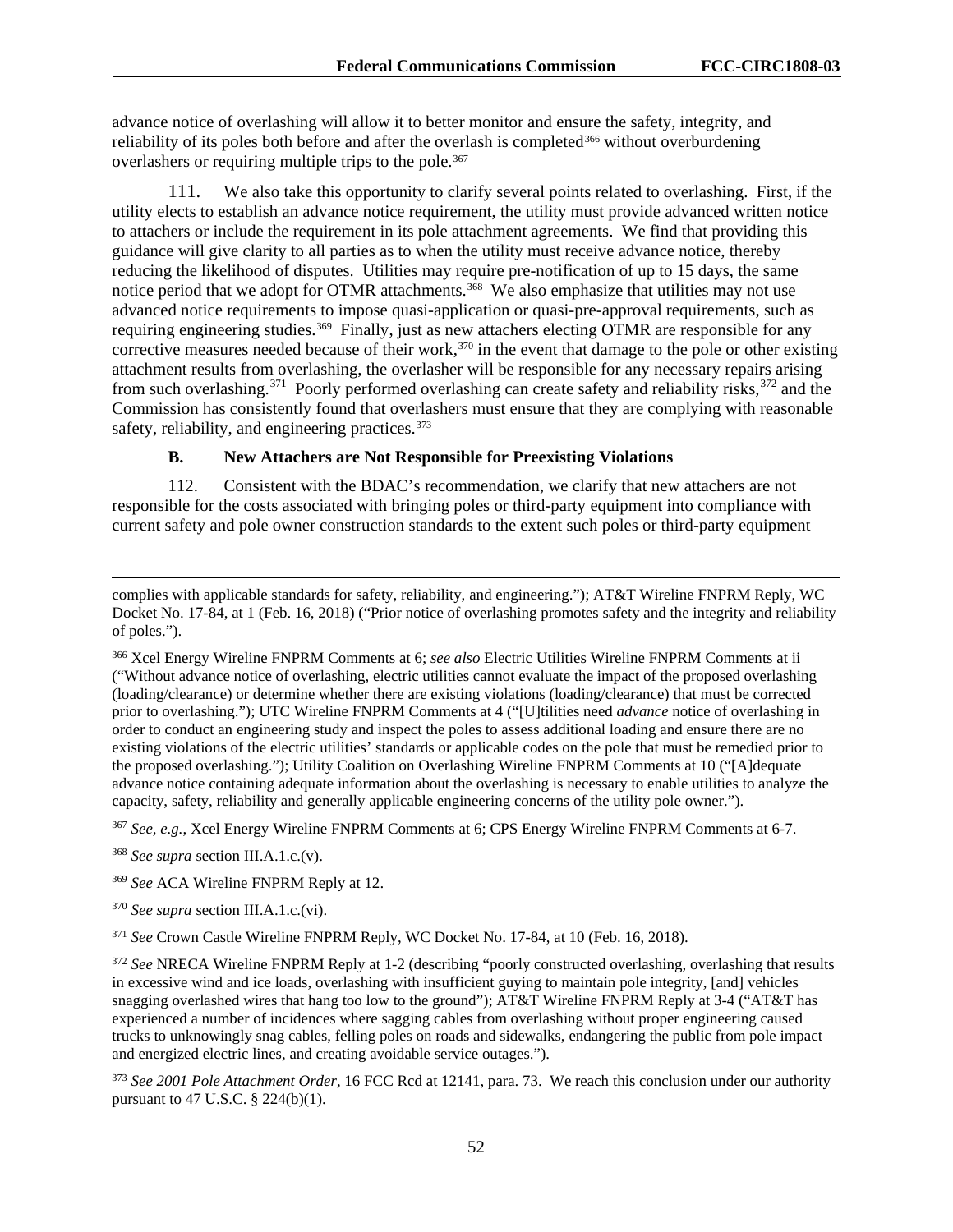were out of compliance prior to the new attachment.<sup>[374](#page-53-0)</sup> Although utilities have sometimes held new attachers responsible for the costs of correcting preexisting violations,<sup>[375](#page-53-1)</sup> this practice is inconsistent with our long-standing principle that a new attacher is responsible only for actual costs incurred to accommodate its attachment.<sup>[376](#page-53-2)</sup> The new attachment may precipitate correction of the preexisting violation, but it is the violation itself that causes the costs, not the new attacher. Holding the new attacher liable for preexisting violations unfairly penalizes the new attacher for problems it did not cause, thereby deterring deployment, and provides incentives for attachers to complete make-ready work irresponsibly and count on later attachers to fix the problem.<sup>377</sup>

113. We also clarify that utilities may not deny new attachers access to the pole based on safety concerns arising from a pre-existing violation, as Lightower alleges sometimes occurs.<sup>[378](#page-53-4)</sup> Simply denying new attachers access prevents broadband deployment and does nothing to correct the safety issue. We also clarify that a utility cannot delay completion of make-ready while the utility attempts to identify or collect from the party who should pay for correction of the preexisting violation.

### **C. Addressing Outdated Rate Disparities**

114. In the interest of promoting infrastructure deployment, the Commission adopted a policy in 2011 that similarly situated attachers should pay similar pole attachment rates for comparable access.<sup>379</sup> Incumbent LECs allege, however, that electric "utilities continue to charge pole attachment rates significantly higher" than the rates charged to similarly situated telecommunications attachers,<sup>[380](#page-53-6)</sup> and that these higher rates inhibit broadband deployment.[381](#page-53-7) To address this problem, we revise our rules to

<span id="page-53-3"></span><sup>377</sup> *See* ExteNet Wireline NPRM Comments at 56; Lightower Wireline NPRM Comments at 12; Lumos Wireline NPRM Comments at 15; ACA Wireline NPRM Reply at 28-31*.* We therefore reject CPS Energy's approach in which "the applicant is required to remedy existing technical violations of third-party attachments at its expense as part of the one-touch make-ready process." CPS Energy Wireline NPRM Reply at 10.

<span id="page-53-4"></span><sup>378</sup> Lightower Wireline NPRM Comments at 12.

<span id="page-53-5"></span><sup>379</sup> *See 2011 Pole Attachment Order*, 26 FCC Rcd at 5328, 5333-5337, paras. 203, 214-219 (establishing process by which incumbent LECs can show they are similarly situated to telecommunications attachers in order to receive comparable rates to those attachers).

<span id="page-53-6"></span><sup>380</sup> Verizon Wireline NPRM Comments at 11; *see also* AT&T Wireline NPRM Comments at 23 (describing the "higher attachment rates paid by AT&T's ILECs to electric utilities relative to competitors that benefit from the telecommunications rate"); Frontier Wireline NPRM Comments at 4 ("ILEC attachers currently pay disproportionately higher rates compared to other broadband attachers."); USTelecom Wireline NPRM Comments at 7 ("ILEC attachers do not currently benefit from . . . rate parity.").

<span id="page-53-7"></span><sup>381</sup> See USTelecom Wireline NPRM Comments at 7 ("The lack of regulatory parity between ILECs and their cable and CLEC counterparts in the provision of broadband services complicates investment decisions for ILECs and has undoubtedly inhibited broadband deployment in the United States."); *see also* Letter from Kevin G. Rupy, Vice President, Law & Policy, USTelecom, to Marlene H. Dortch, Secretary, FCC, WC Docket No. 17-84, at 2-3 (filed June 6, 2018) (USTelecom June 6, 2018 Wireline *Ex Parte* Letter) (arguing that "rationalizing antiquated monopolyera cost structures for pole inputs is necessary for efficient investment to bring more and better broadband infrastructure to a larger share of Americans, particularly in rural areas.").

<span id="page-53-0"></span> <sup>374</sup> BDAC January 2018 Recommendations at 24; *see also* Lumos Wireline NPRM Comments at 15; Electric Utilities Wireline NPRM Comments at 44; CCU Wireline NPRM Comments at 19-20; Lightower Wireline NPRM Comments at 12; ACA Wireline NPRM Reply Comments at 28-31.

<span id="page-53-1"></span><sup>375</sup> *See, e.g.*, ACA Wireline NPRM Comments at 22, 48-49; Lumos Wireline NPRM Comments at 15.

<span id="page-53-2"></span><sup>376</sup> *See, e.g.*, *Knology, Inc. v. Georgia Power Co.*, Memorandum Opinion and Order, 18 FCC Rcd 24615, 24625, para. 26 (2003); *Kansas City Cable Partners d/b/a Time Warner Cable of Kansas City v. Kansas City Power & Light Co.*, File Nos. PA 99-001, PA 99-002, Consolidated Order, 14 FCC Rcd 11599, 11606-07, para. 19 (CSB 1999).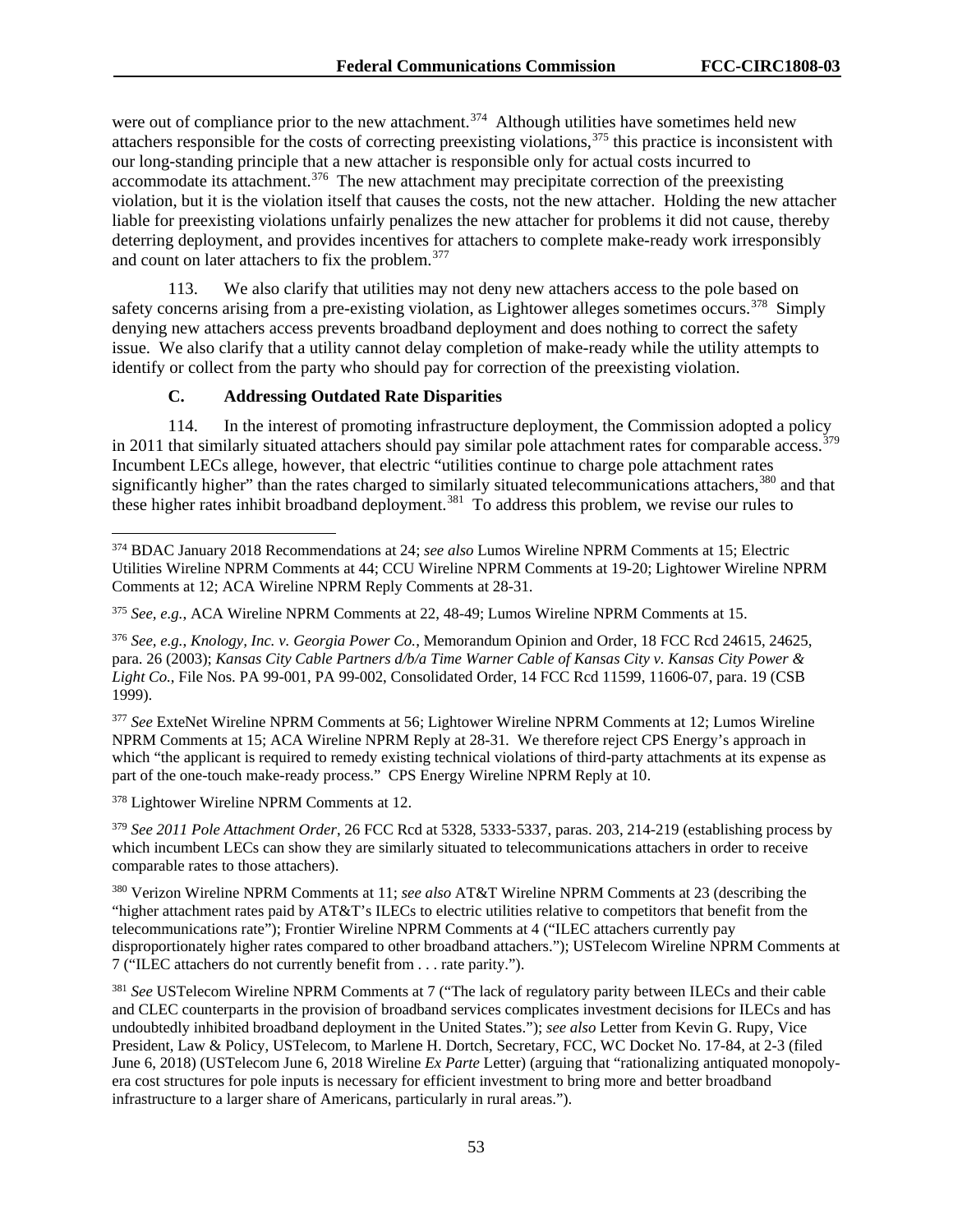establish a presumption that, for newly-negotiated pole attachment agreements between incumbent LECs and utilities, an incumbent LEC will receive comparable pole attachment rates, terms, and conditions as a similarly-situated telecommunications carrier or a cable television system providing telecommunications services (telecommunications attachers).<sup>382</sup> The utility can rebut the presumption with clear and convincing evidence that the incumbent LEC receives benefits under its pole attachment agreement with the utility that materially advantage the incumbent LEC over other telecommunications attachers.

115. As the Commission has recognized, historically, incumbent LECs owned approximately the same number of poles as electric utilities and were able to ensure just and reasonable rates, terms, and conditions for their attachments by negotiating long-term joint use agreements with utilities.<sup>383</sup> These joint use agreements provide benefits to the incumbent LECs that are not typically found in pole attachment agreements between utilities and other telecommunications attachers, such as lower makeready costs, the right to attach without advance utility approval, and use of the rights-of-way obtained by the utility, among other benefits.<sup>384</sup> By 2011, however, incumbent LECs owned fewer poles than utilities, and the Commission found that incumbent LECs "may not be in equivalent bargaining position with electric utilities in pole attachment negotiations in some cases."[385](#page-54-3) In 2011, the Commission determined that it had the authority "to ensure that incumbent LECs' attachments to other utilities' poles are pursuant to rates, terms and conditions that are just and reasonable,"<sup>[386](#page-54-4)</sup> and placed the burden on incumbent LECs to rebut the presumption that they are not similarly situated to an existing telecommunications attacher in order to obtain access on rates, terms, and conditions that are comparable to the existing telecommunications attacher.<sup>[387](#page-54-5)</sup>

116. The record clearly demonstrates that incumbent LEC pole ownership continues to decline.<sup>388</sup> Incumbent LECs argue that a reversal of the current presumption is warranted because incumbent LECs' bargaining power vis-à-vis utilities has eroded since 2011 as their percentage of pole ownership relative to utilities has dropped, thus resulting in increased attachment rates relative to their fellow telecommunications attachers.<sup>[389](#page-54-7)</sup> To bolster this claim, USTelecom provides the results of a recent

<span id="page-54-0"></span> <sup>382</sup> *See* USTelecom Wireline NPRM Comments at 9; Verizon Wireline NPRM Comments at 10.

<span id="page-54-1"></span><sup>383</sup> *See 2011 Pole Attachment Order*, 26 FCC Rcd at 5244, para. 8. As the Commission explained at the time, "joint use agreements are structured as cost-sharing arrangements, with each party agreeing to own a certain percentage of the joint use poles. This percentage typically is 40–50% for the incumbent LEC and 50–60% for the electric utility, and generally reflects the relative ratio of pole ownership that existed at the time these agreements originally were negotiated. No money changes hands under these agreements if each party owns its specified percentage of joint use poles. . . . When pole ownership deviates from the agreement, the party that owns less than the specified percentage typically pays the other party an amount based on a per pole rate." *Id.* at 5334-35, n.651 (internal citations omitted).

<span id="page-54-2"></span><sup>384</sup> *See* EEI Wireline NPRM Reply at 14; UTC Wireline NPRM Reply at 27-28.

<span id="page-54-3"></span><sup>385</sup> *2011 Pole Attachment Order*, 26 FCC Rcd at 5329, para. 206.

<span id="page-54-4"></span><sup>386</sup> *2011 Pole Attachment Order*, 26 FCC Rcd at 5330, para. 208.

<span id="page-54-5"></span><sup>387</sup> *See* 47 CFR § 1.1414; *see also 2011 Pole Attachment Order*, 26 FCC Rcd at 5336, para. 217 (stating that, "to the extent that the incumbent LEC demonstrates that it is obtaining pole attachments on terms and conditions that leave them comparably situated to telecommunications carriers or cable operators, we believe it will be appropriate to use the rate of the comparable attacher as [a] 'just and reasonable' rate").

<span id="page-54-6"></span><sup>388</sup> *See* AT&T Wireline NPRM Comments at 23; Frontier Wireline NPRM Comments at 6; Letter from Kevin G. Rupy, Vice President, Law & Policy, USTelecom, to Marlene H. Dortch, Secretary, FCC, WC Docket No. 17-84, at Attach. at 7 (USTelecom Nov. 21, 2017 Wireline *Ex Parte* Letter) ("In the 46 states surveyed, USTelecom's data show that for every ILEC pole to which IOUs attach, ILECs attach to three IOU poles. Specifically, ILECs attach to approximately 13.9 million IOU poles, whereas IOUs attach to only 4.6 million ILEC poles.").

<span id="page-54-7"></span><sup>389</sup> *See* AT&T Wireline NPRM Comments at 23; Frontier Wireline NPRM Comments at 4-7; USTelecom Wireline NPRM Comments at 3-4; Verizon Wireline NPRM Comments at 11. According to a recent USTelecom survey, its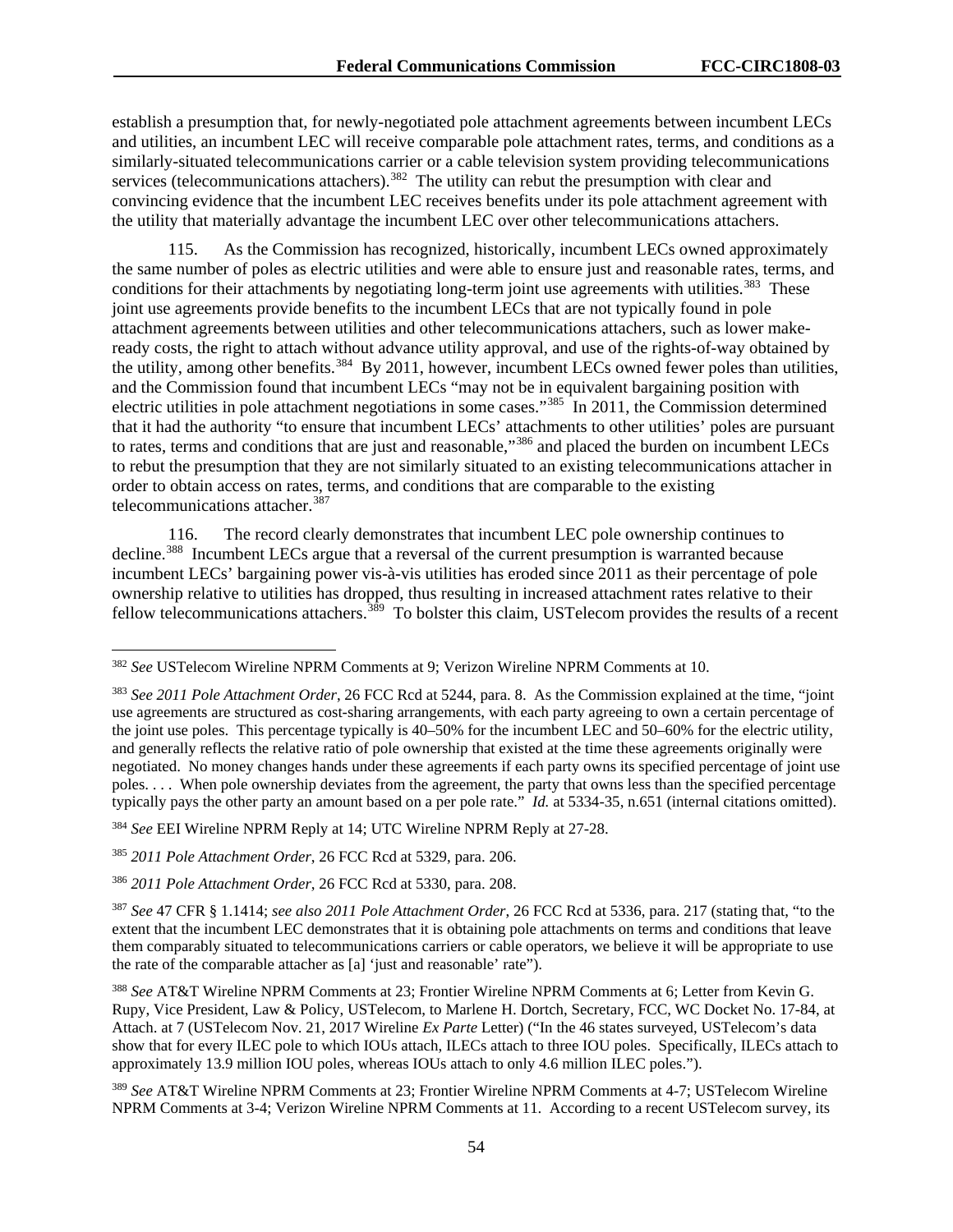member survey showing that its incumbent LEC members "pay an average of \$26.12 [per year] to [investor-owned utilities] today in Commission-regulated states (an *increase* from \$26.00 in 2008), compared to cable and CLEC provider payments to ILECs, which average \$3.00 and \$3.75 [per year], respectively (a *decrease* from \$3.26 and \$4.45, respectively, in 2008)."[390](#page-55-0)

117. We are convinced by the record evidence showing that, since 2008, incumbent LEC pole ownership has declined and incumbent LEC pole attachment rates have increased (while pole attachment rates for cable and telecommunications attachers have decreased).<sup>[391](#page-55-1)</sup> We therefore conclude that incumbent LEC bargaining power vis-à-vis utilities has continued to decline. Therefore, based on these changed circumstances, we agree with both incumbent LEC and electric utility commenters' arguments that, for new pole attachment agreements between utilities and incumbent LECs,<sup>[392](#page-55-2)</sup> we should presume that incumbent LECs are similarly situated to other telecommunications attachers and entitled to pole attachment rates, terms, and conditions that are comparable to the telecommunications attachers.<sup>393</sup> We conclude that, for determining a comparable pole attachment rate for new pole attachment agreements, the presumption is that the incumbent LEC should be charged no higher than the pole attachment rate for telecommunications attachers calculated in accordance with section  $1.1407(e)(2)$  of the Commission's rules.<sup>[394](#page-55-4)</sup> In making this determination, we agree with the Electric Utilities that presumptively applying

members in 2017 paid investor owned utilities nearly nine times what incumbent LECs charge cable provider attachers on incumbent LEC-owned poles, and almost seven times the rates incumbent LECs charge competitive LEC attachers on incumbent LEC-owned poles. *See* USTelecom Nov. 21, 2017 Wireline *Ex Parte* Letter at Attach. at 3. According to USTelecom, this disparity has risen from 2008 when its members paid eight times more than cable providers and six times more than competitive LECs. *See id*. at Attach. at 4.

<span id="page-55-0"></span><sup>390</sup> USTelecom Nov. 21, 2017 Wireline *Ex Parte* Letter at Attach. at i (italics in original).

<span id="page-55-1"></span><sup>391</sup> *See* AT&T Wireline NPRM Comments at 23; Frontier Wireline NPRM Comments at 4-7; USTelecom Wireline NPRM Comments at 3-4; Verizon Wireline NPRM Comments at 11; USTelecom Nov. 21, 2017 Wireline *Ex Parte*  Letter at Attach. at 2-11.

<span id="page-55-2"></span><sup>392</sup> A new pole attachment agreement is one entered into after the effective date of this Order. Consistent with the Commission's conclusion in 2011, the pre-2011 pole attachment rate for telecommunications carriers will continue to serve as a reference point in complaint proceedings regarding agreements that materially advantage an incumbent LEC and which are entered into after that Order and before the effective date of the Order we release today. *See 2011 Pole Attachment Order*, 26 FCC Rcd at 5337, para. 218. This extends to circumstances where an agreement has been terminated and the parties continue to operate under an "evergreen" clause. *See* Verizon Florida LLC v. Florida Power and Light Company, Pole Attachment Complaint, Docket No. 15-73, File No. EB-15-MD-002, at 6 (filed Mar. 13, 2015) (describing how the parties had terminated a joint use agreement but continued to operate under rates established by the joint use agreement for existing attachments pursuant to the agreement's evergreen clause); *cf.* Electric Utilities Apr. 24, 2018 Wireline *Ex Parte* Letter at 5-6 ("[I]n almost all joint use agreements, investor-owned electric utilities have no right to demand removal of attachments upon termination.") (emphasis omitted).

<span id="page-55-3"></span><sup>393</sup> *See* USTelecom Wireline NPRM Comments at 6-8; AT&T Wireline NPRM Comments at 23; Frontier Wireline NPRM Comments at 5-7; Verizon Wireline NPRM Comments at 11-12; *see also* Electric Utilities Wireline NPRM Comments at 24 ("The Electric Utilities do not oppose a rule that creates a rebuttable presumption that ILEC attachments made pursuant to pole license agreements—thus lacking the advantages typically associated with historical joint use agreements—are subject to the telecom rate."). As the Electric Utilities comment, under new pole license agreements, "ILECs and the Electric Utilities would be permitted to attach to each other's new poles as licensees on terms similar to those the Electric Utilities offer to other wireline licensees. This would mean, by way of example, that ILECs would be required to follow the Electric Utilities' permitting processes, would not be guaranteed the lowest space on the pole, would pay annual rental on a per attachment (and not a per pole) basis, would be required to pay full make-ready costs, would be required to meet insurance, security, and indemnification requirements, and would not be afforded the historical deference afforded to ILECs as co-custodians of the joint use network." Electric Utilities Wireline NPRM Comments at 24-25.

<span id="page-55-4"></span><sup>394</sup> *See* 47 CFR § 1.1407(e)(2).

 $\overline{a}$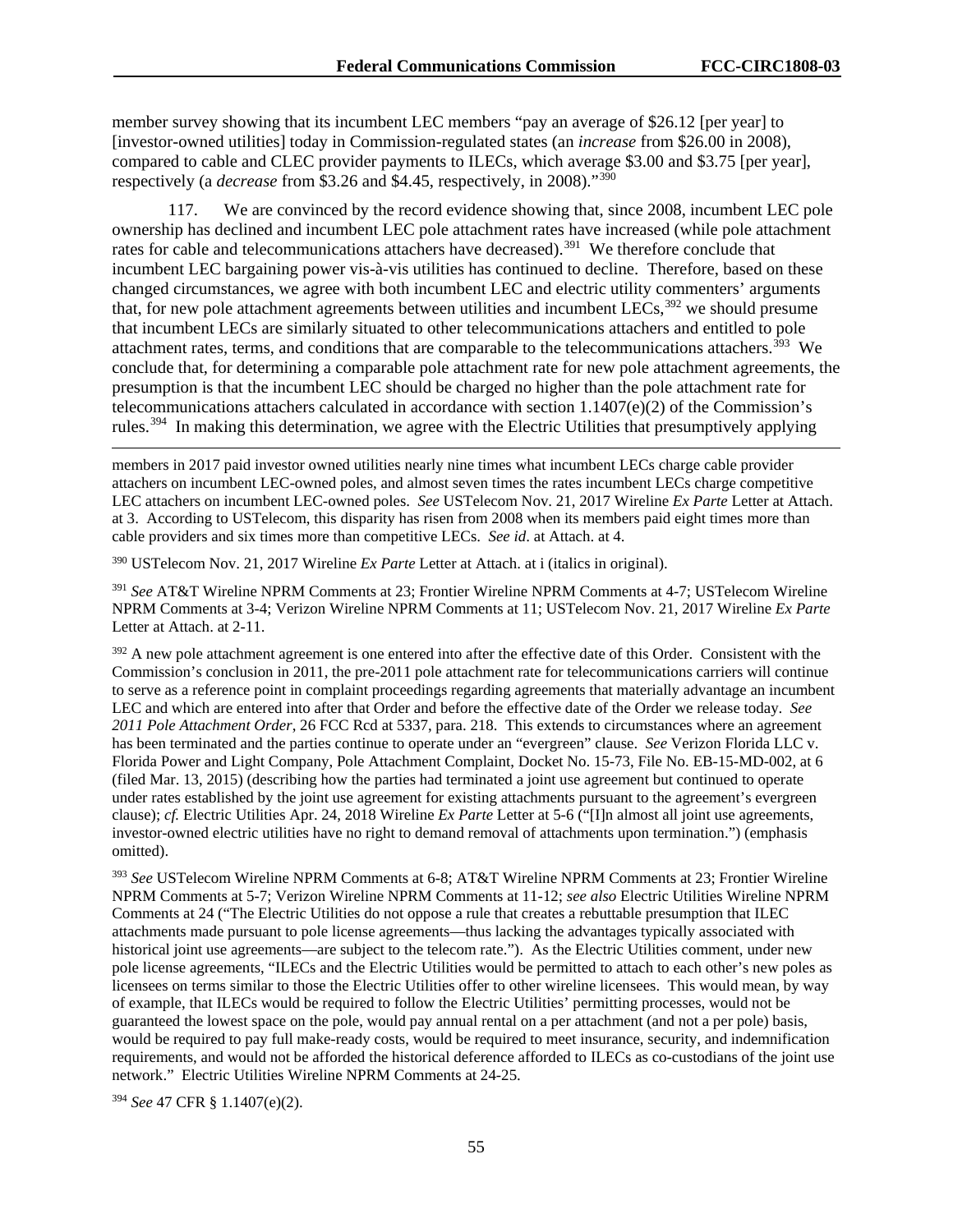comparable attachment rates, terms, and conditions to incumbent LECs is a fair result "where ILECs are truly attaching on terms comparable to other wireline licensees."[395](#page-56-0) We find that reversing our presumption in the case of new agreements will promote broadband deployment; we agree with USTelecom that greater rate parity between incumbent LECs and their telecommunications competitors "can energize and further accelerate broadband deployment."[396](#page-56-1) However, we recognize there may be some cases in which incumbent LECs that enter into new pole attachment agreements with utilities may continue to possess greater bargaining power than other attachers, for example in geographic areas where the incumbent LEC continues to own a large number of poles. Therefore, we establish a presumption that may be rebutted, rather than a more rigid rule.

118. We decline to extend this rebuttable presumption to existing joint use agreements between utilities and incumbent LECs. We agree with electric utility commenters that reversing the current presumption would disrupt joint use relationships between them and incumbent LECs, and it is not our intent to interfere with the arm's-length benefits previously bargained for by parties to existing joint use agreements.<sup>[397](#page-56-2)</sup> Rather than treating incumbent LECs similarly to other parties, the record indicates that existing joint use agreements give incumbent LECs benefits beyond those granted to other parties and typically were negotiated long ago at a time of more equal bargaining power between the parties.[398](#page-56-3)

119. Where the presumption that incumbent LECs are similarly situated to other telecommunications attachers applies, utilities can rebut the presumption in a complaint proceeding by demonstrating that the incumbent LEC receives benefits that materially advantage the incumbent LEC over other telecommunications attachers.<sup>399</sup> As the Commission has previously found, such material benefits include: "[p]aying significantly lower make-ready costs; [n]o advance approval to make attachments; [n]o post-attachment inspection costs; [r]ights-of-way often obtained by electric company; [g]uaranteed space on the pole; [p]referential location on pole; [n]o relocation and rearrangement costs; and [n]umerous additional rights such as approving and denying pole access, collecting attachment rents and input on where new poles are placed." $400$  If the utility can demonstrate that the incumbent LEC

<span id="page-56-3"></span><sup>398</sup> *See* CCU Wireline NPRM Comments at 41-49; Electric Utilities Wireline NPRM Reply at 3-5; Midwest Electric Utilities Wireline NPRM Reply at 34; Electric Utilities Apr. 24, 2018 Wireline *Ex Parte* Letter at 7-8; *2011 Pole Attachment Order*, 26 FCC Rcd at 5334-35, para. 216 & n.654; *see also* UTC Wireline NPRM Comments at 20-21. Although USTelecom argues that the operational and financial benefits of joint use to incumbent LECs are limited, *see* USTelecom June 6, 2018 Wireline *Ex Parte* Letter at 4-7, USTelecom admits that incumbent LECs receive some benefit in the form of a distinct approach to make-ready costs. *Id*. at 5.

<span id="page-56-5"></span><sup>400</sup> *2011 Pole Attachment Order*, 26 FCC Rcd at 5335, n.654 (quoting Comcast Reply, WC Docket No. 07-245, GN Docket No. 09-51, at 25 (Oct. 4, 2010)); *see also* CCU Wireline NPRM Comments at 45-49 (stating that "ILECs

<span id="page-56-0"></span> <sup>395</sup> Electric Utilities Wireline NPRM Comments at 25.

<span id="page-56-1"></span><sup>396</sup> USTelecom Nov. 21, 2017 Wireline *Ex Parte* Letter at Attach. at 1.

<span id="page-56-2"></span><sup>397</sup> *See* UTC Wireline NPRM Comments at 20; Midwest Electric Utilities Wireline NPRM Reply at 32; POWER Coalition Wireline NPRM Reply at 24-25; *2011 Pole Attachment Order*, 26 FCC Rcd at 5335, para. 216 & n.654; *see also* CCU Wireline NPRM Comments at 53; Electric Utilities Wireline NPRM Reply at 2. USTelecom argues that incumbent LECs lack the ability to terminate and renegotiate existing agreements. *See* USTelecom June 6, 2018 Wireline *Ex Parte* Letter at 4. Despite this argument, we decline to apply the presumption to pre-existing, freely-negotiated joint use agreements. The presumption we adopt today will offer incumbent LECs another option going forward, when current agreements expire or in cases where an incumbent LEC does terminate an agreement. *Cf*. Letter from Eric B. Langley, Counsel, Electric Utilities, to Marlene H. Dortch, Secretary, FCC, WC Docket No. 17-84, at 7 (filed Apr. 24, 2018) (Electric Utilities Apr. 24, 2018 Wireline *Ex Parte* Letter) ("[I]n the experience of the Electric Utilities, it is almost always the ILEC terminating the joint use agreement.") (emphasis omitted).

<span id="page-56-4"></span><sup>399</sup> *See 2011 Pole Attachment Order*, 26 FCC Rcd at 5336-37, para. 218; *see also* Verizon Wireline NPRM Comments at 12.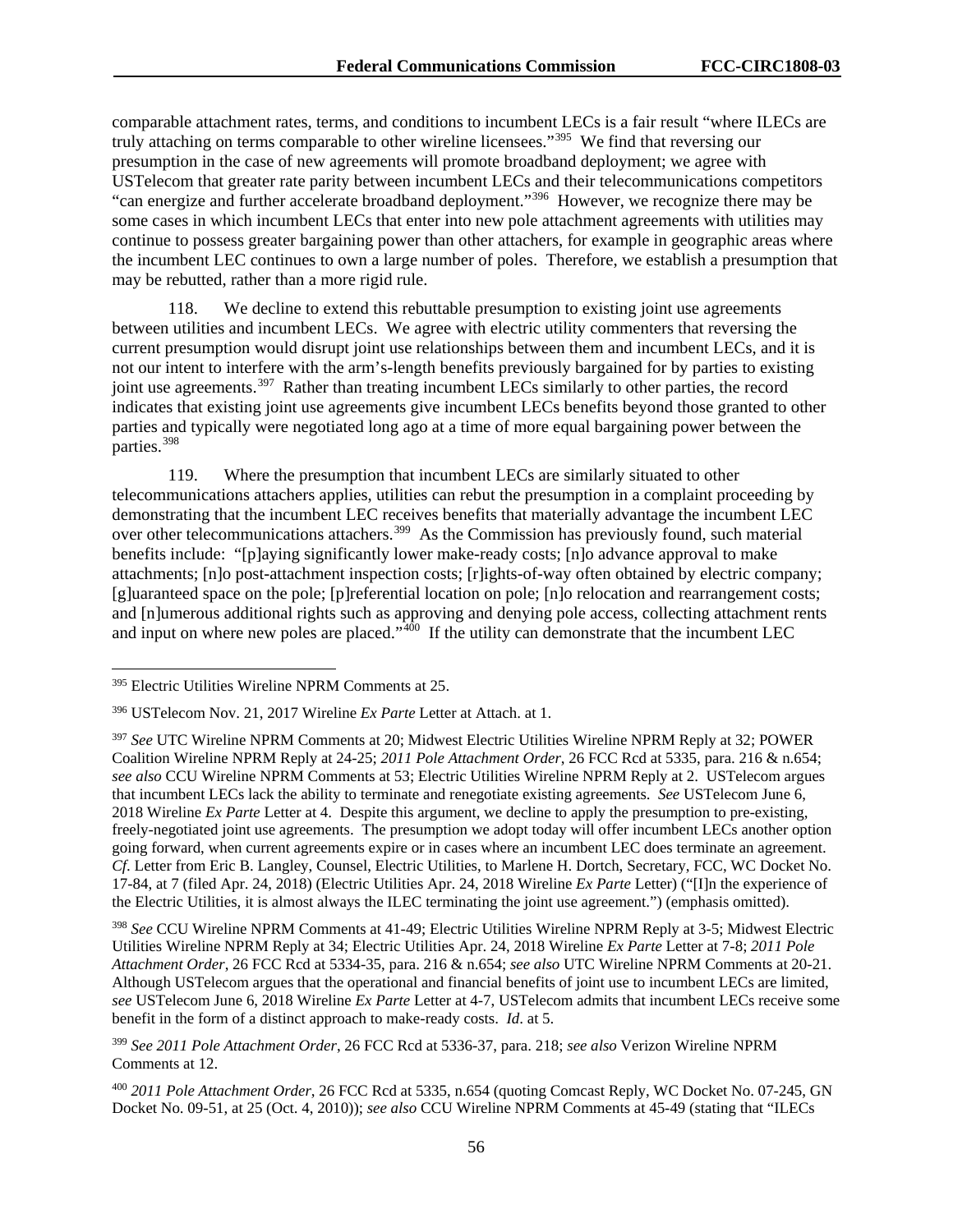receives significant material benefits beyond basic pole attachment or other rights given to another telecommunications attacher, then we leave it to the parties to negotiate the appropriate rate or tradeoffs to account for such additional benefits.

120. If the presumption we adopt today is rebutted, the pre-*2011 Pole Attachment Order* telecommunications carrier rate is the maximum rate that the utility and incumbent LEC may negotiate. This conclusion builds on and clarifies the Commission's determination in the *2011 Pole Attachment Order* that the pre-2011 telecommunications carrier rate should serve "as a reference point in complaint proceedings" where a joint use agreement was found to materially advantage an incumbent LEC.[401](#page-57-0) The Commission "[found] it prudent to identify a specific rate to be used as a reference point in these circumstances because it [would] enable better informed pole attachment negotiations . . . [and] reduce the number of disputes" regarding pole attachment rates. $402$  We reaffirm the conclusion that reference to this rate is appropriate where incumbent LECs receive material advantages in a pole attachment agreement. And because we agree with commenters that "establishment of . . . an upper bound will provide further certainty within the pole attachment marketplace, and help to further limit pole attachment litigation," $403$  we make this rate a hard cap. $404$  In so doing, we remove the potential for uncertainty caused by considering the rate merely as a "reference point."

#### **D. Other Pole Attachment Issues**

121. Below, we respond to several pole attachment related proposals raised in the record in the *Wireline Infrastructure* proceeding. We do not at this time address all outstanding issues raised in the notices or record in this proceeding, and we will take further action as warranted in this proceeding to address outstanding issues.

122. *Uniform Pole Attachment Application.* We decline to adopt rules requiring utilities to use a uniform pole application form as requested by certain commenters.<sup>[405](#page-57-4)</sup> We agree with a previous Commission decision that it is best to "leave the details of specific application criteria and processes to individual utilities,"[406](#page-57-5) and we do not find a compelling case in the record to change course, so long as the

 $\overline{a}$ receive a host of advantages that third party attachers like cable companies and CLECs do not enjoy," before enumerating many of those specific advantages); Electric Utilities Wireline NPRM Comments at 26-30 (stating the benefits to ILECs of joint use agreements and claiming that "it is highly unlikely that ILECs made their existing attachments on 'comparable terms' to other attachers because the ILECs made them with the immense capital cost savings and operational advantages of joint use agreements"); Midwest Electric Utilities Wireline NPRM Comments at 45-46 (asserting that "ILECs generally obtain numerous benefits under their existing joint use agreements that offset any increased rates they might pay for pole access in certain circumstances").

<span id="page-57-0"></span><sup>401</sup> *2011 Pole Attachment Order*, 26 FCC Rcd at 5337, para. 218.

<span id="page-57-1"></span><sup>402</sup> *Id.* The Commission further concluded that this rate, "which historically has been used in the marketplace," accounted for "particular arrangements that provide net advantages to incumbent LECs" because it was higher than the rate available to telecommunications attachers. *Id.*

<span id="page-57-2"></span><sup>403</sup> USTelecom Wireline NPRM Comments at 11; *see also* Verizon Wireline NPRM Comments at 14 ("If the preexisting telecom rate is . . . an upper bound, it will focus the parties' negotiations by cabining the range of rates at issue.").

<span id="page-57-3"></span><sup>404</sup> *See* USTelecom Wireline NPRM Comments at 11; POWER Coalition Wireline NPRM Reply at 25 (submitting that if the utility overcomes the presumption, then "the old telecom rate should apply" if the incumbent LEC receives joint use benefits not enjoyed by other telecommunications carriers).

<span id="page-57-4"></span><sup>405</sup> *See, e.g.*, Charter Feb. 5, 2018 Wireline *Ex Parte* Letter at 3 ("Utilize a pole attachment application that requires applicants to submit only the information reasonably necessary for the application process."); FBA Wireline NPRM Comments at 8-9; Mobilitie Wireline & Wireless NPRM Comments at 10; ACA Wireline NPRM Reply at 14-17.

<span id="page-57-5"></span><sup>406</sup> *2011 Pole Attachment Order*, 26 FCC Rcd at 5274, para. 73.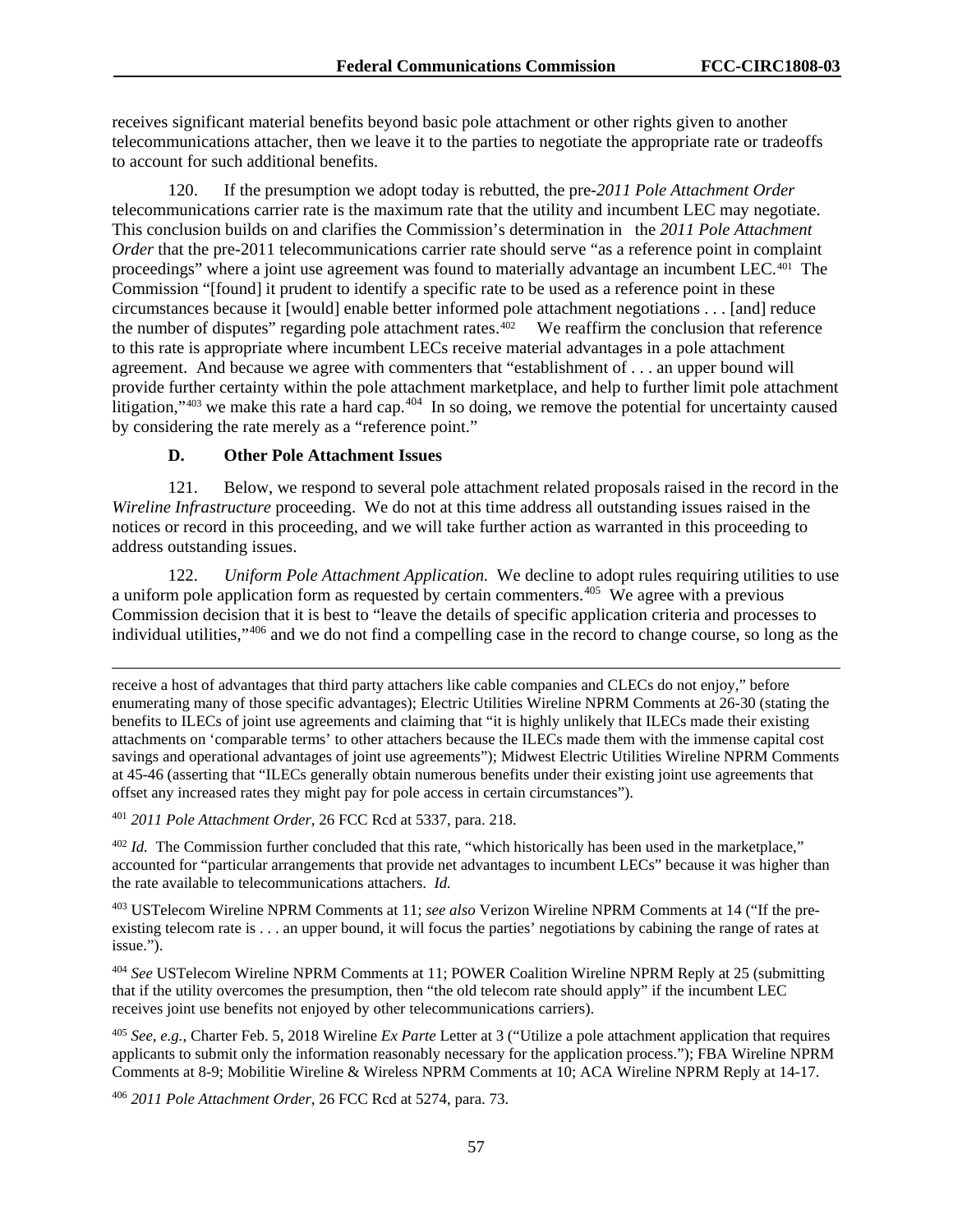criteria and processes a utility uses are reasonable. We also agree with the Coalition of Concerned Utilities that implementation and use of a standard pole application would likely prove difficult because "[e]ach utility has its own operational, design, construction, geographical and state regulatory requirements that call for different pole attachment application information."[407](#page-58-0)

123. *Automated Tracking of Pole Attachment Progress.* We decline to adopt ACA's proposal that we require utilities to adopt a web-based pole attachment ticket management system.<sup>[408](#page-58-1)</sup> Attachers and utilities are in the best position to develop systems, and we are reluctant to interfere in the market absent greater evidence of need. Rather, the market appears to be working in this regard. As ACA points out, "the great majority of utilities use NJUNS, NOTIFY, or some other management system."<sup>409</sup> Similarly, Alliant Energy developed and implemented its own online portal for processing and tracking pole attachment applications.<sup>[410](#page-58-3)</sup>

124. *Utility Construction Standards and Requirements.* We decline the requests of certain commenters to establish limits on the construction standards and requirements that utilities adopt for their poles.[411](#page-58-4) We agree with those utility commenters who argue that one-size-fits-all national pole construction standards (even if they were based on the NESC or similar codes) are not a good idea, and the better policy is to defer to reasonable and targeted construction standards established by states, localities, and the utilities themselves where appropriate.<sup>[412](#page-58-5)</sup>

125. At this time, we decline to adopt Crown Castle's request that we prohibit blanket bans by utilities on the attachment of equipment in the unusable space on a pole because we have an insufficient record on which to reach a clear determination.<sup>413</sup> Crown Castle argues that it "has encountered a growing number of pole owners, whose territories cover many states, who have adopted blanket bans on attaching any equipment in the [unusable] space – despite the fact that this is a well-established and long-standing practice."<sup>[414](#page-58-7)</sup> Two utility commenters argue that where utilities prohibit such attachments, they do so based on legitimate safety and engineering considerations, such as fall hazards, climbing obstructions, and the difficulty of moving equipment in the common space when poles have to be replaced.<sup>[415](#page-58-8)</sup> No other commenter addressed this issue. We recognize that there are likely to be circumstances in which using the lower portion of poles to install equipment associated with DAS and other small wireless facilities will be safe and efficient.[416](#page-58-9) However, given the paucity of the record, we are not in a position to be certain whether we should mandate that utilities permit certain uses. We would be open to revisiting this issue in the future.

<span id="page-58-0"></span> <sup>407</sup> CCU Wireline NPRM Reply at 14; *see also* Electric Utilities Wireline NPRM Reply at 28-29 (claiming that "[d]ifferences in application forms reflect differences in electric utilities' internal construction standards, pole attachment policies, and even the specific geography and weather conditions of the utilities' service area").

<span id="page-58-1"></span><sup>408</sup> *See* ACA Wireline NPRM Reply at 17; Charter Wireline & Wireless NPRM Comments at 56; Crown Castle Wireline NPRM Reply at 9; NCTA Wireline & Wireless NPRM Reply at 22-23; UTC Wireline NPRM Reply at 7.

<span id="page-58-2"></span><sup>409</sup> ACA Wireline NPRM Reply at 17.

<span id="page-58-3"></span><sup>410</sup> Midwest Electric Utilities Wireline NPRM Reply at 12, 29-30.

<span id="page-58-4"></span><sup>411</sup> *See* Crown Castle Wireline NPRM Comments at 4-5; ExteNet Wireline & Wireless NPRM Comments at 55.

<span id="page-58-5"></span><sup>412</sup> *See* CenterPoint Energy/FPL Feb. 13, 2018 Wireline *Ex Parte* Letter at 4.

<span id="page-58-6"></span><sup>413</sup> Crown Castle Wireline NPRM Comments at 5-6.

<span id="page-58-7"></span><sup>414</sup> *Id.* at 5.

<span id="page-58-8"></span><sup>415</sup> CCU Wireline NPRM Reply at 28; Electric Utilities Wireline NPRM Reply at 24-25.

<span id="page-58-9"></span><sup>416</sup> *Cf. 2011 Pole Attachment Order*, 26 FCC Rcd at 5276, para. 77 (prohibiting blanket bans on wireless pole-top attachments).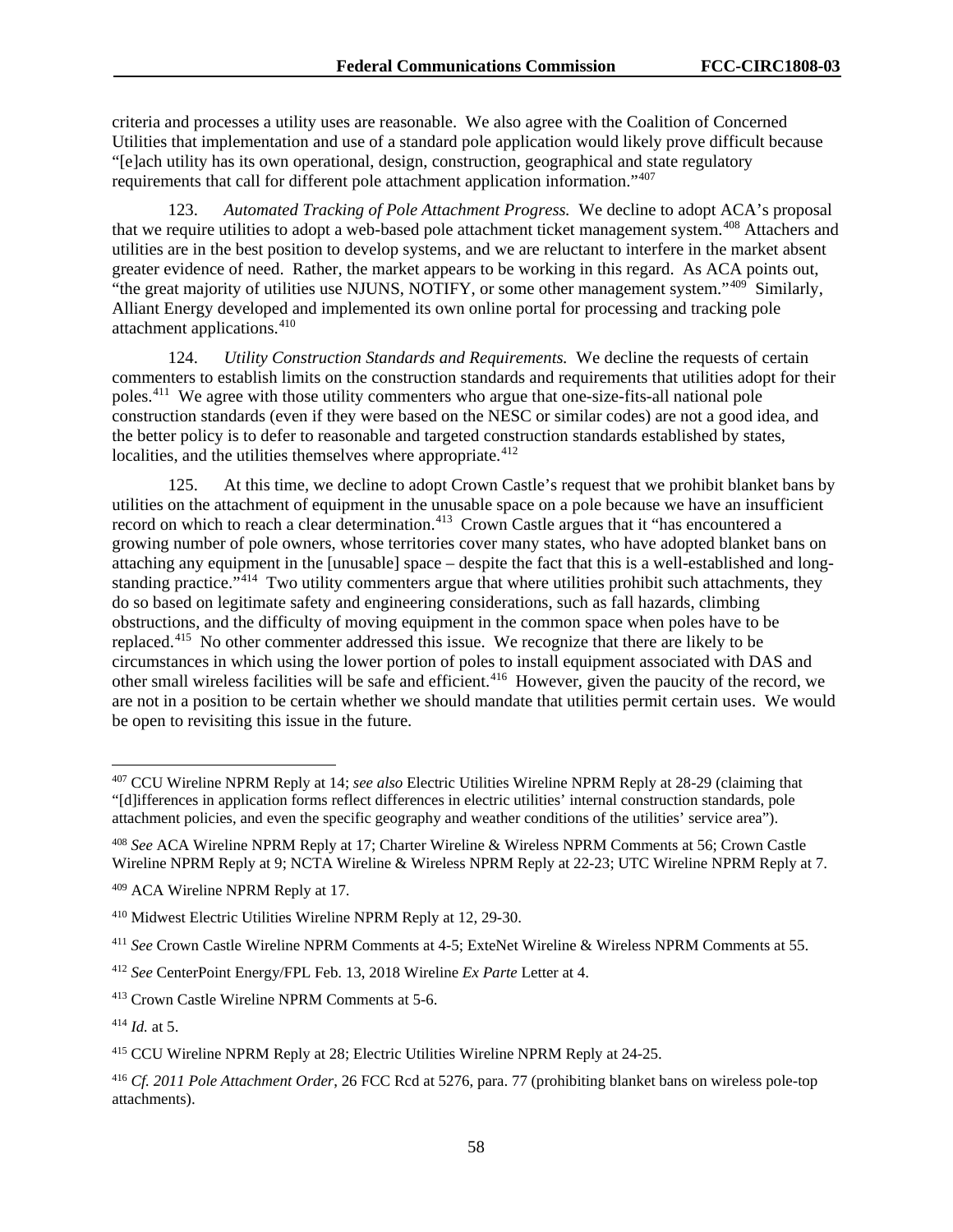# **E. Legal Authority**

126. We conclude that we have ample authority under section 224 to take the actions above to adopt a new pole attachment process, amend our current pole attachment process, clarify responsibility for pre-existing violations, and address outdated rate disparities. Section 224 authorizes us to prescribe rules ensuring that the rates, terms, and conditions of pole attachments are just and reasonable.<sup>417</sup> We find that the actions we take today to speed broadband deployment further these statutory goals. In addition, while we rely solely on section 224 for legal authority, our prioritization of broadband deployment throughout today's *Report and Order* finds support in section 706(a) of the Telecommunications Act of 1996, which exhorts us to "encourage the deployment on a reasonable and timely basis of advanced telecommunications capability to all Americans" by "remov[ing] barriers to infrastructure investment."[418](#page-59-1)

# **F. Rebuilding and Repairing Broadband Infrastructure After Disasters**

127. We will not allow state and local laws to stand in the way of post-disaster restoration of essential communciations networks. In the November 2017 *Further Notice of Proposed Rulemaking* in this proceeding, we sought comment on whether there are targeted circumstances related to disasters in which the Commission should use its preemption authority.<sup>[419](#page-59-2)</sup> We find that we have authority under sections 253 and 332(c)(7) of the Act<sup>[420](#page-59-3)</sup> to preempt state or local laws that prohibit or have the effect of prohibiting the rebuilding or restoration of facilities used to provide telecommunications services, and we commit to exercising that authority on a case-by-case basis where needed.<sup>421</sup> Sections 253 and 332(c)(7) both permit us to preempt state and local laws that "prohibit or have the effect of prohibiting" the deployment of telecommunications services, and we agree with Verizon that we can use this authority to preempt state or local legal action that effectively prohibit the deployment of telecommunications services in the wake of a disaster.<sup>[422](#page-59-5)</sup> As the Commission has previously recognized, certain federal regulations may impede restoration efforts, and we are working to address those too<sup>423</sup>—where it is within our

<span id="page-59-1"></span><sup>418</sup> 47 U.S.C. § 1302(a). While section 706(a) does not provide a grant of regulatory authority, we look to it as guidance from Congress on how to implement our statutorily-assigned duties. *See Restoring Internet Freedom*, WC Docket No. 17-108, Declaratory Ruling, Report and Order, and Order, 33 FCC Rcd 311, 471-480, paras. 268-83 (2018).

<span id="page-59-2"></span><sup>419</sup> *See Wireline Infrastructure Order*, 32 FCC Rcd at 11194, paras. 178-79.

<span id="page-59-3"></span><sup>420</sup> 47 U.S.C. §§ 253, 332(c)(7).

<span id="page-59-4"></span><sup>421</sup> Our finding that the Commission has such authority should not be construed to mean that the Commission's preemption authority under Section 253 is limited only to times of natural disasters. *See* Illinois Electric Cooperative Wireline FNRPM Comments at 4.

<span id="page-59-5"></span><sup>422</sup> 47 U.S.C. §§ 253(a), 332(c)(7); *see* Verizon Wireline FNPRM Comments at 20. We find that our preemption authority under section 253 and 332 is not limited to natural disasters, and also extends to *force majeure* events generally, including man-made disasters. *Cf., e.g.*, *Wireline Infrastructure Order*, 32 FCC Rcd at 11157-59, paras. 71-78 (adopting streamlined copper retirement notice procedures for *force majeure* events).

<span id="page-59-6"></span><sup>423</sup> *See Wireline Infrastructure Order*, 32 FCC Rcd at 11157-59, paras. 71-78 (exempting incumbent LECs from certain requirements for copper retirements that are a direct result of damage to network infrastructure caused by a *force majeure* event); *Second Wireline Infrastructure Order* at paras. 58-59 (extending streamlined notice procedures for *force majeure* events to all types of network changes); *Telephone Number Portability; Numbering Resource Optimization*, CC Docket Nos. 95-116, 99-200, Order, 32 FCC Rcd 6723 (2017) (granting a temporary waiver of the Commission's numbering rules for providers affected by Hurricane Harvey); *Telephone Number* 

<span id="page-59-0"></span><sup>&</sup>lt;sup>417</sup> 47 U.S.C. §§ 224(b)(1), (2). As we have stated previously, "the broad language of section 224(b)(1) and (b)(2) indicate a delegation of comprehensive rulemaking authority over all attachment issues, including access." *2011 Pole Attachment Order*, 26 FCC Rcd at 5282, para. 91. Our comprehensive authority covers the various rules we adopt today, including new requirements on attachers. We note that other provisions of the Act also confer broad authority to regulate providers of telecommunications service or cable television systems. *See, e.g.*, 47 U.S.C. §§ 154(i), 201, 202, 536.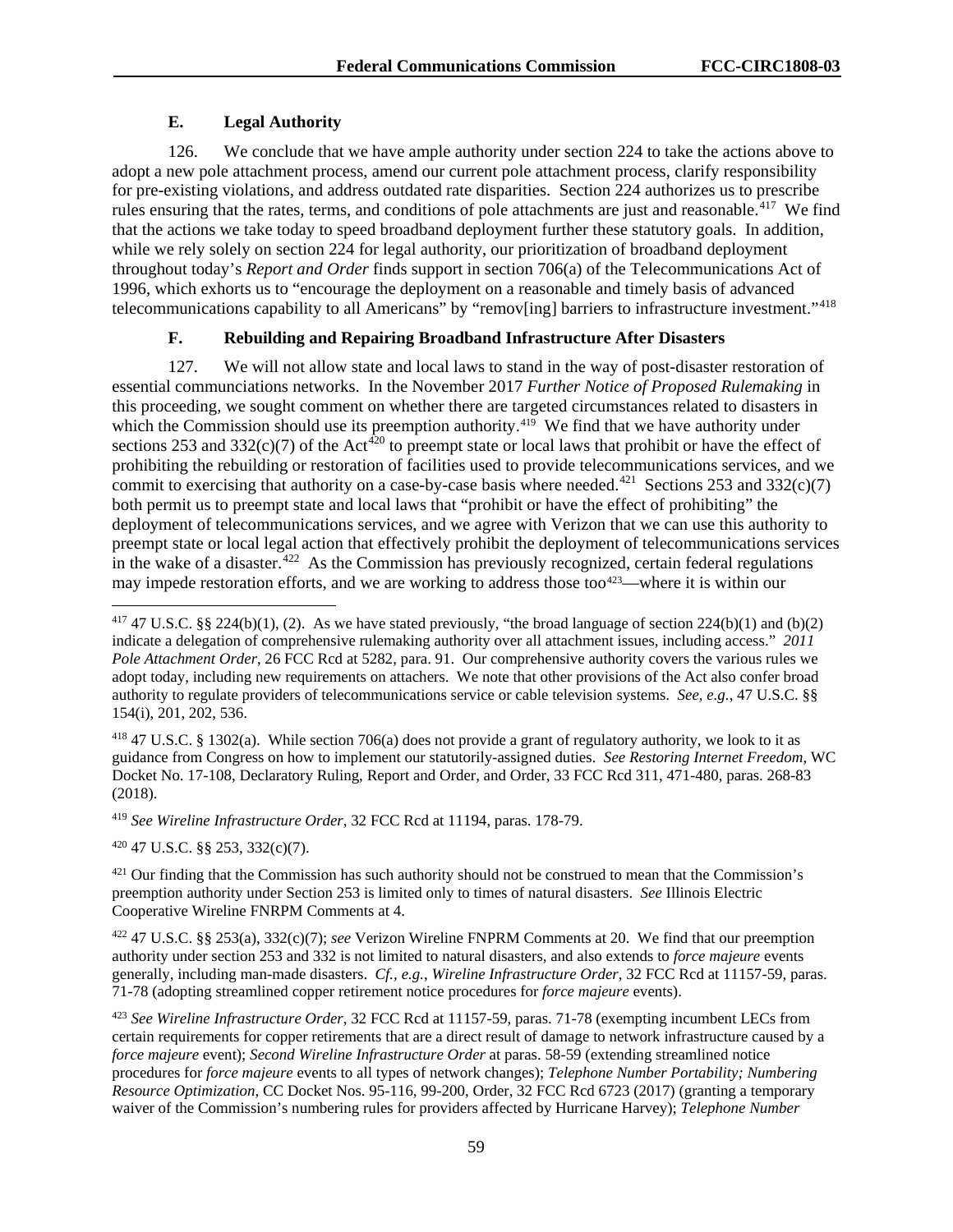authority, we are committed to addressing all legal requirements that stand in the way of prompt restoration of communications infrastructure.

128. We prefer to exercise our authority to preempt state and local requirements that inhibit network restoration, to the extent necessary and warranted under section 253 and/or 332(c)(7), on an expedited adjudicatory case-by-case basis, in which we can take into account the particularized circumstances of the state or local law in question and the impact of the disaster, and other relevant factors, rather than through adoption of a rule.<sup> $424$ </sup> In such cases, we direct the Wireline Competition Bureau and the Wireless Telecommunications Bureau to expedite the consideration of disaster relief petitions by placing petitions on public notice in a timely fashion and adoping expedited comment cycles. In entertaining such petitions, the Bureaus should consider whether the state or local law in question, even if it otherwise may be prudent, materially inhibits or limits the rebuilding of telecommunications infrastructure in the wake of a disaster.<sup>[425](#page-60-1)</sup>

129. We agree with the City of New York that state and local officials are often best positioned to respond to disasters and implement disaster response protocol and will be cognizant not to exercise our preemption authority in a manner that could disrupt these efforts.<sup>426</sup> In the wake of Hurricanes Harvey, Irma, and Maria, the Commission worked closely with state and local partners to support restoration of communications networks in affected areas,  $427$  and going forward, we reiterate the need for ongoing coordination and cooperation between the Commission and state and local governments to rebuild damaged telecommunications infrastructure as quickly as possible.<sup>[428](#page-60-4)</sup> As the Public Safety and Homeland Security Bureau is responsible for coordinating the Commission's disaster response and recovery activities[429](#page-60-5) and is most closely in contact with state, local, and Federal public safety, disaster relief and restoration agencies in such instances, we direct the Wireline Competition Bureau and Wireless Telecommunications Bureau to consult with the Public Safety and Homeland Security Bureau in the adjudication of any petitions.

*Portability; Numbering Resource Optimization*, CC Docket Nos. 95-116, 99-200, Order, 32 FCC Rcd 6831 (2017) (granting a temporary waiver of the Commission's number assignment rules for providers affected by Hurricane Irma); *Telephone Number Portability; Numbering Resource Optimization*, CC Docket Nos. 95-116, 99-200, Order, 32 FCC Rcd 7005 (2017) (granting a temporary waiver of section 52.15(f)(ii) of the Commission's rules for providers affected by Hurricanes Maria and Jose).

<span id="page-60-0"></span><sup>424</sup> *See* Verizon Wireline FNPRM Comments at 20-22.

<span id="page-60-1"></span><sup>425</sup> *See California Payphone Association Petition for Preemption of Ordinance No. 576 NS of the City of Huntington Park, California Pursuant to Section 253(d) of the Communications Act of 1934*, CCB Pol 96-26, Memorandum Opinion and Order, 12 FCC Rcd 14191, 14206, para. 31 (1997) (*California Payphone*).

<span id="page-60-2"></span><sup>426</sup> *See* City of New York Wireline FNPRM Comments at 3.

<span id="page-60-3"></span><sup>427</sup> *See* Statement of Chairman Ajit Pai, *FCC Response to Hurricanes Harvey, Irma, and Maria* (Sept. 26, 2017), [https://www.fcc.gov/document/presentation-fcc-response-hurricanes-harvey-irma-and-maria.](https://www.fcc.gov/document/presentation-fcc-response-hurricanes-harvey-irma-and-maria) As of December 7, 2017, in response to all three hurricanes, the FCC issued over 30 public notices and orders, permitting the flexible use of spectrum or other non-standard actions to support incident response; granted over 200 requests for Special Temporary Authorizations; granted temporary waivers of Lifeline requirements; and waived number portability rules to facilitate restoration of telephone services. *See Public Safety and Homeland Security Bureau Seeks Comment on Response Efforts Undertaken During 2017 Hurricane Season*, PS Docket No. 17-344, Public Notice, DA 17-1180, at 2-3 (PSHSB Dec. 7, 2017); *see also Uniendo a Puerto Rico Fund and the Connect USVI Fund* at paras. 13-27 (establishing the Uniendo a Puerto Rico Fund and the Connect USVI Fund to rebuild, improve and expand voice and broadband networks in Puerto Rico and the U.S. Virgin Islands).

<span id="page-60-4"></span><sup>428</sup> *See* CWA Wireline FNPRM Comments at 7; Uniti Fiber Wireline FNPRM Comments at 5.

<span id="page-60-5"></span><sup>429</sup> *See* 47 C.F.R. § 0.191.

 $\overline{a}$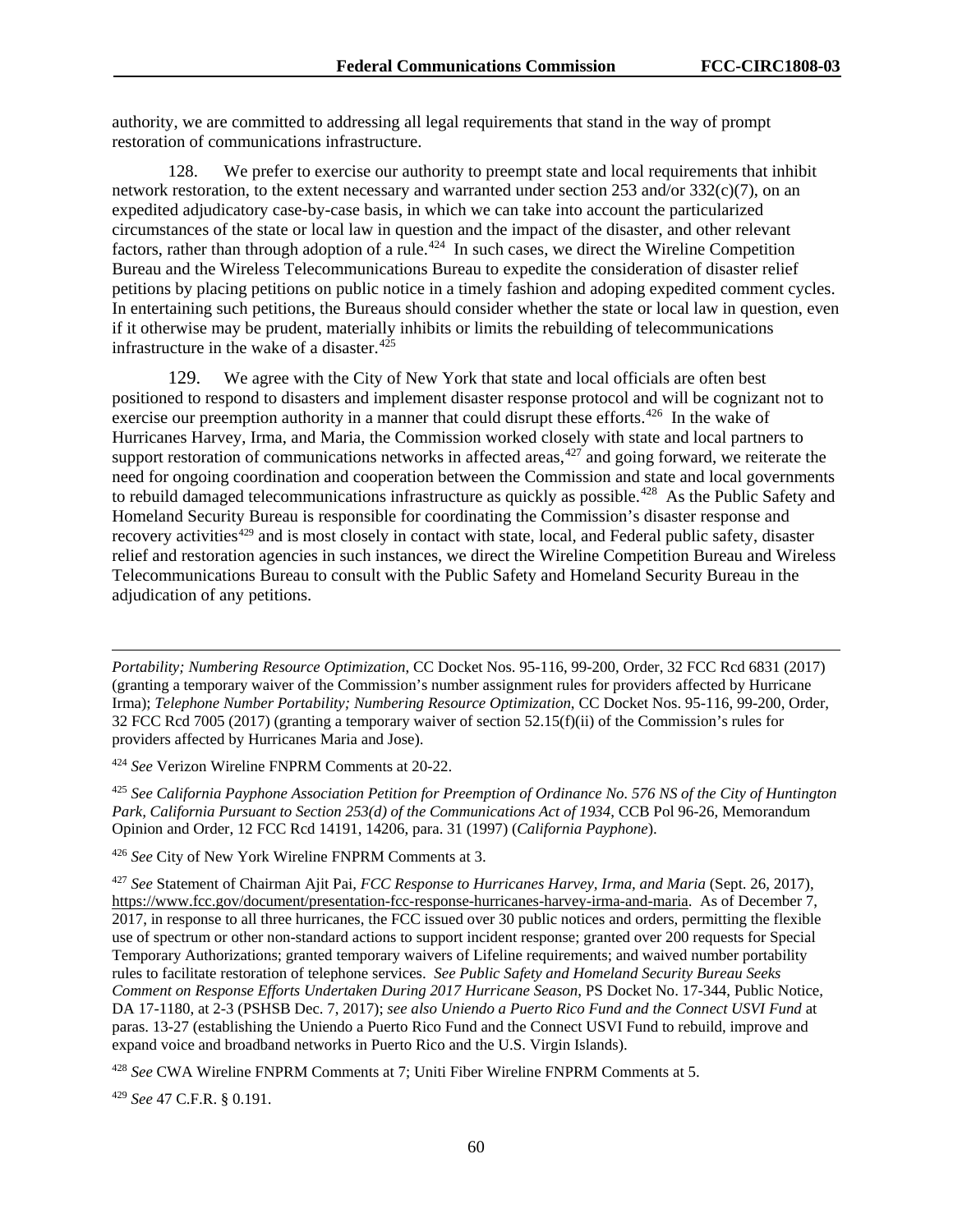## **IV. DECLARATORY RULING**

130. Section 253(a) of the Act specifies that "[n]o State or local statute or regulation, or other State or local legal requirement, may prohibit or have the effect of prohibiting the ability of any entity to provide any interstate or intrastate telecommunications service."<sup>[430](#page-61-0)</sup> Notwithstanding that clear admonition, some states and localities have adopted moratoria on the deployment of telecommunications services or telecommunications facilities, including explicit refusals to authorize deployment and dilatory tactics that amount to *de facto* refusals to allow deployment. To provide regulatory certainty and further deployment, we issue this Declaratory Ruling making clear that such state and local moratoria violate section 253(a) and strike at the heart of the ban on barriers to entry that Congress enacted in that provision.

## **A. Background**

131. As the Eighth Circuit has explained, section 253(a) of the Act provides "a rule of preemption[]" that "articulates a reasonably broad limitation on state and local governments' authority to regulate telecommunications providers."[431](#page-61-1) Section 253(b) provides an exception for state requirements that are competitively neutral, consistent with section 254 of the Act, and "necessary to preserve and advance universal service, protect the public safety and welfare, ensure the continued quality of telecommunications services, and safeguard the rights of consumers."[432](#page-61-2) Section 253(c) provides another set of exceptions to the limits on state and local authority by specifying that nothing in section 253 "affects the authority of a State or local government to manage their public rights-of-way or to require fair and reasonable compensation from telecommunications providers, on a competitively neutral and nondiscriminatory basis, for the use of public rights-of-way on a nondiscriminatory basis, if the compensation required is publicly disclosed by such government."<sup>433</sup> Section 253(d) requires the Commission, after notice and comment, to preempt the enforcement of specific state or local requirements that are contrary to section 253(a) or (b) "to the extent necessary to correct such violation or inconsistency."[434](#page-61-4) Pursuant to section 253(d), the Commission has preempted both state and local actions that prohibit or have the effect of prohibiting the ability of any entity to provide telecommunications services, such as a locality's denial of franchise applications from a new competitor,<sup>[435](#page-61-5)</sup> provisions in state

<span id="page-61-3"></span><sup>433</sup> 47 U.S.C. § 253(c).

<span id="page-61-0"></span> <sup>430</sup> 47 U.S.C. § 253(a).

<span id="page-61-1"></span><sup>431</sup> *Level 3 Commc'ns, LLC. v. City of St. Louis, Mo.*, 477 F.3d 528, 531–32 (8th Cir. 2007) (*Level 3*).

<span id="page-61-2"></span><sup>432</sup> 47 U.S.C. § 253(b); *see also Western Wireless Corp. Petition for Preemption of Statutes and Rules Regarding the Kansas State Universal Service Fund Pursuant to Section 253 of the Communications Act of 1934*, File No. CWD 98-90, Memorandum Opinion and Order, 15 FCC Rcd 16227, 16231–32, para. 9 (2000).

<span id="page-61-4"></span> $434$  47 U.S.C. § 253(d). In the discussion below, we discuss the relation between subsections (d) and (a) and find that the former does not preclude us from issuing this *Declaratory Ruling* under subsection (a). *See infra* section IV.B.3.

<span id="page-61-5"></span><sup>435</sup> *See Classic Telephone, Inc.; Petition for Preemption, Declaratory Ruling and Injunctive Relief*, CCBPol 96-10, Memorandum Opinion and Order, 11 FCC Rcd 13082, 13101, para. 36 (1996) (*Classic Telephone*).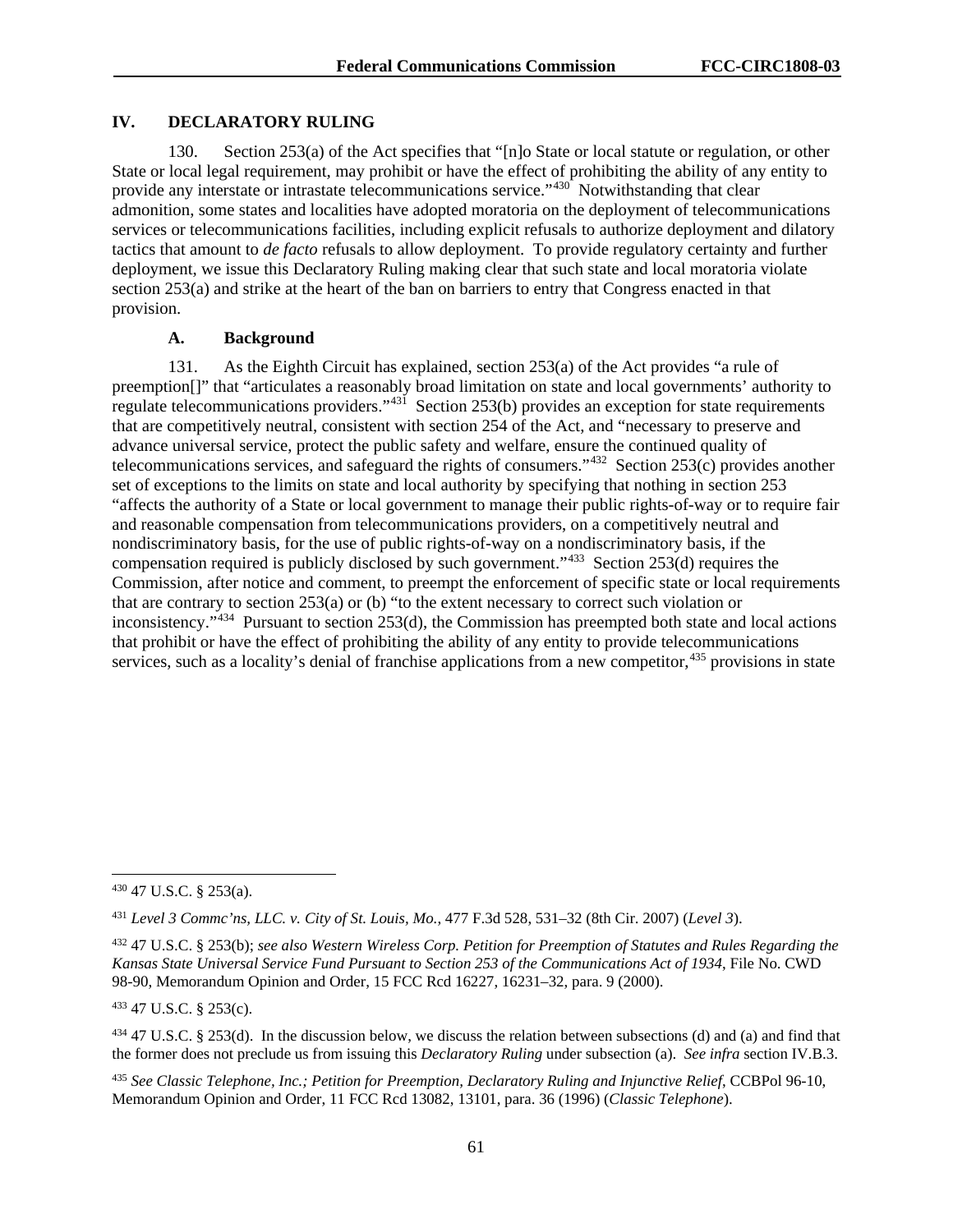codes that protect rural incumbents,<sup>[436](#page-62-0)</sup> and a state grant of an exclusive license to provide telecommunications services.<sup>[437](#page-62-1)</sup>

132. Section 253 applies to wireless and wireline telecommunications services.<sup>[438](#page-62-2)</sup> In the *Wireline Infrastructure Notice of Inquiry*, the Commission asked whether "moratoria on market entry or the deployment of telecommunications facilities []" are inconsistent with section  $253(a)$ .<sup>[439](#page-62-3)</sup> The Commission also sought comment on whether to provide an exception if moratoria were imposed with "sharply restricted time limits[]" or under "exigent circumstances[.]"[440](#page-62-4) In the *Wireless Infrastructure NPRM*, the Commission sought comment on promulgating a preemption rule to address state or local zoning authorities' unreasonable delays in acting on applications.<sup>441</sup> That item also initiated a Notice of Inquiry, which sought comment, among other things, on whether state or local governments have imposed restrictions on deployment comparable to moratoria.[442](#page-62-6)

133. In response to the *Wireline Infrastructure Notice of Inquiry* and the *Wireless Infrastructure NPRM*, we received numerous comments about states and localities imposing moratoria on the deployment of telecommunications infrastructure. The record includes comments from a broad array of large and small wireline and wireless providers operating throughout the country. For example, AT&T describes an Ohio municipality that "enacted a 145-day moratorium on permits for construction in rights-of-way" and an Illinois city that "imposed a five-year moratorium on pavement cuts to roadways that have been resurfaced or reconstructed."[443](#page-62-7) Uniti Fiber identifies 44 jurisdictions in Florida that have

<span id="page-62-4"></span><sup>440</sup> *Id.*

<span id="page-62-0"></span> <sup>436</sup> *See Public Utility Commission of Texas et al., Petitions for Declaratory Ruling and/or Preemption of Certain Provisions of the Texas Public Utility Regulatory Act of 1995*, CCBPol 96-14 et al., Memorandum Opinion and Order, 13 FCC Rcd 3460, 3466, para. 13 (1997) (*Public Utility Comm'n of Texas*); *Silver Star Telephone Company, Inc. Petition for Preemption and Declaratory Ruling*, CCB Pol 97-1, Memorandum Opinion and Order, 12 FCC Rcd 15639, 15658, para. 42 (1997), *aff'd sub nom. RT Commc'ns, Inc. v. FCC*, 201 F.3d 1264 (10th Cir. 2000) (*RT Commc'ns*).

<span id="page-62-1"></span><sup>437</sup> *See Connect America Fund (Sandwich Isles Communications, Inc.) Petition for Waiver of the Definition of "Study Area" Contained in Part 36, Appendix-Glossary and Sections 36.611 and 69.2(hh) of the Commission's Rules*, WC Docket No. 10-90, CC Docket No. 96-45, Memorandum Opinion and Order, 32 FCC Rcd 5878, 5888, para. 26 (2017).

<span id="page-62-2"></span><sup>438</sup> Section 253(a) on its face applies to "any interstate or intrastate telecommunications service[,]" and the Supreme Court has held that wireless telecommunications services are included in that term. 47 U.S.C. § 253(a); *Nat'l Cable & Telecomm. Ass'n, Inc. v. Gulf Power Co*., 534 U.S. 327, 340 (2002) ("[a] provider of wireless telecommunications service is a 'provider of telecommunications service'"). The Commission has previously recognized that section 253 applies to Commercial Mobile Radio Services (CMRS). *See Federal-State Joint Board on Universal Service; Access Charge Reform, Price Cap Performance Review for Local Exchange Carriers, Transport Rate Structure and Pricing, End User Common Line Charge*, CC Docket Nos. 96-45 et al., Fourth Order on Reconsideration and Report and Order, 13 FCC Rcd 5318, 5486, para. 302 (1997) ("To demonstrate that state universal service contribution requirements for CMRS providers violate section 253, there must be a showing that the state universal service programs act as a barrier to entry for CMRS providers and are not competitively neutral."). We therefore disagree with Smart Communities that section 253 does not apply to wireless facilities. *See* Smart Communities Wireless NPRM Comments at 56-57.

<span id="page-62-3"></span><sup>439</sup> *Wireline Infrastructure Notice*, 32 FCC Rcd at 3297, para. 102.

<span id="page-62-5"></span><sup>441</sup> *Accelerating Wireless Broadband Deployment by Removing Barriers to Infrastructure Investment*, WT Docket No. 17-79, Second Report and Order, 32 FCC Rcd 3330, 3336-37, paras. 15-16 & n.30 (*Wireless NPRM*).

<span id="page-62-6"></span><sup>442</sup> *Id.* at 3364-65, paras. 95-96.

<span id="page-62-7"></span><sup>443</sup> AT&T Wireline NPRM Comments at 74.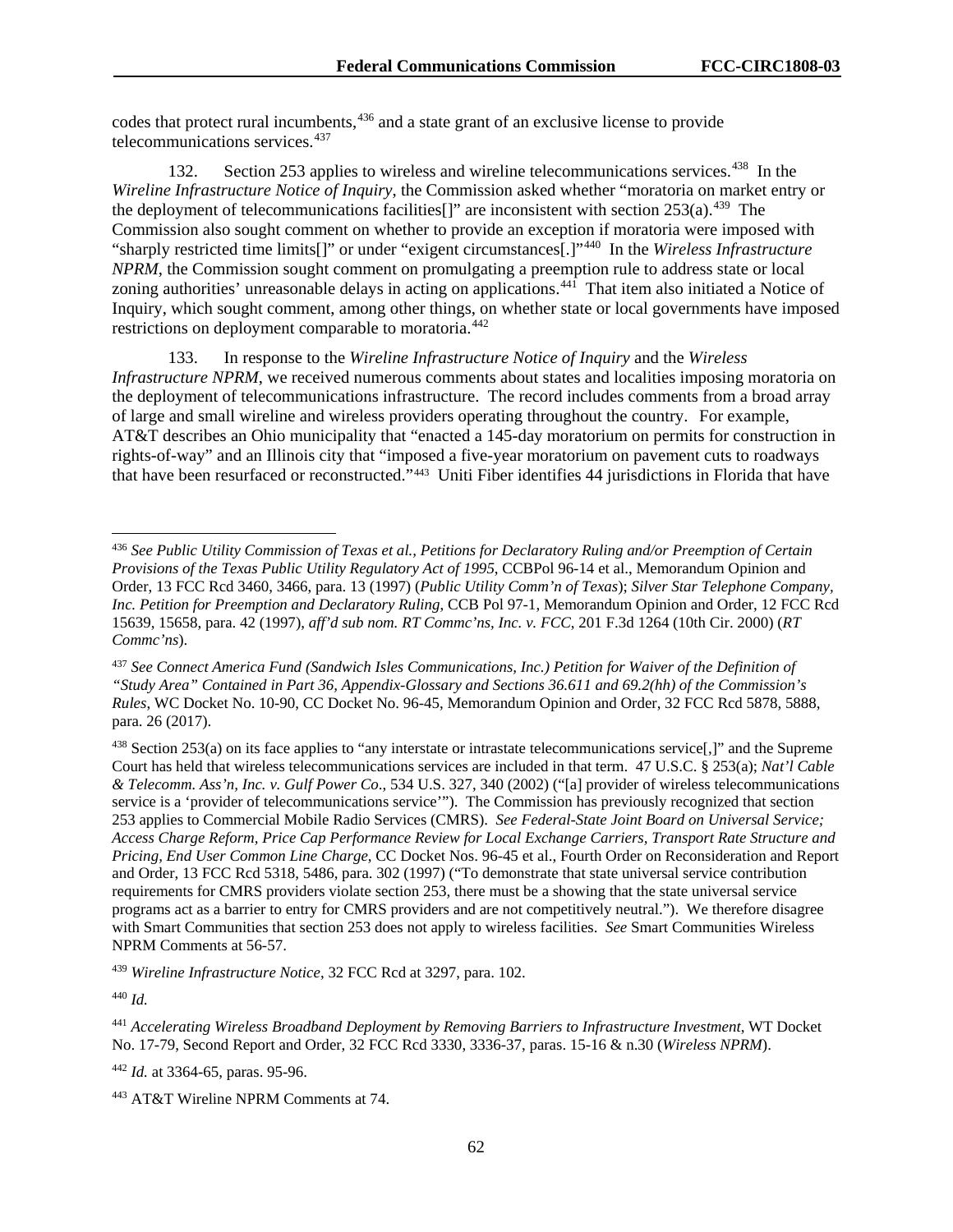implemented wireless moratoria. [444](#page-63-0) Frontier offers examples of several states that have issued moratoria, including Indiana, which "issued a complete moratorium" on broadband deployment in March 2017; Illinois, where localities "often refuse to issue work permits unless a carrier pays"; Michigan, which "has frost and freeze laws that prevent construction of facilities for extended periods of time during the winter"; and Washington, which "issued a moratorium banning Frontier from building new infrastructure" between August 2016 and January 2017.<sup>[445](#page-63-1)</sup> The record demonstrates that moratoria are numerous, geographically diverse, and occur at both the state and local level, showing that this issue affects the deployment of telecommunications services in many cases across the nation.

## **B. Discussion**

134. The records in both the wireline and wireless infrastructure proceedings reflect the existence of two types of moratoria, express and *de facto*. We find that both types of moratoria violate section 253(a) and generally do not fall within the section 253(b) and (c) exceptions.

## **1. Moratoria Violate Section 253(a)**

135. *Express Moratoria.* For purposes of this Declaratory Ruling, we define express moratoria as state or local statutes, regulations, or other written legal requirements that expressly, by their very terms, prevent or suspend the acceptance, processing, or approval of applications or permits necessary for deploying telecommunications services and/or facilities.<sup>446</sup> Commenters identify numerous instances of express moratoria that harm the public by prohibiting or having the effect of prohibiting the provision and deployment of telecommunications services and/or facilities. For example, despite the Commission's direction in 2009 and 2014 that states and localities must complete their review of wireless siting applications for collocation deployments within 90 days and for deployments other than collocation

<span id="page-63-0"></span> <sup>444</sup> *See* Letter from Ronald W. Del Sesto, Jr., Counsel for Uniti Fiber, to Marleen H. Dortch, Secretary, FCC, WC Docket No. 17-84, WT Docket No. 17-79, at Exh. A (filed Oct. 30, 2017) (Uniti Fiber Oct. 30, 2017 Wireless NPRM *Ex Parte* Letter); *see also* Conterra Broadband Services et al. (Conterra) Wireline NPRM Comments at 28 (describing one instance where a municipality placed a moratorium on competitive deployments, and others where state highway officials "refused to issue permits for deploying fiber on bridges, even where spare conduit is available"); T-Mobile Wireline & Wireless NPRM Comments at 37 (describing a *de facto* moratorium outside Indianapolis); Wireless Infrastructure Association (WIA) Wireline & Wireless NPRM Comments at 11-12 (describing *de facto* moratoria in jurisdictions in Massachusetts and Illinois).

<span id="page-63-1"></span><sup>445</sup> Frontier Wireline NPRM Comments at 32-33; *see also* Mobilitie Wireline & Wireless NPRM Comments at Attach. 2, 11-12 (describing *de facto* moratoria in jurisdictions in Arizona, California, Michigan, Minnesota, New York, Ohio, and Oregon); Sprint Wireline & Wireless NPRM Comments at 41-42 (describing instances of *de facto* moratoria in the south and with a state DOT).

<span id="page-63-2"></span><sup>446</sup> We specifically include facilities where such facilities are necessary for the provision of covered services within the scope of section 253. *See Public Utility Comm'n of Texas*, 13 FCC Rcd at 3496, para. 74 (finding that "section 253(a) bars state or local requirements that restrict the means or facilities through which a party is permitted to provide service"); *Petition of the State of Minnesota for a Declaratory Ruling Regarding the Effect of Section 253 on an Agreement to Install Fiber Optic Wholesale Transport Capacity in State Freeway Rights-of-Way*, CC Docket No. 98-1, Memorandum Opinion and Order, 14 FCC Rcd 21697, 21705, para. 14 (1999) (*Minnesota Preemption Order*) (concluding that Section 253(a) preempts a state's agreement with an infrastructure developer—even though the developer deployed facilities rather than provided telecommunications services—because the operative inquiry is whether the state's action has an effect on the provision of telecommunications services); *cf. Appropriate Regulatory Treatment for Broadband Access to the Internet Over Wireless Networks*, WT Docket No. 07-53, Declaratory Ruling, 22 FCC Rcd 5901, 5922-23, paras. 60-62 (2007) (concluding that where the same infrastructure would provide "both telecommunications and wireless broadband Internet access service," the provisions of section 224 governing pole attachments would continue to apply to such infrastructure used to provide both types of service).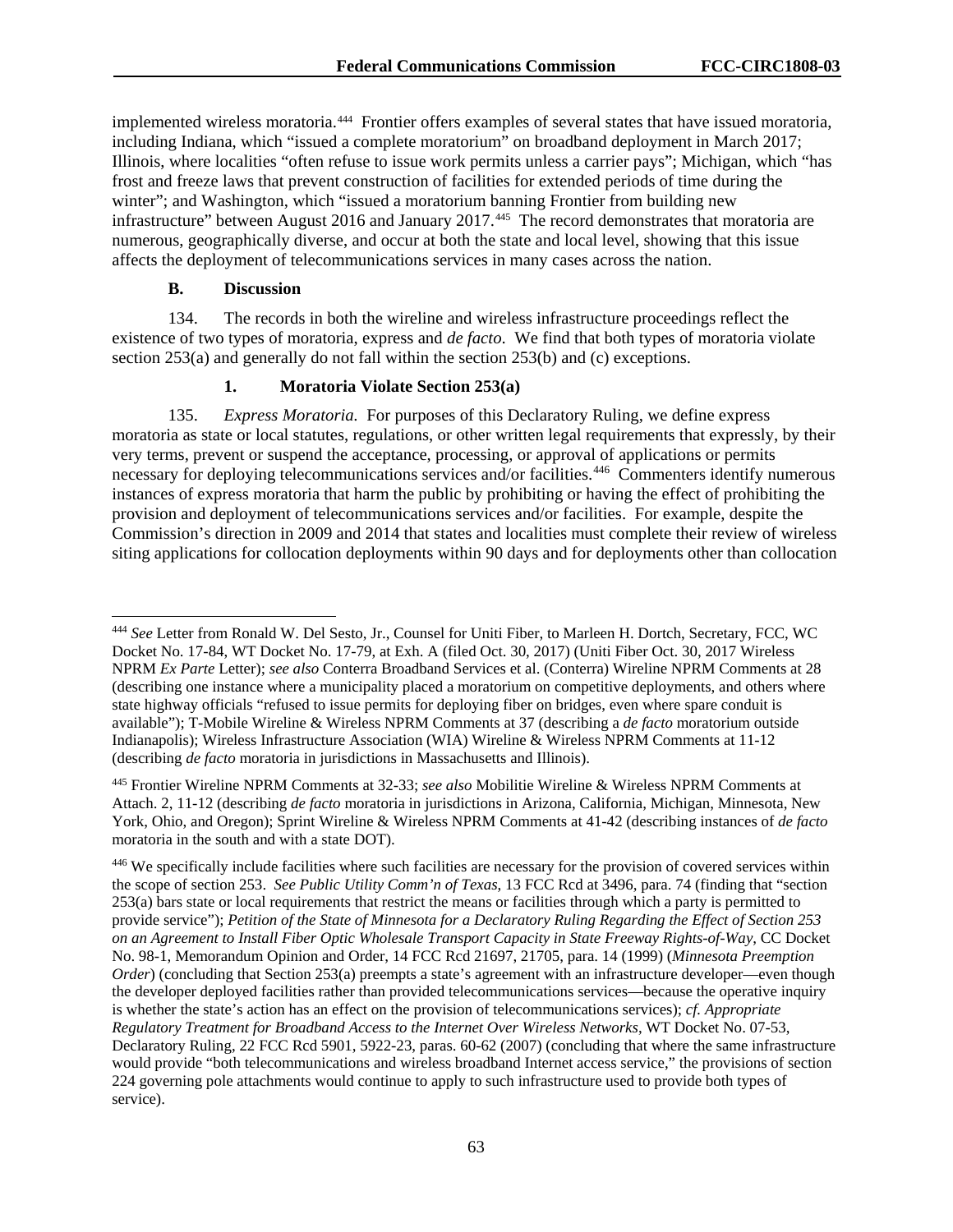within 150 days,<sup>[447](#page-64-0)</sup> the record in response to the *Wireless Infrastructure NPRM* shows that express moratoria on wireless deployments are all too common. Uniti Fiber, for example, identifies dozens of local jurisdictions that have implemented moratoria on wireless deployment.<sup>[448](#page-64-1)</sup> Commenters also provide specific examples of moratoria related to the processing of siting applications involving deployment of small cells.<sup>449</sup> For instance, Crown Castle describes an Amherst, New York resolution prohibiting town staff from accepting or processing any applications or issuing any permits "relating to the placement or installation of telecommunication towers, facilities and antennae within the Town's public rights-of-way until the moratorium is rescinded and/or a Local Law addressing this matter is adopted."<sup>450</sup> Similarly, Uniti Fiber identifies a Jacksonville, Florida ordinance which was passed on an 'emergency' basis, <sup>[451](#page-64-4)</sup> and which imposed a "temporary moratorium on the acceptance, processing or approval of rights-of-way permit applications for personal wireless communication systems in the City's rights-of-way."[452](#page-64-5)

136. Likewise, in response to the *Wireline Infrastructure Notice of Inquiry*, several commenters provide examples of state and local moratoria that have prohibited or had the effect of prohibiting the deployment of telecommunications services.<sup>[453](#page-64-6)</sup> For example, Crown Castle highlights persistent problems of moratoria imposed by local governments on the processing and acceptance of applications for new sites.<sup>[454](#page-64-7)</sup> As another example, AT&T states that a community in Ohio enacted a 145-day moratorium on permits for construction in rights-of-ways.<sup>[455](#page-64-8)</sup>

137. Express moratoria are facially inconsistent with section 253(a). By their terms, express moratoria prohibit the provision of telecommunications services by halting the acceptance, processing, or approval of applications or permits for such services or the facilities used to provide such services. Express moratoria also "have the effect of prohibiting" the provision of telecommunications service. The Commission has previously held that a state or local requirement has the effect of prohibiting service under section 253(a) if it "materially inhibits or limits the ability of any competitor or potential competitor

<span id="page-64-1"></span><sup>448</sup> *See* Uniti Fiber Oct. 30, 2017 Wireless NPRM *Ex Parte* Letter at Exh. A (providing a list of 44 jurisdictions in Florida that have implemented wireless moratoria).

<span id="page-64-2"></span><sup>449</sup> *See, e.g*., Crown Castle Wireless NPRM Comments at 14-19; CTIA Wireline & Wireless NPRM Comments, Attach. 1 at 12; Verizon Wireline & Wireless NPRM Comments at 6; AT&T Wireless NPRM Comments at 14.

<span id="page-64-3"></span><sup>450</sup> Crown Castle Wireless NPRM Comments at 32 (quoting Town of Amherst, New York, Resolution 2017-674, adopted June 5, 2017).

<span id="page-64-4"></span><sup>451</sup> Uniti Fiber Oct. 30, 2017 Wireless NPRM *Ex Parte* Letter at Exh. B.

<span id="page-64-5"></span><sup>452</sup> *Id*.

<span id="page-64-8"></span><sup>455</sup> *See* AT&T Wireline NPRM Comments at 74.

<span id="page-64-0"></span> <sup>447</sup> *See Petition for Declaratory Ruling to Clarify Provisions of Section 332(c)(7)(B) to Ensure Timely Siting Review and to Preempt Under Section 253 State and Local Ordinances that Classify All Wireless Siting Proposals as Requiring a Variance*, WT Docket No. 08-165, Declaratory Ruling, 24 FCC Rcd 13994, 14016-19, paras. 56-65 (2009) (*2009 Wireless Siting Declaratory Ruling*), *aff'd sub nom. City of Arlington v. FCC*, 668 F.3d 229 (5th Cir. 2012), *aff'd*, 569 U.S. 290 (2013); *Acceleration of Broadband Deployment by Improving Wireless Facilities Siting Policies*, WT Docket Nos. 13-238, 13-32, WC Docket No. 11-59, Report and Order, 29 FCC Rcd 12865,12971, para. 265 (2014) (*Wireless Facilities Siting Order*).

<span id="page-64-6"></span><sup>453</sup> *See e.g*., Frontier Wireline NPRM Comments at 32-33; Conterra Wireline & Wireless NPRM Comments at 28; AT&T Wireline NPRM Comments at 74; Letter from T. Scott Thompson, Counsel to Crown Castle, to Marlene H. Dortch, Secretary, FCC, WC Docket No. 17-84, at 3-4 (filed Aug. 29, 2017) (Crown Castle Aug. 29, 2017 Wireline *Ex Parte* Letter); Letter from T. Scott Thompson, Counsel to Crown Castle, to Marlene H. Dortch, Secretary, FCC, WC Docket No. 17-84, GN Docket No. 17-83, at 4 (filed Nov. 13, 2017) (Crown Castle Nov. 13, 2017 Wireline *Ex Parte* Letter).

<span id="page-64-7"></span><sup>454</sup> *See* Crown Castle Aug. 29, 2017 Wireline *Ex Parte* Letter at 3-4; Crown Castle Nov. 13, 2017 Wireline *Ex Parte*  Letter at 4.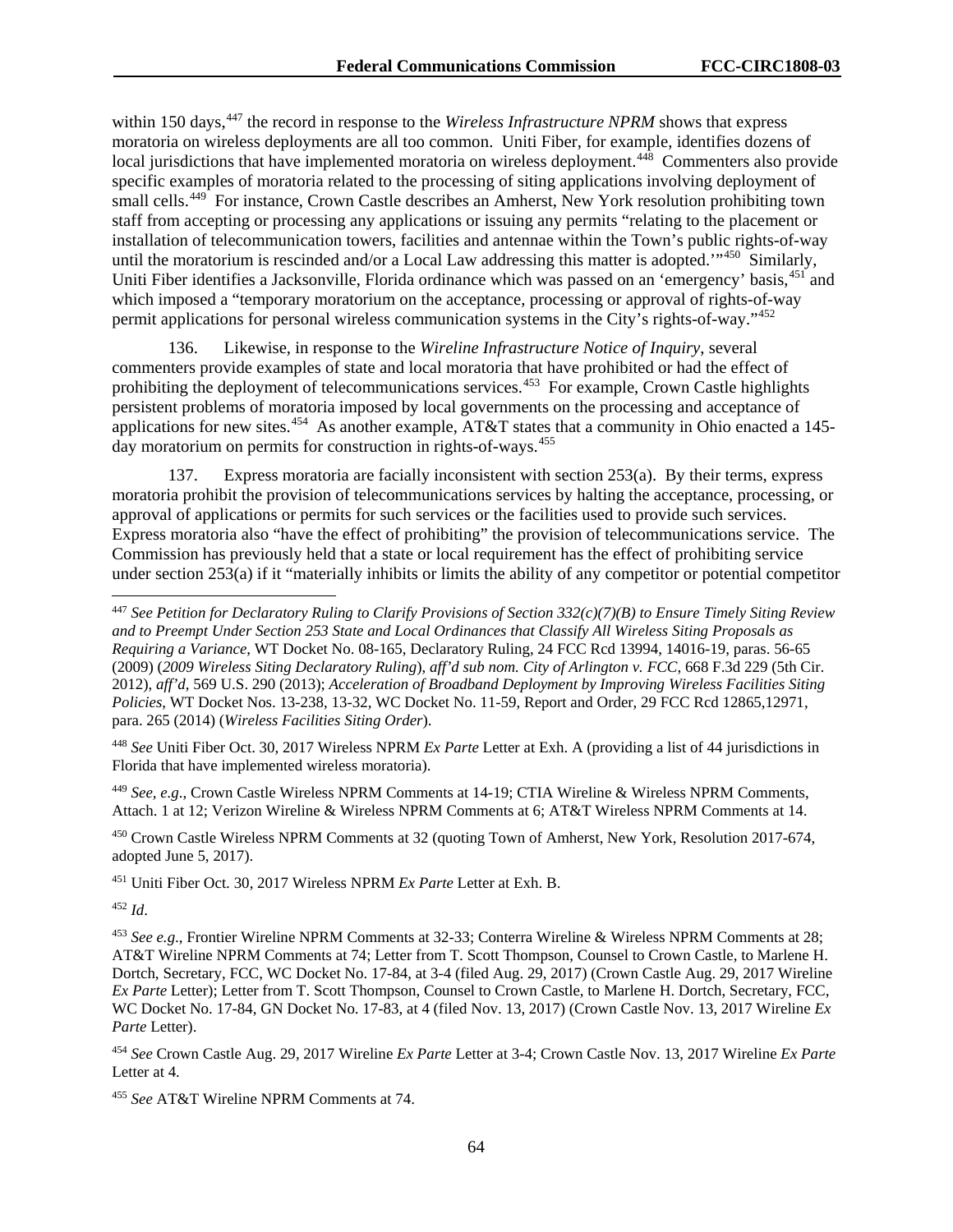to compete in a fair and balanced legal and regulatory environment."<sup>456</sup> As the record demonstrates, express moratoria materially inhibit and limit the provision of service, harming competition, and they create an unfair and imbalanced regulatory environment that imposes significant costs that impede the deployment of telecommunications infrastructure and thereby exacerbates the digital divide.<sup>457</sup> And the impact of moratoria extend beyond the telecommunications services market. As the Wireless Internet Service Providers Association states, "a blanket moratorium that freezes all applications across the board will by definition impede the deployment of broadband services and effectively serve as a complete ban on market entry by small broadband providers that cannot afford to endure excessive delays."[458](#page-65-2)

138. We reject the argument that all "temporary" moratoria are permissible simply because they are of a limited, defined duration.[459](#page-65-3) As an initial matter, the record indicates that some states and localities impose so-called "temporary" moratoria without setting an end date, or continually extend temporary moratoria to create *de facto* indefinite moratoria on deployment.<sup>460</sup> We agree with commenters that even moratoria that are actually time limited "force providers either to delay or cancel their planned deployments."[461](#page-65-5) Moreover, assertions that "temporary" moratoria are necessary for planning purposes or government study<sup>[462](#page-65-6)</sup> provide insufficient justification for imposing such moratoria in light of clear congressional intent to severely limit state and local authorities' ability to take actions that prohibit or

<span id="page-65-2"></span><sup>458</sup> Wireless Internet Service Providers Ass'n (WISPA) Wireline NPRM Comments at 5.

<span id="page-65-0"></span> <sup>456</sup> *California Payphone*, 12 FCC Rcd at 14206, para. 31. The Commission has applied this standard in subsequent cases as well. *See, e.g.*, *Public Utility Comm'n of Texas*, 13 FCC Rcd at 3463, para. 3; *TCI Cablevision of Oakland County, Inc.; Petition for Declaratory Ruling, Preemption, and Other Relief Pursuant to 47 U.S.C. §§ 541, 544(e), and 253*, CSR-4790, Memorandum Opinion and Order, 12 FCC Rcd 21396, 21439, para. 98 (1997). Several courts have also followed the Commission's *California Payphone* standard. *See, e.g.*, *Puerto Rico Tel. Co*.*, Inc. v. Municipality of Guayanilla*, 450 F.3d 9, 18 (1st Cir. 2006); *Sprint Telephony PCS, L.P. v. Cty. of San Diego*, 543 F.3d 571, 578 (9th Cir. 2008) (*Sprint Telephony*); *T-Mobile USA Inc. v. City of Anacortes*, 572 F.3d 987, 993 (9th Cir. 2009); *Level 3*, 477 F.3d at 532.

<span id="page-65-1"></span><sup>457</sup> *See* Conterra Wireline NPRM Comments at 29; Frontier Wireline NPRM Comments at 32; CTIA Wireline & Wireless NPRM Comments, Attach. 1 at 25; Mobile Future Wireless NPRM Comments at 9; Mobilitie Wireline & Wireless NPRM Comments at 7; R Street Institute Wireline NPRM Comments at 13-14; Samsung Wireless NPRM Comments at 7-8; *see also* Conterra Wireline & Wireless NPRM Comments at 29 (describing situations where deployment on bridges and highways was prohibited, creating situations where the only alternative was to "bore under a significant body of water" at a cost-prohibitive price of \$500,000). *Cf.* Conterra Wireline & Wireless NPRM Comments at 28 ("In one municipality, applicants were informed there was a moratorium on competitive deployments, allowing incumbent phone companies and cable operators to operate without fear of competitive deployment on the horizon.").

<span id="page-65-3"></span><sup>459</sup> *See* City of Norfolk Wireline NPRM Comments at 16; Minnesota Cities Coalition (MCC) Wireline NPRM Comments at 18-19; Washington State City Coalition (WSCC) Wireline NPRM Comments at 17-18; Illinois Municipal League (IML) Wireless NPRM Comments at 2; League of Minnesota Cities (LMC) Wireline NPRM Comments at 10-11; City of New York Wireline NPRM Comments at 4; League of Arizona Cities and Towns et al. (LACT) Wireless NPRM Comments at 12.

<span id="page-65-4"></span><sup>460</sup> *See, e.g.*, AT&T Wireless NPRM Comments at 14 ("A Florida city imposed a 'six-month' moratorium on [rightof-way] wireless siting that was extended multiple times over two years."); Sprint Wireless NPRM Comments at 41–42 ("One Southern city . . . imposed a moratorium on new builds in the downtown area until it revises its standards for fees, designs, and deployment in underserved areas. This moratorium has continued for 18 months.").

<span id="page-65-5"></span><sup>461</sup> *See* AT&T Wireline NPRM Comments at 74; *see also* AT&T Wireless NPRM Comments at 13-14 (explaining how AT&T had to cancel deployment plans after being faced with a supposedly temporary six-month moratorium that was repeatedly extended by a Florida city).

<span id="page-65-6"></span><sup>462</sup> *See* City of Norfolk Wireline NPRM Comments at 16; MCC Wireline NPRM Comments at 18–19; WSCC Wireline NPRM Comments at 17; IML Wireless NPRM Comments at 2.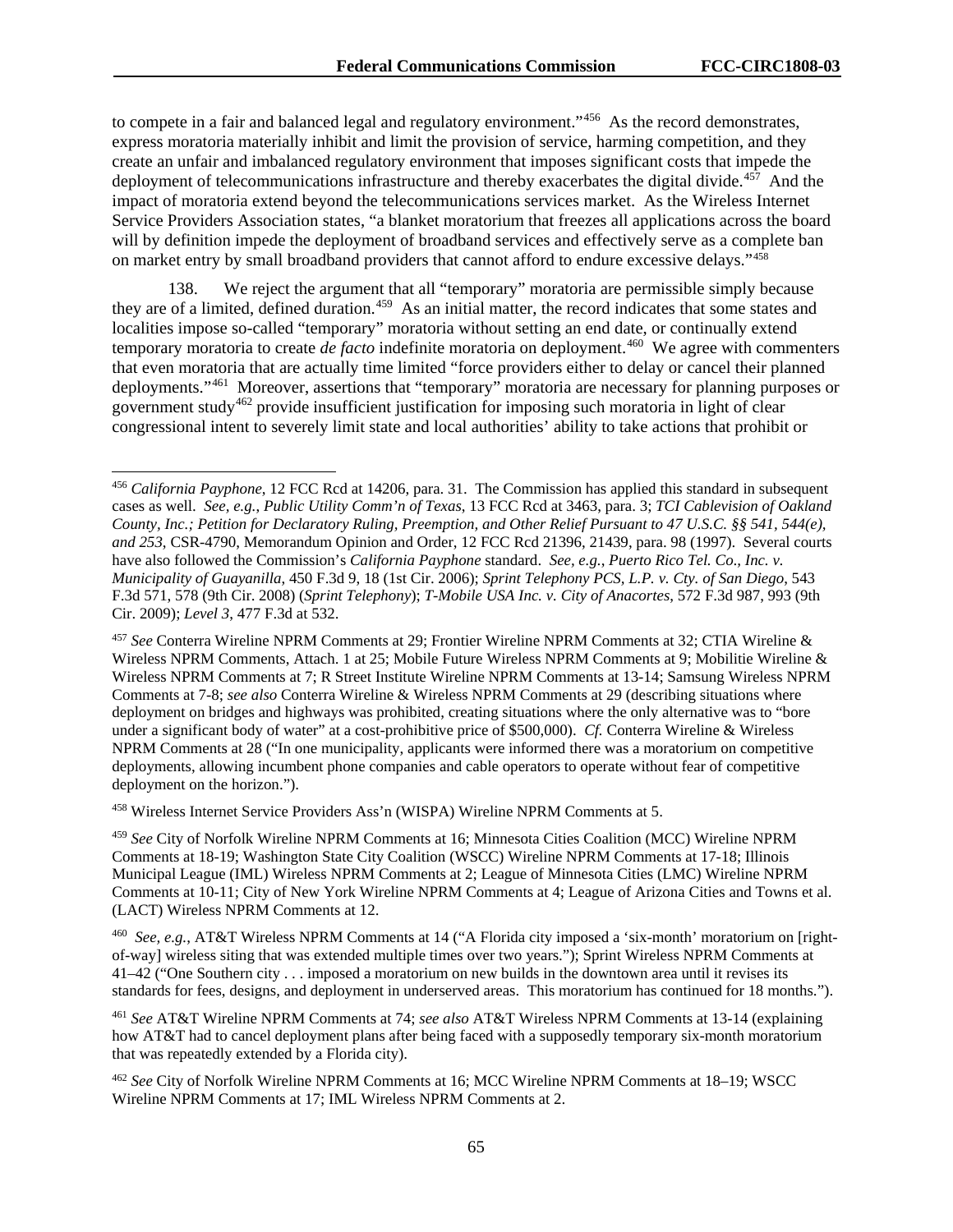have the effect of prohibiting the ability of any entity to provide telecommunications services.<sup>463</sup> We recognize, and discuss further below, that there may be limited instances where temporary moratorium could fall within the exception of  $253(b)^{464}$  $253(b)^{464}$  $253(b)^{464}$  and that  $253(c)$  provides an exception for certain conduct that involves legitimate "rights-of-way" management.[465](#page-66-2) But Congress did not countenance generalized government study and planning that stands in the way of additional competition and service upgrades, and we decline to create additional exceptions beyond those expressed by Congress.

139. *De Facto Moratoria.* We find that section 253(a) also prohibits *de facto* moratoria, which we define for the purpose of this Declaratory Ruling as state or local actions that are not express moratoria, but that effectively halt or suspend the acceptance, processing, or approval of applications or permits for telecommunications services or facilities in a manner akin to an express moratorium.[466](#page-66-3) *De facto* moratoria are not formally codified by state or local governments as outright prohibitions but have the same effect as express moratoria since they, by their operation, prohibit deployment of telecommunications services and/or telecommunications facilities. Examples of *de facto* moratoria in the record include, but are not limited to, blanket refusals to process applications,<sup>[467](#page-66-4)</sup> refusals to issue permits for a category of structures,<sup>[468](#page-66-5)</sup> frequent and lengthy delays of months or even years in issuing permits and processing applications,<sup>[469](#page-66-6)</sup> and claims that applications cannot be granted until pending local, state, or federal legislation is adopted.<sup>470</sup>

<span id="page-66-2"></span><sup>465</sup> 47 U.S.C. § 253(c). We find below that express and *de facto* moratoria do not fall within the section 253(c) exception. *See infra* at Section IV.B.2.

<span id="page-66-3"></span><sup>466</sup> For purposes of this Declaratory Ruling we exclude fees—even highly excessive fees—from the definition of *de facto* moratoria. In doing so, we do not suggest that excessive fees are consistent with section 253(a). Rather, we choose to proceed incrementally and limit our discussion to moratoria as defined herein.

<span id="page-66-7"></span><span id="page-66-4"></span><sup>467</sup> *See* WIA Wireless NPRM Comments at 11 (noting multiple jurisdictions in Massachusetts and Illinois that "have not specifically passed ordinances putting moratoria in place, but have informally suspended applications or indicated that all applications will be denied while small wireless facility-targeted policies, procedures, and proposed ordinances are considered"); Mobilitie Wireless NPRM Comments at Attach. 2, 11–12 (citing local practices, including refusals to process site permit applications or negotiate master rights-of-way agreements, which, while not explicit moratoria, still have the same practical effect).

<span id="page-66-5"></span><sup>468</sup> *See* Conterra Wireline & Wireless NPRM Comment at 28 (citing instances where "state highway officials have refused to issue permits for deploying fiber on bridges, even where spare conduit is available"); Sprint Wireless NPRM Comments at 41 (stating that "[s]ome municipalities have dragged their feet for such a long time in establishing a process [to act on permitting applications for small cell deployment] that their actions have imposed a de facto moratorium on the use of the rights of way"); WIA Wireless NPRM Comments at 11 (stating that while some jurisdictions "have not specifically passed ordinances putting moratoria in place," they have refused to process requests to deploy small cell facilities or issue permits for small cells); CTIA Wireline & Wireless NPRM Comments, Attach. 1 at 12 (describing several localities that have imposed *de facto* moratoria by declining to process applications to locate new wireless facilities or modify existing facilities).

<span id="page-66-6"></span><sup>469</sup> *See* Conterra Wireline & Wireless NPRM Comments at 28 (claiming that "municipally-owned utilities frequently delay issuance of pole attachment applications"); Lightower Wireline NPRM Comments at 18 (claiming that it has been "involved in a number of scenarios in which, in spite of no pronunciation by local government that a moratorium has been imposed, the governmental entity is simply not moving forward in such a way as to process applications" related to deployment, a scenario which "may be characterized as an effective prohibition"); T-Mobile Wireline & Wireless NPRM Comments at 37 (complaining of *de facto* moratoria where localities simply fail to act on applications, and citing the example of one jurisdiction outside Indianapolis where small cell rights-of-way applications have been pending for nearly three years without being either approved or denied). *Cf. Sprint* 

<span id="page-66-0"></span> <sup>463</sup> We observe that if describing a law or regulation as "temporary" was sufficient to insulate that law against section 253(a), every express moratorium would be adopted as "temporary" in order to evade the statute.

<span id="page-66-1"></span><sup>464</sup> *See infra* at Section IV.B.2.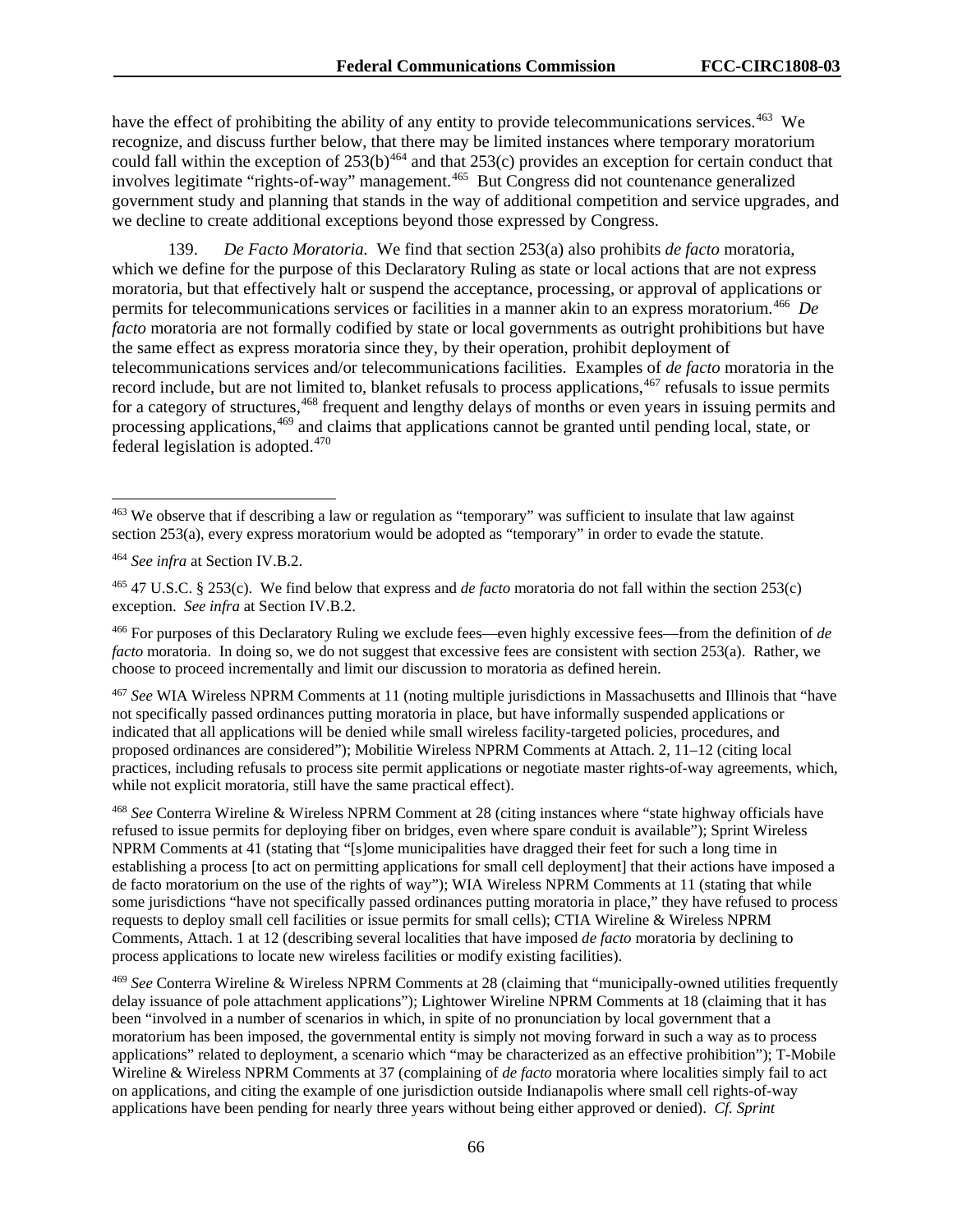140. We distinguish *de facto* moratoria, which inherently violate section 253(a), from state and local actions that simply entail some delay in deployment.<sup>471</sup> Situations cross the line into *de facto* moratoria where the delay continues for an unreasonably long or indefinite amount of time such that providers are discouraged from filing applications, or the action or inaction has the effect of preventing carriers from deploying certain types of facilities or technologies. For example, T-Mobile describes one jurisdiction outside Indianapolis, in which small cell right-of-way applications "have been pending for nearly three years, but the jurisdiction will neither approve nor deny the applications."<sup>[472](#page-67-1)</sup> WIA states that its members have encountered refusals to process small cell applications in Myrtle Beach, South Carolina and DeKalb County, Georgia.[473](#page-67-2) CTIA describes situations where localities refuse to process applications to locate or modify wireless facilities until and unless the locality adopts regulations governing small cell deployment.<sup>474</sup> Other localities allegedly place onerous conditions on accepting or reviewing applications that would constitute *de facto* moratoria. For instance, Lightower describes situations where jurisdictions use *de facto* moratoria as punitive measures, stating that where Lightower "has contested the conditions or costs[] [of deploying telecommunications infrastructure], jurisdictions have often refused to continue processing or grant pending deployment applications."<sup>475</sup> These types of conduct are prohibited by section 253(a). Although we do not reach specific determinations on the numerous examples discussed by parties in our record, we find that these types of conduct are prohibited by section 253(a).

141. Like express moratoria, *de facto* moratoria prohibit or have the effect of prohibiting the provision of service, and are thus prohibited by section 253(a). Indeed, we view the formulation that Congress used in section 253(a)—"prohibit or have the effect of prohibiting"—as anticipating the distinction we draw today between express and *de facto* moratoria, and recognizing that not all barriers to the provision of service will come expressly labeled as such. As the examples above show, the presence of a formal, express moratorium is not necessary for a state or locality to take action that prohibits or has the effect of prohibiting the provision of telecommunications service through *de facto* moratoria. A *de facto* moratorium can prohibit an entity from providing telecommunications service if the provider cannot obtain approval or authorization to deploy from the state or local government due to inaction or refusal, even if there is no statute, regulation, or other express legal requirement restricting the acceptance,

<span id="page-67-0"></span><sup>471</sup> This Declaratory Ruling is limited to express and *de facto* moratoria. We do not reach the limits of what actions violate section 253(a) or other provisions of the Act.

<span id="page-67-1"></span><sup>472</sup> T-Mobile Wireline & Wireless NPRM Comments at 37; *see also* Verizon Wireline & Wireless NPRM Comments at 6 (describing "jurisdictions, like a Midwestern suburb, where Verizon has been trying unsuccessfully to get approval for small cells since 2014, [that] have no established procedures for small cell approvals and are extremely slow to respond"); Mobilitie Wireline & Wireless NPRM Comments, Attach. 2 at 11-12 (describing jurisdictions in Arizona, Minnesota, and New York which are not processing or accepting applications).

<span id="page-67-2"></span><sup>473</sup> *See* WIA Wireline & Wireless NPRM Comments at 11.

<span id="page-67-3"></span><sup>474</sup> CTIA Wireline & Wireless NPRM Comments, Attach. 1 at 12; *see also* WIA Wireless NPRM Comments at 11 (stating that jurisdictions in Massachusetts and Illinois "have not specifically passed ordinances putting moratoria in place, but have informally suspended applications or indicated that all applications will be denied while small wireless facility-targeted policies, procedures, and proposed ordinances are considered").

<span id="page-67-4"></span><sup>475</sup> Lightower Wireline NPRM Comments at 21.

 $\overline{a}$ 

*Telephony*, 543 F.3d at 580 (municipal ordinance that "impose[s] an excessively long waiting period [could] amount to an effective prohibition").

<sup>470</sup> *See* Conterra Wireline & Wireless NPRM Comments at 29 (citing some instances where local governments cite to pending state or federal legislation as grounds to halt or delay the filing or processing of right-of-way permits or franchise applications); CTIA Wireline & Wireless NPRM Comments at 24 (citing the example of localities that "refuse to process applications, or that tell applicants to wait until the locality develops siting policies, without making any commitment" as to whether or when they will do so).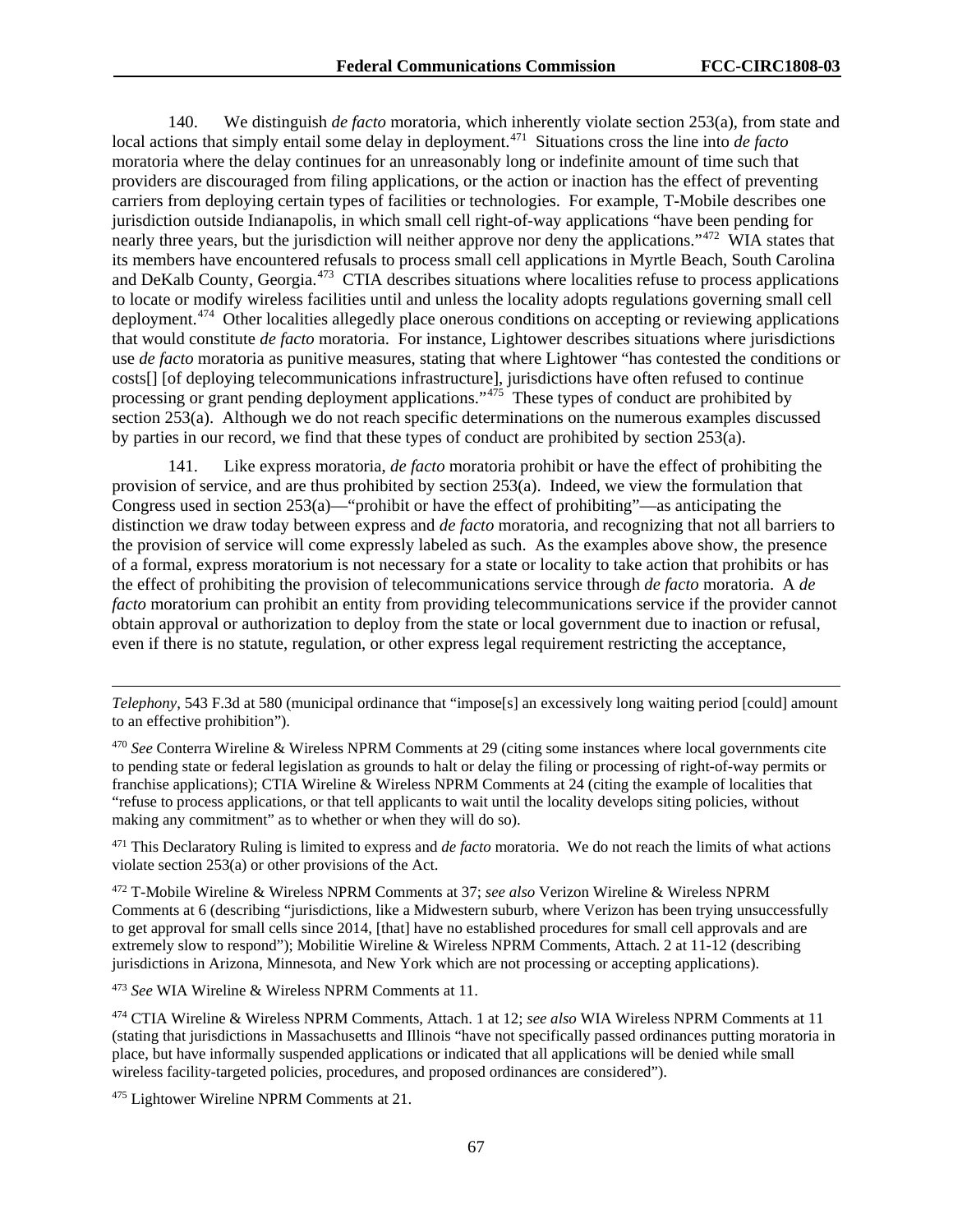processing, or grant of applications or authorizations.[476](#page-68-0) This is true even though some *de facto* moratoria may leave the hypothetical possibility of a locality taking action on an application; if applicants cannot reasonably foresee when approval will be granted because of indefinite or unreasonable delay, then an impermissible *de facto* moratorium is in place.<sup>[477](#page-68-1)</sup>

142. There may be situations in which states or localities impose limitations on deployment, but allow for alternative means of deployment in a manner that is reasonably comparable in cost and ease. Providers sometimes inaccurately characterize these limitations as moratoria, but we find that characterization to be inapt where the limitations do not foreclose deployments and do not materially limit carriers' ability to build the facilities they need to provide service. For example, some "street-cut" requirements, which providers sometimes refer to as moratoria, are not designed to thwart construction, but to promote "dig once" policies "in order to preserve the roadway and incentivize interested providers to deploy telecommunications conduit," and would not qualify as unlawful moratoria if the state or locality imposing such street-cut requirements does not bar alternative means of deployment such as aerial lines or sublicensing existing underground conduits.<sup> $478$ </sup> Consistent with the Commission's ruling in the *Minnesota Preemption Order*, such requirements do not violate section 253(a) if they provide for deployment alternatives that are viable, reasonable, and competitively neutral—if they, in short, do not have the effect of prohibiting the deployment of telecommunications networks.<sup>[479](#page-68-3)</sup>

# **2. Moratoria Are Generally Not Protected Under the Section 253(b) and (c) Exceptions**

143. With rare exception, neither express nor *de facto* moratoria are protected by the exceptions found in either section 253(b) or section  $253(c)$ .<sup>480</sup>

144. Section 253(b) allows certain "State" requirements, even if such requirements otherwise violate section 253(a), that are (i) "competitively neutral"; (ii) "consistent with section 254" of the Act; and (iii) "necessary to preserve and advance universal service, protect the public safety and welfare, ensure the continued quality of telecommunications services, and safeguard the rights of consumers."<sup>[481](#page-68-5)</sup> As an initial matter, we find that no local or municipal moratoria can fall within the section 253(b) exception absent a specific delegation of regulatory authority by a state to the locality or municipality in question.<sup>[482](#page-68-6)</sup> Given that section 253(c) discusses the authority of "a State or local government," but section 253(b) only discusses the authority of "a State," we find Congress's omission of the phrase "local government" from the latter to be persuasive evidence that the section 253(b) exception does not

<span id="page-68-3"></span><sup>479</sup> *See Minnesota Preemption Order*, 14 FCC Rcd at 21709-14, paras. 23-31.

<span id="page-68-0"></span> <sup>476</sup> *See, e.g.*, T-Mobile Wireline & Wireless NPRM Comments at 37; CTIA Wireline & Wireless NPRM Comments at 24, Attach. 1 at 12; Mobilitie Wireline & Wireless NPRM Comments, Attach. 2 at 11; Verizon Wireline & Wireless NPRM Comments at 6; WIA Wireline & Wireless NPRM Comments at 11.

<span id="page-68-1"></span><sup>477</sup> Section 253(a) does not require that a bar to entry be "insurmountable before the FCC must preempt it." *RT Commc'ns*, 201 F.3d at 1268.

<span id="page-68-2"></span><sup>478</sup> *See* LACT Wireline NPRM Comments at 13-14; *but see* Tekify Fiber Wireline NPRM Comments at 2 (arguing against moratoria that require a utility to grind and re-pave entire street lengths in a manner that effectively prohibits deployment projects within those areas). To promote deployment, we encourage state and local governments that enact a street-cut requirement that allows for alternative means of deployment to still provide advance notice to enable providers to deploy in the right-of-way in the least disruptive manner possible. *See* Liberty Cablevision of Puerto Rico Wireline NPRM Comments at 17 (arguing for six months' notice in advance of a right-of-way related moratorium for repaving or other work).

<span id="page-68-4"></span><sup>480</sup> *See* 47 U.S.C. § 253(b), (c).

<span id="page-68-5"></span><sup>481</sup> 47 U.S.C. § 253(b).

<span id="page-68-6"></span><sup>482</sup> *See Classic Telephone*, 11 FCC Rcd at 13100-101, para. 34.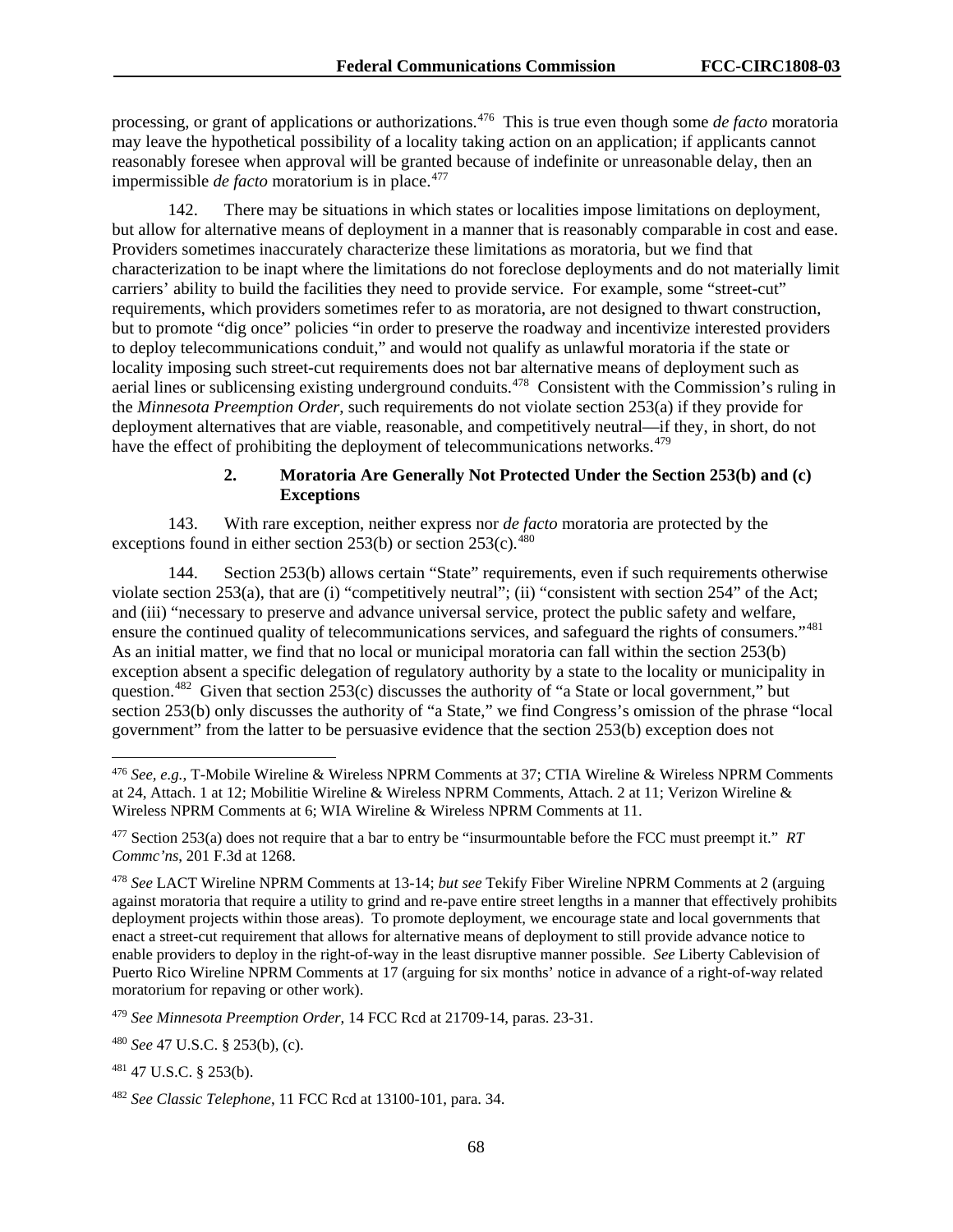generally apply to the conduct of local governments.[483](#page-69-0) Indeed, some courts have held that the plain text of section 253(b) requires a finding that the provision protects only certain state activities "and does not speak to local regulation."<sup>484</sup> However, consistent with past Commission precedent, we need not go so far and make clear that section 253(b) does not apply to local or municipal legal requirements absent a specific delegation of authority from the state. $485$ 

145. Further, we find that most moratoria are not competitively neutral—they almost certainly will favor incumbents over new entrants and existing modalities over new technologies. We also find they are unlikely to fall within the ambit of any of the four public interest exceptions contained in section  $253(b)$ .<sup>[486](#page-69-3)</sup> Neither the Commission nor a court has upheld a state requirement that violated section  $253(a)$ on the grounds that it was necessary to "preserve and advance universal service."<sup>[487](#page-69-4)</sup> Moreover, as a practical matter, moratoria run counter to the goal of preserving and advancing universal service as

<span id="page-69-2"></span><sup>485</sup> *See Classic Telephone*, 11 FCC Rcd at 13100-101, para. 34; *see also N.J. Payphone Ass'n, Inc. v. Town of W. N.Y.*, 130 F. Supp. 2d 631, 639 (D.N.J. 2001), *aff'd N.J. Payphone Ass'n*, 299 F.3d 235 (3rd Cir. 2001); *Bd. of Cty. Comm'rs of Grant Cty., N.M.*, 169 F. Supp. 2d 1243, 1247 (D.N.M. 2001) ("Local governments may only manage the rights of way, unless specifically delegated authority to impose requirements under § 253(b)."); *AT&T Comm. of the Southwest, Inc. v. City of Dallas,* 8 F. Supp.2d 582, 591 (N.D.Tex.1998), *dismissed as moot on other grounds*, 243 F.3d 928 (5th Cir. 2001) ("The language of [§ 253](https://1.next.westlaw.com/Link/Document/FullText?findType=L&pubNum=1000546&cite=47USCAS253&originatingDoc=I72e8c7fe567911d9a99c85a9e6023ffa&refType=LQ&originationContext=document&transitionType=DocumentItem&contextData=(sc.DocLink)) is straightforward. Absent explicit delegation by the state legislature, cities do not have the more general authority to regulate to protect public safety and welfare, advance universal service and ensure quality—this is a function reserved to states by  $\S 253(b)$ , not to local governments."); *Cox Comm. PCS, LP v. City of San Marcos*, 204 F. Supp. 2d 1260, 1264 (S.D. Cal. 2002) (section 253(b) only applies to states, and not municipalities, unless a state specifically delegates authority to its local governments); *BellSouth Telecomm., Inc. v. City of Coral Springs,* 42 F. Supp.2d 1304, 1307 (S.D. Fla.1999), *aff'd in part, rev'd in part on other grounds*, 252 F.3d 1169 (11th Cir. 2001) ("While states may regulate universal service, protect consumers, ensure quality and protect the public safety and welfare, local governments can only manage the public rights-of-way, unless of course a state specifically delegated the state authority to its local governments."); *BellSouth Telecomm., Inc. v. Town of Palm Beach*, 127 F. Supp. 2d 1348, 1356 (S.D. Fla. 1999) (quoting *BellSouth Telecomm. Inc v. City of Coral Springs*, 42 F. Supp. 2d 1304 (S.D. Fla. 1999)), *aff'd in part, rev'd in part on other grounds*, 252 F.3d 1169 (11th Cir. 2001). To the extent that previous Commission decisions discussed section 253(b) as applying to either state or local requirements, we find that such decisions should be understood to be referring to only those local legal requirements that were enacted pursuant to specific delegated authority from a state. *See, e.g.*, *Public Utility Commission of Texas*, 13 FCC Rcd at 3480, 3501, paras. 41, 83; *Silver Star Telephone*, 12 FCC Rcd at 15647, 15658, paras. 17, 42 (1997), aff'd sub nom. *RT Communications, Inc.*, 201 F.3d 1264; *Sandwich Isles Communications, Inc.*, 32 FCC Rcd at 5885, para. 19 (2017).

<span id="page-69-3"></span><sup>486</sup> *See* 47 U.S.C. § 253(b).

<span id="page-69-4"></span> $487$  47 U.S.C. § 253(b). While the Commission has never upheld a state requirement on such a basis, it has preempted state requirements on the grounds that they are not necessary to preserve and advance universal service. *See, e.g.*, *Federal-State Joint Board on Universal Service Western Wireless Corporation Petition for Preemption of an Order of The South Dakota Public Utilities Commission*, CC Docket No. 96-45, Declaratory Ruling, 15 FCC Rcd 15168, 15168-69, paras. 1-2 (2000) (*Western Wireless Preemption Declaratory Ruling*) (finding that the regulation at issue—which required common carriers to provide supported services throughout a service area prior to being designated as eligible telecommunications carriers who may receive federal universal service support—was not competitively neutral, consistent with section 254, or necessary to preserve and advance universal service, and thus did "not fall within the authority reserved to the states in section 253(b)").

<span id="page-69-0"></span> <sup>483</sup> *See* 47 U.S.C. § 253(b), (c).

<span id="page-69-1"></span><sup>484</sup> *TCG N.Y., Inc. v. City of White Plains, N.Y.*, 125 F. Supp. 2d 81, 87 (S.D.N.Y. 2000), *aff'd in part, rev'd in part on other grounds TCG N.Y.*, 305 F.3d 67; *see also Southwestern Bell Wireless Inc. v. Johnson Cty. Bd. of Cty. Comm'rs*, 199 F.3d 1185, 1192 (10th Cir. 1999) ("[S]ection 253(b) applies only to state, not local, regulation, since, in the remainder of section 253, Congress clearly says "State or local" when it so intends."); *[City of Dallas v.](https://1.next.westlaw.com/Link/Document/FullText?findType=Y&serNum=2000059366&pubNum=0000999&originatingDoc=I8dc3e54253d711d9a99c85a9e6023ffa&refType=RP&originationContext=document&transitionType=DocumentItem&contextData=(sc.UserEnteredCitation))  Metropolitan Fiber Systems of Dallas, Inc.*, [98 civ. 2128, 2000 WL 198104, at \\*4 \(N.D.Tex. Feb.17, 2000\)](https://1.next.westlaw.com/Link/Document/FullText?findType=Y&serNum=2000059366&pubNum=0000999&originatingDoc=I8dc3e54253d711d9a99c85a9e6023ffa&refType=RP&originationContext=document&transitionType=DocumentItem&contextData=(sc.UserEnteredCitation)) (holding that section 253(b) was not applicable to municipalities).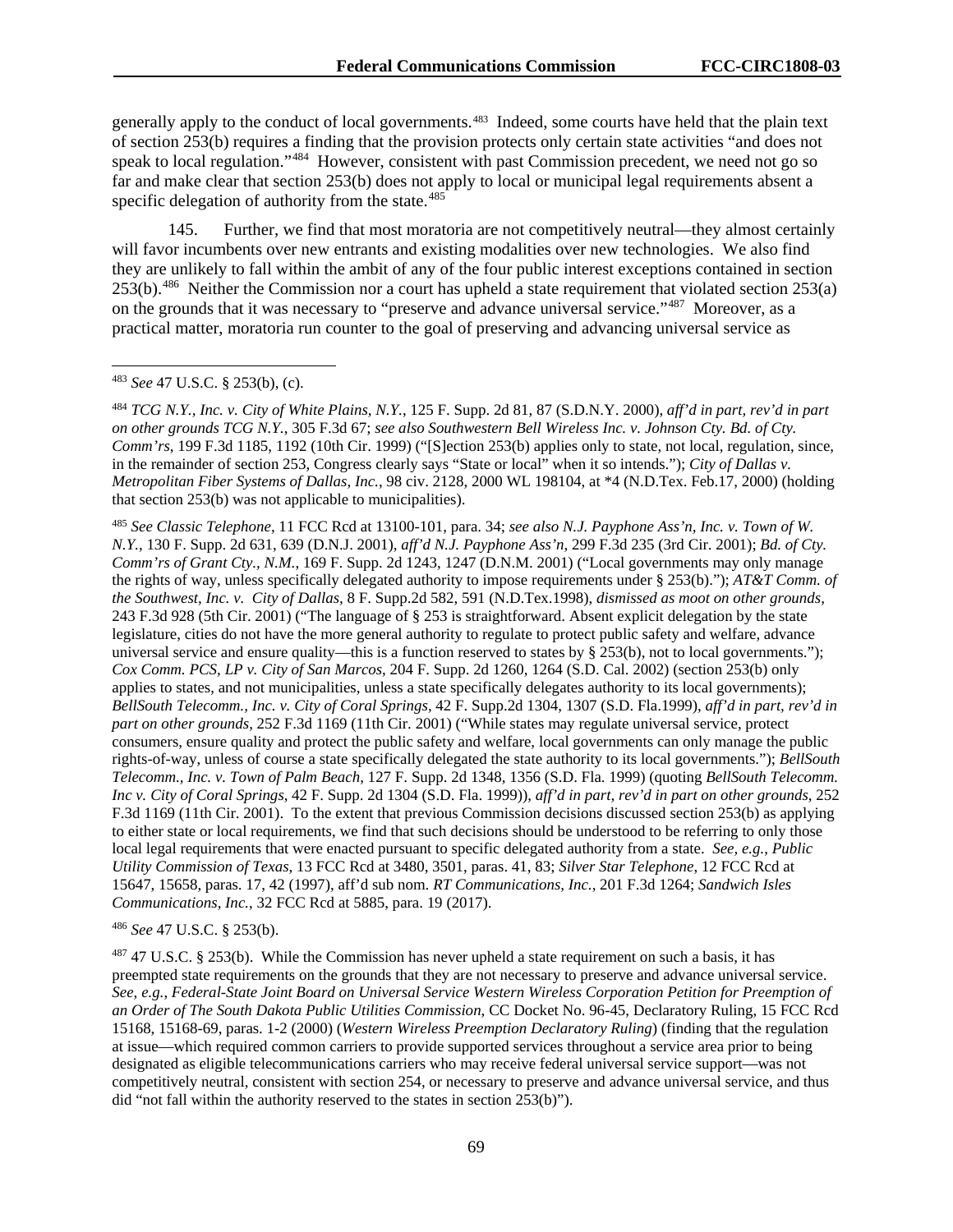moratoria prevent or materially limit deployments that could assist in achieving universal service. Neither the Commission nor a court has ever evaluated whether a state requirement that violated section 253(a) was permissible on the grounds that it was nevertheless necessary to "ensure the continued quality of telecommunications services,"[488](#page-70-0) and it is difficult to envision how a ban on deployment could conceivably improve the quality of such services. If anything, a moratorium is likely to decrease the quality of telecommunications services by barring competitive entry into the market, reducing the quality and quantity of services available to consumers, and inhibiting providers' ability to deploy the facilities needed to broaden the geographic areas they can serve, fill coverage gaps, expand capacity, and/or upgrade the technology used in their networks.<sup>[489](#page-70-1)</sup>

146. With limited exception, moratoria are also unlikely to be necessary to "protect the public safety and welfare" or "safeguard the rights of consumers."<sup>[490](#page-70-2)</sup> Both the Eighth and Ninth Circuits have noted that these exceptions can be applicable to legal requirements intended to protect the public from deceptive business practices.<sup>491</sup> On its own, the public safety and welfare exception has been understood to apply, at a minimum, to legal requirements that ensure emergency services such as 911 are made readily available.<sup>492</sup> Rather than preserving these vital interests, moratoria on deployment that violate section 253(a) decrease competition—thereby dampening the ability of a free and open market to act as a check against unfair or deceptive practices—and prevent the deployment of facilities that may be used in the provision of emergency services.

147. We recognize that there may be limited situations in the case of a natural disaster or other comparable emergency where an express or *de facto* moratoria that violates section 253(a) may nonetheless be "necessary" to "protect the public safety and welfare" or to "ensure the continued quality of telecommunications services."[493](#page-70-5) For example, in the event of a widespread power or telecommunications outage, a state might need to limit access to poles in a specific, affected area until existing power and telecommunications facilities can be restored. We interpret section 253(b) to allow for these state-imposed "emergency" express moratoria only if they are (1) "competitively neutral," as expressly required by section  $253(b)$ ,  $494$  (2) necessary to address the emergency or disaster or related

<span id="page-70-2"></span><sup>490</sup> 47 U.S.C. § 253(b).

<span id="page-70-3"></span><sup>491</sup> *See Cedar Rapids Cellular Tel., L.P. v. Miller*, 280 F.3d 874, 880 (8th Cir. 2002) ("[T]he Supreme Court has recognized that states have an important interest in protecting the public from deceptive business practices. . . .Federal telecommunications law implicitly acknowledges the importance of this interest by leaving states some latitude to 'protect the public safety and welfare' and 'safeguard the rights of consumers.'"); *Comm'cns Telesystems Int'l v. Cal. Pub. Util. Comm'n*, 196 F.3d 1011, 1017 (9th Cir. 1999) (noting that the California Public Utility Commission has the power under section 253(b) to "implement regulations that are 'necessary' to 'protect the public' against slamming," or the unauthorized switching of consumers' long-distance carriers); *see also Classic Telephone*, 11 FCC Rcd at 13101, para. 35 ("Section 253(b) . . . ensures that States continue to have authority to require telecommunications service providers to make emergency services available to the public and comply with local consumer protection laws.").

<span id="page-70-4"></span><sup>492</sup> *See Freeman v. Burlington Broadcasters, Inc.*, 204 F.3d 311, 324 (2d Cir. 2000) ("[T]he legislative history indicates that '[b]y "public safety and welfare,'" the Committee means, among other things, making certain that emergency services, such as 911, are available to the public."); *see also Classic Telephone*, 11 FCC Rcd at 13101, para. 35 ("Section 253(b) . . . ensures that States continue to have authority to require telecommunications service providers to make emergency services available to the public and comply with local consumer protection laws.").

<span id="page-70-5"></span><sup>493</sup> 47 U.S.C. § 253(b).

<span id="page-70-6"></span> $494$  As the Commission has previously held, to be considered "competitively neutral" for purposes of section 253(b), a legal requirement must have a like effect on all types of providers and technologies, and must not unfairly

<span id="page-70-0"></span> <sup>488</sup> 47 U.S.C. § 253(b).

<span id="page-70-1"></span><sup>489</sup> *See, e.g.*, R Street Wireline NPRM Comments at 13-14; Mobile Future Wireless NPRM June 15, 2017 Comments at 9.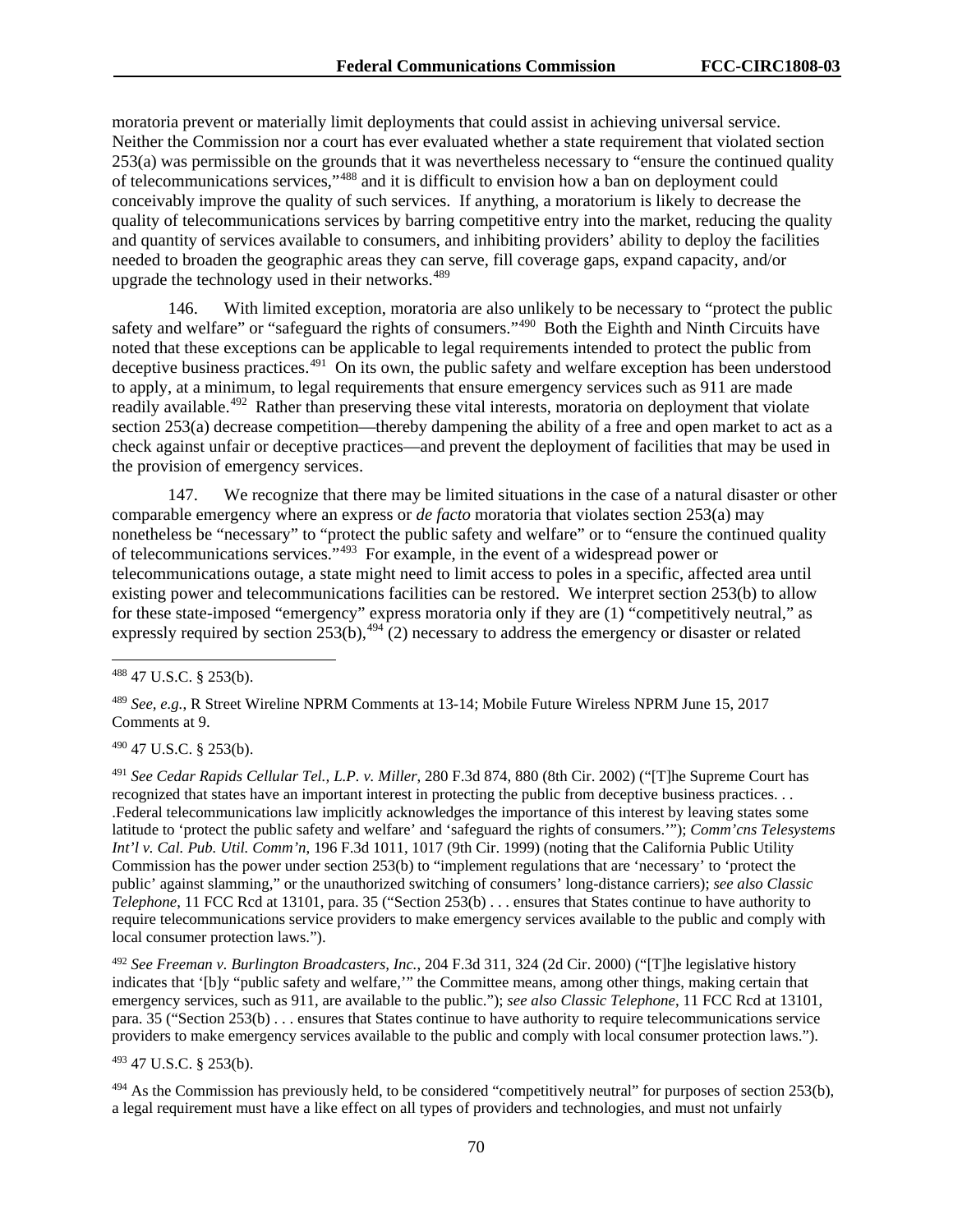public safety needs, and (3) targeted only to those geographic areas that are affected by the disaster or emergency. Given that the emergency giving rise to such an express moratorium will be finite in time, a moratorium that extends beyond the duration of the emergency and associated repair efforts would not be permissible under section 253(b) because it would not be "necessary" to protect the safety and welfare of the public as section 253(b) requires.<sup>495</sup> Similarly, an express, statewide deployment moratorium that is not targeted to the geographic areas affected by the natural disaster or emergency would not be permissible as it would not be "necessary" in the unaffected areas and would thus be impermissibly overbroad. [496](#page-71-1) We caution that mere assertions that express or *de facto* moratoria are necessary to achieve these goals do not suffice to invoke section 253(b).<sup>497</sup> Emergency moratoria must be identified as such and clearly communicated to applicants; states and localities may not use a natural disaster or similar emergency as a guise for implementing *de facto* moratoria. While narrowly tailored emergency moratoria may be legally permissible under section 253, we encourage states to work collaboratively with providers before resorting to express moratoria in the wake of natural disasters or emergencies. The burden is on states to justify the imposition of a moratorium by specifically demonstrating that a moratorium serves, and is narrowly-tailored in a manner that makes it necessary to achieve, one of the goals articulated in section 253(b).

148. We also take this opportunity to remind states that section 253(b) only permits them to impose requirements that are "necessary" to preserve or advance the interests identified in section 253(b).[498](#page-71-3) Moratoria are "blunt instruments."[499](#page-71-4) There may well be instances where a more limited legal requirement could reasonably be said to be "necessary" to advance universal service, protect the public safety, ensure the continued quality of telecommunications services, or safeguard the rights of consumers, but most moratoria are, by their very nature, too broad and far-ranging to satisfy such a strict standard. Such bans cannot be considered "necessary" to further a specific interest if that interest could be advanced by the imposition of some other, more targeted measure.<sup>500</sup>

advantage or hamper one type of provider or technology over another. *See Western Wireless Preemption Declaratory Ruling*, 15 FCC Rcd at 15176-177, paras. 21-22 (citing *Federal-State Joint Board on Universal Service*, 12 FCC Rcd at 8801, para. 47); *see also Nixon v. Mo. Mun. League*, 541 U.S. 125, 137 (2004) (citing the Commission's holding in *Western Wireless Preemption Declaratory Ruling* and reaffirming that the Commission has "understood § 253(b) neutrality to require a statute or regulation affecting all types of utilities in like fashion").

<span id="page-71-0"></span><sup>495</sup> 47 U.S.C. § 253(b); *see also New England Public Communications Council Petition for Preemption Pursuant to Section 253*, CCBPol 96-11, Memorandum Opinion and Order, 11 FCC Rcd 19713,19722, para. 21 (1996) (*New England Payphone Order*) (stating that "[a]n interpretation of section 253(b) that a state's action merely be reasonable ignores the specific language of the statute requiring such state action to be 'necessary'").

<span id="page-71-1"></span><sup>496</sup> 47 U.S.C. § 253(b).

 $\overline{a}$ 

<span id="page-71-2"></span><sup>497</sup> *See, e.g.*, City of Norfolk Wireline NPRM Comments at 16-17 (claiming generally that "[m]oratoria also allow local officials to consider the legitimate concerns of members of the public, such as health, public safety and environmental issues, and how best to responsibly address them"); MCC Wireline NPRM Comments at 18; WSCC Wireline NPRM Comments at 17.

<span id="page-71-3"></span><sup>498</sup> 47 U.S.C. § 253(b).

<span id="page-71-4"></span><sup>499</sup> AT&T Wireline NPRM Comments at 74.

<span id="page-71-5"></span><sup>500</sup> *See New England Payphone Order*, 11 FCC Rcd at 19722, para. 22 (rejecting a measure prohibiting incumbent LECs from providing in-state payphone services as "the most restrictive means available" and concluding that the record "does not support a finding that such an extreme approach is 'necessary'" under section 253(b)); *id.*, 11 FCC Rcd at 19722, para. 21 ("An interpretation of section 253(b) that a state's action merely be reasonable ignores the specific language of the statute requiring such state action to be 'necessary.'"); *Classic Telephone*, 11 FCC Rcd at 13102, para. 38 ("Congress envisioned that in the ordinary case, States and localities would enforce the public interest goals delineated in section 253(b) through means other than absolute prohibitions on entry.") (citing S. Conf. Rep. No. 230, 104th Cong., 2d Sess. 1, at 126 (1996)). We recognize that outside the context of section 253(b), the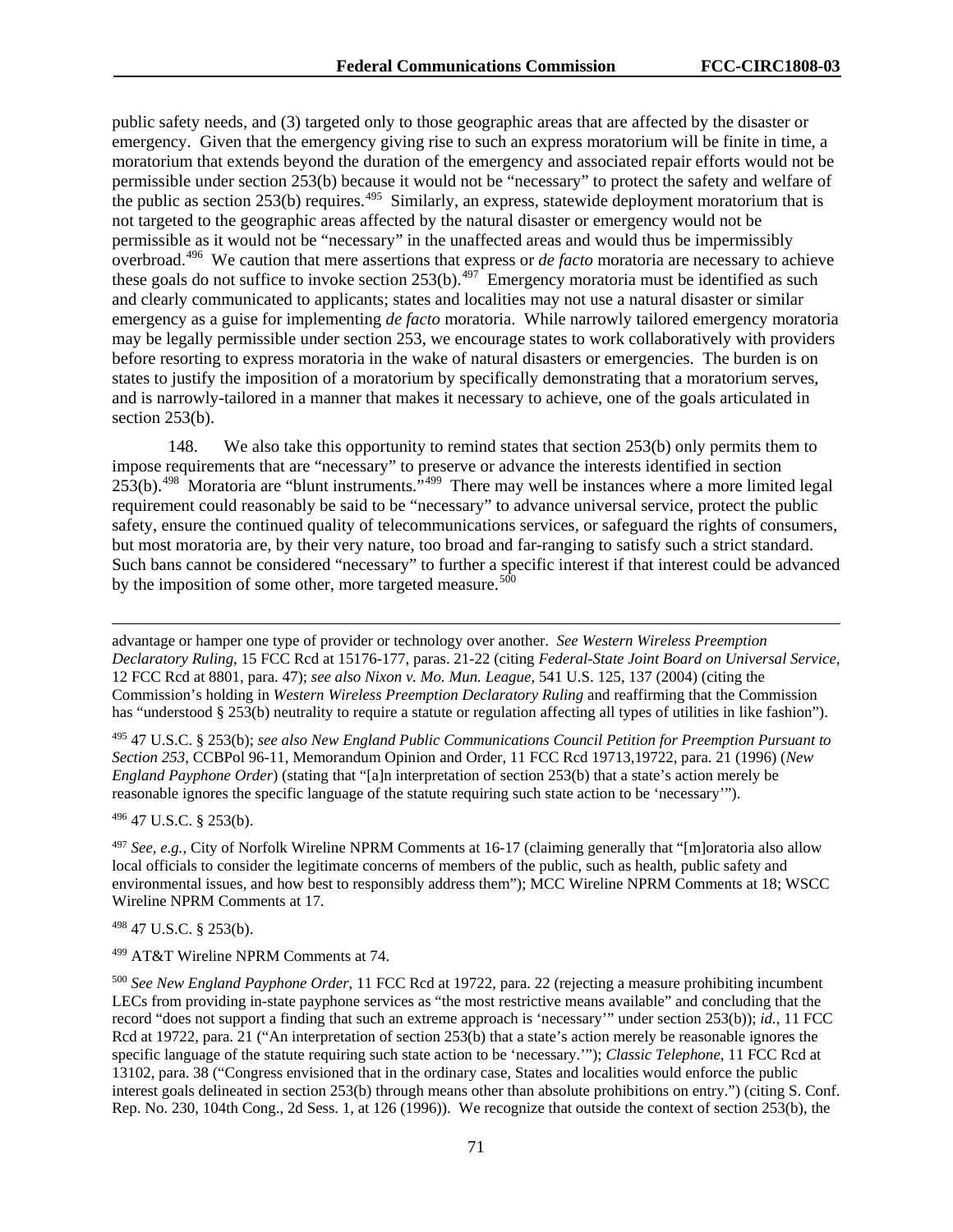149. It is even less likely that the section 253(c) exceptions could shield moratoria that violate section 253(a) from preemption. Section 253(c) specifies that "[n]othing in this section affects the authority of the State or local government to manage the public rights-of-way or to require fair and reasonable compensation from telecommunications providers, on a competitively neutral and nondiscriminatory basis, for use of public rights-of-way on a nondiscriminatory basis, if the compensation required is publicly disclosed by such government."<sup>501</sup> For purposes of this Declaratory Ruling, we exclude the imposition of fees from the definition of *de facto* moratoria.<sup>502</sup> Thus, the applicability of 253(c) depends on whether moratoria may constitute management of the public rights-of-way.<sup>503</sup>

150. While the Act does not define "manage[ment of] rights-of-way," the Commission has recognized in the context of section 253(c) that "[l]ocal governments must be allowed to perform the range of vital tasks necessary to preserve the physical integrity of streets and highways, to control the orderly flow of vehicles and pedestrians, [and] to manage gas, water, cable . . . and telephone facilities that crisscross the streets and public rights-of-way."[504](#page-72-3) The Commission has described the "types of activities that fall within the sphere of appropriate rights-of-way management" as including "coordination of construction schedules, determination of insurance, bonding and indemnity requirements, establishment and enforcement of building codes, and keeping track of the various systems using the rights-of-way to prevent interference between them."[505](#page-72-4) Thus, section 253(c) protects certain activities that involve the actual use of the right-of-way. In contrast, to the extent they implicate rights-of-way

Commission has sometimes interpreted the term "necessary" as simply meaning "used" or "useful." *See New England Payphone Order*, 11 FCC Rcd at 19723-25, paras. 24-25 (distinguishing the use of the term "necessary" as used in section 253(b) from the duty imposed on ILECs by section  $251(c)(6)$  to provide collocation of equipment that is "necessary" for interconnection or access to unbundled network elements at the ILEC's premises, and noting that the term "necessary" is interpreted to mean "used" or "useful" in the context of  $251(c)(6)$ ). Several courts have also recognized that the word "necessary" may not automatically mean absolutely essential or required. *See U.S. v. Comstock*, 560 U.S. 126, 134 (2010) (interpreting the term as used in the necessary and proper clause of the Constitution) (citing *McCulloch v. Maryland*, 17 U.S. 316, 413-15 (1819)); *Fish v. Kobach*, 840 F.3d 710, 734 (10th Cir. 2016) (interpreting the term as used in the National Voter Registration Act); *Nat. Res. Def. Council v. Thomas*, 838 F.2d 1224, 1236 (D.C. Cir. 1988) (interpreting the term as used in the Clean Air Act); *FTC v. Rockefeller*, 591 F.2d 182, 188 (2d Cir. 1979) (interpreting the term as used in the Federal Trade Commission Act). However, the Commission in the *New England Payphone Order* and *Classic Telephone*, relying in part on congressional guidance, established that it construes "necessary" in section 253(b) as meaning essential.

<span id="page-72-0"></span><sup>501</sup> 47 U.S.C. § 253(c).

 $\overline{a}$ 

<span id="page-72-1"></span><sup>502</sup> We do not take up in this Declaratory Ruling the question of the circumstances in which the imposition of fees may violate section 253(a).

<span id="page-72-2"></span><sup>503</sup> LMC Wireline NPRM Comments at 8–9; WSCC Wireline NPRM Comments at 20; City of NorfolkWireline NPRM Comments at 2; LACT Wireline & Wireless NPRM Reply at 51. *Cf.* IML Wireless NPRM Comments at 3-4 (arguing that municipalities have a public duty to regulate the right-of-way).

<span id="page-72-3"></span><sup>504</sup> *TCI Cablevision of Oakland County, Inc.; Petition for Declaratory Ruling, Preemption and Other Relief Pursuant to 47 U.S.C.* §§ 541, 544(e), and 253*,* Memorandum Opinion and Order, 12 FCC Rcd 21396, 21441, para. 103 (1997) (*TCI Cablevision of Oakland County*).

<span id="page-72-4"></span><sup>505</sup> *TCI Cablevision of Oakland County*, 12 FCC Rcd at 21441, para. 103. The Ninth Circuit determined that the following activities were beyond the management of rights-of-way under section 253(c): regulations requiring applicants to submit proof of financial, technical, and legal qualifications; ordinances imposing requirements or other controls over matters not directly related to management of rights-of-way; franchise agreements that contain conditions unrelated to the management of rights-of-way; ordinance requirements that companies provide free and excess capacity for the use of the locality; and ordinances that grant the locality unfettered discretion to insist on unspecified franchise terms and to grant, deny, or revoke a franchise based on unnamed factors. *See City of Auburn v. Qwest Corp.*, 260 F.3d 1160, 1178-79 (9th Cir. 2001), *vacated on other grounds Sprint Telephony*, 543 F.3d at 571.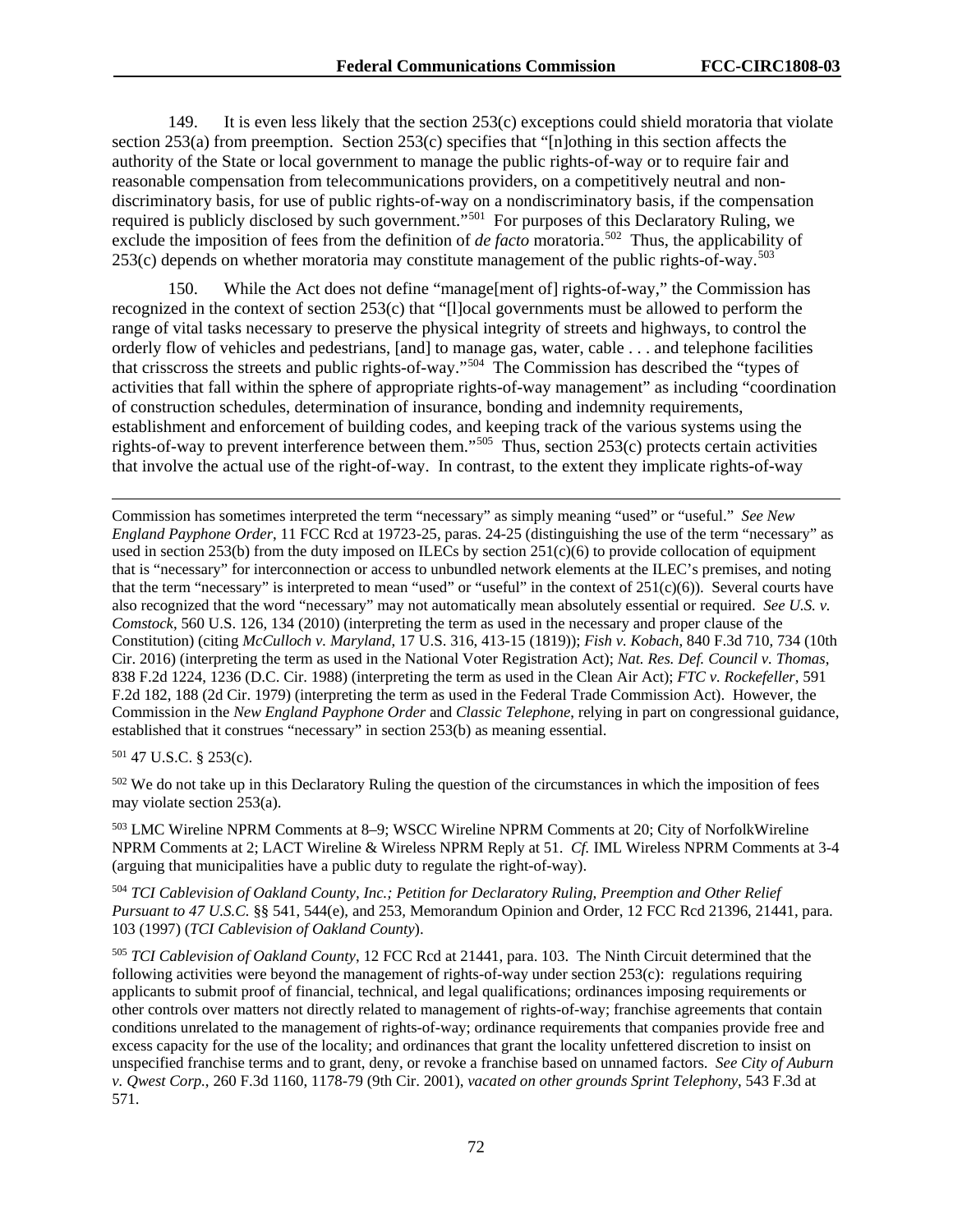issues at all, moratoria bar providers from obtaining approval to access the right-of-way.<sup>[506](#page-73-0)</sup> Hence, we fail to see how section 253(c) could save a moratorium from preemption.

## **3. Authority to Act**

151. We issue this authoritative interpretation of section 253 pursuant to our broad authority to interpret key provisions of the Communications Act.<sup>507</sup> We also have authority under the Administrative Procedure Act (APA) and our rules to issue a declaratory ruling to terminate a controversy or remove uncertainty on our own motion.<sup>[508](#page-73-2)</sup> In this instance, we find issuing a declaratory ruling on our own motion is necessary to remove what the wireline and wireless infrastructure records reveal are substantial uncertainty and significant legal controversies caused by the state and local imposition of moratoria.<sup>[509](#page-73-3)</sup>

<span id="page-73-1"></span><sup>507</sup> *See Chevron, U.S.A., Inc. v. Natural Resources Defense Council, Inc.*, 467 U.S. 837, 842-44 (1984) (holding that courts must grant considerable weight to an agency's reasonable interpretation of a statute it is charged with administering where the statute is ambiguous); *City of Arlington, Tex. v. FCC*, 569 U.S. 290, 296 (2013) (stating that statutory ambiguities will be resolved, within the bounds of reasonable interpretation, by the agency that administers the statute); *id.* at 307 (holding that "Congress has unambiguously vested the FCC with general authority to administer the Communications Act through rulemaking and adjudication"); *see also Nat'l Cable & Telecomm. Ass'n v. Brand X Internet Servs.*, 545 U.S. 967, 980-84 (2005) (*NCTA v. Brand X*) (holding that the agency's interpretation of the terms "telecommunications service" and "offer" is entitled to *Chevron* deference and is a reasonable construction of the Act); *AT&T Corp. v. Iowa Utilities Board*, 525 U.S. 366, 396 (1999) (holding that the Commission's interpretation of the interconnection requirement in 47 U.S.C. § 252(i) was reasonable).

<span id="page-73-2"></span><sup>508</sup> 5 U.S.C. § 554(e); 47 CFR § 1.2; *see also City of Arlington, Tex. v. FCC*, 668 F.3d 229, 243 (5th Cir. 2012) (stating that an "agency need not be presented with a specific dispute between two parties in order to use section 554(e)'s declaratory ruling mechanism" and that section 554 "empowers agencies to use declaratory rulings to 'remove uncertainty'" by issuing statutory interpretations in cases involving "concrete and narrow questions of law the resolutions of which would have an immediate and determinable impact on specific factual scenarios"), *aff'd on other grounds*, 569 U.S. 290 (2013); *Chisholm v. FCC*, 538 F.2d 349, 365 (D.C. Cir. 1976) (reiterating that "the choice whether to proceed by rulemaking or adjudication is primarily one for the agency regardless of whether the decision may affect agency policy and have general prospective application") (citing *N.L.R.B. v. Bell Aerospace Co.*, 416 U.S. 267, 291-95 (1974)); *N.C. Utilities Comm'n v. FCC*, 537 F.2d 787, 790 n.2 (4th Cir. 1976), *cert. denied*, 429 U.S. 1027 ("[F]ederal administrative agencies are not restricted to adjudication of matters that are 'cases and controversies' within the meaning of Article III of the Constitution."); *N.Y. State Comm'n on Cable Television v. FCC*, 749 F.2d 804, 815 (D.C. Cir. 1984) (holding that the Commission, in preempting state and local entry regulation of satellite master antenna television, did not abuse its discretion in labeling its action a declaratory ruling and a consolidation of precedent, rather than engaging in a rule-making procedure).

<span id="page-73-3"></span><sup>509</sup> *See* Verizon Wireline NPRM Comments at 33; Conterra Wireline Comments at 30; Frontier Wireline NPRM Comments at 3; Competitive Carriers Association (CCA) Wireline & Wireless NPRM Comments, WC Docket Nos. 17-84 & 17-79, at executive summary (2017); ITTA Wireline NPRM Comments, WC Docket No. 17-84, at 35 (2017); CTIA Wireline & Wireless NPRM Comments at 3; WIA Wireline & Wireless NPRM Reply Comments at executive summary, 17; WISPA Wireline NPRM Comments at 5; Crown Castle Wireline NPRM Reply Comments at iii-iv; Letter from Joshua S. Turner, Counsel to Crown Castle, to Marlene H. Dortch, Secretary, FCC, WC Docket No. 17-84, at 4 (filed Nov. 10, 2017); Quintillion Networks Wireline & Wireless NPRM Reply, WC Docket Nos. 17-84 & 17-79, at 7; P.R. Telephone Company, Inc. Wireline NPRM Reply, WC Docket No. 17-84, at 16; Lightower Wireline NPRM Comments at 18; Letter from Scott K. Bergmann, VP, Regulatory Aff., CTIA, to Marlene H. Dortch, Secretary, FCC, WC Docket No. 17-84, at 12 (filed Sept. 8, 2017); *see also* AT&T Wireless NPRM Comments, WC Docket No. 17-79, at 13-14 (2017); Conterra Wireless NPRM Comments at 28; CTIA Wireline & Wireless NPRM Comments at 23-24; Crown Castle Wireless NPRM Comments at 32; Mobile Future

<span id="page-73-0"></span> <sup>506</sup> *See Minnesota Preemption Order*, 14 FCC Rcd at 12728-29 (while section 253(c) protects state and local governments' authority to issue construction permits regulating how and when road construction may be conducted does not mean that it protects a state or local government's refusal to issue construction permits to most entities); *see also* AT&T Wireline NPRM Comments at 74 (arguing that moratoria "fall outside the § 253(c) savings clause that allows local governments 'to manage the public rights of way': that authority must be limited to *reasonable* regulations to avoid permitting evasion of the basic purpose of the provision").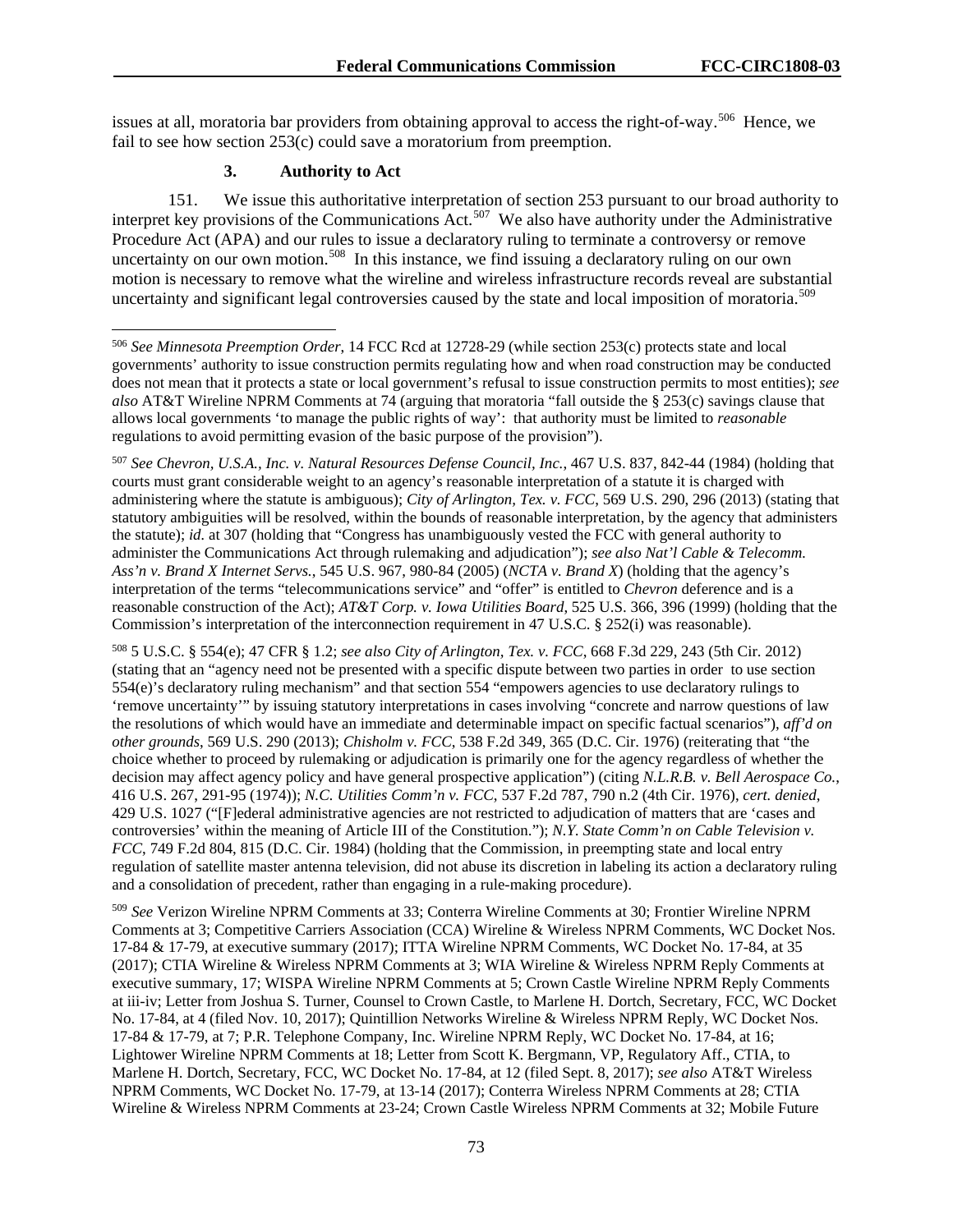152. We exercise that authority in this *Declaratory Ruling* to make clear that express and *de facto* moratoria violate section 253(a) as legal requirements that "prohibit or have the effect of prohibiting" the provision of telecommunications service.<sup>[510](#page-74-0)</sup> We further find the exceptions set forth in sections 253(b) and (c) to be generally inapplicable to express and *de facto* moratoria.

153. We disagree with those commenters that argue that section 253(d) precludes the Commission from interpreting the applicability of section 253(a) to certain kinds of state and local laws or policies.[511](#page-74-1) Nothing in section 253 purports to limit the exercise of our general interpretive authority. There is no dispute that section 253(d) provides an express mechanism for the Commission to preempt specific state or local legal requirements.<sup>[512](#page-74-2)</sup> However, Congress' inclusion of this express mechanism to consider whether specific state and local requirements are preempted, does not limit our ability, pursuant to sections 303, 201(b), and other sections of the Act,<sup>[513](#page-74-3)</sup> to define and provide an authoritative interpretation as to what constitutes a violation of section 253(a) and what qualifies for the section 253(b) or (c) exceptions.

154. Because we interpret section 253(a) and do not specifically preempt any state or local law, the Supreme Court's holding in *City of Rancho Palos Verdes v. Abrams* that "the express provision of one method of enforcing a substantive rule suggests that Congress intended to preclude others,"[514](#page-74-4) is not applicable here. In issuing this Declaratory Ruling we are not exercising our authority to enforce a substantive rule; rather, we are interpreting the scope of the substantive prohibition set forth in section  $253(a)$ .

155. Moreover, most courts that have considered the matter have *not* read section 253(d) as the exclusive enforcement mechanism for pursuing a claim that a state or local legal requirement violates section 253(a).<sup>[515](#page-74-5)</sup> Some Circuit courts have held that section 253 includes an implied private cause of

<span id="page-74-0"></span><sup>510</sup> 47 U.S.C. § 253(a).

 $\overline{a}$ 

<span id="page-74-2"></span><sup>512</sup> *See* 47 U.S.C. § 253(d). Section 253(d) expressly grants the Commission preemption authority. As such, we disagree with EEI's view that the Commission lacks the authority to preempt state and local laws such as moratoria because Congress left such decisions to the states. EEI Wireline NPRM Comments at 4.

<span id="page-74-3"></span><sup>513</sup> *See Wireless Infrastructure NPRM*, 32 FCC Rcd at 3336, para. 15 & nn. 28-30.

<span id="page-74-4"></span><sup>514</sup> *City of Rancho Palos Verdes v. Abrams*, 544 U.S. 113, 121 (2005) (quoting *Alexander v. Sandoval*, 532 U.S. 275, 290 (2001)).

Wireless NPRM Comments at 9; Mobilitie Wireless NPRM Comments at 12; NCTA Wireless NPRM Comments, WC Docket No. 17-79, at 29 (2017); R Street Wireless NPRM Comments, WC Docket No. 17-79, at 5 (2017); Samsung Wireless NPRM Comments at 7; T-Mobile Wireless NPRM Comments, WC Docket No. 17-79, at 36-37 (2017); Verizon Wireless NPRM Comments, WC Docket No. 17-79, at 33 (2017); WIA Wireless NPRM Comments at 55.

<span id="page-74-1"></span><sup>511</sup> *See, e.g.*, Public Knowledge Wireline NPRM Comments at 17-18; City of N.Y. Wireline NPRM Comments, WC Docket No. 17-84, at 1-2 (2017); Smart Communities Wireline NPRM Comments, WC Docket No. 17-84, at 10-11 (2017) (Smart Communities Wireline NPRM Comments); City of Alexandria et al. (Virginia Joint Commenters) Wireline NPRM Comments, WC Docket No. 17-84, at 42-43 (2017). *But see* Conterra Wireline & Wireless NPRM Comments at 15-16 ("Section 253(d) is drafted broadly and provides the Commission ample latitude to elect the best procedure for utilizing its preemption power. . . . At a minimum, reviewing courts must afford the Commission broad deference in construing the ambiguous provisions in Section 253.").

<span id="page-74-5"></span><sup>515</sup> *See, e.g.*, *P.R. Tel. Co*., 450 F.3d at 16; *N.J. Payphone Ass'n*, 299 F.3d at 241-42; *Qwest Corp. v. City of Santa Fe, N.M.*, 380 F.3d 1258, 1266 (10th Cir. 2004) (*Qwest Corp. v. City of Santa Fe*); *BellSouth Telecomm., Inc. v. Town of Palm Beach*, 252 F.3d 1169, 1191 (11th Cir. 2001); *TCG Detroit v. City of Dearborn,* 206 F.3d 618, 624 (6th Cir. 2000).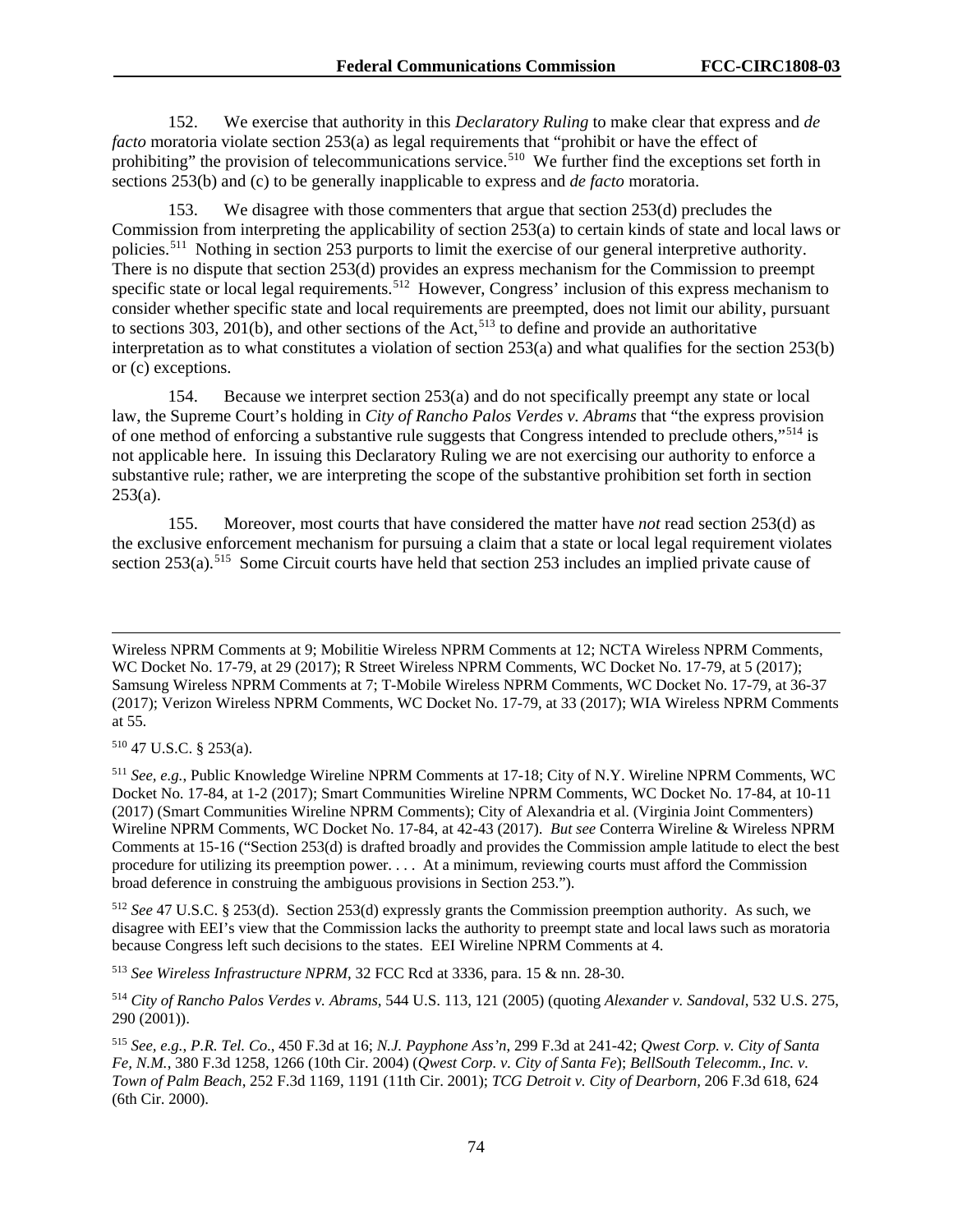action to seek relief.<sup>[516](#page-75-0)</sup> Other Circuit courts have entertained preemption claims under the Supremacy Clause of the United States Constitution, which is a legal avenue for preemption regardless of whether a statute authorizes a private cause of action.<sup>[517](#page-75-1)</sup> As the First Circuit has explained, "under the Supremacy" Clause, any state or local law that is inconsistent with the requirements of §253(a) will be null and void, unless it falls under one of the safe harbor provisions in §253."<sup>518</sup> Accordingly, courts have concluded that parties may bring section 253(a) preemption challenges directly in federal court, regardless of the availability of the Commission as a forum to resolve preemption disputes pursuant to section  $253(d)$ .<sup>[519](#page-75-3)</sup> But whatever enforcement mechanisms may be available to preempt specific state and local requirements, nothing in section 253 prevents us from declaring that a category of state or local laws is inconsistent with section 253(a) because it prohibits or has the effect of prohibiting service.

156. Indeed, in issuing our interpretation of section 253(a) and the scope of the section 253(b) and (c) exceptions, we further the notice objectives that underlie section 253(d), which requires that the Commission provide "notice and an opportunity for public comment" prior to taking any preemptive action.[520](#page-75-4) Adopting a general interpretation enhances certainty around frequently arising, factually similar issues. By issuing this Declaratory Ruling, we place states and localities on notice that express and *de facto* moratoria are inconsistent with section 253(a).<sup>521</sup> In so doing, we provide states and localities the opportunity to ensure that their requirements comply with federal law. Therefore, construing section 253(d) as not limiting the Commission's authority to interpret the remainder of section 253 furthers important policy goals as well. Otherwise, the Commission would only have authority to act retrospectively to target individual laws, which would be inefficient, increase uncertainty, and impose additional costs on states and localities both from the sunk costs of enacting subsequently preempted legal requirements and the costs of litigating more section 253(d) preemption proceedings and judicial actions.[522](#page-75-6)

<span id="page-75-2"></span><sup>518</sup> *P.R. Tel. Co*., 450 F.3d at 16 (citing U.S. Const. art. VI, Cl. 2. and *Qwest Corp. v. City of Santa Fe*, 380 F.3d at 1269).

<span id="page-75-3"></span><sup>519</sup> *See P.R. Tel. Co.*, 450 F.3d at 16; *N.J. Payphone Ass'n*, 299 F.3d at 242-43; *Qwest Corp. v. City of Santa Fe*, 380 F.3d at 1266.

<span id="page-75-4"></span><sup>520</sup> *See* 47 U.S.C. § 253(d).

<span id="page-75-0"></span> <sup>516</sup> *See BellSouth Telecomm., Inc.,* 252 F.3d at 1191; *TCG Detroit v. City of Dearborn,* 206 F.3d at 624. *But see Spectra Comm. Group., LLC v. City of Cameron*, 806 F.3d 1113, 1119-20 (8th Cir. 2015); *NextG Networks of N.Y., Inc. v. City of N.Y.*, 513 F.3d 49, 53 (2d Cir. 2008); *Sprint Telephony*, 543 F.3d at 580-81; *Sw. Bell Tel., L.P. v. City of Houston*, 529 F.3d 257, 261 (5th Cir. 2008); *Qwest Corp. v. City of Santa Fe*, 380 F.3d at 1266-67.

<span id="page-75-1"></span><sup>517</sup> *See P.R. Tel. Co*., 450 F.3d at 16; *N.J. Payphone Ass'n*, 299 F.3d at 242-43; *Qwest Corp. v. City of Santa Fe,* 380 F.3d at 1266. The Supremacy Clause invalidates state or local laws that "interfere with or are contrary to" federal law. U.S. Const. art. VI, Cl. 2.

<span id="page-75-5"></span> $521$  The League of Minnesota Cities claims that "[c]ourts continue to uphold moratoria used in limited circumstance as 'interim controls on the use of land that seek to maintain the status quo with respect to land development in an area by either "freezing" existing land uses or by allowing the issuance of . . . permits for only certain land uses that would not be inconsistent with a contemplated zoning plan or zoning change.'" LMC Wireline NPRM Comments at 10 (citing *Tahoe-Sierra Preservation Council, Inc. v. Tahoe Regional Plan. Agency*, 535 U.S. 302 (2002)). While the *Tahoe* case stands for the proposition that moratoria may be permitted under the Fifth Amendment to the U.S. Constitution, the fact that moratoria may be permissible under the Fifth Amendment does not limit our authority to interpret section 253 as prohibiting moratoria that prohibit or have the effect of prohibiting the ability of an entity to provide telecommunication services.

<span id="page-75-6"></span><sup>&</sup>lt;sup>522</sup> Our decision today is consistent with the Commission's earlier decisions that state and local moratoria do not toll the "shot clocks" for state or municipal review of wireless siting applications pursuant to section  $332(c)(7)(B)(ii)$  of the Act; that these "shot clocks continue to run" regardless of whether state or local governments purport to impose moratoria that suspend the acceptance or processing of siting applications for some period of time; and that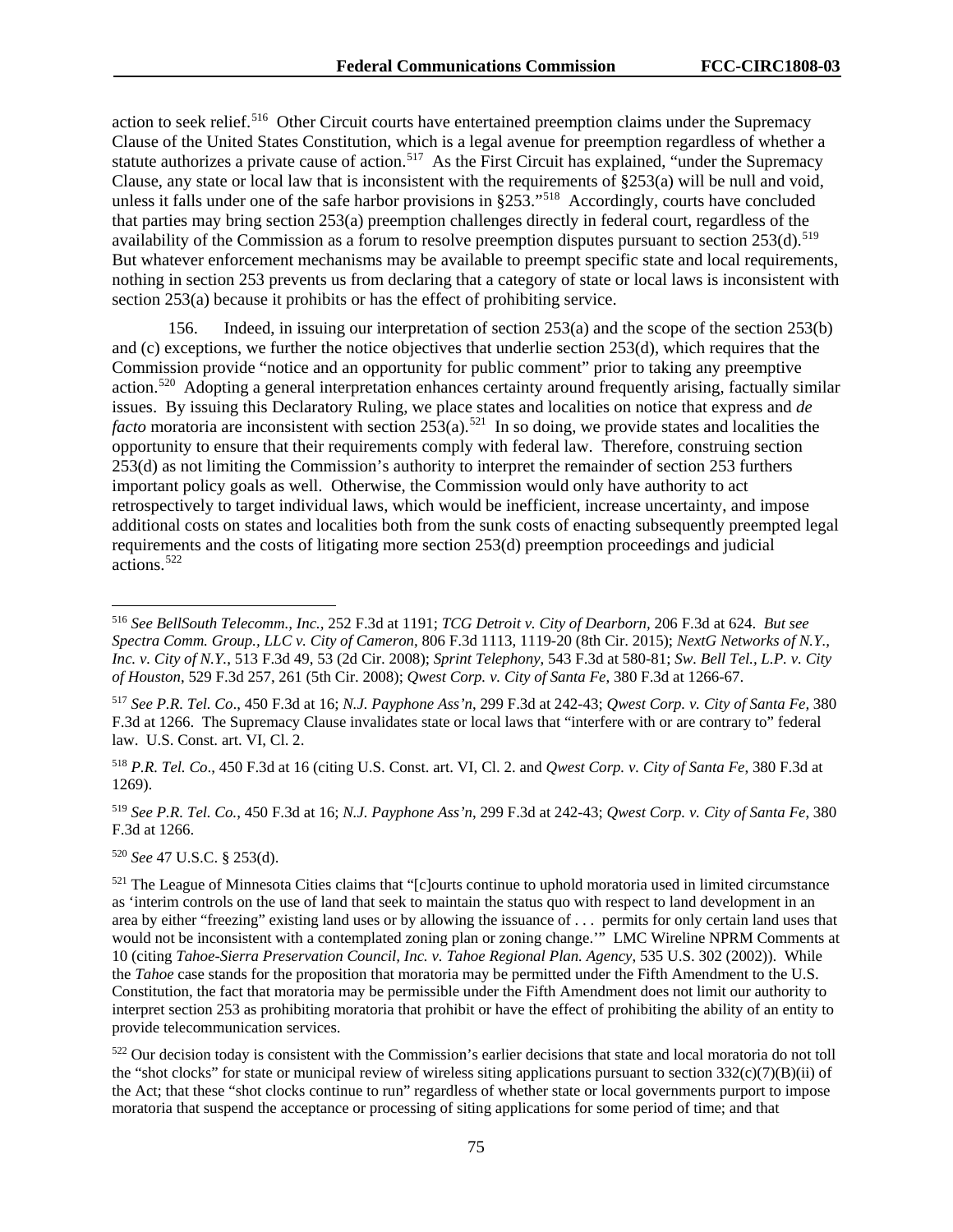157. We also disagree with assertions that the change in regulatory classification of broadband Internet access service in the *Restoring Internet Freedom Order* affects the validity of this Declaratory Ruling.<sup>523</sup> Consistent with prior Commission decisions, we have authority over infrastructure that can be used for the provision of both telecommunications and other services on a commingled basis.<sup>524</sup> Infrastructure for wireline and wireless telecommunication services frequently is the same infrastructure used for the provision of broadband Internet access service,<sup>[525](#page-76-2)</sup> and our ruling today will promote broadband deployment, in concert with our actions in the *Restoring Internet Freedom Order*.

158. We expect that this Declaratory Ruling, which provides our authoritative interpretation of the scope of section 253(a) as it pertains to state and local moratoria, will have several consequences that will benefit the public. First, we expect states and localities to comply with federal law by repealing existing moratoria, refusing to enforce moratoria that remain on the books, and declining to adopt new moratoria. Second, the interpretation of section 253 in this Declaratory Ruling will apply when conducting subsequent proceedings under section 253(d) to preempt specific legal rules permitted or imposed by specific states or localities. To further effectuate the benefits of issuing this Declaratory Ruling, we direct the Wireline Competition Bureau and/or the Wireless Telecommunications Bureau to act expeditiously on section 253(d) petitions challenging alleged state or local moratoria.<sup>[526](#page-76-3)</sup> Finally, this Declaratory Ruling sets forth the Commission's reasoned interpretation of section 253(a), which will inform judicial resolution of preemption claims brought by providers, states, or localities under the Supremacy Clause of the United States Constitution.

"applicants can challenge moratoria in court when the shot clock expires without State or local government action." *See Wireless Facilities Siting Order*, 29 FCC Rcd at 12971, paras. 265-67; *see also 2009 Wireless Siting Declaratory Ruling*, 24 FCC Rcd at 14016-19, paras. 56-65 (stating that a state or local agency's failure to render a decision within "shot clock" deadlines – *i.e.*, 90 days for an application to deploy collocated antennas or within 150 days for an application to deploy facilities other than collocations – would presumptively constitute a "failure to act" that may be challenged under section  $332(c)(7)(B)(v)$  of the Act).

 $\overline{a}$ 

<span id="page-76-0"></span><sup>523</sup> *See, e.g.*, Public Knowledge Wireline NPRM Comments at 13; Smart Communities Wireline NPRM Comments at 5-6; Smart Communities Wireline & Wireless NPRM Reply Comments at 37-39; Cities of San Antonio, Tex. et al. Wireline & Wireless NPRM Reply Comments at 17.

<span id="page-76-1"></span><sup>524</sup> *See Restoring Internet Freedom*, 33 FCC Rcd at 424-425, para. 188-190 (reaffirming that the Commission retains statutory authority to regulate facilities that provide commingled services where the Commission has statutory authority over one of the services); *Wireless Facilities Siting Order*, 29 FCC Rcd at 12973, para. 270-272 ("[T]o the extent [distributed antenna system] or small-cell facilities, including third-party facilities such as neutral host [distributed antenna system] deployments, are or will be used for the provision of personal wireless services, their siting applications are subject to [section 332(c)(7)]."); *Appropriate Regulatory Treatment for Broadband Access to the Internet Over Wireless Networks*, WT Docket No. 07-53, Declaratory Ruling, 22 FCC Rcd 5901, 5924, para. 65 (2007) (applying section 224 to facilities that provide both telecommunications and wireless broadband Internet access service, and applying section  $332(c)(7)(B)$  to facilities providing personal wireless service and wireless broadband Internet access service).

<span id="page-76-2"></span><sup>525</sup> *Restoring Internet Freedom*, 33 FCC Rcd at 423, para. 185 (citing Cisco Systems, Inc. Comments, WC Docket No. 17-108, at 2-3 (July 17, 2017)); Mobilitie, LLC Comments, WC Docket No. 17-108, at 4 (July 17, 2017).

<span id="page-76-3"></span><sup>526</sup> Petitioners must follow the Commission's previously adopted procedural guidelines for section 253(d) petitions. *See* 47 CFR §§ 1.1204(b) Note 4; 1.1206(a) Note 1; and 1.1206(a)(13) Note 2; *Suggested Guidelines for Petitions for Ruling Under Section 253 of the Communications Act*, Public Notice, 13 FCC Rcd 22970 (1998); *Amendment of 47 C.F.R. § 1.1200 et seq. Concerning Ex Parte Presentations in Commission Proceedings*, GC Docket No. 95-21, Memorandum Opinion and Order, 14 FCC Rcd 18831 (1999). The Commission has adopted similar requirements for certain types of petitions pursuant to section 332(c)(7)(B). *See Procedures for Reviewing Requests for Relief From State and Local Regulations Pursuant to Section 332(c)(7)(B)(v) of the Communications Act of 1934*, WT Docket No. 97-192, Report and Order, 15 FCC Rcd 22821 (2000).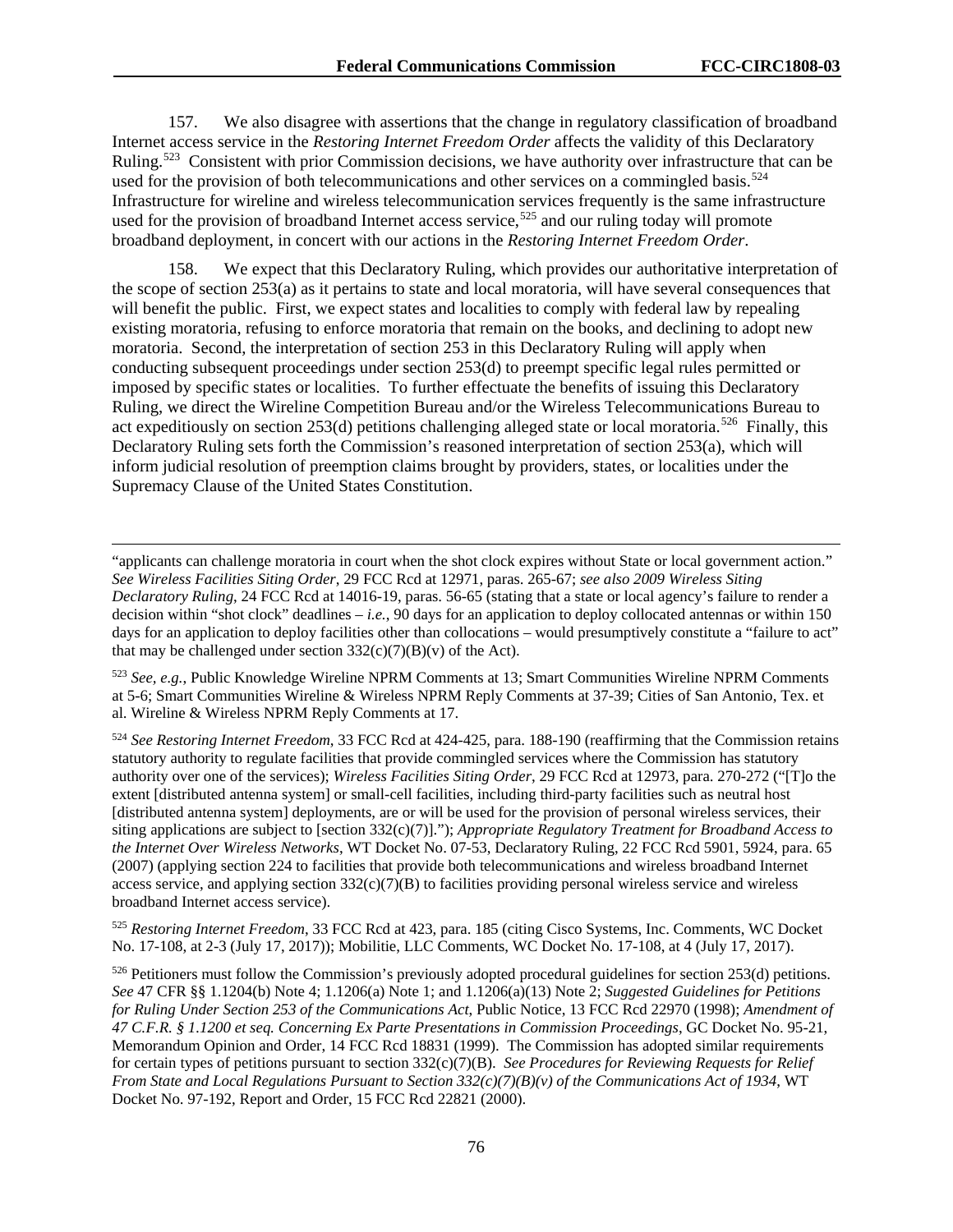### **V. PROCEDURAL MATTERS**

159. *Congressional Review Act.* The Commission will send a copy of this Third Report and Order, Declaratory Ruling, and Second Further Notice of Proposed Rulemaking, including a copy of the Final Regulatory Flexibility Certification, in a report to Congress and the Government Accountability Office pursuant to the Congressional Review Act.[527](#page-77-0) In addition, the *Report and Order* and this final certification will be sent to the Chief Counsel for Advocacy of the Small Business Administration (SBA) and will be published in the Federal Register.<sup>[528](#page-77-1)</sup>

160. *Final Regulatory Flexibility Analysis.* As required by the Regulatory Flexibility Act of 1980 (RFA),<sup>[529](#page-77-2)</sup> the Commission has prepared a Final Regulatory Flexibility Analysis (FRFA) relating to this *Report and Order*. The FRFA is contained in Appendix B.

161. *Paperwork Reduction Act of 1995 Analysis.* The *Report and Order* contains modified information collection requirements subject to the Paperwork Reduction Act of 1995 (PRA), Public Law 104-13. It will be submitted to the Office of Management and Budget (OMB) for review under section 3507(d) of the PRA. OMB, the general public, and other federal agencies are invited to comment on the new or modified information collection requirements contained in this proceeding. In addition, pursuant to the Small Business Paperwork Relief Act of 2002, Public Law 107-198, *see* 44 U.S.C. § 3506(c)(4), we seek specific comment on how the Commission might further reduce the information collection burden for small business concerns with fewer than 25 employees.<sup>[530](#page-77-3)</sup>

162. In this document, we have assessed the effects of reforming our pole attachment regulations and find that doing so will serve the public interest and is unlikely to directly affect businesses with fewer than 25 employees.

# **VI. ORDERING CLAUSES**

163. Accordingly, IT IS ORDERED that, pursuant to sections 1-4, 201, 224, 253, 303(r), and 332 of the Communications Act of 1934, as amended, 47 U.S.C. §§ 151-154, 201, 224, 253, 303(r), and 332, and section 5(e) of the Administrative Procedure Act, 5 U.S.C. § 554(e), this Third Report and Order and Declaratory Ruling IS ADOPTED.

164. IT IS FURTHER ORDERED that part 1 of the Commission's rules IS AMENDED as set forth in Appendix A, and that any such rule amendments that contain new or modified information collection requirements that require approval by the Office of Management and Budget under the Paperwork Reduction Act SHALL BE EFFECTIVE after announcement in the Federal Register of Office of Management and Budget approval of the rules, and on the effective date announced therein.

165. IT IS FURTHER ORDERED that this *Report and Order* SHALL BE effective 30 days after publication in the Federal Register, except for 47 CFR §§ 1.1412(c)(1), 1.1412(c)(3), 1.1412(d), 1.1412(d)(3), 1.1412(e)(3), 1.1412(h)(2)-(3), 1.1412(i)(1)-(2), 1.1412(j)(1)-(5), 1.1413(a)-(b), 1.1414(b), 1.1416(b), which contain information collection requirements that have not been approved by OMB. The Federal Communications Commission will publish a document in the Federal Register announcing the effective date of these provisions.

<span id="page-77-0"></span> <sup>527</sup> *See* 5 U.S.C. § 801(a)(1)(A).

<span id="page-77-1"></span><sup>528</sup> *See* 5 U.S.C. § 605(b).

<span id="page-77-2"></span><sup>529</sup> *See* 5 U.S.C. § 603. The RFA, *see* 5 U.S.C. §§ 601-612, has been amended by the Small Business Regulatory Enforcement Fairness Act of 1996 (SBREFA), Pub. L. No. 104-121, Title II, 110 Stat. 847 (1996). The SBREFA was enacted as Title II of the Contract with America Advancement Act of 1996 (CWAAA).

<span id="page-77-3"></span><sup>530</sup> *See Wireline Infrastructure Notice*, 32 FCC Rcd at 3306, para. 127.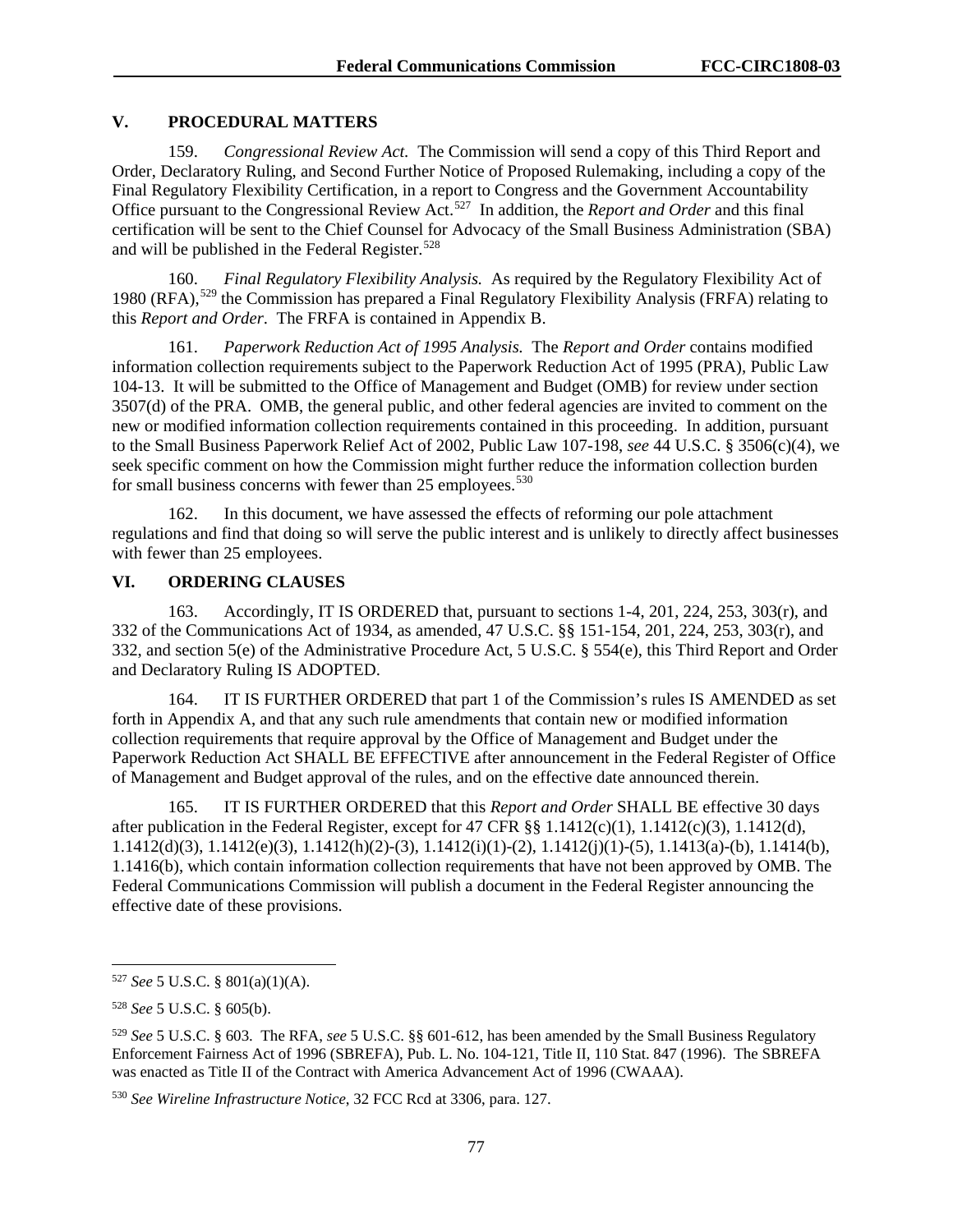166. IT IS FURTHER ORDERED that the *Declaratory Ruling* and the obligations set forth therein ARE EFFECTIVE upon release of this Order.

167. IT IS FURTHER ORDERED, pursuant to section 253(d) of the Communications Act of 1934, as amended, that the Wireline Competition Bureau and the Wireless Telecommunications Bureaus ARE DIRECTED to review specific petitions and, as necessary, preempt state or local statutes, regulations, or other legal requirements that materially limit or inhibit the rebuilding of telecommunications infrastructure in the wake of a disaster or constitute express moratoria or *de facto*  moratoria.

168. IT IS FURTHER ORDERED that the Commission's Consumer & Governmental Affairs Bureau, Reference Information Center, SHALL SEND a copy of this *Report and Order* to Congress and the Government Accountability Office pursuant to the Congressional Review Act, *see* 5 U.S.C. §  $801(a)(1)(A)$ .

169. IT IS FURTHER ORDERED that the Commission's Consumer & Governmental Affairs Bureau, Reference Information Center, SHALL SEND a copy of this *Report and Order*, including the Final Regulatory Flexibility Analysis and this *Declaratory Ruling*, to the Chief Counsel for Advocacy of the SBA.

#### FEDERAL COMMUNICATIONS COMMISSION

Marlene H. Dortch Secretary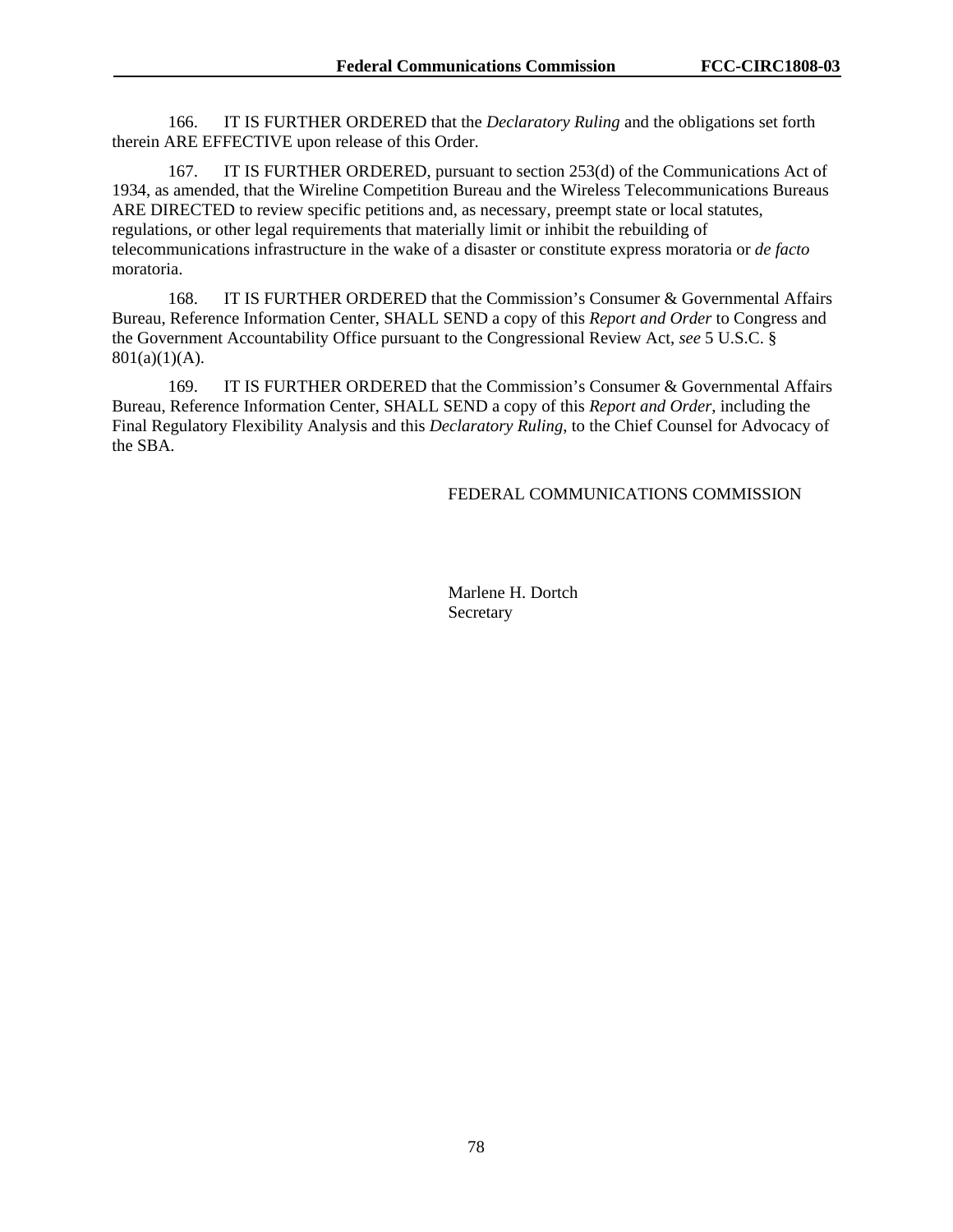# **APPENDIX A**

### **Final Rules**

**For the reasons set forth above,** Part 1 of Title 47 of the Code of Federal Regulations is amended as follows:

### **PART 1 – PRACTICE AND PROCEDURE**

1. The authority for part 1 is amended to read as follows:

AUTHORITY: 47 U.S.C. 151, 154(i) and (j), 155, 157, 160, 201, 224, 225, 227, 303, 309, 310, 332, 1403, 1404, 1451, 1452, and 1455.

## SUBPART J – POLE ATTACHMENT COMPLAINT PROCEDURES

Amend section 1.1402 by adding paragraphs (o), (p), (q), and (r) to read as follows:

### **§ 1.1402 Definitions.**

\* \* \*

(o) The term *make-ready* means the modification or replacement of a utility pole, or of the lines or equipment on the utility pole, to accommodate additional facilities on the utility pole.

(p) The term *complex make-ready* means transfers and work within the communications space that would be reasonably likely to cause a service outage(s) or facility damage, including work such as splicing of any communication attachment or relocation of existing wireless attachments. Any and all wireless activities, including those involving mobile, fixed, and point-to-point wireless communications and wireless internet service providers, are to be considered complex.

(q) The term *simple make-ready* means make-ready where existing attachments in the communications space of a pole could be transferred without any reasonable expectation of a service outage or facility damage and does not require splicing of any existing communication attachment or relocation of an existing wireless attachment.

(r) The term *communications space* means the lower usable space on a utility pole, which typically is reserved for low-voltage communications equipment.

3. Amend section 1.1403 by revising paragraph (c) to read as follows:

## **§ 1.1403 Duty to provide access; modifications; notice of removal, increase or modification; petition for temporary stay; and cable operator notice.**

\* \* \*

(c) A utility shall provide a cable television system or telecommunications carrier no less than 60 days written notice prior to:

\* \* \*

(3) Any modification of facilities by the utility other than make-ready, routine maintenance, or modification in response to emergencies.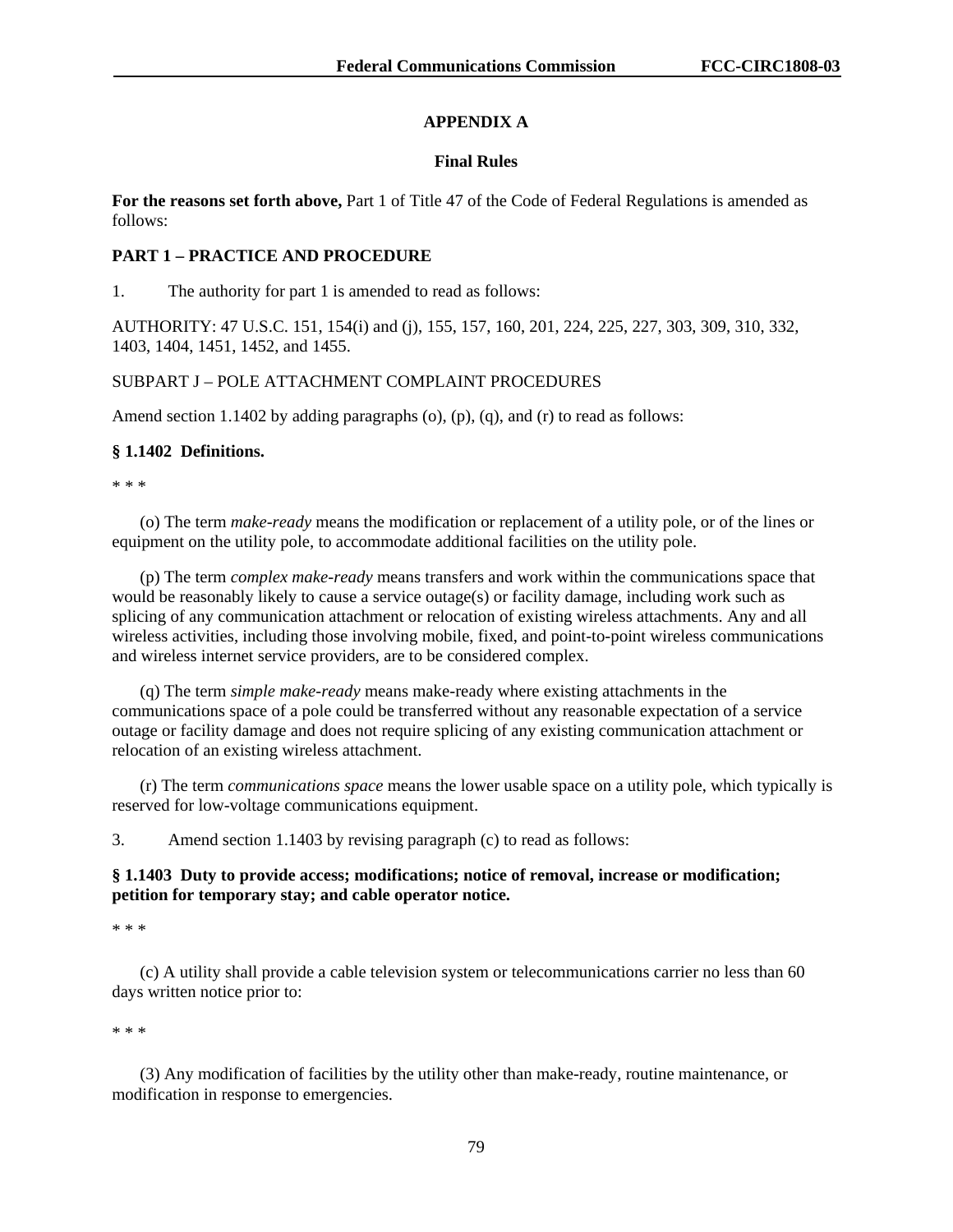\* \* \* \* \*

3. Amend section 1.1412 by revising paragraphs (a), (c), (d), (e), (f), (g), (h), and (i) and adding paragraph (j) to read as follows:

#### **§ 1.1412 Timeline for access to utility poles.**

(a) *Definitions*.

(1) The term "attachment" means any attachment by a cable television system or provider of telecommunications service to a pole owned or controlled by a utility.

(2) The term "new attacher" means a cable television system or telecommunications carrier requesting to attach new or upgraded facilities to a pole owned or controlled by a utility.

(3) The term "existing attacher" means any entity with equipment on a utility pole.

\* \* \*

(c) *Application Review and Survey*.

(1) *Application Completeness*.A utility shall review a new attacher's attachment application for completeness before reviewing the application on its merits. A new attacher's attachment application is considered complete if it provides the utility with the information necessary under its procedures, as specified in a master service agreement or in requirements that are available in writing publicly at the time of submission of the application, to begin to survey the affected poles.

(i) A utility has 10 business days after receipt of a new attacher's attachment application in which to determine whether the application is complete and notify the attacher of that decision. If the utility does not respond within 10 business days after receipt of the application, or if the utility rejects the application as incomplete but fails to specify any reasons in the application, then the application is deemed complete. If the utility timely notifies the new attacher that its attachment application is not complete, then it must specify all reasons for finding it incomplete.

(ii) Any resubmitted application need only address the utility's reasons for finding the application incomplete and shall be deemed complete within 5 business days after its resubmission, unless the utility specifies to the new attacher which reasons were not addressed and how the resubmitted application did not sufficiently address the reasons. The new attacher may follow the resubmission procedure in this paragraph as many times as it chooses so long as in each case it makes a bona fide attempt to correct the reasons identified by the utility, and in each case the deadline set forth in this paragraph shall apply to the utility's review.

(2) *Application Review on the Merits*.A utility shall respond as described in §1.1403(b) to a new attacher within 45 days of receipt of a complete application to attach facilities to its utility poles (or within 60 days in the case of larger orders as described in paragraph (g) of this section).

(3) *Survey*.

(i) A utility shall complete a survey of poles for which access has been requested within 45 days of receipt of a complete application to attach facilities to its utility poles (or within 60 days in the case of larger orders as described in paragraph (g) of this section).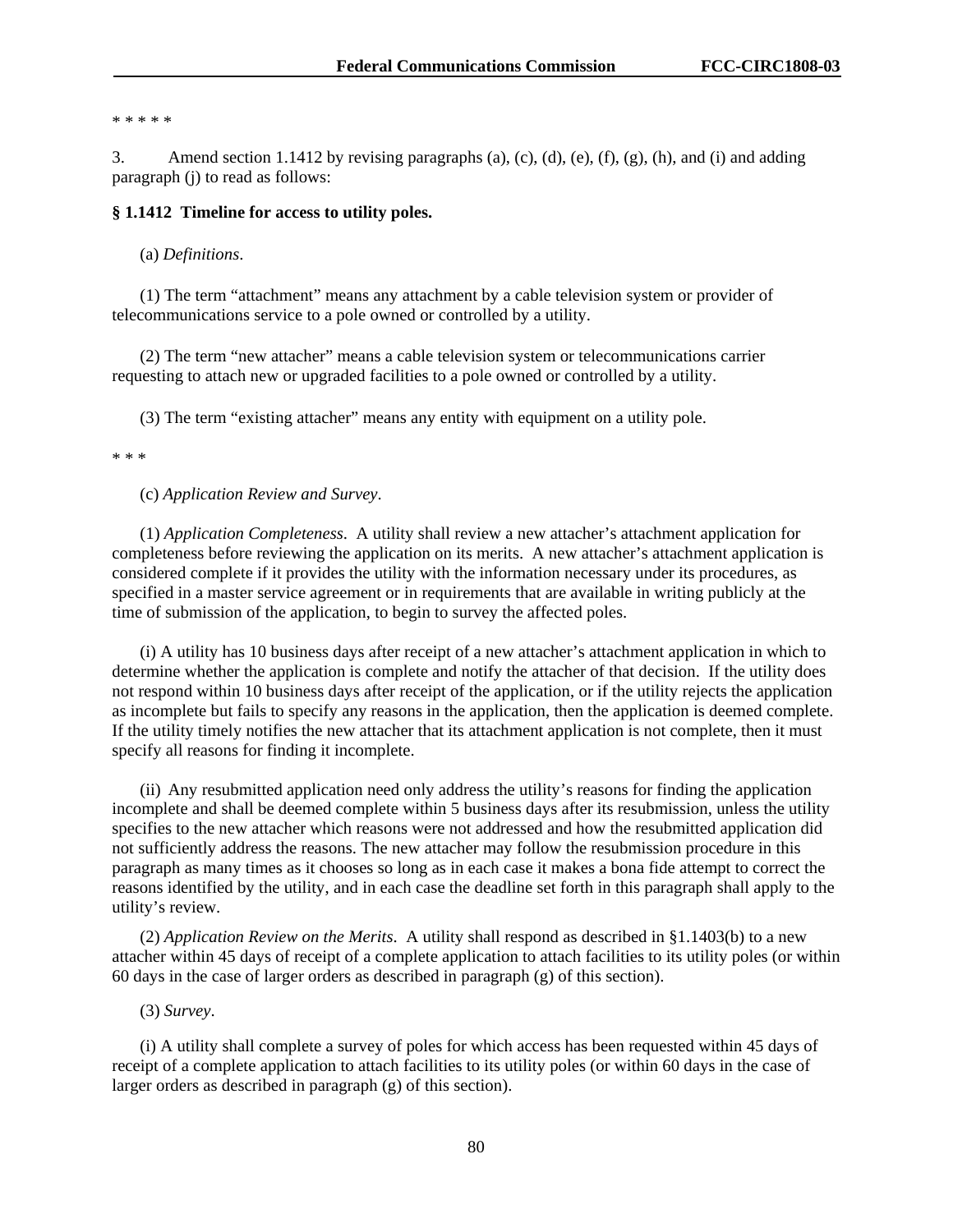(ii) A utility shall permit the new attacher and any existing attachers on the affected poles to be present for any field inspection conducted as part of the utility's survey. A utility shall use commercially reasonable efforts to provide the affected attachers with advance notice of not less than 3 business days of any field inspection as part of the survey and shall provide the date, time, and location of the surveys, and name of the contractor performing the surveys.

(iii) A utility can elect to satisfy its survey obligations in this paragraph by notifying affected attachers of its intent to use a survey conducted by a new attacher pursuant to  $\S 1.1412(j)(3)$  and by providing a copy of the survey to the affected attachers within the time period set forth in paragraph  $(c)(3)(i)$  of this section.

(d) *Estimate*. Where a new attacher's request for access is not denied, a utility shall present to a new attacher a detailed, itemized pole-by-pole estimate of charges to perform all necessary make-ready within 14 days of providing the response required by §1.1412(c), or in the case where a new attacher has performed a survey, within 14 days of receipt by the utility of such survey. Where the utility determines that make-ready charges will not vary from pole-to-pole, the utility may aggregate individual charges rather than present a pole-by-pole estimate for those charges. The utility shall provide documentation that is sufficient to determine the basis of all estimated charges, including any projected material, labor, and other related costs that form the basis of its estimate.

\* \* \*

(2) A new attacher may accept a valid estimate and make payment any time after receipt of an estimate, except it may not accept after the estimate is withdrawn.

(3) *Final invoice.* After the utility completes make-ready, it shall provide the new attacher with a detailed final invoice of the actual make-ready charges incurred on a pole-by-pole basis to accommodate the new attacher's attachment. Where the utility determines that make-ready charges did not vary from pole-to-pole, the utility may aggregate individual charges rather than present a pole-by-pole invoice for those charges.

(e) \* \* \*

(1) For attachments in the communications space, the notice shall:

(i) Specify where and what make-ready will be performed.

(ii) Set a date for completion of make-ready in the communications space that is no later than 30 days after notification is sent (or up to 75 days in the case of larger orders as described in paragraph (g) of this section).

(iii) State that any entity with an existing attachment may modify the attachment consistent with the specified make-ready before the date set for completion.

(iv) State that if make-ready is not completed by the completion date set by the utility in paragraph  $(e)(1)(ii)$  in this section, the new attacher may complete the specified make-ready.

(v) State the name, telephone number, and e-mail address of a person to contact for more information about the make-ready procedure.

(2) For attachments above the communications space, the notice shall: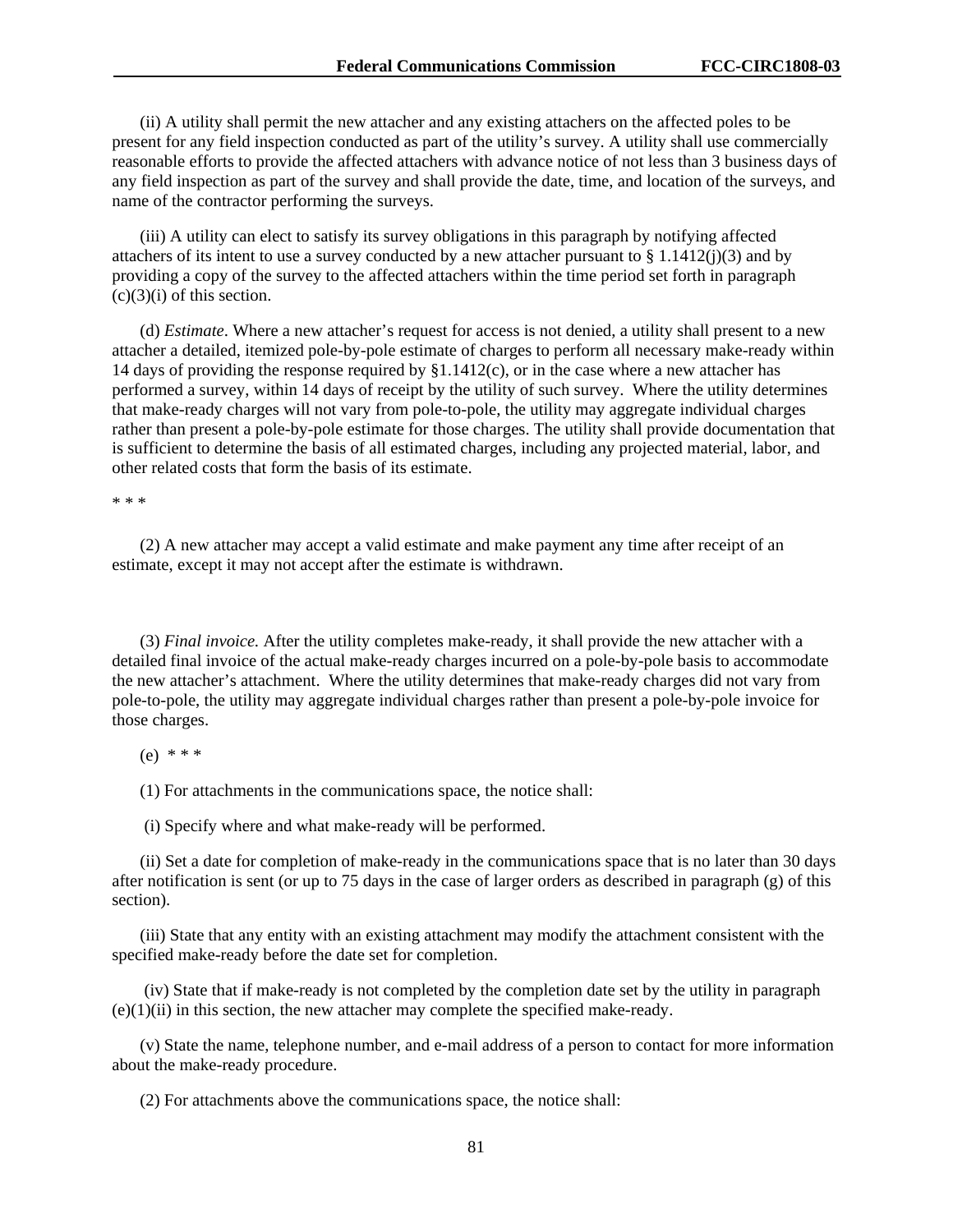(i) Specify where and what make-ready will be performed.

(ii) Set a date for completion of make-ready that is no later than 60 days after notification is sent (or 105 days in the case of larger orders, as described in paragraph (g) of this section).

(iii) State that any entity with an existing attachment may modify the attachment consistent with the specified make-ready before the date set for completion.

(iv) State that the utility may assert its right to 15 additional days to complete make-ready.

(v) State that if make-ready is not completed by the completion date set by the utility in paragraph  $(e)(2)(ii)$  in this section (or, if the utility has asserted its 15-day right of control, 15 days later), the new attacher may complete the specified make-ready.

(vi) State the name, telephone number, and e-mail address of a person to contact for more information about the make-ready procedure.

(3) Once a utility provides the notices described in this section, it then must provide the new attacher with a copy of the notices and the existing attachers' contact information and address where the utility sent the notices. The new attacher shall be responsible for coordinating with existing attachers to encourage their completion of make-ready by the dates set forth by the utility in paragraph  $(e)(1)(ii)$  for communications space attachments or paragraph  $(e)(2)(ii)$  for attachments above the communications space.

(f) A utility shall complete its make-ready in the communications space by the same dates set for existing attachers in paragraph  $(e)(1)(ii)$  or its make-ready above the communications space by the same dates for existing attachers in paragraph (e)(2)(ii) of this section (or if the utility has asserted its 15-day right of control, 15 days later).

 $(g)$  \* \* \*

(1) A utility shall apply the timeline described in paragraphs (c) through (e) of this section to all requests for attachment up to the lesser of 300 poles or 0.5 percent of the utility's poles in a state.

\* \* \*

(4) A utility shall negotiate in good faith the timing of all requests for attachment larger than the lesser of 3000 poles or 5 percent of the utility's poles in a state.

(5) A utility may treat multiple requests from a single new attacher as one request when the requests are filed within 30 days of one another.

(h) *Deviation from the time limits specified in this section:*

(1) A utility may deviate from the time limits specified in this section before offering an estimate of charges if the parties have no agreement specifying the rates, terms, and conditions of attachment.

(2) A utility may deviate from the time limits specified in this section during performance of makeready for good and sufficient cause that renders it infeasible for the utility to complete make-ready within the time limits specified in this section. A utility that so deviates shall immediately notify, in writing, the new attacher and affected existing attachers and shall include a detailed explanation of the reason for the deviation and a new completion date. The utility shall deviate from the time limits specified in this section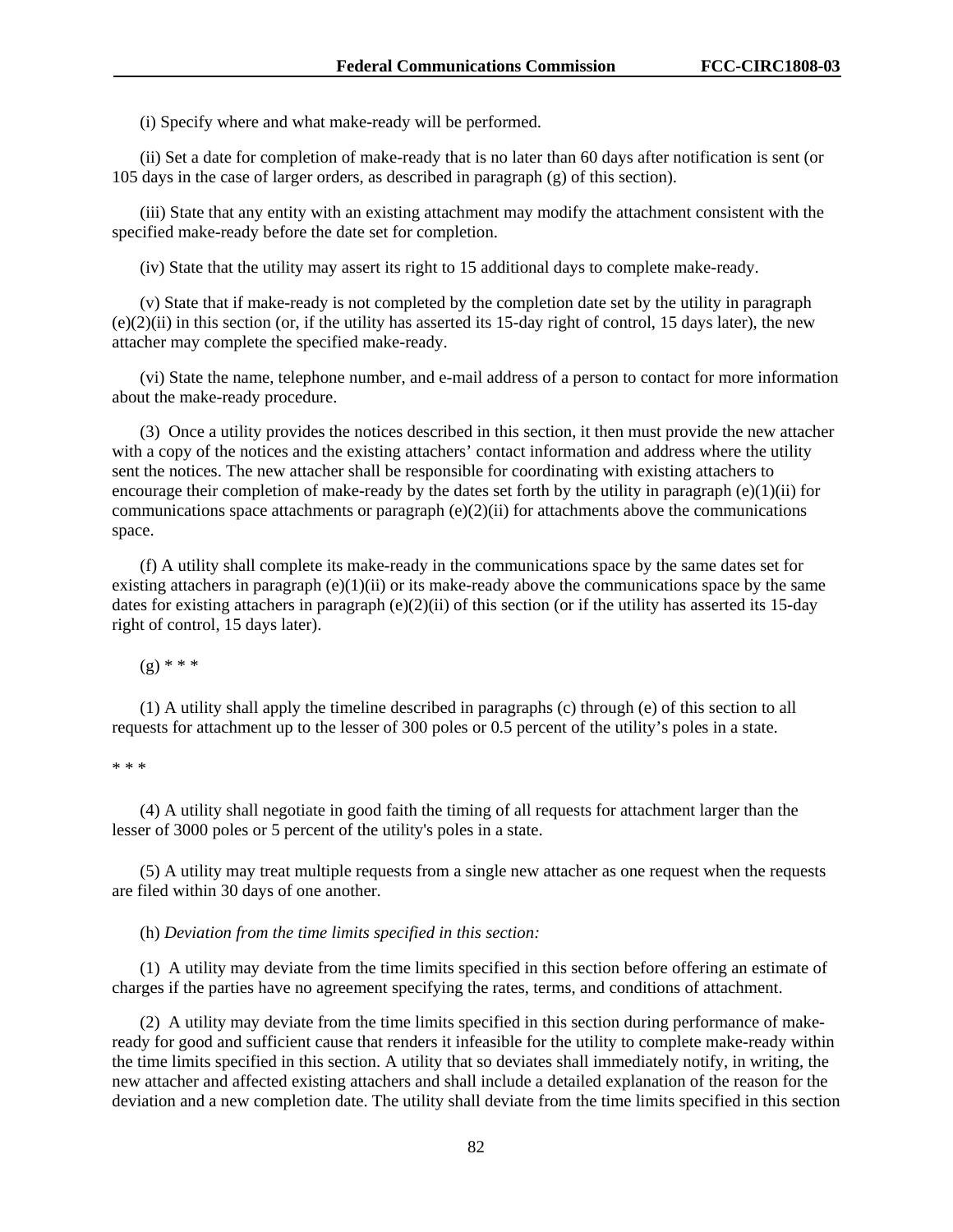for a period no longer than necessary and shall resume make-ready without discrimination when it returns to routine operations.

(3) An existing attacher may deviate from the time limits specified in this section during performance of complex make-ready for reasons of safety or service interruption that renders it infeasible for the existing attacher to complete complex make-ready within the time limits specified in this section. An existing attacher that so deviates shall immediately notify, in writing, the new attacher and other affected existing attachers and shall include a detailed explanation of the reason for the deviation and a new completion date, which in no event shall extend beyond 60 days from the date the notice described in paragraph (e)(1) of this section is sent by the utility (or up to 105 days in the case of larger orders described in paragraph (g) of this section). The existing attacher shall deviate from the time limits specified in this section for a period no longer than necessary to complete make-ready.

(i) *Self-help remedy*.

(1) *Surveys*.If a utility fails to respond as specified in paragraph (c) of this section, then a new attacher may, as specified in §1.1413, hire a contractor to complete a survey.

(i) A new attacher shall permit the affected utility and existing attachers to be present for any field inspection conducted as part of the new attacher's survey.

(ii) A new attacher shall use commercially reasonable efforts to provide the affected utility and existing attachers with advance notice of not less than 3 business days of a field inspection as part of any survey it conducts. The notice shall include the date and time of the survey, a description of the work involved, and the name of the contractor being used by the new attacher.

(2) *Make-ready*.If make-ready is not complete by the date specified in paragraph (e) of this section, then a new attacher may, as specified in §1.1413, hire a contractor to complete make-ready.

(i) A new attacher shall permit the affected utility and existing attachers to be present for any makeready. A new attacher shall use commercially reasonable efforts to provide the affected utility and existing attachers with advance notice of not less than 5 days of the impending make-ready. The notice shall include the date and time of the make-ready, a description of the work involved, and the name of the contractor being used by the new attacher.

(ii) A new attacher shall notify the affected utility and existing attachers within 15 days after completion of make-ready on a particular pole. The notice shall provide the affected utility and existing attachers 30 days from receipt in which to inspect the make-ready. The affected utility and existing attachers have 14 days after completion of their inspection to notify the new attacher of any damage caused by make-ready conducted by the new attacher on their equipment. If the utility or existing attachers discover damage caused by make-ready conducted by the new attacher on equipment belonging to the utility or an existing attacher, then the utility or existing attacher may either (A) complete any necessary remedial work and bill the new attacher for the reasonable costs related to fix the damage, or (B) require the new attacher to fix the damage at its expense within 14 days following notice from the utility or existing attacher.

(j) One*-touch make-ready option*. For attachments involving simple make-ready, new attachers may elect to proceed with the process described in this paragraph in lieu of the attachment process described in paragraphs (c)-(f) and (i) of this section.

(1) Attachment Application.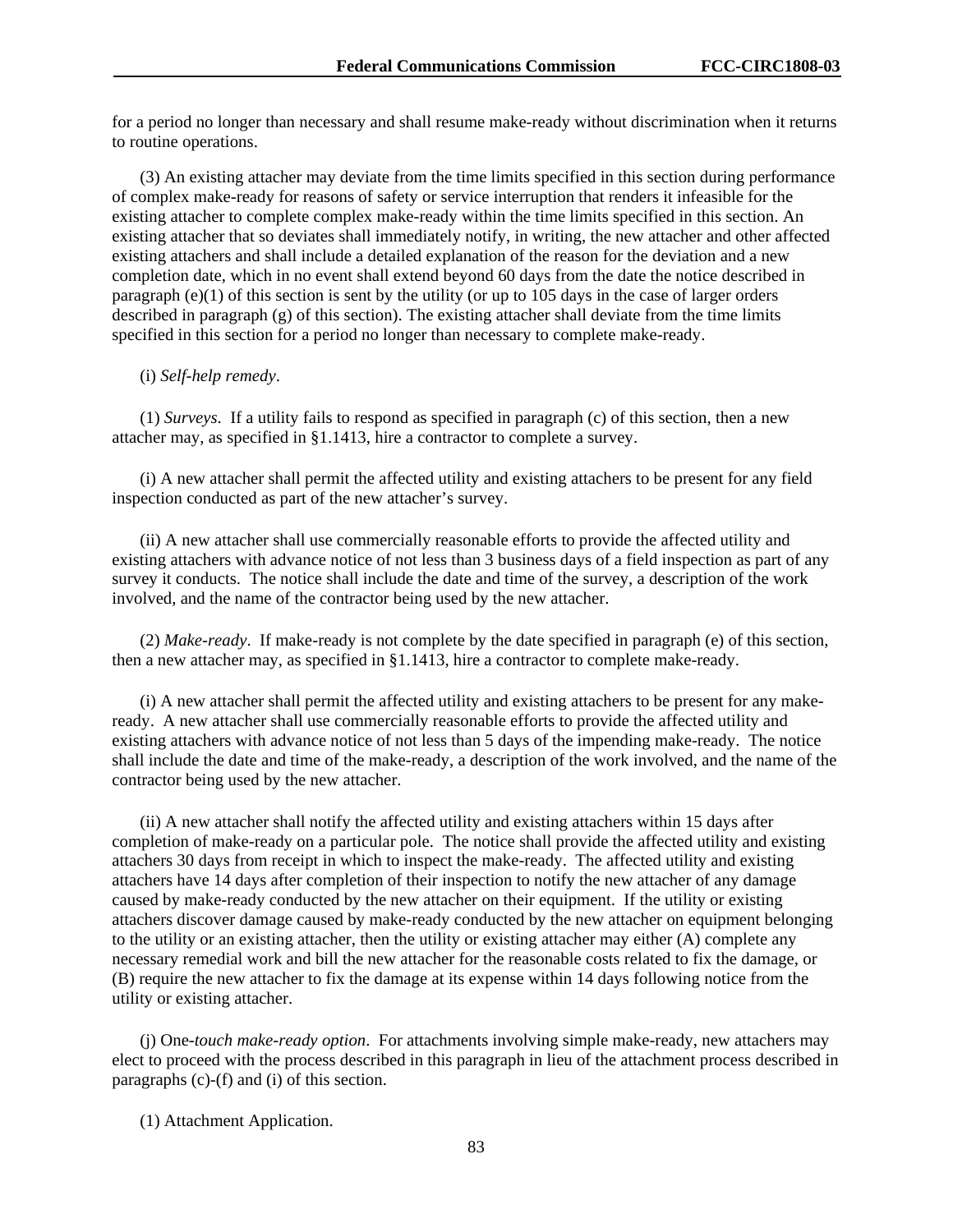(i) A new attacher electing the one-touch make-ready process must elect the one-touch make-ready process in writing in its attachment application and must identify the simple make-ready that it will perform. It is the responsibility of the new attacher to ensure that its contractor determines whether the make-ready requested in an attachment application is simple.

(ii) The utility shall review the new attacher's attachment application for completeness before reviewing the application on its merits. An attachment application is considered complete if it provides the utility with the information necessary under its procedures, as specified in a master service agreement or in publicly-released requirements at the time of submission of the application, to make an informed decision on the application.

(A) A utility has 10 business days after receipt of a new attacher's attachment application in which to determine whether the application is complete and notify the attacher of that decision. If the utility does not respond within 10 business days after receipt of the application, or if the utility rejects the application as incomplete but fails to specify any reasons in the application, then the application is deemed complete.

(B) If the utility timely notifies the new attacher that its attachment application is not complete, then the utility must specify all reasons for finding it incomplete. Any resubmitted application need only address the utility's reasons for finding the application incomplete and shall be deemed complete within 5 business days after its resubmission, unless the utility specifies to the new attacher which reasons were not addressed and how the resubmitted application did not sufficiently address the reasons. The applicant may follow the resubmission procedure in this paragraph as many times as it chooses so long as in each case it makes a bona fide attempt to correct the reasons identified by the utility, and in each case the deadline set forth in this paragraph shall apply to the utility's review.

(2) *Application Review on the Merits*. The utility shall review on the merits a complete application requesting one-touch make-ready and respond to the new attacher either granting or denying an application within 15 days of the utility's receipt of a complete application (or within 30 days in the case of larger orders as described in paragraph (g) of this section).

(i) If the utility denies the application on its merits, then its decision shall be specific, shall include all relevant evidence and information supporting its decision, and shall explain how such evidence and information relate to a denial of access for reasons of lack of capacity, safety, reliability, or engineering standards.

(ii) Within the 15-day application review period (or within 30 days in the case of larger orders as described in paragraph (g) of this section), an electric utility may object to the designation by the new attacher's contractor that certain make-ready is simple. If the electric utility objects to the contractor's determination that make-ready is simple, then it is deemed complex. The electric utility's objection is final and determinative so long as it is specific and in writing, includes all relevant evidence and information supporting its decision, made in good faith, and explains how such evidence and information relate to a determination that the make-ready is not simple.

(3) *Surveys*. The new attacher is responsible for all surveys required as part of the one-touch makeready process and shall use a contractor as specified in §1.1413(b).

(i) The new attacher shall permit the utility and any existing attachers on the affected poles to be present for any field inspection conducted as part of the new attacher's surveys. The new attacher shall use commercially reasonable efforts to provide the utility and affected existing attachers with advance notice of not less than 3 business days of a field inspection as part of any survey and shall provide the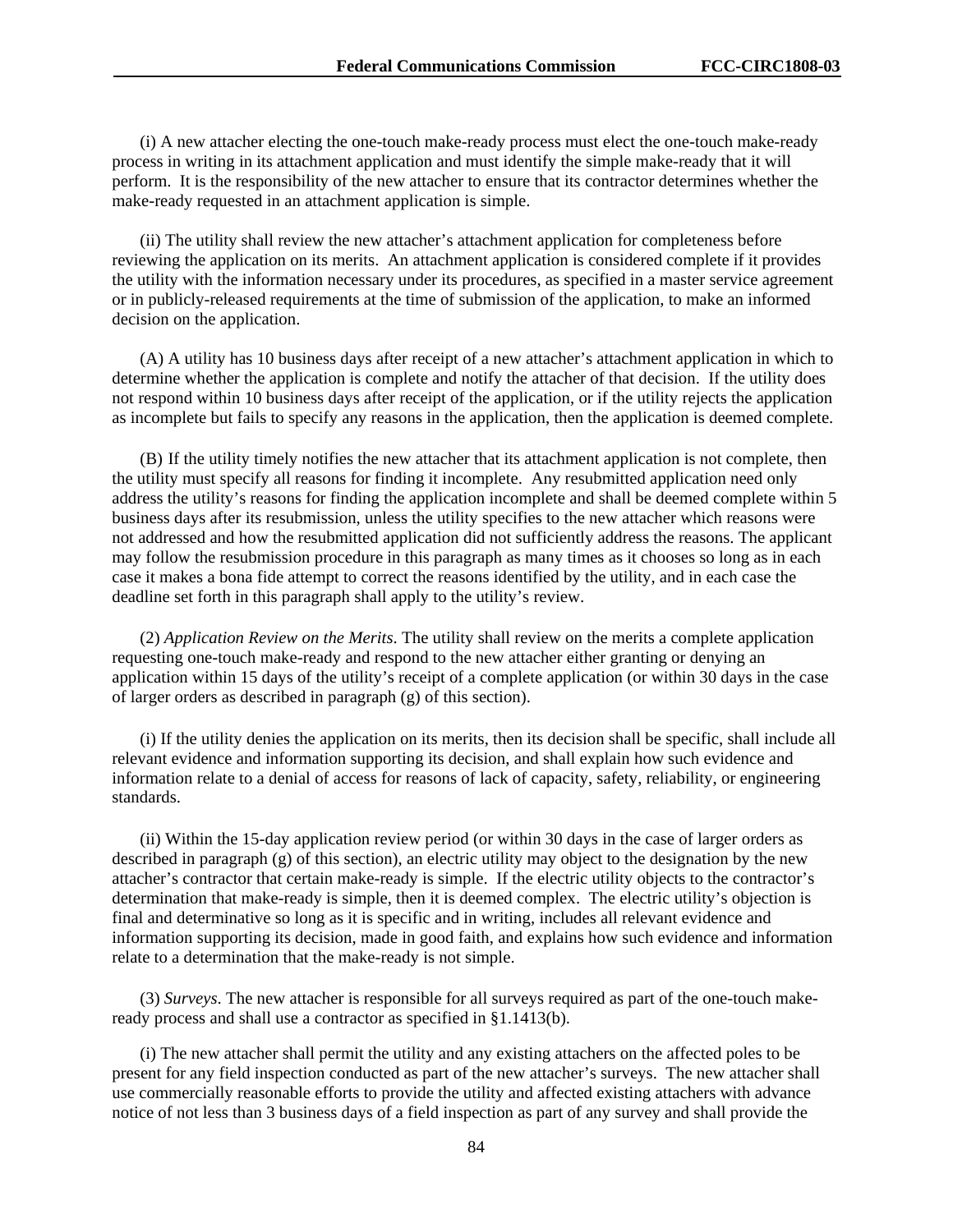date, time, and location of the surveys, and name of the contractor performing the surveys.

(4) *Make-ready*. If the new attacher's attachment application is approved and if it has provided 15 days prior written notice of the make-ready to the affected utility and existing attachers, the new attacher may proceed with make-ready using a contractor in the manner specified for simple make-ready in §1.1413(b).

(i) The prior written notice shall include the date and time of the make-ready, a description of the work involved, the name of the contractor being used by the new attacher, and provide the affected utility and existing attachers a reasonable opportunity to be present for any make-ready.

(ii) The new attacher shall notify an affected utility or existing attacher immediately if make-ready damages the equipment of a utility or an existing attacher or causes an outage that is reasonably likely to interrupt the service of a utility or existing attacher. Upon receiving notice from the new attacher, the utility or existing attacher may either (A) complete any necessary remedial work and bill the new attacher for the reasonable costs related to fix the damage, or (B) require the new attacher to fix the damage at its expense within 14 days following notice from the utility or existing attacher.

(5) *Post-make-ready timeline*. A new attacher shall notify the affected utility and existing attachers within 15 days after completion of make-ready on a particular pole. The notice shall provide the affected utility and existing attachers 30 days from receipt in which to inspect the make-ready. The affected utility and existing attachers have 14 days after completion of their inspection to notify the new attacher of any damage caused by make-ready conducted by the new attacher on their equipment. If the utility or existing attacher notifies the new attacher of such damage, then the utility or existing attacher can either complete any necessary remedial work and bill the new attacher for the reasonable costs related to fix the damage or require the new attacher to fix the damage at its expense within 14 days following notice from the utility or existing attacher.

7. Amend section 1.1413 by revising paragraphs (a), (b), and (c) to read as follows:

#### **§ 1.1413 Contractors for surveys and make-ready.**

(a) *Contractors for self-help complex and above the communications space.make-ready.* A utility shall make available and keep up-to-date a reasonably sufficient list of contractors it authorizes to perform self-help surveys and make-ready that is complex and self-help surveys and make-ready that is above the communications space on its poles. The new attacher must use a contractor from this list to perform self-help work that is complex or above the communications space. New and existing attachers may request the addition to the list of any contractor that meets the minimum qualifications in §§1.1413(c)(1)-(5) and the utility may not unreasonably withhold its consent.

(b) *Contractors for simple work.* A utility may, but is not required to, keep up-to-date a reasonably sufficient list of contractors it authorizes to perform surveys and simple make-ready. If a utility provides such a list, and requires that a new attacher use a contractor from the list to perform surveys or simple make-ready, then the new attacher must choose a contractor from the list to perform the work. New and existing attachers may request the addition to the list of any contractor that meets the minimum qualifications in  $\S$ §1.1413(c)(1)-(5) and the utility may not unreasonably withhold its consent.

(i) If the utility does not provide a list of approved contractors for surveys or simple make-ready or no utility-approved contractor is available within a reasonable time period, then the new attacher may choose its own qualified contractor that meets the requirements in paragraph (c) of this section. When choosing a contractor that is not on a utility-provided list, the new attacher must certify to the utility that its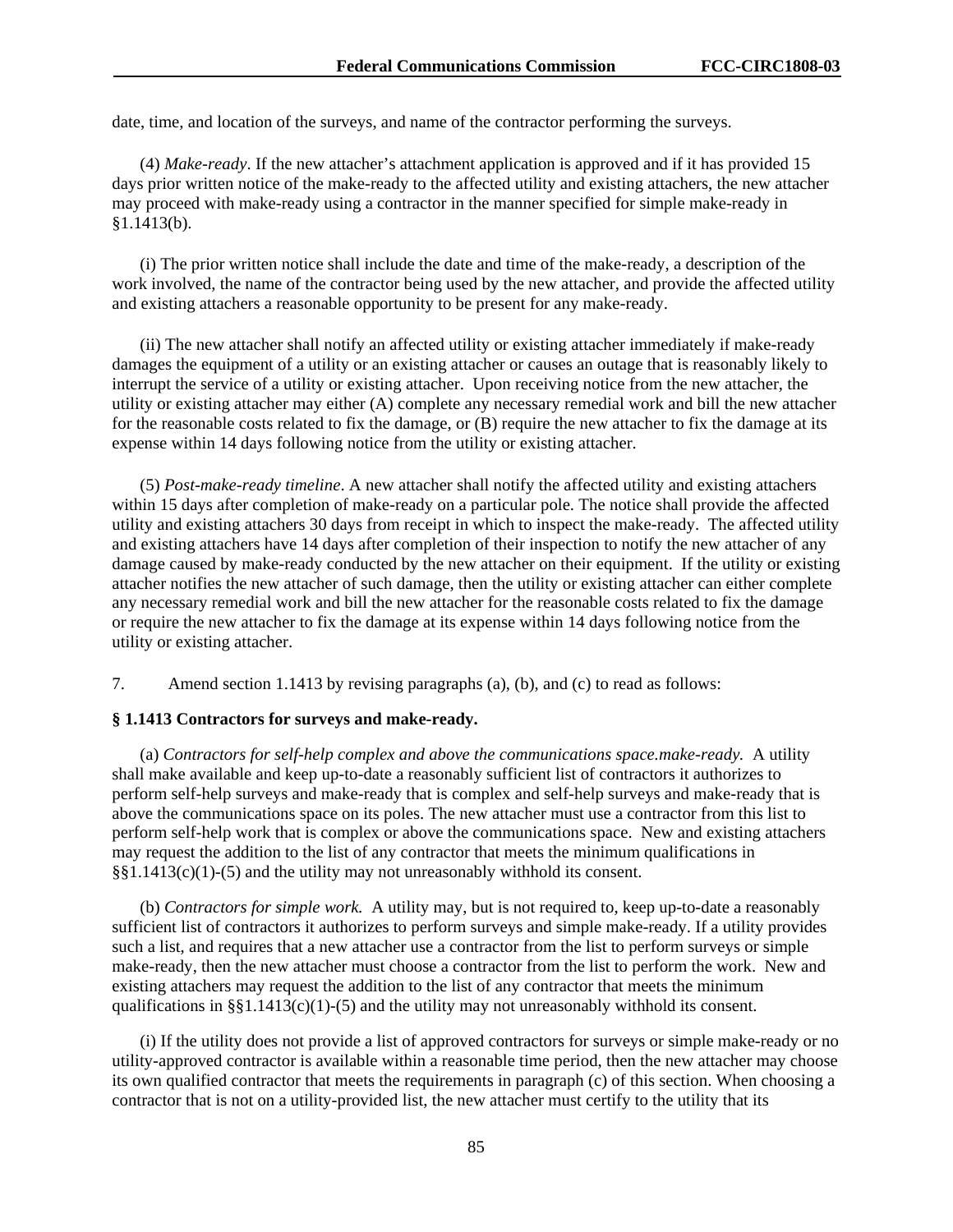contractor meets the minimum qualifications described in paragraph (c) of this section when providing notices required by  $\S$ 1.1412(i)(1)(ii), 1.1412(i)(2)(i), 1.1412(j)(3)(i), and 1.1412(j)(4).

(ii) The utility may disqualify any contractor chosen by the new attacher that is not on a utilityprovided list, but such disqualification must be based on safety or reliability concerns related to the contractor's failure to meet any of the minimum qualifications described in paragraph (c) of this section or to meet the utility's publicly available and commercially reasonable safety or reliability standards. The utility must provide notice of its contractor objection within the notice periods provided by the new attacher in §§1.1412(i)(1)(ii), 1.1412(i)(2)(i), 1.1412(j)(3)(i), and 1.1412(j)(4) and in its objection must identify at least one available qualified contractor.

(c) *Contractor minimum qualification requirements*. Utilities must ensure that contractors on a utility-provided list, and new attachers must ensure that contractors they select pursuant to paragraph (b)(i) of this section, meet the following minimum requirements:

(1) The contractor has agreed to follow published safety and operational guidelines of the utility, if available, but if unavailable, the contractor shall agree to follow National Electrical Safety Code (NESC) guidelines;

(2) The contractor has acknowledged that it knows how to read and follow licensed-engineered pole designs for make-ready, if required by the utility;

(3) The contractor has agreed to follow all local, state, and federal laws and regulations including, but not limited to, the rules regarding Qualified and Competent Persons under the requirements of the Occupational and Safety Health Administration (OSHA) rules;

(4) The contractor has agreed to meet or exceed any uniformly applied and reasonable safety and reliability thresholds set by the utility, if made available; and

(5) The contractor is adequately insured or will establish an adequate performance bond for the makeready it will perform.

\* \* \* \* \*

8. Amend section 1.1414 by revising to read as follows:

#### **§ 1.1414 Complaints by incumbent local exchange carriers.**

(a) A complaint by an incumbent local exchange carrier (as defined in 47 U.S.C. 251(h)) or an association of incumbent local exchange carriers alleging that it has been denied access to a pole, duct, conduit, or right-of-way owned or controlled by a local exchange carrier or that a utility's rate, term, or condition for a pole attachment is not just and reasonable shall follow the same complaint procedures specified for other pole attachment complaints in this part.

(b) In complaint proceedings challenging utility pole attachment rates, terms, and conditions for pole attachment contracts entered into after [INSERT EFFECTIVE DATE OF THIS SECTION], there is a presumption that an incumbent local exchange carrier (or an association of incumbent local exchange carriers) is similarly situated to an attacher that is a telecommunications carrier (as defined in 47 U.S.C.  $251(a)(5)$ ) or a cable television system providing telecommunications services for purposes of obtaining comparable rates, terms, or conditions. In complaint proceedings challenging pole attachment rates, there is a presumption that incumbent local exchange carriers (or an association of incumbent local exchange carriers) may be charged no higher than the rate determined in accordance with § 1.1407(e)(2). A utility can rebut either or both of the two presumptions in this paragraph (b) with clear and convincing evidence that the incumbent local exchange carrier receives benefits under its pole attachment agreement with a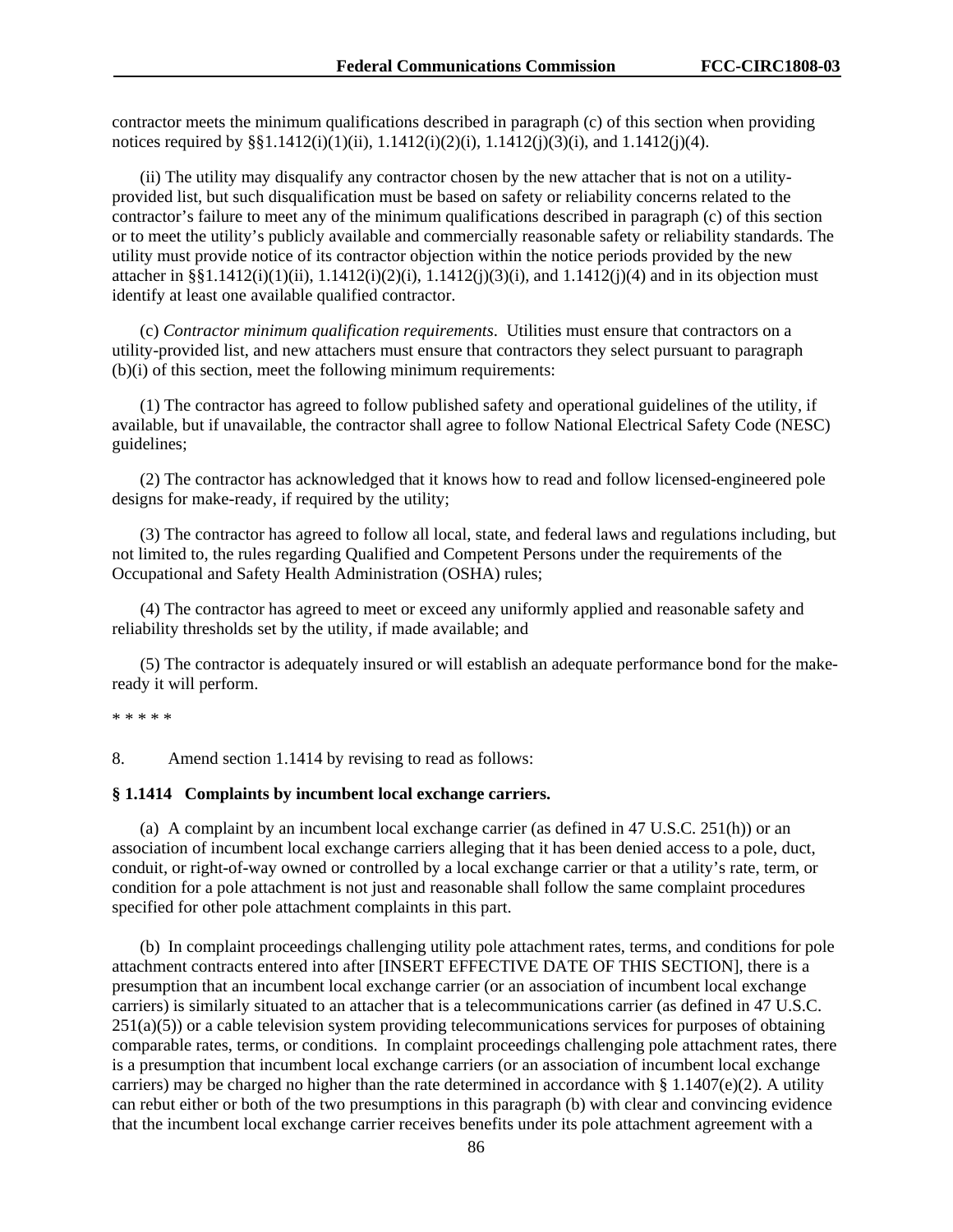utility that materially advantages the incumbent local exchange carrier over other telecommunications carriers or cable television systems providing telecommunications services on the same poles.

9. Add section 1.1416 to read as follows:

### **§ 1.1416 Overlashing.**

(a) *Prior approval.* A utility shall not require prior approval for an existing attacher that overlashes its existing wires on a pole.

(b) *Advance notice.* A utility may require no more than 15 days' advance notice of planned overlashing. If a utility requires advance notice for overlashing, then the utility must provide existing attachers with advance written notice of the notice requirement or include the notice requirement in the attachment agreement with the existing attacher. A utility may deny access to the pole for overlashing within the 15-day advance notice period so long as the denial is accompanied by specific documentation demonstrating that the overlash creates a capacity, safety, reliability, or engineering issue.

(c) *Overlashers' Responsibility.* An existing attacher that engages in overlashing is responsible for its own equipment and shall ensure that it complies with reasonable safety, reliability, and engineering practices. If damage to a pole or other existing attachment results from overlashing, then the existing attacher is responsible at its expense for any necessary repairs.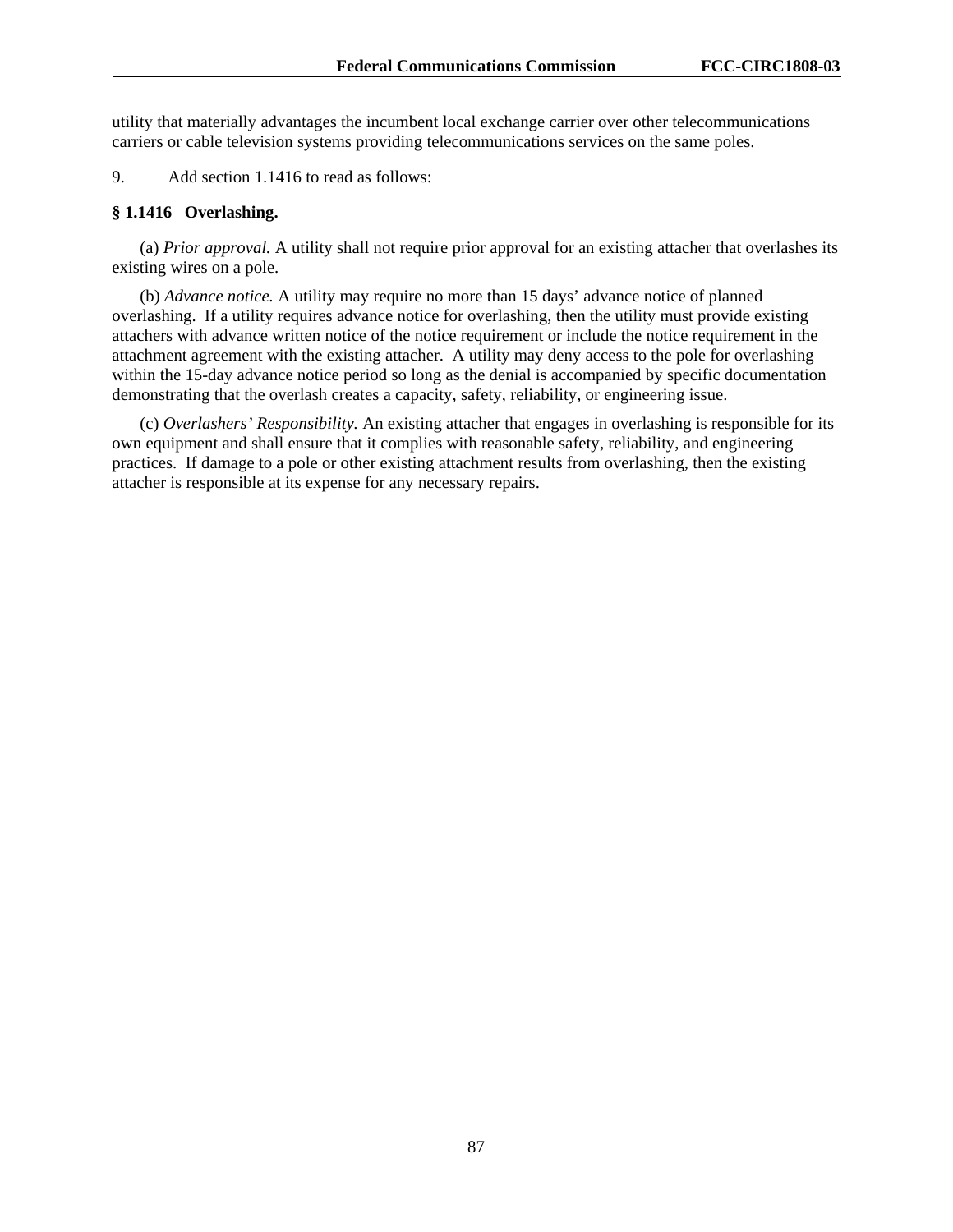## **APPENDIX B**

## **Final Regulatory Flexibility Analysis**

[1](#page-88-0). As required by the Regulatory Flexibility Act of 1980, as amended  $(RFA)$ ,<sup>1</sup> an Initial Regulatory Flexibility Analysis (IRFA) was incorporated into the Notice of Proposed Rulemaking, Notice of Inquiry, and Request for Comment (*Wireline Infrastructure Notice*) and into the Report and Order and Declaratory Ruling, and Further Notice of Proposed Rulemaking (*Wireline Infrastructure Order*) for the wireline infrastructure proceeding.<sup>[2](#page-88-1)</sup> The Commission sought written public comment on the proposals in the *Wireline Infrastructure Notice* and in the *Wireline Infrastructure Order*, including comment on the IRFA. The Commission received no comments on the IRFA. Because the Commission amends its rules in this Order, the Commission has included this Final Regulatory Flexibility Analysis (FRFA). This present FRFA conforms to the RFA.<sup>[3](#page-88-2)</sup>

## **A. Need for, and Objectives of, the Rules**

2. In the *Wireline Infrastructure Notice*, the Commission continued its efforts to close the digital divide by removing barriers to broadband infrastructure investment. To this end, the Commission proposed numerous regulatory reforms to existing rules and procedures regarding pole attachments.<sup>[4](#page-88-3)</sup>

3. On November 16, 2017, the Commission adopted the *Wireline Infrastructure Order*, which enacted reforms to pole attachment rules that: (1) bar utility pole owners from charging for certain capital costs that already have been recovered from make-ready fees;<sup>[5](#page-88-4)</sup> (2) set a 180-day shot clock for resolution of pole access complaints;<sup>[6](#page-88-5)</sup> and (3) grant incumbent local exchange carriers (LECs) reciprocal access to infrastructure controlled by other  $LECs$ .<sup>[7](#page-88-6)</sup> In addition, the Commission adopted reforms to speed the replacement of copper with fiber and Internet Protocol (OP) technologies.<sup>[8](#page-88-7)</sup> In the *Further Notice of Proposed Rulemaking*, the Commission sought comment on (1) additional steps to streamline the process for retiring legacy services and network change disclosure and discontinuance processes;  $\binom{9}{2}$  $\binom{9}{2}$  $\binom{9}{2}$  the treatment of overlashing by utilities;<sup>[10](#page-88-9)</sup> and (3) what actions the Commission can take to facilitate the rebuilding and repairing of broadband infrastructure after natural disasters.<sup>[11](#page-88-10)</sup>

4. Concurrently, the Commission's Broadband Deployment Advisory Committee (BDAC), a federal advisory committee chartered in 2017, formed five active working groups, as well as an ad hoc

<span id="page-88-0"></span> <sup>1</sup> *See* 5 U.S.C. § 603. The RFA, *see* 5 U.S.C. §§ 601-612, has been amended by the Small Business Regulatory Enforcement Fairness Act of 1996 (SBREFA), Pub. L. No. 104-121, Title II, 110 Stat. 847 (1996).

<span id="page-88-1"></span><sup>2</sup> *Accelerating Wireline Broadband Deployment by Removing Barriers to Infrastructure Investment*, WC Docket No. 17-84, Notice of Proposed Rulemaking, Notice of Inquiry, and Request for Comment, 32 FCC Rcd 3266 (2017) (*Wireline Infrastructure Notice*).

<span id="page-88-2"></span><sup>3</sup> *See* 5 U.S.C. § 604.

<span id="page-88-3"></span><sup>4</sup> *See Wireline Infrastructure Notice*, 32 FCC Rcd at 3266.

<span id="page-88-4"></span><sup>5</sup> *See Wireline Infrastructure* Order, 32 FCC Rcd at 11131-32, paras. 7-8.

<span id="page-88-5"></span><sup>6</sup> *See id*. at 11132-34, paras. 9-14.

<span id="page-88-6"></span><sup>7</sup> *See id*. at 11134-37, paras. 51-21.

<span id="page-88-7"></span><sup>8</sup> *See id*. at 11137-87, paras. 22-155.

<span id="page-88-8"></span><sup>9</sup> *See id*. at 11187-94, paras. 156-159, 163-177.

<span id="page-88-9"></span><sup>10</sup> *See id*. at 11188-89, paras. 160-62.

<span id="page-88-10"></span><sup>11</sup> *See id*. at 11194, paras. 178-79.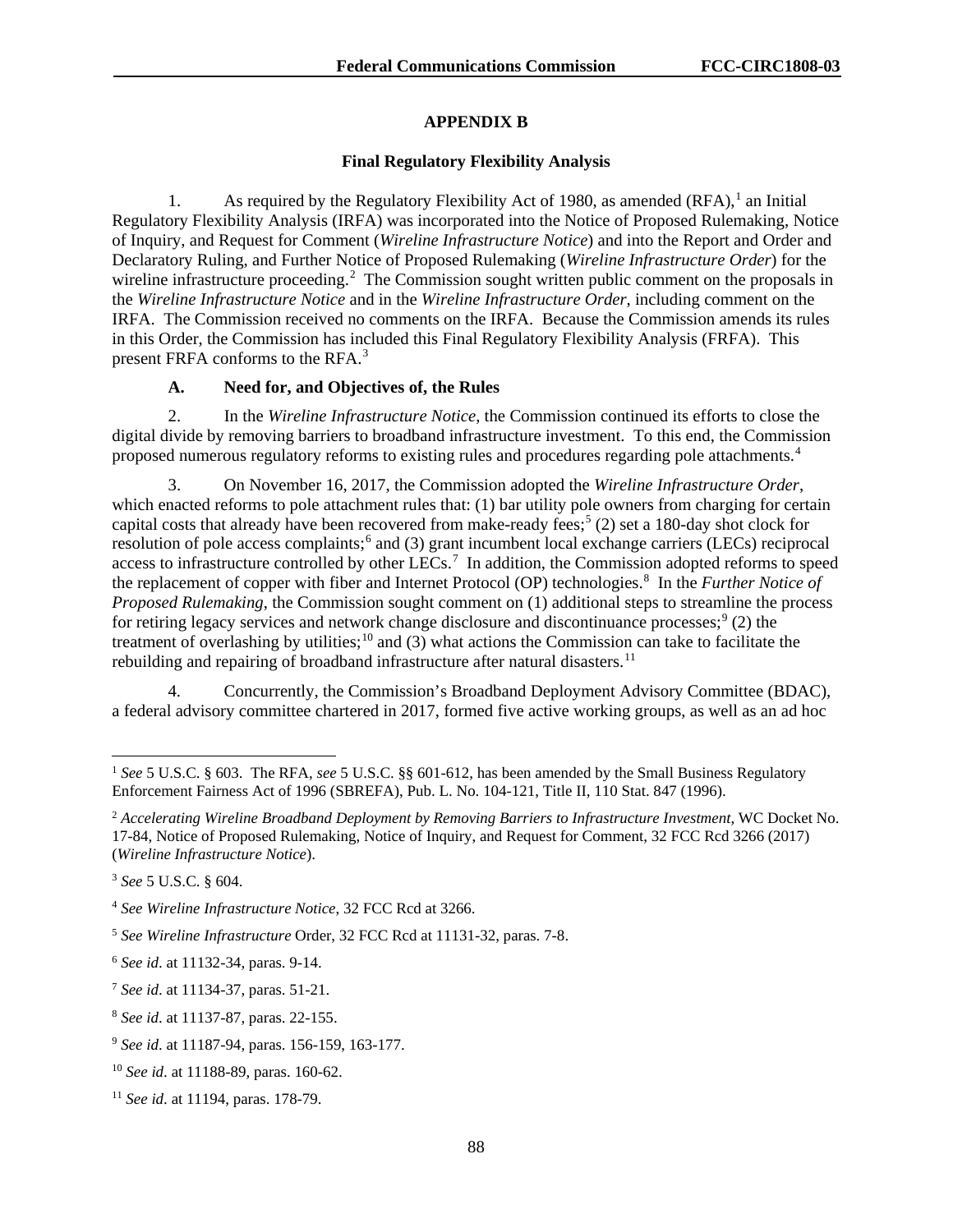committee on rates and fees, to address the issues raised in the *Wireline Infrastructure Notice*. [12](#page-89-0) During five public meetings, BDAC adopted recommendations related to competitive access to broadband infrastructure.<sup>13</sup> These recommendations informed the Commission's policy decisions on pole attachment reform.

5. Pursuant to the objectives set forth in the *Wireline Infrastructure Notice*, this *Report and Order* and *Declaratory Ruling* (*Order*) adopts changes to Commission rules regarding pole attachments. The Order adopts changes to the current pole attachment rules that: (1) allow new attachers to perform all work, not reasonably likely to cause a service outage or facility damage, to prepare poles for new wireline attachments (make-ready work) in the communications space of a pole;<sup>[14](#page-89-2)</sup> (2) adopt a substantially shortened timeline for such application review and make-ready work (OTMR pole attachment timeline);<sup>[15](#page-89-3)</sup> (3) require new attachers to use a utility-approved contractor if a utility makes available a list of qualified contractors authorized to perform simple make ready work in the communications space of its pole and requires new attachers to choose contractors from this list to perform simple make-ready work;<sup>16</sup> (4) create a more efficient pole attachment timeline;<sup>[17](#page-89-5)</sup> (5) enhance the new attacher's existing self-help remedy for surveys and make-ready work by extending it to all attachments (both wireless and wireline) above the communications space of a pole;<sup>[18](#page-89-6)</sup> (6) require new attachers to use utility-approved contractors when utilities and existing attachers miss their deadlines and the new attacher elects self-help to complete surveys and make-ready work that is complex or that involves work above the communications space on a pole;<sup>[19](#page-89-7)</sup> (7) require utilities to provide new attachers with detailed, itemized estimates and final invoices for all required make-ready work;<sup>[20](#page-89-8)</sup> (8) codify the Commission's existing precedent that prohibits a preapproval requirement for overlashing, and adopt a rule that allows utilities to establish reasonable advance notice requirements of up to 15 days for overlashing and holds overlashers responsible for ensuring that their practices and equipment do not cause safety or engineering issues;<sup>[21](#page-89-9)</sup> and (9) establish a rebuttable presumption that, for newly-negotiated pole attachment agreements between LECs and utilities, incumbent LECs will receive comparable pole attachment rates, terms, and conditions as similarly-situated telecommunications carriers or cable television system providing telecommunications services.<sup>[22](#page-89-10)</sup> The modifications to our pole attachment rules will facilitate deployment to and reduce barriers to access infrastructure by reducing costs and delays typically associated with the pole attachment process. Ultimately, these pole attachment reforms will contribute to increased broadband deployment, decreased costs for consumers, and increased service speeds.

### **B. Summary of Significant Issues Raised by Public Comments in Response to the IRFA**

6. The Commission did not receive comments addressing the rules and policies proposed in the IRFAs in either the *Wireline Infrastructure Notice* or the *Wireline Infrastructure Order*.

<span id="page-89-5"></span><sup>17</sup> *See supra* section III.A.2.a.

<span id="page-89-0"></span> <sup>12</sup> *See supra* section I.

<span id="page-89-1"></span><sup>13</sup> *See supra* section I.

<span id="page-89-2"></span><sup>14</sup> *See supra* section III.A.1.a.

<span id="page-89-3"></span><sup>15</sup> *See supra* section III.A.1.c.

<span id="page-89-4"></span><sup>16</sup> *See supra* section III.A.1.b.

<span id="page-89-6"></span><sup>18</sup> *See supra* section III.A.2.b.

<span id="page-89-7"></span><sup>19</sup> *See supra* section III.A.2.c.

<span id="page-89-8"></span><sup>20</sup> *See supra* section III.A.2.d.

<span id="page-89-9"></span><sup>21</sup> *See supra* section III.A.3.

<span id="page-89-10"></span><sup>22</sup> *See supra* section III.C.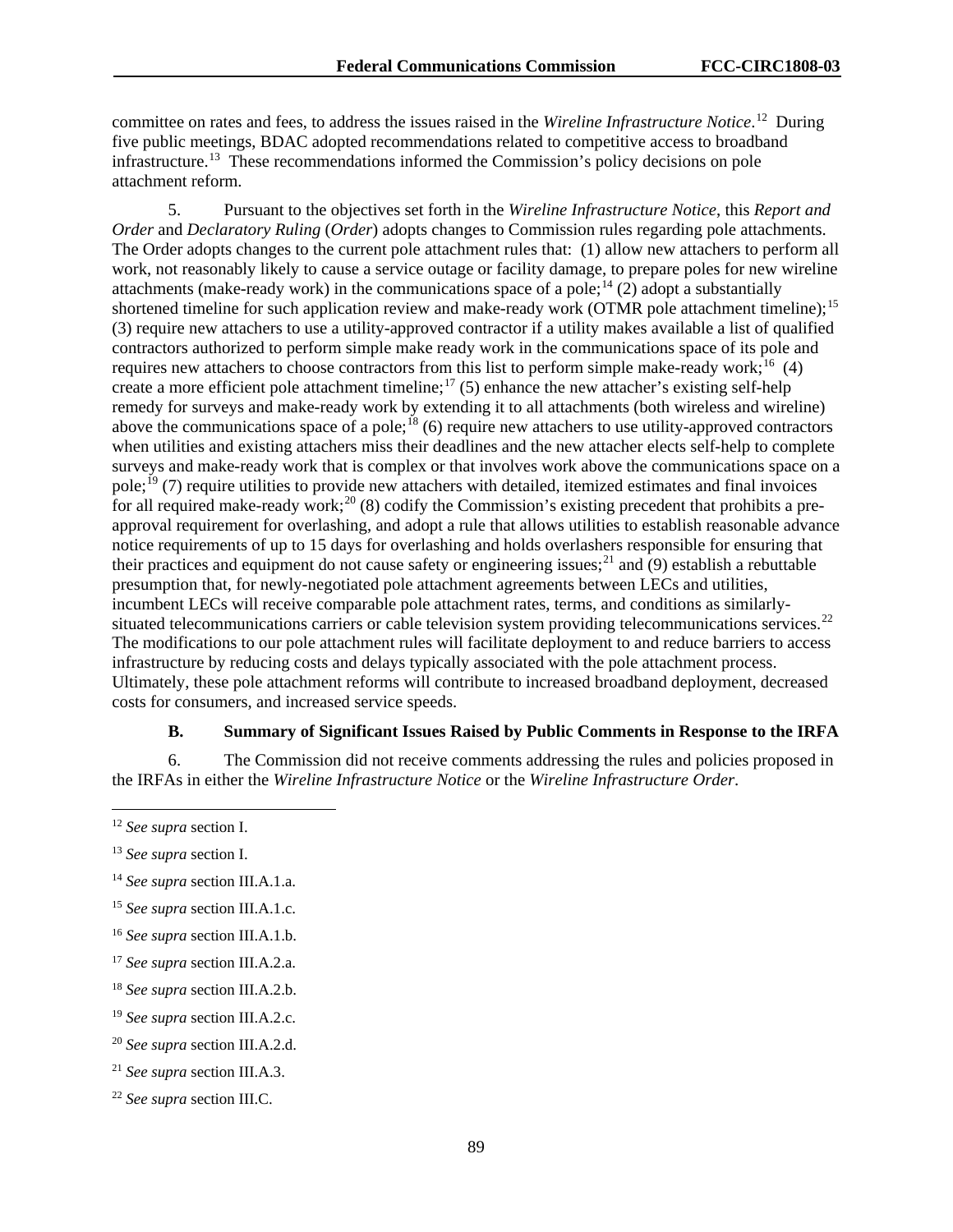## **C. Response to Comments by the Chief Counsel for Advocacy of the SBA**

7. Pursuant to the Small Business Jobs Act of 2010, which amended the RFA, the Commission is required to respond to any comments filed by the Chief Counsel for Advocacy of the Small Business Administration (SBA), and to provide a detailed statement of any change made to the proposed rules as a result of those comments. $2^{\frac{3}{3}}$ 

8. The Chief Counsel did not file any comments in response to this proceeding.

# **D. Description and Estimate of the Number of Small Entities to Which the Rules Will Apply**

9. The RFA directs agencies to provide a description and, where feasible, an estimate of the number of small entities that may be affected by the final rules adopted pursuant to the *Order*. [24](#page-90-1) The RFA generally defines the term "small entity" as having the same meaning as the terms "small business," "small organization," and "small governmental jurisdiction."<sup>25</sup> In addition, the term "small business" has the same meaning as the term "small-business concern" under the Small Business Act.<sup>[26](#page-90-3)</sup> A "smallbusiness concern" is one which: (1) is independently owned and operated; (2) is not dominant in its field of operation; and (3) satisfies any additional criteria established by the SBA.<sup>[27](#page-90-4)</sup>

10. The changes to our pole attachment rules affect obligations on utilities that own poles, telecommunications carriers and cable television systems that seek to attach equipment to utility poles, and other LECs that own poles.<sup>[28](#page-90-5)</sup>

11. *Small Businesses, Small Organizations, Small Governmental Jurisdictions*. Our actions, over time, may affect small entities that are not easily categorized at present. We therefore describe here, at the outset, three comprehensive small entity size standards that could be directly affected herein.[29](#page-90-6) First, while there are industry specific size standards for small businesses that are used in the regulatory flexibility analysis, according to data from the SBA's Office of Advocacy, in general a small business is an independent business having fewer than 500 employees.<sup>[30](#page-90-7)</sup> These types of small businesses represent 99.9% of all businesses in the United States which translates to 29.6 million businesses.<sup>31</sup>

12. Next, the type of small entity described as a "small organization" is generally "any notfor-profit enterprise which is independently owned and operated and is not dominant in its field." $32$ 

<span id="page-90-2"></span><sup>25</sup> *See* 5 U.S.C. § 601(6).

<span id="page-90-3"></span><sup>26</sup> See 5 U.S.C. § 601(3) (incorporating by reference the definition of "small-business concern" in the Small Business Act, 15 U.S.C. § 632). Pursuant to 5 U.S.C. § 601(3), the statutory definition of a small business applies "unless an agency, after consultation with the Office of Advocacy of the Small Business Administration and after opportunity for public comment, establishes one or more definitions of such term which are appropriate to the activities of the agency and publishes such definition(s) in the Federal Register."

<span id="page-90-4"></span><sup>27</sup> *See* 15 U.S.C. § 632.

<span id="page-90-5"></span> $28$  The definitions of utility and telecommunications carrier for purposes of our pole attachment rules are found in 47 U.S.C.  $\S$  224(a)(1) and (a)(5), respectively.

<span id="page-90-6"></span><sup>29</sup> *See* 5 U.S.C. § 601(3)-(6).

<span id="page-90-7"></span><sup>30</sup> *See* SBA, Office of Advocacy, "Frequently Asked Questions, Question 1 – What is a small business?" <https://www.sba.gov/sites/default/files/advocacy/SB-FAQ-2017-WEB.pdf> (Aug. 2017)

<span id="page-90-8"></span><sup>31</sup> *See* SBA, Office of Advocacy, "Frequently Asked Questions, Question 2- How many small business are there in the U.S.?"<https://www.sba.gov/sites/default/files/advocacy/SB-FAQ-2017-WEB.pdf> (Aug. 2017).

<span id="page-90-9"></span> $32$  5 U.S.C. § 601(4).

<span id="page-90-0"></span> $23$  5 U.S.C. § 604 (a)(3)

<span id="page-90-1"></span><sup>24</sup> *See* 5 U.S.C. § 604(a)(4).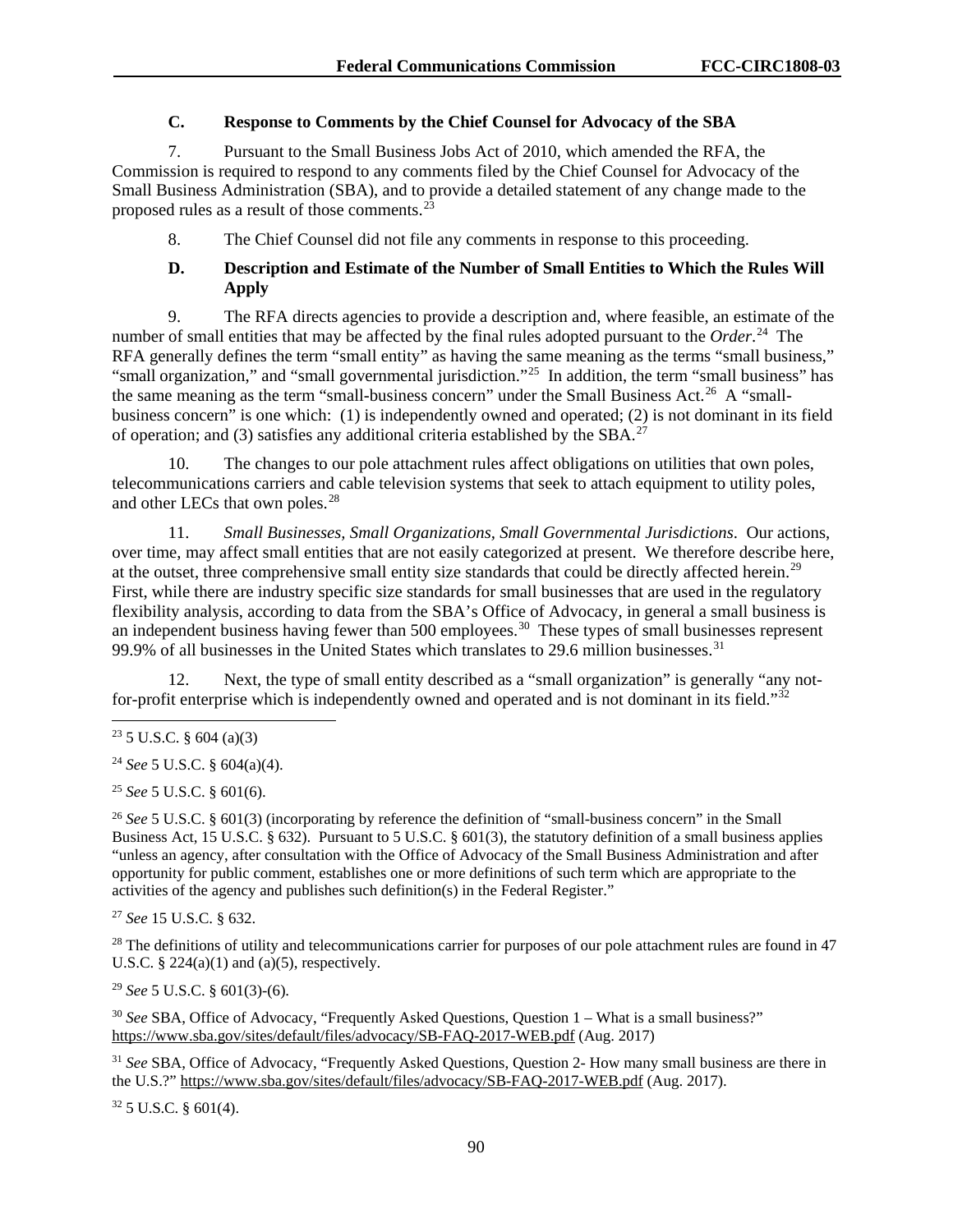Nationwide, as of August 2016, there were approximately 356,494 small organizations based on registration and tax data filed by nonprofits with the Internal Revenue Service (IRS).<sup>33</sup>

13. Finally, the small entity described as a "small governmental jurisdiction" is defined generally as "governments of cities, counties, towns, townships, villages, school districts, or special districts, with a population of less than fifty thousand."<sup>34</sup> U.S. Census Bureau data from the 2012 Census of Governments<sup>[35](#page-91-2)</sup> indicate that there were 90,056 local governmental jurisdictions consisting of general purpose governments and special purpose governments in the United States.<sup>[36](#page-91-3)</sup> Of this number there were  $37,132$  $37,132$  general purpose governments (county<sup>37</sup>, municipal and town or township<sup>38</sup>) with populations of less than 50,000 and 12,184 special purpose governments (independent school districts<sup>[39](#page-91-6)</sup> and special districts<sup>[40](#page-91-7)</sup>) with populations of less than 50,000. The 2012 U.S. Census Bureau data for most types of governments in the local government category show that the majority of these governments have populations of less than 50,000.<sup>[41](#page-91-8)</sup> Based on this data we estimate that at least 49,316 local government jurisdictions fall in the category of "small governmental jurisdictions."[42](#page-91-9)

<span id="page-91-1"></span> $34$  5 U.S.C.  $\frac{601(5)}{20}$ .

<span id="page-91-2"></span><sup>35</sup> *See* 13 U.S.C. § 161. The Census of Government is conducted every five years compiling data for years ending with "2" and "7." *See also* Program Description Census of Government,

<span id="page-91-9"></span><span id="page-91-4"></span><sup>37</sup> *See* U.S. Census Bureau, 2012 Census of Governments, County Governments by Population-Size Group and State: 2012 - United States-States, [https://factfinder.census.gov/bkmk/table/1.0/en/COG/2012/ORG06.US01.](https://factfinder.census.gov/bkmk/table/1.0/en/COG/2012/ORG06.US01) There were 2,114 county governments with populations less than 50,000.

<span id="page-91-5"></span><sup>38</sup> *See* U.S. Census Bureau, 2012 Census of Governments, Subcounty General-Purpose Governments by Population-Size Group and State: 2012 - United States – States,

[https://factfinder.census.gov/bkmk/table/1.0/en/COG/2012/ORG07.US01.](https://factfinder.census.gov/bkmk/table/1.0/en/COG/2012/ORG07.US01) There were 18,811 municipal and 16.207 town and township governments with populations less than 50,000.

<span id="page-91-6"></span><sup>39</sup> *See* U.S. Census Bureau, 2012 Census of Governments, Elementary and Secondary School Systems by Enrollment-Size Group and State: 2012 - United States-States, [https://factfinder.census.gov/bkmk/table/1.0/en/COG/2012/ORG11.US01.](https://factfinder.census.gov/bkmk/table/1.0/en/COG/2012/ORG11.US01) There were 12,184 independent school districts with enrollment populations less than 50,000.

<span id="page-91-7"></span><sup>40</sup> *See* U.S. Census Bureau, 2012 Census of Governments, Special District Governments by Function and State: 2012 - United States-States, [https://factfinder.census.gov/bkmk/table/1.0/en/COG/2012/ORG09.US01.](https://factfinder.census.gov/bkmk/table/1.0/en/COG/2012/ORG09.US01) The U.S. Census Bureau data did not provide a population breakout for special district governments.

<span id="page-91-8"></span><sup>41</sup> *See* U.S. Census Bureau, 2012 Census of Governments, County Governments by Population-Size Group and State: 2012 - United States-States, [https://factfinder.census.gov/bkmk/table/1.0/en/COG/2012/ORG06.US01;](https://factfinder.census.gov/bkmk/table/1.0/en/COG/2012/ORG06.US01) Subcounty General-Purpose Governments by Population-Size Group and State: 2012 - United States–States,

<span id="page-91-0"></span><sup>&</sup>lt;sup>33</sup> Data from the Urban Institute, National Center for Charitable Statistics (NCCS) reporting on nonprofit organizations registered with the IRS was used to estimate the number of small organizations. Reports generated using the NCCS online database indicated that as of August 2016 there were 356,494 registered nonprofits with total revenues of less than \$100,000. Of this number, 326,897 entities filed tax returns with 65,113 registered nonprofits reporting total revenues of \$50,000 or less on the IRS Form 990-N for Small Exempt Organizations and 261,784 nonprofits reporting total revenues of \$100,000 or less on some other version of the IRS Form 990 within 24 months of the August 2016 data release date. *See* <http://nccsweb.urban.org/tablewiz/bmf.php> where the report showing this data can be generated by selecting the following data fields: Show: "Registered Nonprofit Organizations"; By: "Total Revenue Level (years 1995, Aug to 2016, Aug)"; and For: "2016, Aug" then selecting "Show Results".

[https://factfinder.census.gov/faces/affhelp/jsf/pages/metadata.xhtml?lang=en&type=program&id=program.en.COG#](https://factfinder.census.gov/faces/affhelp/jsf/pages/metadata.xhtml?lang=en&type=program&id=program.en.COG) .

<span id="page-91-3"></span><sup>36</sup> *See* U.S. Census Bureau, 2012 Census of Governments, Local Governments by Type and State: 2012 - United States-State, [https://factfinder.census.gov/bkmk/table/1.0/en/COG/2012/ORG02.US01.](https://factfinder.census.gov/bkmk/table/1.0/en/COG/2012/ORG02.US01) Local governmental jurisdictions are classified in two categories - General purpose governments (county, municipal and town or township) and Special purpose governments (special districts and independent school districts).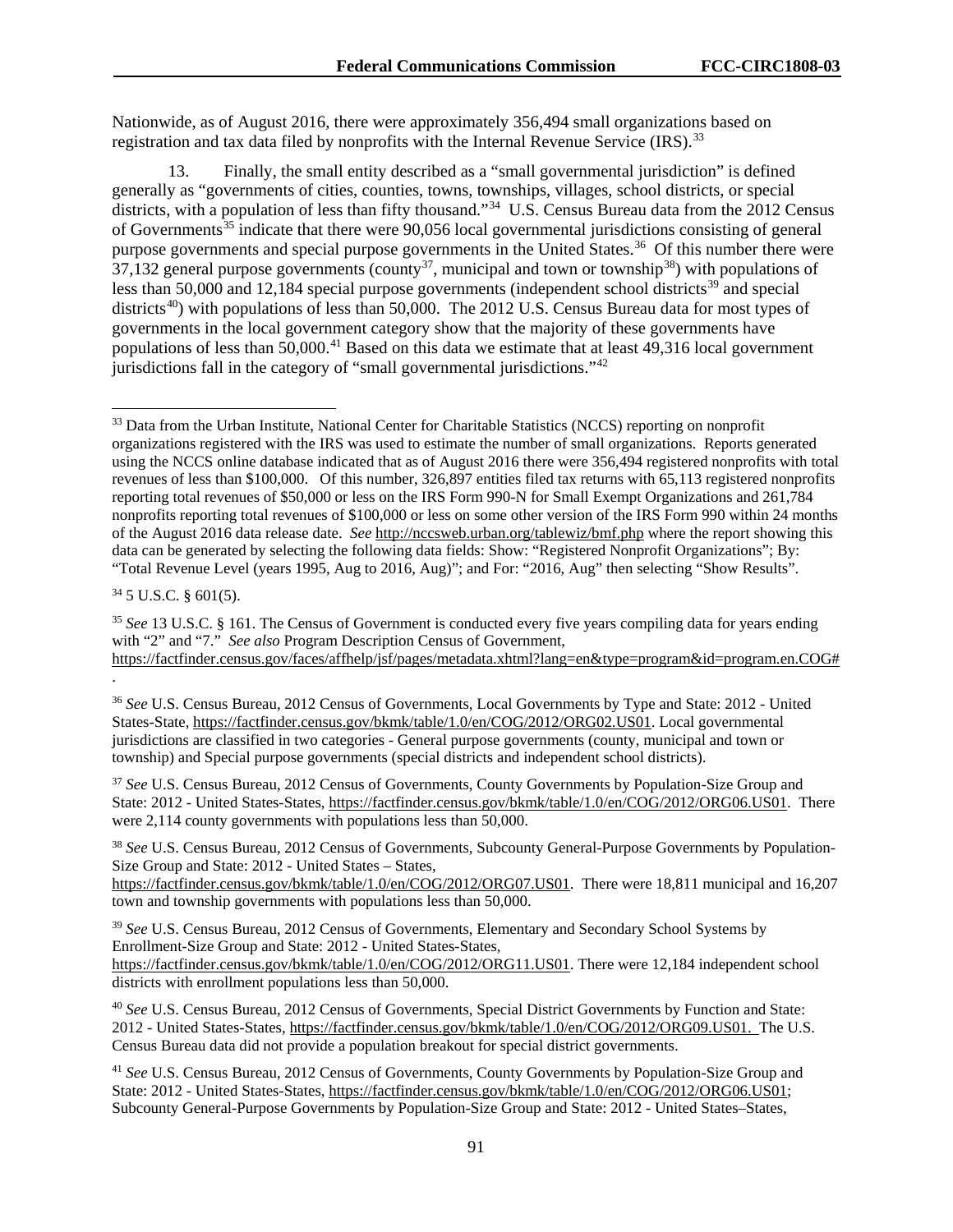14. *Wired Telecommunications Carriers*. The U.S. Census Bureau defines this industry as "establishments primarily engaged in operating and/or providing access to transmission facilities and infrastructure that they own and/or lease for the transmission of voice, data, text, sound, and video using wired communications networks. Transmission facilities may be based on a single technology or a combination of technologies. Establishments in this industry use the wired telecommunications network facilities that they operate to provide a variety of services, such as wired telephony services, including VoIP services, wired (cable) audio and video programming distribution, and wired broadband internet services. By exception, establishments providing satellite television distribution services using facilities and infrastructure that they operate are included in this industry."<sup>43</sup> The SBA has developed a small business size standard for Wired Telecommunications Carriers, which consists of all such companies having 1,500 or fewer employees.<sup>[44](#page-92-1)</sup> Census data for 2012 show that there were 3,117 firms that operated that year. Of this total,  $3,083$  operated with fewer than 1,000 employees.<sup>[45](#page-92-2)</sup> Thus, under this size standard, the majority of firms in this industry can be considered small.

15. *Local Exchange Carriers (LECs)*. Neither the Commission nor the SBA has developed a size standard for small businesses applicable to local exchange services. The closest applicable NAICS Code category is for Wired Telecommunications Carriers, as defined in paragraph 14 of this FRFA. Under that size standard, such a business is small if it has 1,500 or fewer employees.<sup>46</sup> Census data for 2012 show that there were 3,117 firms that operated that year. Of this total, 3,083 operated with fewer than 1,000 employees.[47](#page-92-4) The Commission therefore estimates that most providers of local exchange carrier service are small entities that may be affected by the rules adopted.

16. *Incumbent Local Exchange Carriers (incumbent LECs).*Neither the Commission nor the SBA has developed a small business size standard for incumbent local exchange services. The closest applicable NAICS Code category is Wired Telecommunications Carriers as defined in paragraph 14 of this FRFA. Under that size standard, such a business is small if it has  $1,500$  or fewer employees.<sup>[48](#page-92-5)</sup> According to Commission data, 3,117 firms operated in that year. Of this total, 3,083 operated with fewer than 1,000 employees.[49](#page-92-6) Consequently, the Commission estimates that most providers of incumbent local

[https://factfinder.census.gov/bkmk/table/1.0/en/COG/2012/ORG07.US01;](https://factfinder.census.gov/bkmk/table/1.0/en/COG/2012/ORG07.US01) and Elementary and Secondary School Systems by Enrollment-Size Group and State: 2012 - United States-States,

[https://factfinder.census.gov/bkmk/table/1.0/en/COG/2012/ORG11.US01.](https://factfinder.census.gov/bkmk/table/1.0/en/COG/2012/ORG11.US01) While U.S. Census Bureau data did not provide a population breakout for special district governments, if the population of less than 50,000 for this category of local government is consistent with the other types of local governments the majority of the 38, 266 special district governments have populations of less than 50,000.

<sup>42</sup> *Id.*

 $\overline{a}$ 

<span id="page-92-0"></span><sup>43</sup> U.S. Census Bureau, 2012 NAICS Definitions, "517311 Wired Telecommunications Categories," [http://www.census.gov/cgi-bin/sssd/naics/naicsrch.](http://www.census.gov/cgi-bin/sssd/naics/naicsrch)

<span id="page-92-1"></span><sup>44</sup> *See* 13 C.F.R. § 120.201, NAICS Code 517311.

<span id="page-92-2"></span><sup>45</sup> 2012 U.S. Economic Census, NAICS Code 517311,

[http://factfinder.census.gov/faces/tableservices/jsf/pages/productview.xhtml?pid=ECN\\_2012\\_US\\_51SSSZ2&prodT](http://factfinder.census.gov/faces/tableservices/jsf/pages/productview.xhtml?pid=ECN_2012_US_51SSSZ2&prodType=table) [ype=table.](http://factfinder.census.gov/faces/tableservices/jsf/pages/productview.xhtml?pid=ECN_2012_US_51SSSZ2&prodType=table)

<span id="page-92-3"></span><sup>46</sup> *See* 13 C.F.R. § 120.201, NAICS Code 517311,

[http://factfinder.census.gov/faces/tableservices/jsf/pages/productview.xhtml?pid=ECN\\_2012\\_US\\_51SSSZ2&prodT](http://factfinder.census.gov/faces/tableservices/jsf/pages/productview.xhtml?pid=ECN_2012_US_51SSSZ2&prodType=table) [ype=table.](http://factfinder.census.gov/faces/tableservices/jsf/pages/productview.xhtml?pid=ECN_2012_US_51SSSZ2&prodType=table)

<span id="page-92-4"></span><sup>47</sup> 2012 U.S. Economic Census, NAICS Code 517311, [http://factfinder.census.gov/faces/tableservices/jsf/pages/productview.xhtml?pid=ECN\\_2012\\_US\\_51SSSZ2&prodT](http://factfinder.census.gov/faces/tableservices/jsf/pages/productview.xhtml?pid=ECN_2012_US_51SSSZ2&prodType=table) [ype=table.](http://factfinder.census.gov/faces/tableservices/jsf/pages/productview.xhtml?pid=ECN_2012_US_51SSSZ2&prodType=table)

<span id="page-92-5"></span><sup>48</sup> *See* 13 C.F.R. § 120.201, NAICS Code 517311.

<span id="page-92-6"></span><sup>49</sup> 2012 U.S. Economic Census, NAICS Code 517311,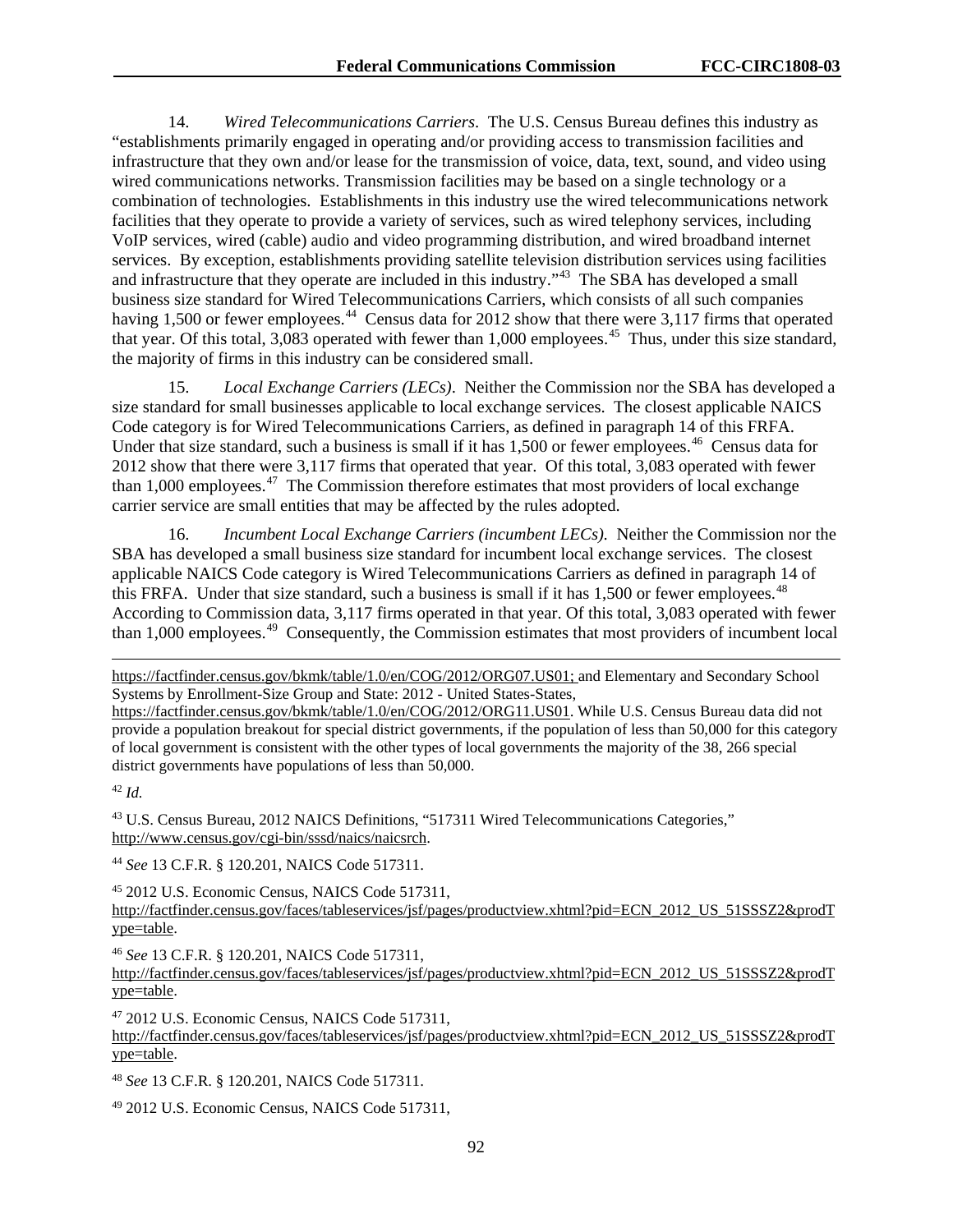exchange service are small businesses that may be affected by the rules and policies adopted*.* One thousand three hundred and seven (1,307) Incumbent Local Exchange Carriers reported that they were incumbent local exchange service providers.<sup>[50](#page-93-0)</sup> Of this total, an estimated 1,006 have 1,500 or fewer employees. $51$ 

17. *Competitive Local Exchange Carriers (competitive LECs), Competitive Access Providers (CAPs), Shared-Tenant Service Providers, and Other Local Service Providers*. Neither the Commission nor the SBA has developed a small business size standard for these service providers. The appropriate NAICS Code category is Wired Telecommunications Carriers, as defined in paragraph 14 of this FRFA. Under that size standard, such a business is small if it has 1,500 or fewer employees. U.S. Census data for 2012 indicate that 3,117 firms operated during that year. Of that number, 3,083 operated with fewer than 1,000 employees.<sup>52</sup> Based on this data, the Commission concludes that the majority of Competitive LECs, CAPs, Shared-Tenant Service Providers, and Other Local Service Providers are small entities. According to Commission data, 1,442 carriers reported that they were engaged in the provision of either competitive local exchange services or competitive access provider services.<sup>53</sup> Of these 1,442 carriers, an estimated 1,256 have 1,500 or fewer employees. In addition, 17 carriers have reported that they are Shared-Tenant Service Providers, and all 17 are estimated to have 1,500 or fewer employees.<sup>[54](#page-93-4)</sup> In addition, 72 carriers have reported that they are Other Local Service Providers.<sup>55</sup> Of this total, 70 have 1,500 or fewer employees.<sup>56</sup> Consequently, the Commission estimates that most providers of competitive local exchange service, competitive access providers, Shared-Tenant Service Providers, and Other Local Service Providers are small entities that may be affected by the adopted rules.

18. *Interexchange Carriers (IXCs).* Neither the Commission nor the SBA has developed a definition for Interexchange Carriers. The closest NAICS Code category is Wired Telecommunications Carriers as defined in paragraph 14 of this FRFA. The applicable size standard under SBA rules is that such a business is small if it has 1,500 or fewer employees.<sup>57</sup> According to Commission data, 359 companies reported that their primary telecommunications service activity was the provision of interexchange services.<sup>[58](#page-93-8)</sup> Of this total, an estimated 317 have 1,500 or fewer employees and 42 have more than 1,500 employees.<sup>59</sup> Consequently, the Commission estimates that the majority of interexchange service providers are small entities that may be affected by the adopted rules.

19. *Other Toll Carriers.* Neither the Commission nor the SBA has developed a size standard for small businesses applicable to Other Toll Carriers. This category includes toll carriers that do not fall

<span id="page-93-0"></span><sup>50</sup> *See* Federal Communications Commission, Wireline Competition Bureau, Industry Analysis and Technology Division, Trends in Telephone Service at 5-5, Tbl. 5.3 (2010), (*Trends in Telephone Service*).

<span id="page-93-1"></span><sup>51</sup> *Id*.

<span id="page-93-2"></span>5[2http://factfinder.census.gov/faces/tableservices/jsf/pages/productview.xhtml?pid=ECN\\_2012\\_US\\_51SSSZ5&prod](http://factfinder.census.gov/faces/tableservices/jsf/pages/productview.xhtml?pid=ECN_2012_US_51SSSZ5&prodType=table) [Type=table.](http://factfinder.census.gov/faces/tableservices/jsf/pages/productview.xhtml?pid=ECN_2012_US_51SSSZ5&prodType=table)

<span id="page-93-3"></span><sup>53</sup> *See* Trends in Telephone Service at 5-5, Tbl. 5.3.

<span id="page-93-4"></span><sup>54</sup> *Id*.

<span id="page-93-5"></span><sup>55</sup> *Id*.

<span id="page-93-6"></span><sup>56</sup> *Id*.

<span id="page-93-7"></span><sup>57</sup> 13 C.F.R. § 121.201, NAICS Code 517311.

<span id="page-93-8"></span><sup>58</sup> *See* Trends in Telephone Service at 5-5, Tbl. 5.3.

<span id="page-93-9"></span><sup>59</sup> *Id*.

 $\overline{a}$ [http://factfinder.census.gov/faces/tableservices/jsf/pages/productview.xhtml?pid=ECN\\_2012\\_US\\_51SSSZ2&prodT](http://factfinder.census.gov/faces/tableservices/jsf/pages/productview.xhtml?pid=ECN_2012_US_51SSSZ2&prodType=table) [ype=table.](http://factfinder.census.gov/faces/tableservices/jsf/pages/productview.xhtml?pid=ECN_2012_US_51SSSZ2&prodType=table)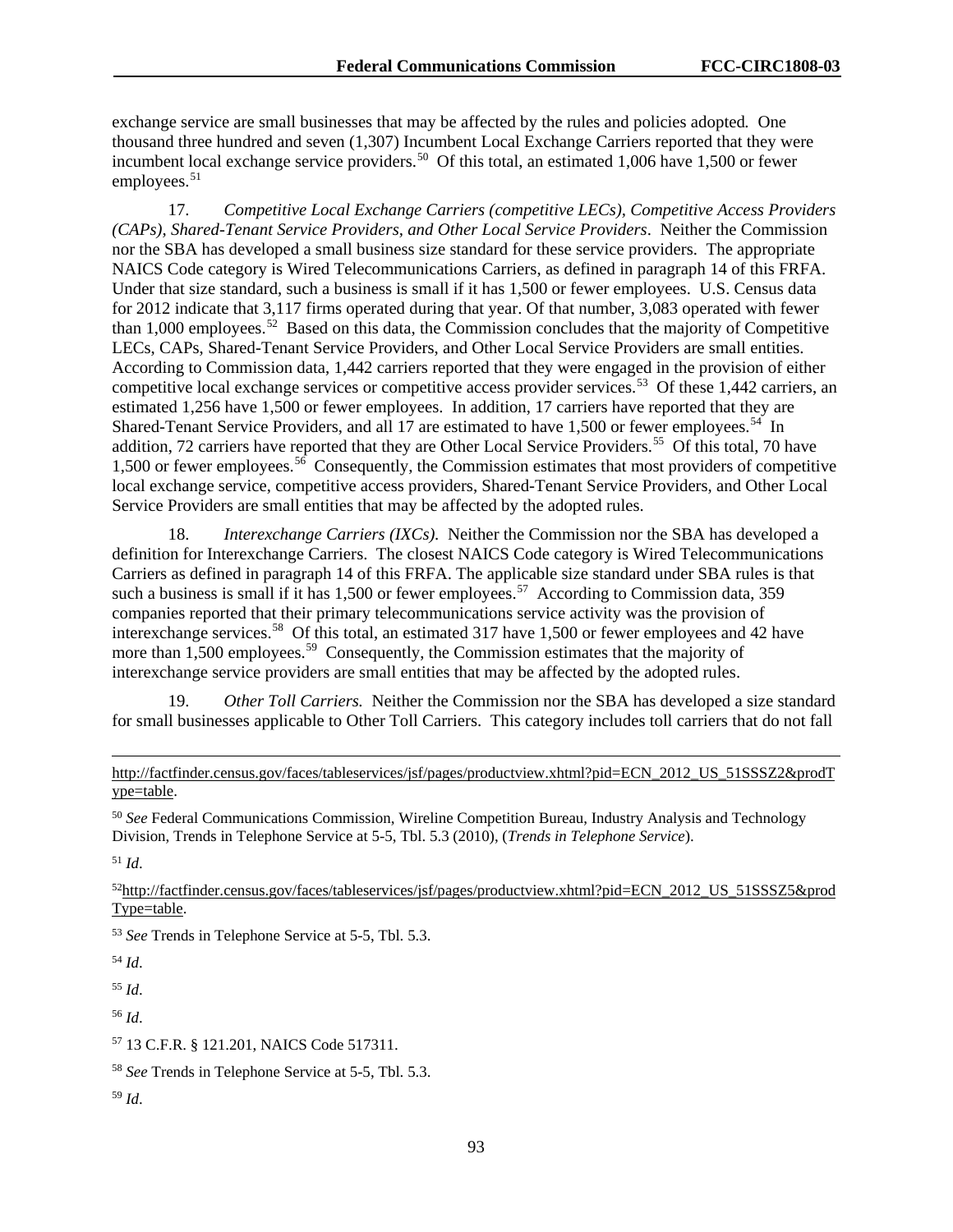within the categories of interexchange carriers, operator service providers, prepaid calling card providers, satellite service carriers, or toll resellers. The closest applicable NAICS Code category is for Wired Telecommunications Carriers, as defined in paragraph 14 of this FRFA. Under that size standard, such a business is small if it has 1,500 or fewer employees.<sup>[60](#page-94-0)</sup> Census data for 2012 shows that there were 3,117 firms that operated that year. Of this total,  $3,083$  operated with fewer than 1,000 employees.<sup>[61](#page-94-1)</sup> Thus, under this category and the associated small business size standard, the majority of Other Toll Carriers can be considered small. According to Commission data, 284 companies reported that their primary telecommunications service activity was the provision of other toll carriage.<sup>62</sup> Of these, an estimated 279 have 1,500 or fewer employees.<sup>[63](#page-94-3)</sup> Consequently, the Commission estimates that most Other Toll Carriers that may be affected by our rules are small.

20. *Wireless Telecommunications Carriers (Except Satellite).* This industry comprises establishments engaged in operating and maintaining switching and transmission facilities to provide communications via the airwaves, such as cellular services, paging services, wireless internet access, and wireless video services.<sup>64</sup> The appropriate size standard under SBA rules is that such a business is small if it has 1,500 or fewer employees. For this industry, Census data for 2012 show that there were 967 firms that operated for the entire year. Of this total, 955 firms had fewer than 1,000 employees.<sup>[65](#page-94-5)</sup> Thus under this category and the associated size standard, the Commission estimates that the majority of wireless telecommunications carriers (except satellite) are small entities. Similarly, according to internally developed Commission data, 413 carriers reported that they were engaged in the provision of wireless telephony, including cellular service, Personal Communications Service (PCS), and Specialized Mobile Radio (SMR) services.<sup>66</sup> Of this total, an estimated 261 have 1,500 or fewer employees.<sup>67</sup> Consequently, the Commission estimates that approximately half of these firms can be considered small. Thus, using available data, we estimate that the majority of wireless firms can be considered small.

21. *Cable Companies and Systems (Rate Regulation).* The Commission has developed its own small business size standards for the purpose of cable rate regulation. Under the Commission's rules, a "small cable company" is one serving 400,000 or fewer subscribers nationwide.<sup>[68](#page-94-8)</sup> Industry data indicate that there are currently 4,600 active cable systems in the United States.<sup>[69](#page-94-9)</sup> Of this total, all but nine cable operators nationwide are small under the  $400,000$ -subscriber size standard.<sup>[70](#page-94-10)</sup> In addition,

<span id="page-94-0"></span>60 13 C.F.R. § 121.201, NAICS Code 517311.

<span id="page-94-2"></span><sup>62</sup> *See* Trends in Telephone Service at 5-5, Tbl. 5.3.

<span id="page-94-3"></span><sup>63</sup> *Id*.

<span id="page-94-4"></span><sup>64</sup> NAICS Code 517210. *See* [https://www.census.gov/econ/isp/sampler.php?naicscode=517210&naicslevel=6#.](https://www.census.gov/econ/isp/sampler.php?naicscode=517210&naicslevel=6)

<span id="page-94-5"></span>6[5http://factfinder.census.gov/faces/tableservices/jsf/pages/productview.xhtml?pid=ECN\\_2012\\_US\\_51SSSZ5&prod](http://factfinder.census.gov/faces/tableservices/jsf/pages/productview.xhtml?pid=ECN_2012_US_51SSSZ5&prodType=table) [Type=table.](http://factfinder.census.gov/faces/tableservices/jsf/pages/productview.xhtml?pid=ECN_2012_US_51SSSZ5&prodType=table)

<span id="page-94-6"></span><sup>66</sup> *See* Trends in Telephone Service at 5-5, Tbl. 5.3.

<span id="page-94-7"></span><sup>67</sup> *Id*.

<span id="page-94-8"></span><sup>68</sup> 47 C.F.R. § 76.901(e)

<span id="page-94-9"></span> $69$  Federal Communications Commission, Assessment and Collection of Regulatory Fees for Fiscal Year 2014; Assessment and Collection of Regulatory Fees for Fiscal Year 2013; and Procedures for Assessment and Collection of Regulatory Fees, 80 Fed. Reg. 66815 (Oct. 30, 2015) (citing Aug. 15, 2015 Report from the Media Bureau based on data contained in the Commission's Cable Operations and Licensing System (COALS)). *See* [www.fcc.gov/coals.](http://www.fcc.gov/coals)

<span id="page-94-10"></span><sup>70</sup> *See* SNL KAGAN, [https://www.snl.com/interactiveX/MyInteractive.aspx?mode=4&CDID=A-821-](https://www.snl.com/interactiveX/MyInteractive.aspx?mode=4&CDID=A-821-38606&KLPT=8) [38606&KLPT=8](https://www.snl.com/interactiveX/MyInteractive.aspx?mode=4&CDID=A-821-38606&KLPT=8) (subscription required).

<span id="page-94-1"></span><sup>6</sup>[1http://factfinder.census.gov/faces/tableservices/jsf/pages/productview.xhtml?pid=ECN\\_2012\\_US\\_51SSSZ5&prod](http://factfinder.census.gov/faces/tableservices/jsf/pages/productview.xhtml?pid=ECN_2012_US_51SSSZ5&prodType=table) [Type=table.](http://factfinder.census.gov/faces/tableservices/jsf/pages/productview.xhtml?pid=ECN_2012_US_51SSSZ5&prodType=table)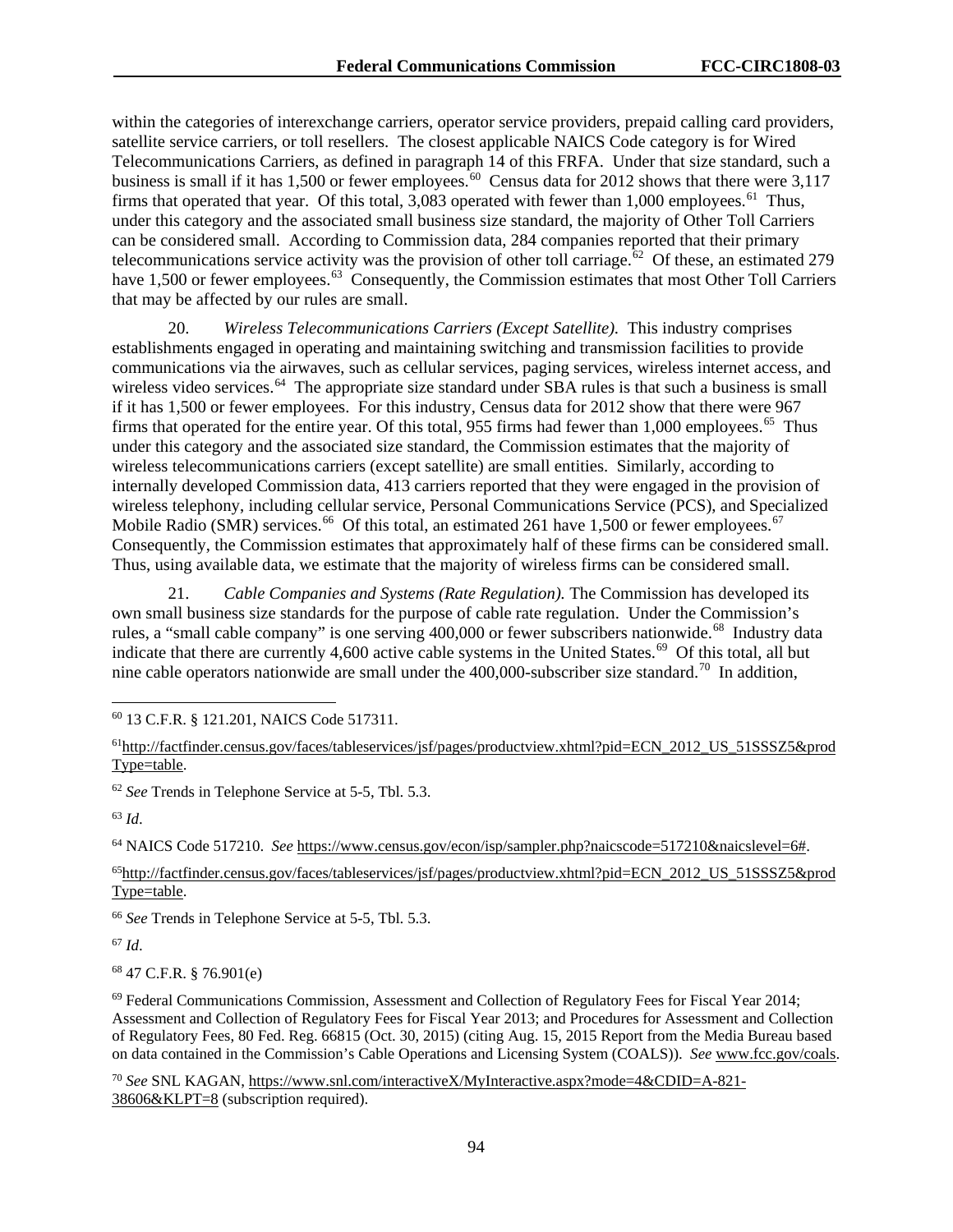under the Commission's rate regulation rules, a "small system" is a cable system serving 15,000 or fewer subscribers.<sup>71</sup> Current Commission records show 4,600 cable systems nationwide.<sup>[72](#page-95-1)</sup> Of this total, 3,900 cable systems have fewer than 15,000 subscribers, and 700 systems have 15,000 or more subscribers, based on the same records.<sup>73</sup> Thus, under this standard as well, we estimate that most cable systems are small entities.

22. *Cable System Operators (Telecom Act Standard).* The Communications Act of 1934, as amended, also contains a size standard for small cable system operators, which is "a cable operator that, directly or through an affiliate, serves in the aggregate fewer than one percent of all subscribers in the United States and is not affiliated with any entity or entities whose gross annual revenues in the aggregate exceed \$250,000,000 are approximately 52,403,705 cable video subscribers in the United States today.<sup>[74](#page-95-3)</sup> Accordingly, an operator serving fewer than 524,037 subscribers shall be deemed a small operator if its annual revenues, when combined with the total annual revenues of all its affiliates, do not exceed \$250 million in the aggregate.<sup>[75](#page-95-4)</sup> Based on available data, we find that all but nine incumbent cable operators are small entities under this size standard.[76](#page-95-5) We clarify that the Commission neither requests nor collects information on whether cable system operators are affiliated with entities whose gross annual revenues exceed \$250 million.<sup>[77](#page-95-6)</sup> Although it seems certain that some of these cable system operators are affiliated with entities whose gross annual revenues exceed \$250,000,000, we are unable at this time to estimate with greater precision the number of cable system operators that would qualify as small cable operators under *the* definition in the Communications Act.

23. *All Other Telecommunications.* "All Other Telecommunications" is defined as follows: "This U.S. industry is comprised of establishments that are primarily engaged in providing specialized telecommunications services, such as satellite tracking, communications telemetry, and radar station operation. This industry also includes establishments primarily engaged in providing satellite terminal stations and associated facilities connected with one or more terrestrial systems and capable of transmitting telecommunications to, and receiving telecommunications from, satellite systems. Establishments providing Internet services or voice over Internet protocol (VoIP) services via client supplied telecommunications connections are also included in this industry."<sup>[78](#page-95-7)</sup> The SBA has developed a small business size standard for "All Other Telecommunications," which consists of all such firms with

<span id="page-95-2"></span><sup>73</sup> *Id*.

<span id="page-95-4"></span><sup>75</sup> 47 C.F.R. § 76.901(f).

<span id="page-95-5"></span><sup>76</sup> *Assessment & Collection of Regulatory Fees for Fiscal Year 2016,* Notice of Proposed Rulemaking, 31 FCC Rcd 5757, Appx. E para. 23 (2016).

<span id="page-95-6"></span><sup>77</sup> The Commission does receive such information on a case-by-case basis if a cable operator appeals a local franchise authority's finding that the operator does not qualify as a small cable operator pursuant to section 76.901(f) of the Commission's rules*. See* 47 C.F.R. § 76.901(f).

<span id="page-95-7"></span><sup>78</sup> [https://www.census.gov/econ/isp/sampler.php?naicscode=517919&naicslevel=6.](https://www.census.gov/econ/isp/sampler.php?naicscode=517919&naicslevel=6)

<span id="page-95-0"></span> $71$  47 C.F.R. § 76.901(c).

<span id="page-95-1"></span><sup>&</sup>lt;sup>72</sup> Federal Communications Commission, Assessment and Collection of Regulatory Fees for Fiscal Year 2014; Assessment and Collection of Regulatory Fees for Fiscal Year 2013; and Procedures for Assessment and Collection of Regulatory Fees, 80 Fed. Reg. 66815 (Oct. 30, 2015) (citing August 15, 2015 Report from the Media Bureau based on data contained in the Commission's Cable Operations and Licensing System (COALS). *See* [www.fcc.gov/coals.](http://www.fcc.gov/coals)

<span id="page-95-3"></span><sup>74</sup> *Assessment and Collection of Regulatory Fees for Fiscal Year 2016, Notice of Proposed Rulemaking*, 31 FCC Rcd 5757, Appendix E para. 23 (2016) (citing Office of Management and Budget (OMB) Memorandum M-10-06, Open Government Directive, Dec. 8, 2009).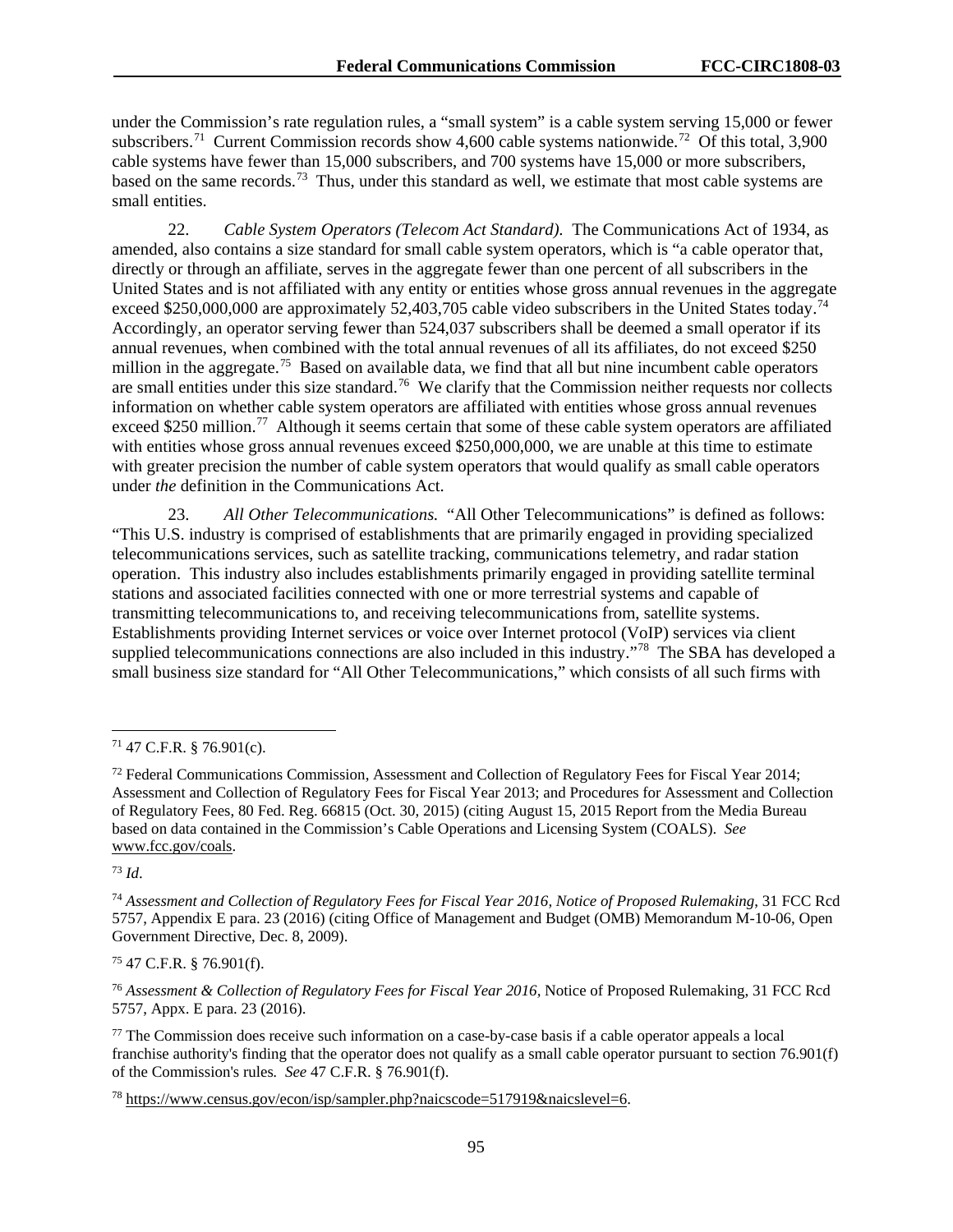gross annual receipts of \$32.5 million or less.[79](#page-96-0) For this category, Census Bureau data for 2012 show that there were 1,442 firms that operated for the entire year. Of those firms, a total of 1,400 had annual receipts less than \$25 million.<sup>[80](#page-96-1)</sup> Consequently, we conclude that the majority of All Other Telecommunications firms can be considered small.

24. *Electric Power Generation, Transmission and Distribution*. The Census Bureau defines this category as follows: "This industry group comprises establishments primarily engaged in generating, transmitting, and/or distributing electric power. Establishments in this industry group may perform one or more of the following activities: (1) operate generation facilities that produce electric energy; (2) operate transmission systems that convey the electricity from the generation facility to the distribution system; and (3) operate distribution systems that convey electric power received from the generation facility or the transmission system to the final consumer."[81](#page-96-2) This category includes electric power distribution, hydroelectric power generation, fossil fuel power generation, nuclear electric power generation, solar power generation, and wind power generation. The SBA has developed a small business size standard for firms in this category based on the number of employees working in a given business.<sup>[82](#page-96-3)</sup> According to Census Bureau data for 2012, there were 1,742 firms in this category that operated for the entire year.<sup>83</sup>

25. *Natural Gas Distribution.* This economic census category comprises: "(1) establishments primarily engaged in operating gas distribution systems (e.g., mains, meters); (2) establishments known as gas marketers that buy gas from the well and sell it to a distribution system; (3) establishments known as gas brokers or agents that arrange the sale of gas over gas distribution systems operated by others; and (4) establishments primarily engaged in transmitting and distributing gas to final consumers."[84](#page-96-5) The SBA has developed a small business size standard for this industry, which is all such firms having 1,000 or fewer employees.<sup>[85](#page-96-6)</sup> According to Census Bureau data for 2012, there were 422 firms in this category that operated for the entire year.<sup>[86](#page-96-7)</sup> Of this total, 399 firms had employment of fewer

<span id="page-96-3"></span><sup>82</sup> U.S. Small Business Administration, Table of Small Business Size Standards Matched to North American Classification System Codes, "Sector 22 - Utilities" at 5 (2016), [https://www.sba.gov/sites/default/files/files/Size\\_Standards\\_Table.pdf.](https://www.sba.gov/sites/default/files/files/Size_Standards_Table.pdf)

<span id="page-96-4"></span><sup>83</sup> U.S. Census Bureau, 2012 Economic Census, Subject Series: Utilities, "Establishment and Firm Size: Summary Statistics by Employment Size of Firms for the U.S.: 2012," NAICS codes 221111, 221112, 221113, 221114, 221115, 221116, 221117, 221118, 22112,221121, (issued Mar. 2016), [https://www.census.gov/data/tables/2012/econ/census/utilities.html.](https://www.census.gov/data/tables/2012/econ/census/utilities.html)

<span id="page-96-6"></span>85 U.S. Small Business Administration, Table of Small Business Size Standards Matched to North American Classification System Codes, "Sector 22 - Utilities" at 5 (2016), [https://www.sba.gov/sites/default/files/files/Size\\_Standards\\_Table.pdf.](https://www.sba.gov/sites/default/files/files/Size_Standards_Table.pdf)

<span id="page-96-0"></span> <sup>79</sup> 13 C.F.R. § 121.201; NAICS Code 517919.

<span id="page-96-1"></span><sup>80</sup> U.S. Census Bureau, *2012 Economic Census of the United States*, Table EC0751SSSZ1, Information: Subject Series - Establishment and Firm Size: Receipts Size of Firms for the United States: 2012 NAICS Code 517919, [http://factfinder.census.gov/faces/tableservices/jsf/pages/productview.xhtml?pid=ECN\\_2012\\_US\\_51SSSZ1&prodT](http://factfinder.census.gov/faces/tableservices/jsf/pages/productview.xhtml?pid=ECN_2012_US_51SSSZ1&prodType=table) [ype=table.](http://factfinder.census.gov/faces/tableservices/jsf/pages/productview.xhtml?pid=ECN_2012_US_51SSSZ1&prodType=table)

<span id="page-96-2"></span><sup>81</sup> U.S. Census Bureau, 2017 NAICS Definitions, "2211 Electric Power Generation, Transmission and Distribution," [https://www.census.gov/eos/www/naics/2017NAICS/2017\\_NAICS\\_Manual.pdf.](https://www.census.gov/eos/www/naics/2017NAICS/2017_NAICS_Manual.pdf)

<span id="page-96-5"></span><sup>84</sup> U.S. Census Bureau, 2017 NAICS Definitions, "221210 Natural Gas Distribution," [https://www.census.gov/eos/www/naics/2017NAICS/2017\\_NAICS\\_Manual.pdf](https://www.census.gov/eos/www/naics/2017NAICS/2017_NAICS_Manual.pdf) .

<span id="page-96-7"></span><sup>86</sup> U.S. Census Bureau, 2012 Economic Census, Subject Series: Utilities, "Establishment and Firm Size: Summary Statistics by Employment Size of Firms for the U.S.: 2012," NAICS code 2212 (issued Mar. 2016), [https://www.census.gov/data/tables/2012/econ/census/utilities.html.](https://www.census.gov/data/tables/2012/econ/census/utilities.html)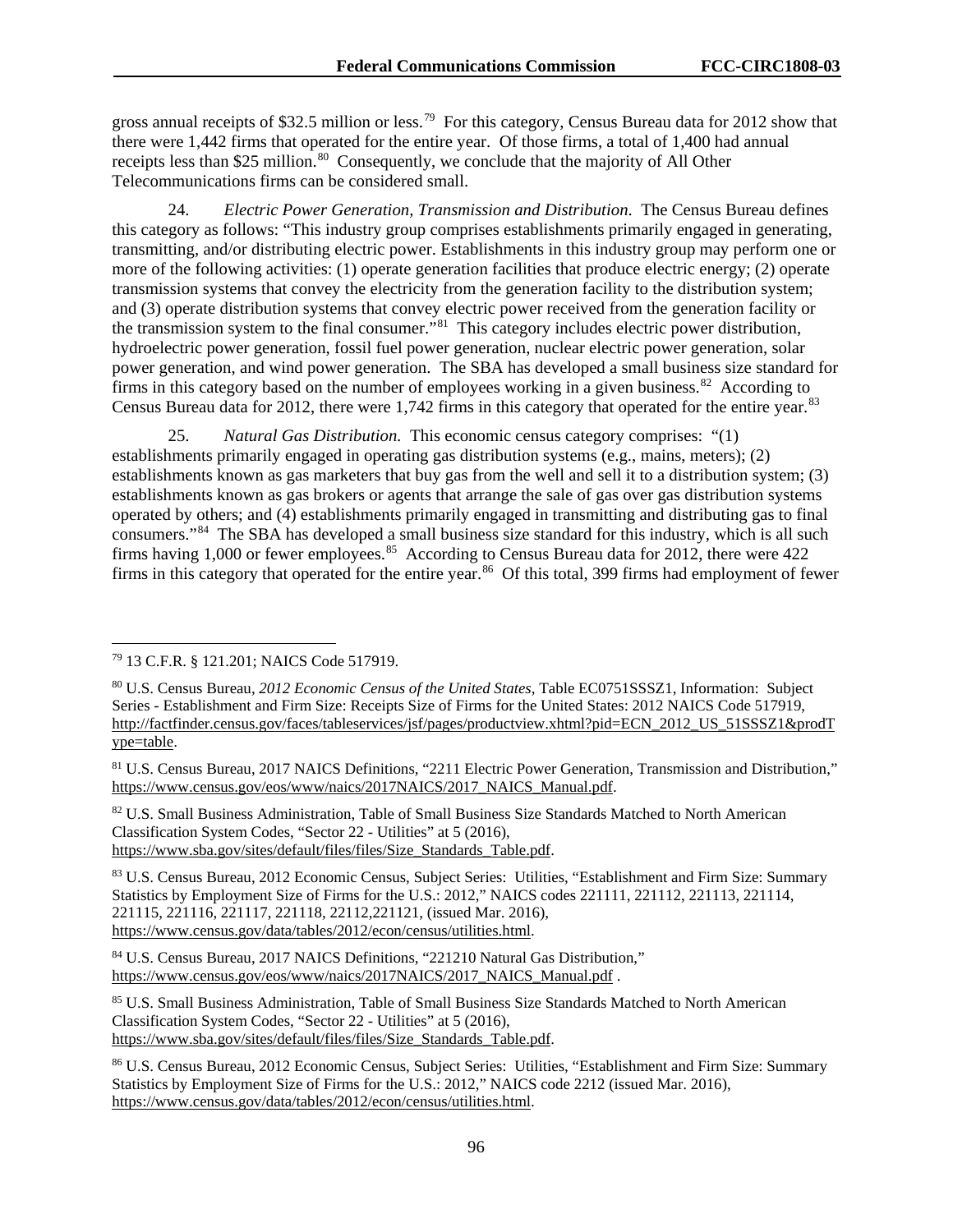than 1,000 employees, 23 firms had employment of 1,000 employees or more, and 37 firms were not operational. $87$  Thus, the majority of firms in this category can be considered small.

26. *Water Supply and Irrigation Systems*. This economic census category "comprises establishments primarily engaged in operating water treatment plants and/or operating water supply systems. The water supply system may include pumping stations, aqueducts, and/or distribution mains. The water may be used for drinking, irrigation, or other uses."[88](#page-97-1) The SBA has developed a small business size standard for this industry, which is all such firms having \$27.5 million or less in annual receipts.<sup>89</sup> According to Census Bureau data for 2012, there were 3,261 firms in this category that operated for the entire year.<sup>[90](#page-97-3)</sup> Of this total, 3,035 firms had annual sales of less than \$25 million<sup>[91](#page-97-4)</sup> Thus, the majority of firms in this category can be considered small.

### **E. Description of Projected Reporting, Recordkeeping, and Other Compliance Requirements for Small Entities**

27. *One-Touch Make Ready (OTMR) Alternative Pole Attachment Process.* The Order adopts an OTMR pole attachment alternative to the Commission's existing pole attachment timeline. New attachers may perform all simple make-ready work required to accommodate new wireline attachments in the communications space on a pole. First, any OTMR work will be performed by a utility-approved contractor, although a new attacher can use its own qualified contractor to perform OTMR work when the utility does not provide a list of approved contractors. Second, new attachers must provide advanced notice and allow representatives of existing attachers and the utility a reasonable opportunity to be present when OTMR surveys and make-ready work are performed. Third, new attachers must allow existing attachers and the utility the ability to inspect and request any corrective measures soon after the new attacher performs the OTMR work.

28. The Order sets forth that the OTMR process begins upon utility receipt of a complete application by a new attacher to attach to its facilities. A complete application is defined as one that provides the utility with the information necessary under its procedures, as specified in a master service agreement or in publicly-released requirements at the time of submission of the application, to begin to survey the affected poles. The Order further establishes that a utility has ten business days after receipt of a pole attachment application to determine if the application is complete and notify the attacher of that decision. If the utility notifies the attacher that its application is not complete within the ten business-day review period, then the utility must specify where and how the application is deficient. If the utility provides no response within ten business days, or if the utility rejects the application as incomplete but fails to specify any deficiencies in the application, then the application is deemed complete. If the utility timely notifies the attacher that its application is incomplete and specifies the deficiencies, then a resubmitted application is only required to address the enumerated issues and will be deemed complete

<span id="page-97-0"></span> <sup>87</sup> *Id*.

<span id="page-97-1"></span><sup>88</sup> U.S. Census Bureau, 2017 NAICS Definitions, "221310 Water Supply and Irrigation Systems," [https://www.census.gov/eos/www/naics/2017NAICS/2017\\_NAICS\\_Manual.pdf.](https://www.census.gov/eos/www/naics/2017NAICS/2017_NAICS_Manual.pdf)

<span id="page-97-2"></span><sup>89</sup> U.S. Small Business Administration, Table of Small Business Size Standards Matched to North American Classification System Codes, "Sector 22 - Utilities" at 5 (2016), [https://www.sba.gov/sites/default/files/files/Size\\_Standards\\_Table.pdf.](https://www.sba.gov/sites/default/files/files/Size_Standards_Table.pdf)

<span id="page-97-3"></span><sup>90</sup> U.S. Census Bureau, 2012 Economic Census, Subject Series: Utilities, "Establishment and Firm Size: Summary Statistics by Employment Size of Firms for the U.S.: 2012," NAICS code 221310 (issued Mar. 2016), [https://www.census.gov/data/tables/2012/econ/census/utilities.html.](https://www.census.gov/data/tables/2012/econ/census/utilities.html)

<span id="page-97-4"></span><sup>&</sup>lt;sup>91</sup> U.S. Census Bureau, 2012 Economic Census, Subject Series: Utilities, "Establishment and Firm Size: Summary Statistics by Revenue Size of Firms for the U.S.: 2012," NAICS code 221310 (issued Mar. 2016), [https://www.census.gov/data/tables/2012/econ/census/utilities.html.](https://www.census.gov/data/tables/2012/econ/census/utilities.html)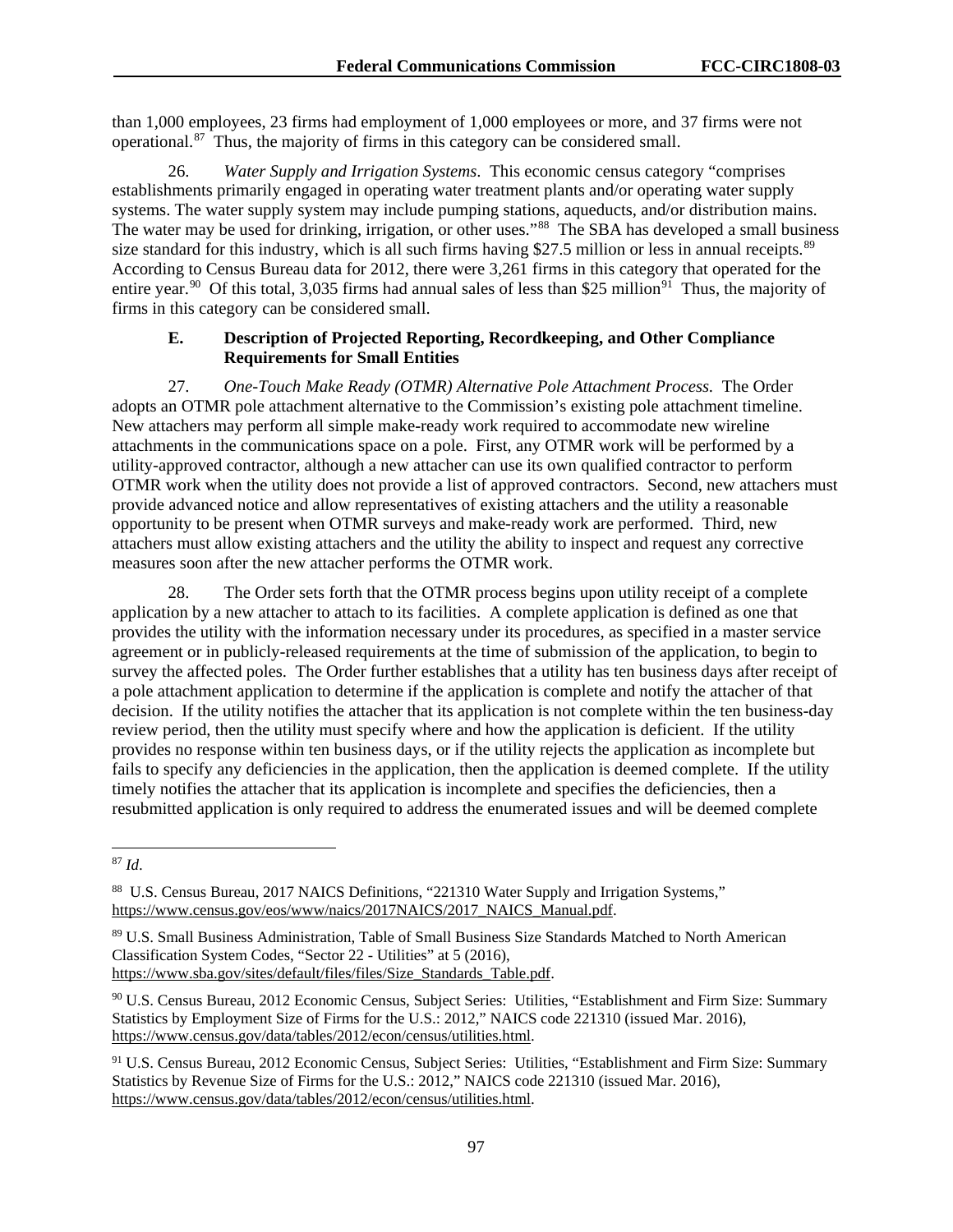within five business days after its resubmission, unless the utility specifies which deficiencies were not addressed. A new attacher may follow the resubmission procedure as many times as it chooses, so long as in each case it makes a bona fide attempt to correct the issues identified by the utility. A utility must respond to new attachers within 15 days of receiving complete pole attachment, or within 30 days for larger requests.

29. The Order further provides that under the OTMR process, it is the responsibility of the new attacher to conduct a survey of the affected poles to determine the make-ready work to be performed. In performing a field inspection as part of any pre-construction survey, the new attacher must permit representatives of the utility and any existing attachers potentially affected by the proposed make-ready work to be present for the survey, using commercially reasonable efforts to provide advance notice of the date, time, and location of the survey of not less than three (3) business days. The Order requires that the new attacher ensures that its contractor determines whether the make-ready work identified in the survey is simple or complex, subject to an electric utility's right to reasonably object to the determination. The new attacher – if it wants to use the OTMR process and is eligible to do so based on the survey – must elect OTMR in its pole attachment application and identify in its application the simple make-ready work to be performed. The Order requires an electric utility that wishes to object to a simple make-ready determination to raise such an objection during the 15-day application review period (or within 30 days in the case of larger orders). Any such objection by the electric utility is final and determinative, so long as it is specific and in writing, includes all relevant evidence and information supporting its decision, made in good faith, and explains how such evidence and information relate to a determination that the makeready is not simple. In this case, the work is deemed complex and must follow the existing pole attachment timeline that is modified in this Order. If the make-ready work involves a mix of simple and complex work, then the new attacher may elect to bifurcate the work and must submit separate applications for simple and complex work.

30. The Order provides that the new attacher can elect to proceed with the necessary simple make-ready work by giving 15 days' prior written notice to the utility and all affected existing attachers. The new attacher may provide the required 15-day notice any time after the utility deems its pole attachment application complete. If the new attacher cannot start make-ready work on the date specified in its 15-day notice, then the new attacher must provide 15 days' advance notice of its revised make-ready date. The new attacher's notice must provide representatives of the utility and existing attachers: (1) the date and time of the make-ready work, (2) a description of the make-ready work involved, (3) a reasonable opportunity to be present when the make-ready work is being performed, and (4) the name of the contractor chosen by the new attacher to perform the make-ready work. Further, the new attacher must notify the existing attacher immediately if the new attacher's contractor damages another company's or the utility's equipment or causes an outage that is reasonably likely to interrupt the provision of service. Finally, the Order requires the new attacher to provide notice to the utility and affected existing attachers within 15 days after OTMR make-ready work is completed on a particular pole. The new attacher may batch in one post-make-ready notice all poles completed in a particular 15-day span. In its post-make-ready notice, the new attacher must provide the utility and existing attachers at least a 30-day period for the inspection of make-ready work performed by the new attacher's contractors. The Order requires the utility and the existing attachers to notify the new attacher of any damage caused to their equipment by the new attacher's make-ready work within 14 days after any post-make ready inspection. The utility or existing attacher can either complete any necessary remedial work and bill the new attacher for reasonable costs to fix the damage, or require the new attacher to fix the damage at its expense within 14 days following notice from the utility or existing attacher.

31. The Order also establishes that new attachers must use a utility-approved contractor to perform OTMR if a utility makes available a list of qualified contractors authorized to perform simple make-ready work in the communications space of its poles and requires new attachers to choose contractors from this list to perform simple make-ready work. New and existing attachers may request that contractors meeting the minimum qualification requirements be added to the utility's list and utilities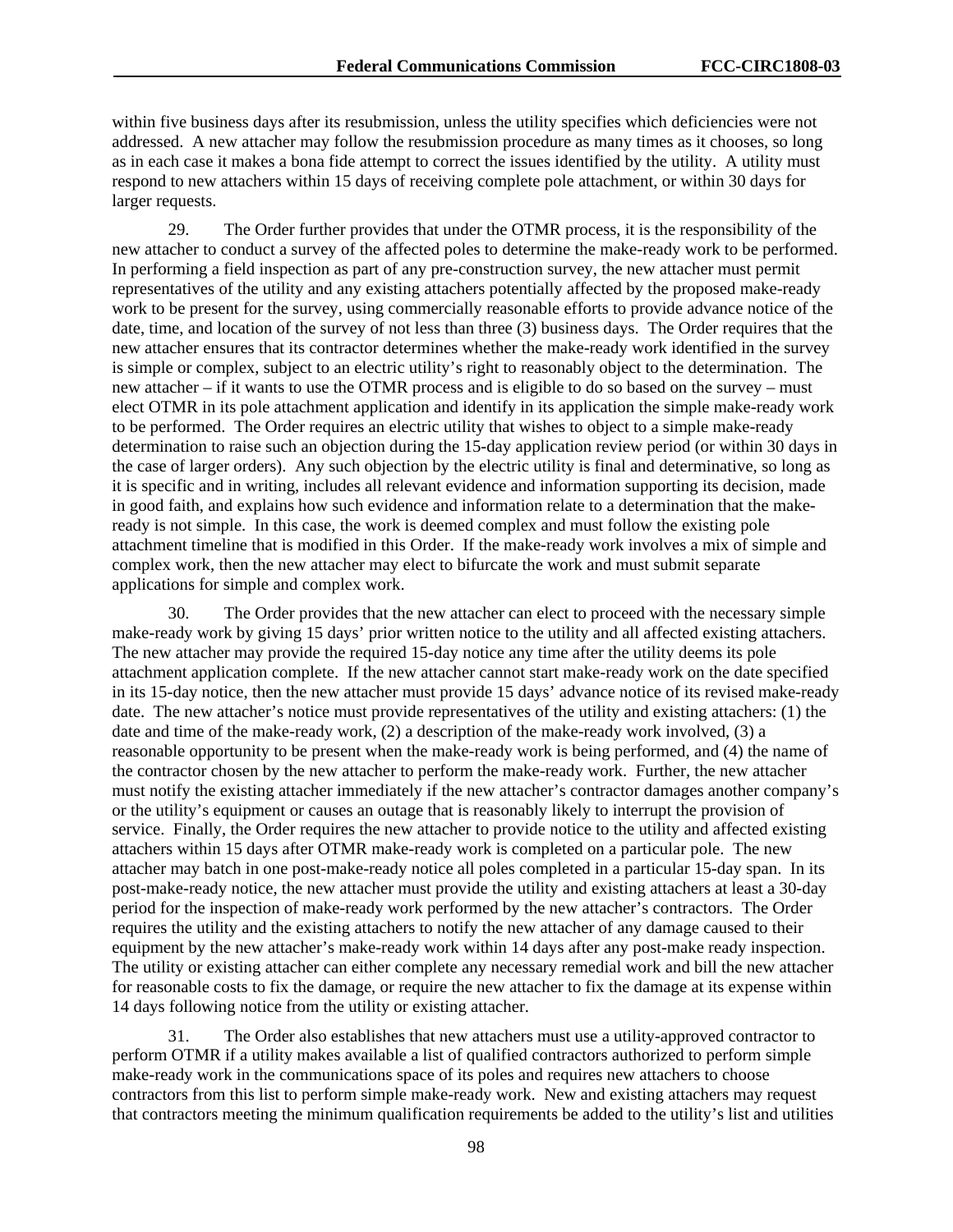may not unreasonably withhold consent to add a new contractor to the list. To be reasonable, a utility's decision to withhold consent must be prompt, set forth in writing that describes the basis for rejection, nondiscriminatory, and based on fair application of commercially reasonable requirements for contractors relating to issues of safety or reliability. If the use of an approved contractor is not required by the utility or no approved contractor is available within a reasonable time period, then the Order allows new attachers to use qualified contractors of their choosing to perform simple make-ready work in the communications space of poles. New attachers must provide the name of their chosen contractor in the three-business-day advance notice for surveys or the 15-day notices sent to utilities and existing attachers in advance of commencing OTMR work. The utility may veto any contractor chosen by the new attacher as long as the veto is based on safety and reliability concerns related to the contractor's failure to meet any of the minimum qualifications or the utility's previously posted safety standards, and the utility identifies at least one qualified contractor available to do the work. The utility must exercise its veto within either the three-business-day notice period for surveys or the 15-day notice period for make-ready. The objection by the utility is determinative and final.

32. The utility or new attacher must certify to the utility, within either the three-business-day notice period for surveys or the 15-day notice period for make-ready, that any contractors perform OTMR meet the following minimum requirements: (1) follow published safety and operational guidelines of the utility, if available, but if unavailable, the contractor agrees to follow NESC guidelines; (2) read and follow licensed-engineered pole designs for make-ready work, if required by the utility; (3) follow all local, state, and federal laws and regulations including, but not limited to, the rules regarding Qualified and Competent Persons under the requirements of the Occupational and Safety Health Administration (OSHA) rules; (4) meet or exceed any uniformly applied and reasonable safety record thresholds set by the utility, if made available, *i.e.,* the contractor does not have an unsafe record of significant safety violations or worksite accidents; and (5) be adequately insured or be able to establish an adequate performance bond for the make-ready work it will perform. The utility may mandate additional commercially reasonable requirements for contractors relating to issues of safety and reliability, but such requirements must be non-discriminatory, in writing, and publicly-available (i.e., on the utility's website).

33. *Existing Pole Attachment Process Reforms.* The Order makes targeted changes to the Commission's existing pole attachment timeline for attachments that are not eligible for the OTMR process and attachers that prefer the existing process. These reforms include revising the definition of a complete pole attachment application and establishing a timeline for a utility's determination whether application is complete; requiring utilities to provide at least three business days' advance notice of any surveys to the new attacher; shortening the existing make-ready deadline by 30 days for attachments above the communications space; establishing a 30-day deadline for all make-ready work in the communications space; streamlining the utility's notice requirements; requiring utilities to provide detailed estimates and final invoices to new attachers regarding make-ready costs; enhancing the new attacher's self-help remedy by making the remedy available for surveys and make-ready work for all attachments anywhere on the pole in the event that the utility or the existing attachers fail to meet the required deadlines; and revising the contractor selection process for a new attacher's self-help work.

34. The Order retains the existing requirement that the pole attachment timeline begins upon utility receipt of a complete application to attach facilities to its poles, but revises the definition of a complete application to an application that provides the utility with the information necessary under its procedures, as specified in a master service agreement or in publicly-released requirements at the time of submission, to begin to survey the affected poles. The Order then adopts the same timeline as set out in the OTMR-process for a utility to determine whether a pole attachment application is complete.

35. The Order also requires a utility to permit the new attacher and any existing attachers potentially affected by the new attachment to be present for any pole surveys. The utility must use commercially reasonable efforts to provide at least three business days' advance notice of any surveys to the new attacher and each existing attacher, including the date, time, location of the survey, and the name of the contractor performing the survey. The Order provides that the utility may meet the survey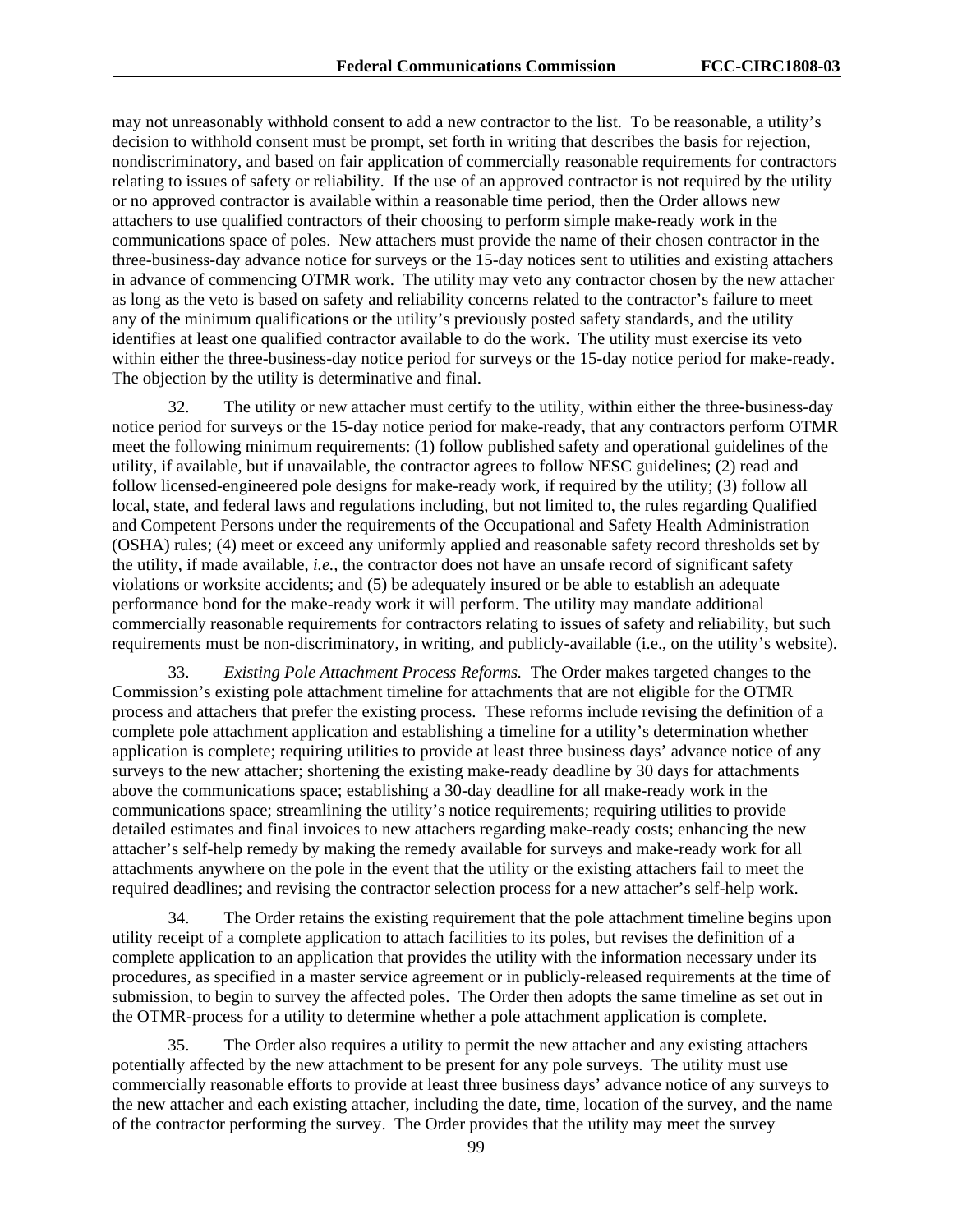requirement of our existing timeline by electing to use surveys previously prepared on the poles in question by new attachers.

36. The Order amends the existing make-ready timeline by (1) reducing the deadlines for both simple and complex make-ready work from 60 to 30 days (and from 105 to 75 for large requests in the communications space); (2) reducing the make-ready deadline from 90 to 60 days (and from 135 to 105 days for large requests) for a make-ready work above the communications space; (3) eliminating the optional 15-day extension for the utility to complete communications space make-ready work. However, for all attachments, the Order retains as a safeguard our existing rule allowing utilities to deviate from the make-ready timelines for good and sufficient cause when it is infeasible for the utility to complete makeready work within the prescribed timeframe. An existing attacher can provide written notice to the new attacher before the 30-day complex make-ready deadline explaining in detail the need for an extension and providing a new completion date, which cannot extend beyond 60 days from the date of the utility make-ready notice to existing attachers (or 105 days in the case of larger orders). If complex make-ready is not complete within 60 days from the date that the existing attacher sends notice to the new attacher, the new attacher can complete the work using a utility-approved contractor. Existing attachers must act in good faith in obtaining an extension. The Order also provides that when a utility provides the required make-ready notice to existing attachers, then it must provide the new attacher with a copy of the notice, plus the contact information of existing attachers to which the notices were sent, and thereafter the new attacher (rather than the utility) must take responsibility for encouraging and coordinating with existing attachers to ensure completion of make-ready work on a timely basis.

37. Expanding upon the Commission's existing make-ready cost estimate requirement for utilities, the Order requires a utility to provide a new attacher with a detailed, itemized estimate of charges to perform all necessary make-ready work, as well as detailed and itemized post-make-ready work invoices. As part of the detailed estimate, the utility is required to disclose to the new attacher its projected material, labor, and other related costs that form the basis of its estimate, including specifying what, if any costs, the utility is passing through to the new attacher from the utility's use of a third-party contractor. The Order provides that the utility must detail all make-ready cost estimates and final invoices on a per-pole basis. However, if in compiling the estimate (or invoice) the utility determines that makeready charges will (or did) not vary from pole-to-pole, the utility may aggregate individual charges (i.e., present one charge for labor, one charge for projected materials, etc.) rather than present a pole-by-pole estimate.

38. To increase broadband deployment, the Order modifies our existing pole attachment rules by extending a new attacher's self-help remedy for surveys and make-ready work to all attachments above the communications space, including the installation of wireless 5G small cells, when the utility or existing attachers have not met make-ready work deadlines. To address the safety concerns of utilities with regard to self-help work, the Order requires that new attachers, when invoking the self-help remedy, (1) use a utility-approved contractor to do the make-ready work; (2) provide no less than five days' notice of the impending survey or make-ready work to the utility and existing attachers and give them a reasonable opportunity to be present when new attachers (or their contractors) perform the work; (3) provide notice to the utility and existing attachers no later than 15 days after make-ready is complete on a particular pole so that they have an opportunity to inspect the make-ready work. The advance notice must include the date and time of the work, nature of the work, and the name of the contractor being used by the new attacher.

39. The Order adopts a contractor selection process for self-help that requires a new attacher electing self-help for simple work in the communications space to select a contractor from a utilitymaintained list of qualified contractors that meet the same safety and reliability criteria as contractors authorized to perform OTMR work, where such a list is available. New and existing attachers may request the addition to the list of any contractor that meets the minimum qualification requirements and the utility may not unreasonably withhold consent. If no list is available or no approved contractor is available within a reasonable time period, the new attacher must select a contractor that meets the same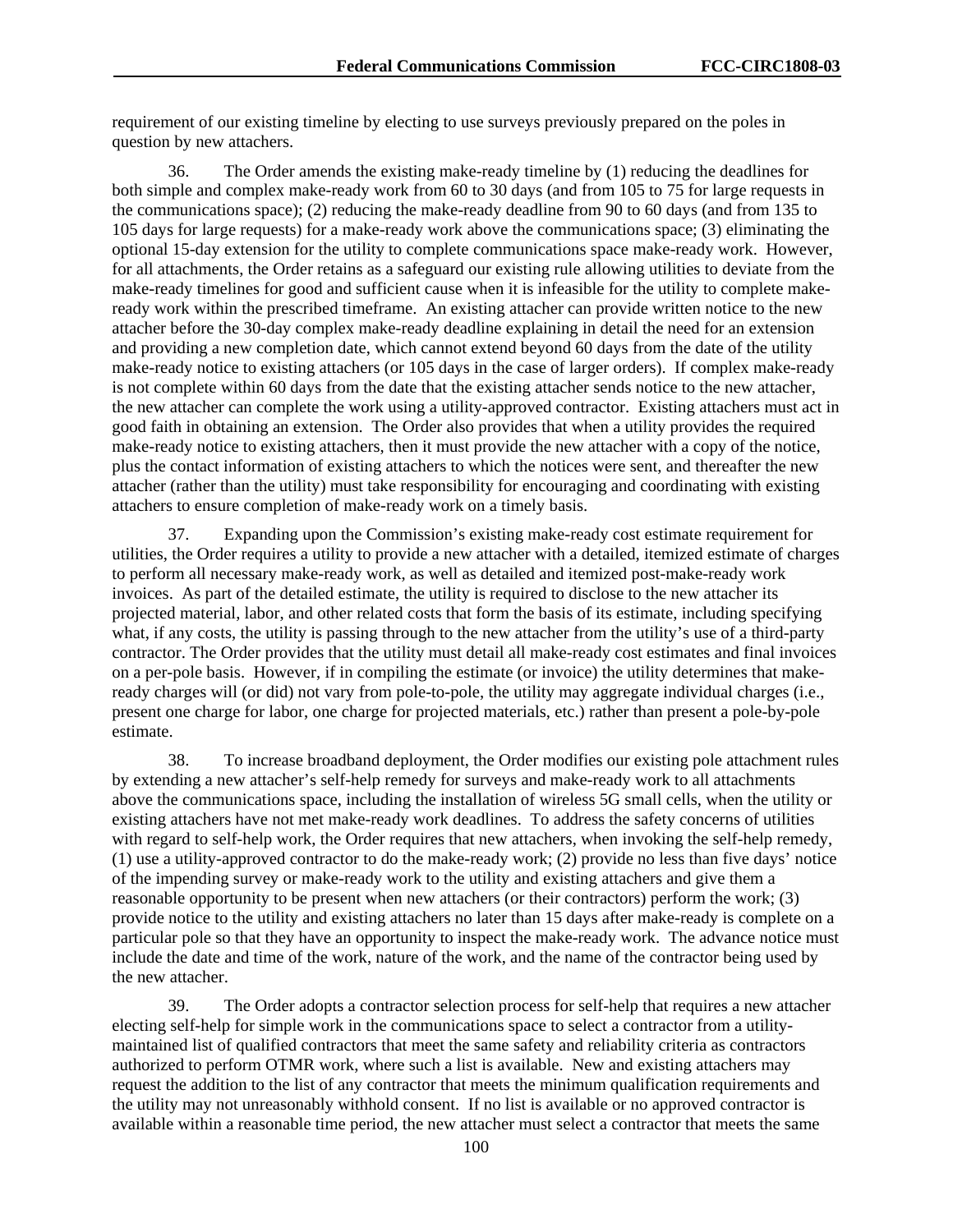safety and reliability criteria as contractors authorized to perform OTMR work and any additional nondiscriminatory, written, and publicly-available criteria relating to safety and reliability that the utility specifies. The utility may veto the new attacher's contractor selection so long as such veto is prompt, set forth in writing that describes the basis for rejection, nondiscriminatory, and based on fair application of commercially reasonable requirements for contractors relating to issues of safety and reliability. Additionally, the utility must offer another available, qualified contractor. For complex work and work above the communications space, the Order requires  $(1)$  the utility to make available and keep up-to-date reasonably sufficient list of contractors it authorizes to perform complex and non-communications space self-help surveys and make-ready work; and (2) the new attacher to choose a contractor from the utility's list. New and existing attachers may request that qualified contractors be added to the utility's list and that the utility may not unreasonably withhold its consent for such additions. A utility's decision to withhold consent must be prompt, set forth in writing that describes the basis for the rejection, nondiscriminatory, and based on fair application of commercially reasonable requirements for contractors relating to issues of safety.

40. *Additional Pole Attachment Reforms.* The Order codifies the Commission's existing precedent that prohibits a pre-approval requirement for overlashing. In addition, the Order adopts a rule on overlashing that allows utilities to establish a reasonable 15-day advance notice requirement, and holds overlashers responsible for ensuring that their practices and equipment do not cause safety or engineering issues. If after receiving advance notice, a utility determines that the noticed overlash would be inconsistent with generally applicable engineering practices or would compromise the pole's safety or reliability, it may deny access to the pole for the overlash within the 15-day advance notice period so long as such denial is accompanied by specific documentation demonstrating that the overlash creates a capacity, safety, reliability, or engineering issue. The Order also establishes a presumption that incumbent LECs will receive comparable pole attachment rates, terms, and conditions as a similarlysituated telecommunications carrier or a cable television system providing telecommunications services, unless the utility can rebut the presumption with clear and convincing evidence that the incumbent LEC receives benefits under its pole attachment agreement with the utility, that materially advantage the incumbent LEC over similarly-situated telecommunications attachers. If the presumption is rebutted, the pre-*2011 Pole Attachment Order* telecommunications carrier rate is the maximum rate that the utility and incumbent LEC may negotiate This revised presumption would not apply to existing joint use agreements between utilities and incumbent LECs, but would apply to new joint use agreements entered into after the effective date of the new rule.

## **F. Steps Taken to Minimize the Significant Economic Impact on Small Entities, and Significant Alternatives Considered**

41. In this Order, the Commission modifies its pole attachment rules to improve the efficiency and transparency of the pole attachment process, as well as to increase access to infrastructure for certain types of broadband providers. Overall, we believe the actions in this document will reduce burdens on the affected carriers, including any small entities.

42. The Order also finds that adopting our alternative OTMR process will reduce delays and costs for new attachers, enhance competition, improve public safety and reliability of networks, and accelerate broadband buildout. As detailed in the Order, the Commission rejects alternative proposals, such as "right-touch, make-ready" and NCTA's "ASAP" proposal – which merely modify the current framework. These approaches diffuse responsibility among parties that lack the new attacher's incentive to ensure that the work is done quickly, cost effectively, and properly. Further, these proposals fail to address the existing problems created by sequential make-ready, such as numerous separate climbs and construction stoppages in the public-rights-of-way.

43. As described in the Order, applying targeted changes to the existing pole attachment process, such as a more efficient pole attachment timeline, detailed and itemized estimates and final invoices on a per-pole basis, and an enhanced self-help remedy, will increase broadband deployment by